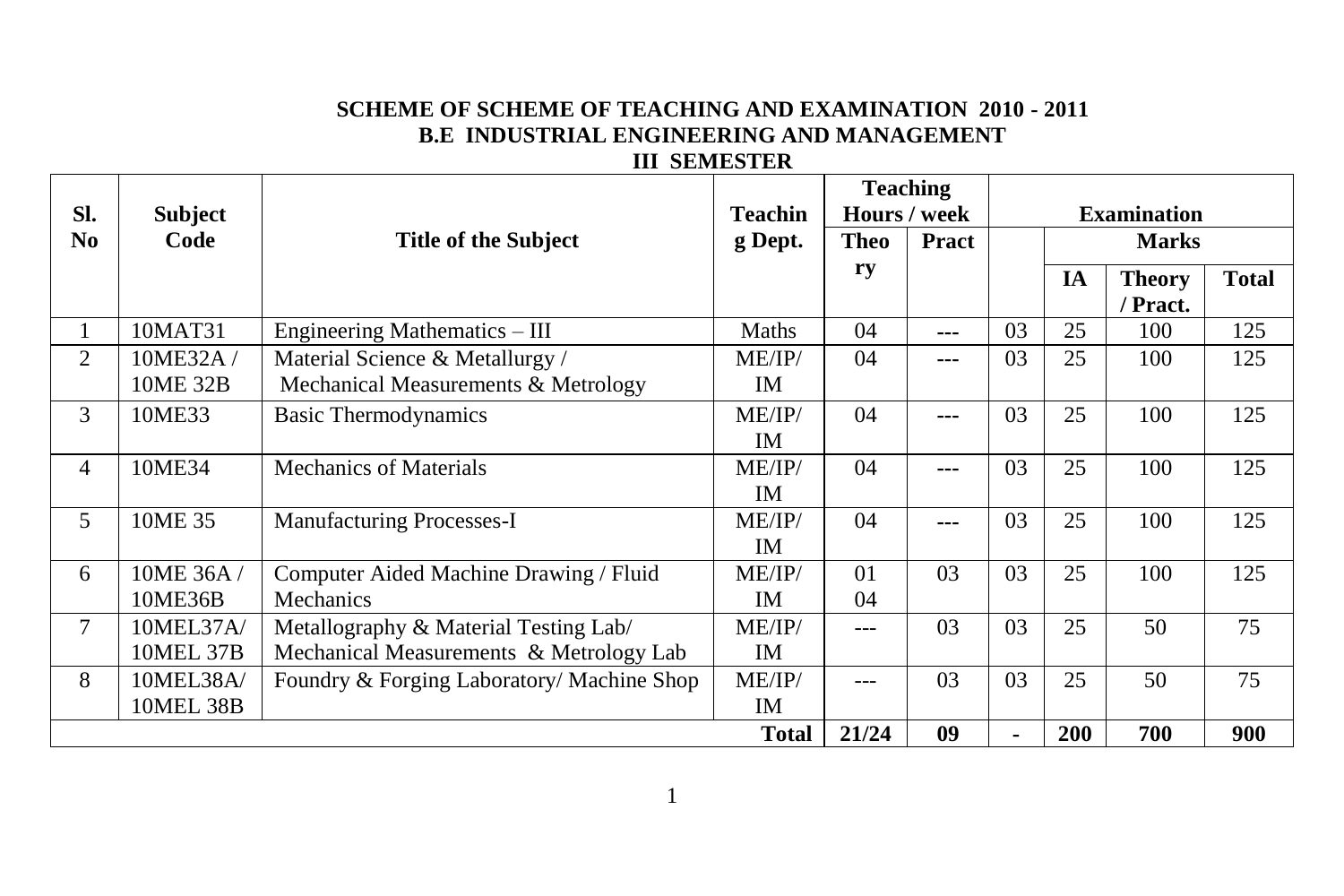# **SCHEME OF SCHEME OF TEACHING AND EXAMINATION 2010 - 2011 B.E INDUSTRIAL ENGINEERING AND MANAGEMENT IV SEMESTER**

| SI.<br><b>Subject</b> |                  | <b>Teaching</b>                            | <b>Teaching</b><br>Hours / week |                | <b>Examination</b> |               |            |                   |              |
|-----------------------|------------------|--------------------------------------------|---------------------------------|----------------|--------------------|---------------|------------|-------------------|--------------|
| N <sub>0</sub>        | Code             | <b>Title of the Subject</b>                | Dept.                           | <b>Theor</b>   | <b>Pract</b>       | Dura          |            | <b>Marks</b>      |              |
|                       |                  |                                            |                                 | у              |                    | tion<br>(Hrs) | IA         | Theory/<br>Pract. | <b>Total</b> |
| $\mathbf{I}$          | 10MAT41          | Engineering Mathematics - IV               | Maths                           | 04             | ---                | 03            | 25         | 100               | 125          |
| 2                     | 10ME42A/         | Material Science & Metallurgy /            | ME/IP/                          | 04             | ---                | 03            | 25         | 100               | 125          |
|                       | 10ME 42B         | Mechanical Measurements & Metrology        | IM                              |                |                    |               |            |                   |              |
| 3                     | 10ME43           | <b>Applied Thermodynamics</b>              | ME/IP/IM                        | 04             | ---                | 03            | 25         | 100               | 125          |
| 4                     | 10ME44           | Kinematics of Machines                     | ME/IP/                          | 04             | ---                | 03            | 25         | 100               | 125          |
|                       |                  |                                            | IM                              |                |                    |               |            |                   |              |
| 5                     | 10ME 45          | Manufacturing Processes-II                 | ME/IP/                          | 04             |                    | 03            | 25         | 100               | 125          |
|                       |                  |                                            | <b>IM</b>                       |                |                    |               |            |                   |              |
| 6                     | 10ME 46A /       | Computer Aided Machine Drawing / Fluid     | ME/IP/                          | 0 <sub>1</sub> | ---                | 03            | 25         | 100               | 125          |
|                       | 10ME46B          | Mechanics                                  | <b>IM</b>                       | 04             |                    |               |            |                   |              |
|                       | 10MEL47A/        | Metallography & Material Testing Lab/      | ME/IP/                          | $---$          | 0 <sub>3</sub>     | 03            | 25         | 50                | 75           |
|                       | <b>10MEL 47B</b> | Mechanical Measurements & Metrology Lab    | IM                              |                |                    |               |            |                   |              |
| 8                     | 10MEL48A/        | Foundry & Forging Laboratory/ Machine Shop | ME/IP/                          |                | 03                 | 03            | 25         | 50                | 75           |
|                       | <b>10MEL 48B</b> |                                            | IM.                             |                |                    |               |            |                   |              |
|                       |                  |                                            | <b>Total</b>                    | 21/24          | 06                 | ۰             | <b>200</b> | 700               | 900          |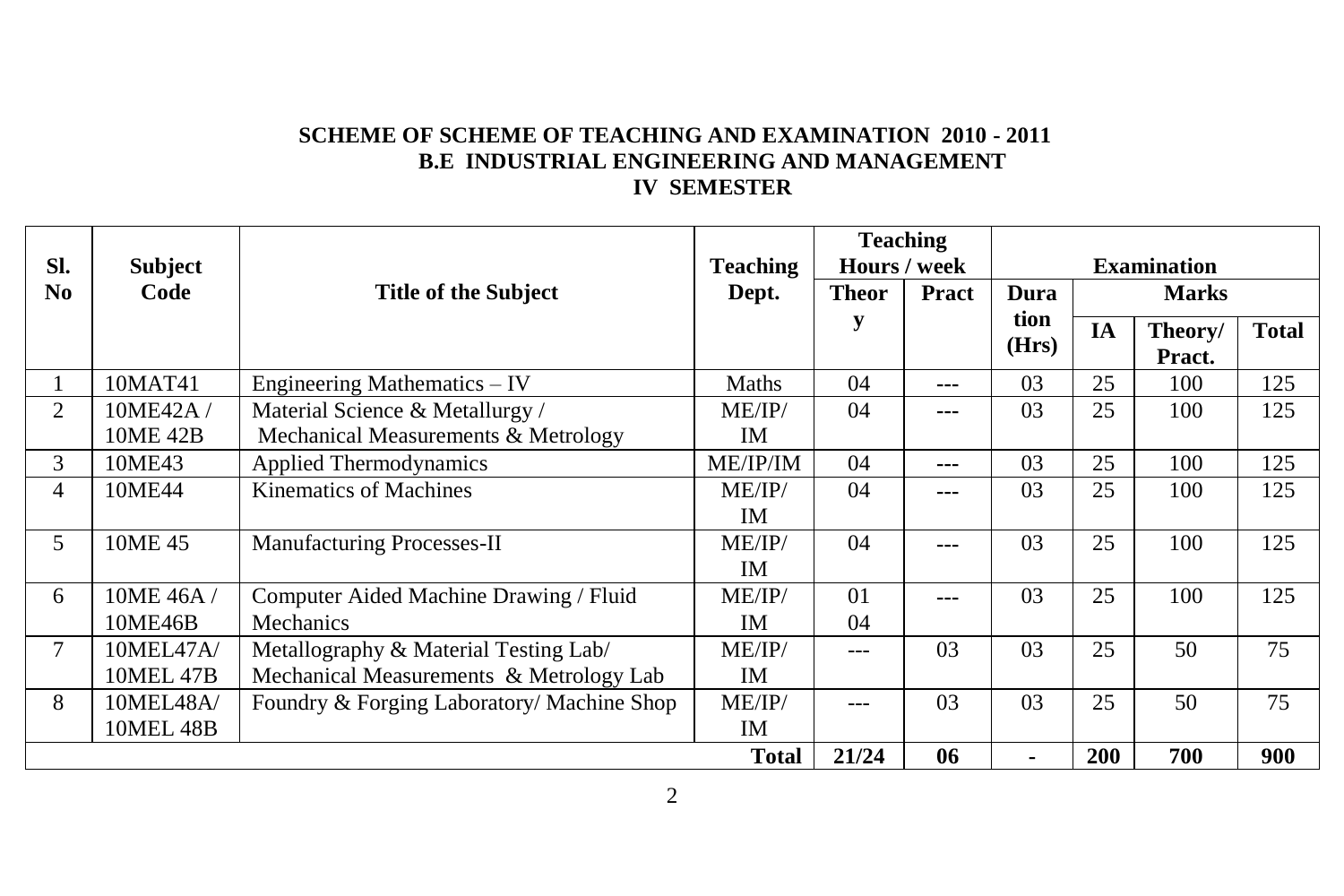## **SCHEME OF SCHEME OF TEACHING AND EXAMINATION 2010 - 2011 B.E INDUSTRIAL ENGINEERING AND MANAGEMENT V SEMESTER**

|                |                     |                                 |                 | <b>Teaching Hours</b> |       |                    |           |              |              |  |
|----------------|---------------------|---------------------------------|-----------------|-----------------------|-------|--------------------|-----------|--------------|--------------|--|
| SI.            | <b>Subject Code</b> |                                 | <b>Teaching</b> | ' week                |       | <b>Examination</b> |           |              |              |  |
| N <sub>0</sub> |                     | <b>Title of the Subject</b>     | Dept.           | <b>Theory</b>         | Pract | <b>Duration</b>    |           | <b>Marks</b> |              |  |
|                |                     |                                 |                 |                       |       | (Hrs)              | <b>IA</b> | Theory/      | <b>Total</b> |  |
|                |                     |                                 |                 |                       |       |                    |           | Pract.       |              |  |
|                | 10AL51              | Management $\&$                 | IP/IM           | 04                    | ---   | 03                 | 25        | 100          | 125          |  |
|                |                     | Entrepreneurship                |                 |                       |       |                    |           |              |              |  |
| 2              | 10IP/IM 52          | <b>Engineering Economy</b>      | IP/IM           | 04                    | ---   | 03                 | 25        | 100          | 125          |  |
| 3              | 10IP/ IM 53         | Work Study and Ergonomics       | IP/IM           | 04                    | ---   | 03                 | 25        | 100          | 125          |  |
| 4              | 10IP/IM 54          | CAD/CAM                         | IP/IM           | 04                    | ---   | 03                 | 25        | 100          | 125          |  |
| 5.             | 10IP/IM 55          | Design of Machine Elements      | IP/IM           | 04                    | ---   | 03                 | 25        | 100          | 125          |  |
| 6              | 10IM 56             | <b>Statistics for Engineers</b> | IM              | 04                    | ---   | 03                 | 25        | 100          | 125          |  |
| 7              | 10IML 57            | Mechanical lab                  | IM              | ---                   | 03    | 03                 | 25        | 50           | 75           |  |
| 8              | 10IPL/IML 58        | Work Study and Ergonomics       | IP/IM           |                       | 03    | 03                 | 25        | 50           | 75           |  |
|                |                     | Lab                             |                 |                       |       |                    |           |              |              |  |
|                |                     |                                 | <b>Total</b>    | 24                    | 06    | ۰                  | 200       | 700          | 900          |  |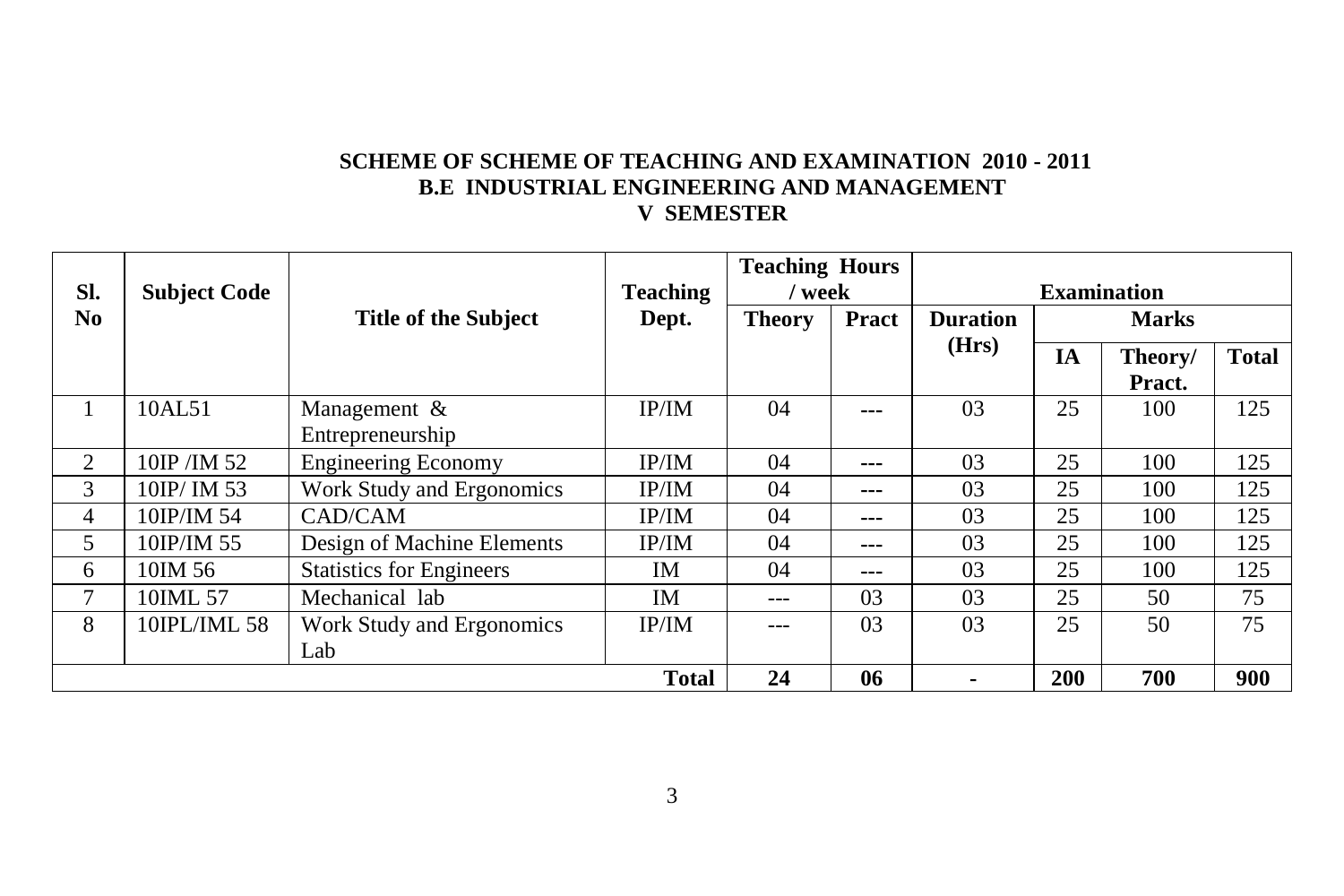# **SCHEME OF SCHEME OF TEACHING AND EXAMINATION 2010 - 2011 B.E INDUSTRIAL ENGINEERING AND MANAGEMENT**

#### **VI SEMESTER**

|                |                     |                                   |                 | <b>Teaching Hours</b> |         |              |              |                    |            |  |  |
|----------------|---------------------|-----------------------------------|-----------------|-----------------------|---------|--------------|--------------|--------------------|------------|--|--|
| SI.            | <b>Subject Code</b> |                                   | <b>Teaching</b> | ' week                |         |              |              | <b>Examination</b> |            |  |  |
| No.            |                     | <b>Title of the Subject</b>       | Dept.           | <b>Theory</b>         | Pract   | <b>Durat</b> | <b>Marks</b> |                    |            |  |  |
|                |                     |                                   |                 |                       |         | ion          | <b>IA</b>    | <b>Theory</b>      | <b>Tot</b> |  |  |
|                |                     |                                   |                 |                       |         | (Hrs)        |              | Pract.             | al         |  |  |
| 1              | 10IP/IM 61          | Materials Management              | IP/IM           | 04                    | ---     | 03           | 25           | 100                | 125        |  |  |
| $\mathbf{2}$   | 10IP/IM 62          | Quality Assurance and Reliability | IP/IM           | 04                    | $- - -$ | 03           | 25           | 100                | 125        |  |  |
| 3              | 10IP/IM 63          | <b>Operations Research</b>        | IP/IM           | 04                    | $---$   | 03           | 25           | 100                | 125        |  |  |
| 4              | 10IM 64             | Simulation Modeling and Analysis  | IM              | 04                    | ---     | 03           | 25           | 100                | 125        |  |  |
| 5              | 10IM 65             | Software Engineering & Management | <b>IM</b>       | 04                    | ---     | 03           | 25           | 100                | 125        |  |  |
| 6              |                     | Elective-I (Group A)              | IM / IP         | 04                    | ---     | 03           | 25           | 100                | 125        |  |  |
| $\overline{7}$ | 10IPL/IML 67        | CAD/CAM Lab                       | IP/IM           | ---                   | 03      | 03           | 25           | 50                 | 75         |  |  |
| 8              | 10IML 68            | Simulation Lab                    | IM              | ---                   | 03      | 03           | 25           | 50                 | 75         |  |  |
|                |                     |                                   | <b>Total</b>    | 24                    | 06      | ٠            | 200          | 700                | 900        |  |  |

| Elective I (Group A) |                     |                         |         |                     |                                     |  |  |  |  |  |
|----------------------|---------------------|-------------------------|---------|---------------------|-------------------------------------|--|--|--|--|--|
| Sl. No.              | <b>Subject Code</b> | <b>Subject</b>          | Sl. No. | <b>Subject Code</b> | <b>Subject</b>                      |  |  |  |  |  |
|                      | $10IP / IM$ 661     | Value Engineering       |         | $10$ IP / IM 664    | Human Resource Management           |  |  |  |  |  |
|                      | $10IP / IM$ 662     | Theory of Metal Forming |         | 10 IM 665           | <b>Advanced Machining Processes</b> |  |  |  |  |  |
|                      | $10$ IP / IM 663    | Finite Element Method   |         |                     |                                     |  |  |  |  |  |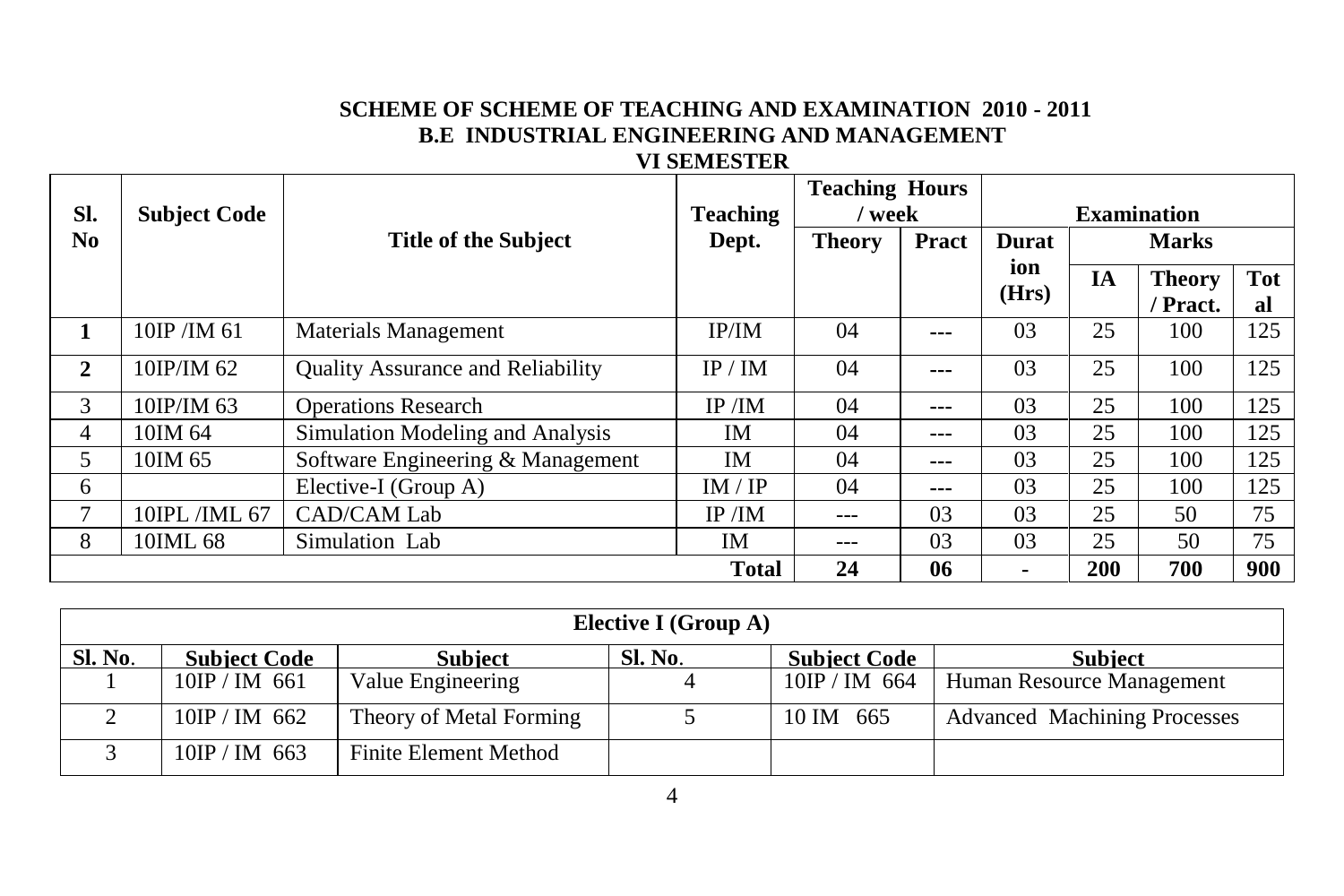# **SCHEME OF SCHEME OF TEACHING AND EXAMINATION 2010 - 2011 B.E INDUSTRIAL ENGINEERING AND MANAGEMENT VII SEMESTER**

|                       |                        |                                       |                           | <b>Teaching</b> |                | <b>Examination</b> |              |         |            |  |
|-----------------------|------------------------|---------------------------------------|---------------------------|-----------------|----------------|--------------------|--------------|---------|------------|--|
| SI.<br>N <sub>0</sub> | <b>Subject</b><br>Code | <b>Title of the Subject</b>           | <b>Teachin</b><br>g Dept. | <b>Theory</b>   | Pract          | <b>Duration</b>    | <b>Marks</b> |         |            |  |
|                       |                        |                                       |                           |                 |                | (Hrs)              | IA           | Theory/ | <b>Tot</b> |  |
|                       | 10IP/IM 71             | <b>Total Quality Management</b>       | IM / IP                   | 04              | $\overline{a}$ | 03                 | 25           | 100     | 125        |  |
| 2                     | 10IP / IM 72           | <b>Operations Management</b>          | IM / IP                   | 04              | $\overline{a}$ | 03                 | 25           | 100     | 125        |  |
| 3                     | 10 IM 73               | Financial Accounting and Costing      | IM                        | 04              | $\overline{a}$ | 03                 | 25           | 100     | 125        |  |
| 4                     | 10IM 74                | <b>Management Information Systems</b> | IM                        | 04              | ---            | 03                 | 25           | 100     | 125        |  |
| 5                     |                        | Elective-II (Group B)                 | IM / IP                   | 04              | $\overline{a}$ | 03                 | 25           | 100     | 125        |  |
| 6                     |                        | Elective-III (Group C)                | IM / IP                   | 04              | $\overline{a}$ | 03                 | 25           | 100     | 125        |  |
| 7                     | 10IML 77               | Enterprise Resource Planning Lab      | IM                        | ---             | 03             | 03                 | 25           | 50      | 75         |  |
| 8                     | 10IML 78               | <b>Quality Engineering Lab</b>        | <b>IM</b>                 | ---             | 03             | 03                 | 25           | 50      | 75         |  |
|                       |                        |                                       | <b>Total</b>              | 24              | 06             | --                 | <b>200</b>   | 700     | 900        |  |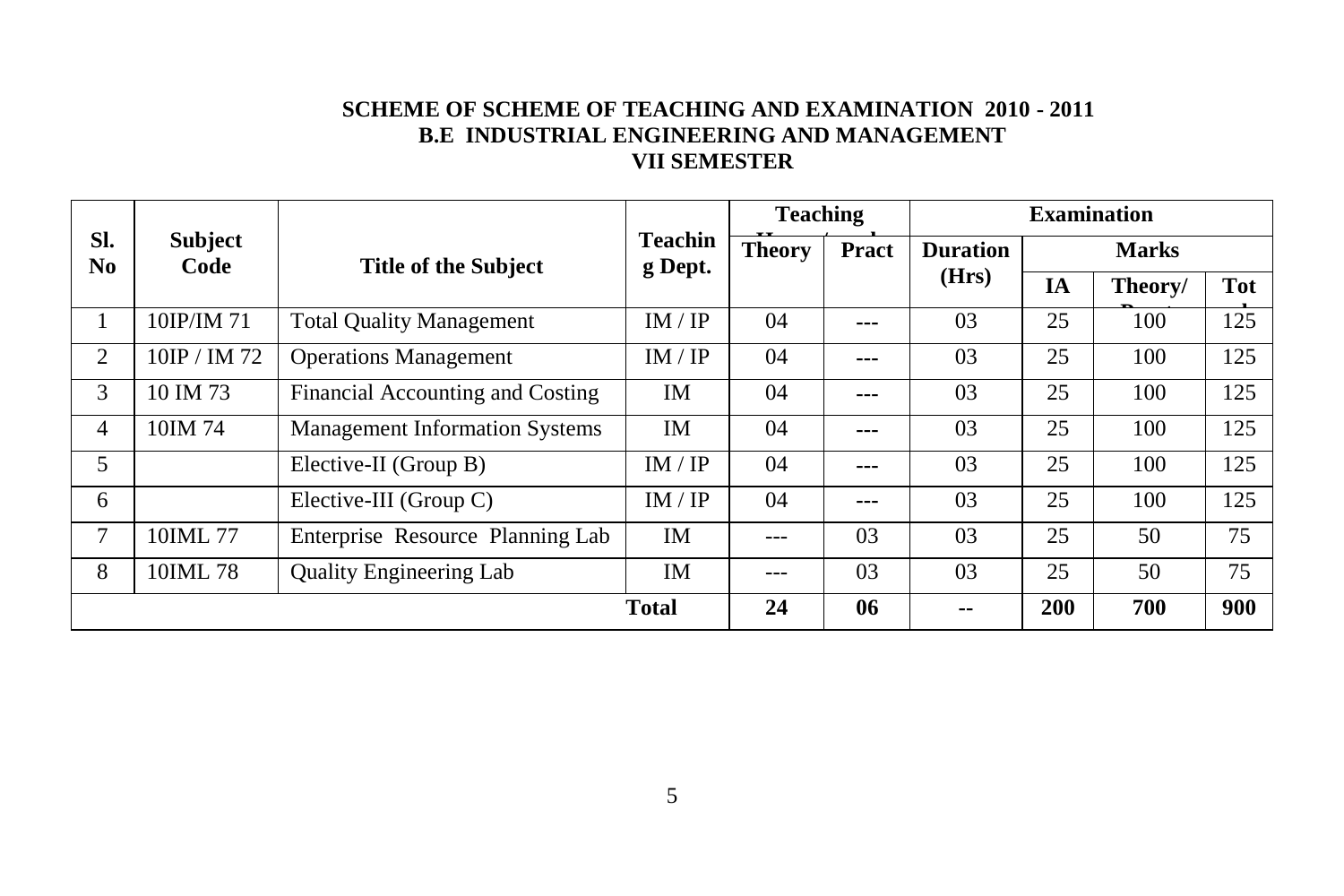|                |                     | Elective II (Group B)                 | Elective III (Group C) |                     |                                   |  |  |  |
|----------------|---------------------|---------------------------------------|------------------------|---------------------|-----------------------------------|--|--|--|
| Sl. No.        | <b>Subject Code</b> | <b>Subject</b>                        | <b>Sl. No.</b>         | <b>Subject Code</b> | <b>Subject</b>                    |  |  |  |
|                | 10IP / IM 751       | <b>Enterprise Resource Planning</b>   |                        | 10IP/IM 761         | <b>Financial Management</b>       |  |  |  |
| $\mathfrak{D}$ | 10IP/IM 752         | <b>Concurrent Engineering</b>         | 2                      | 10IP/IM 762         | <b>Project Management</b>         |  |  |  |
| 3              | 10IP/IM 753         | <b>Marketing Management</b>           |                        | 10IP/IM 763         | <b>Composite Materials</b>        |  |  |  |
| 4              | 10IP/IM 754         | <b>Technology Management</b>          |                        | 10IP/IM 764         | <b>World Class Manufacturing</b>  |  |  |  |
|                | 10IM 755            | Design and Development of Enterprises |                        | 10 IM 765           | <b>Combinatorial Optimization</b> |  |  |  |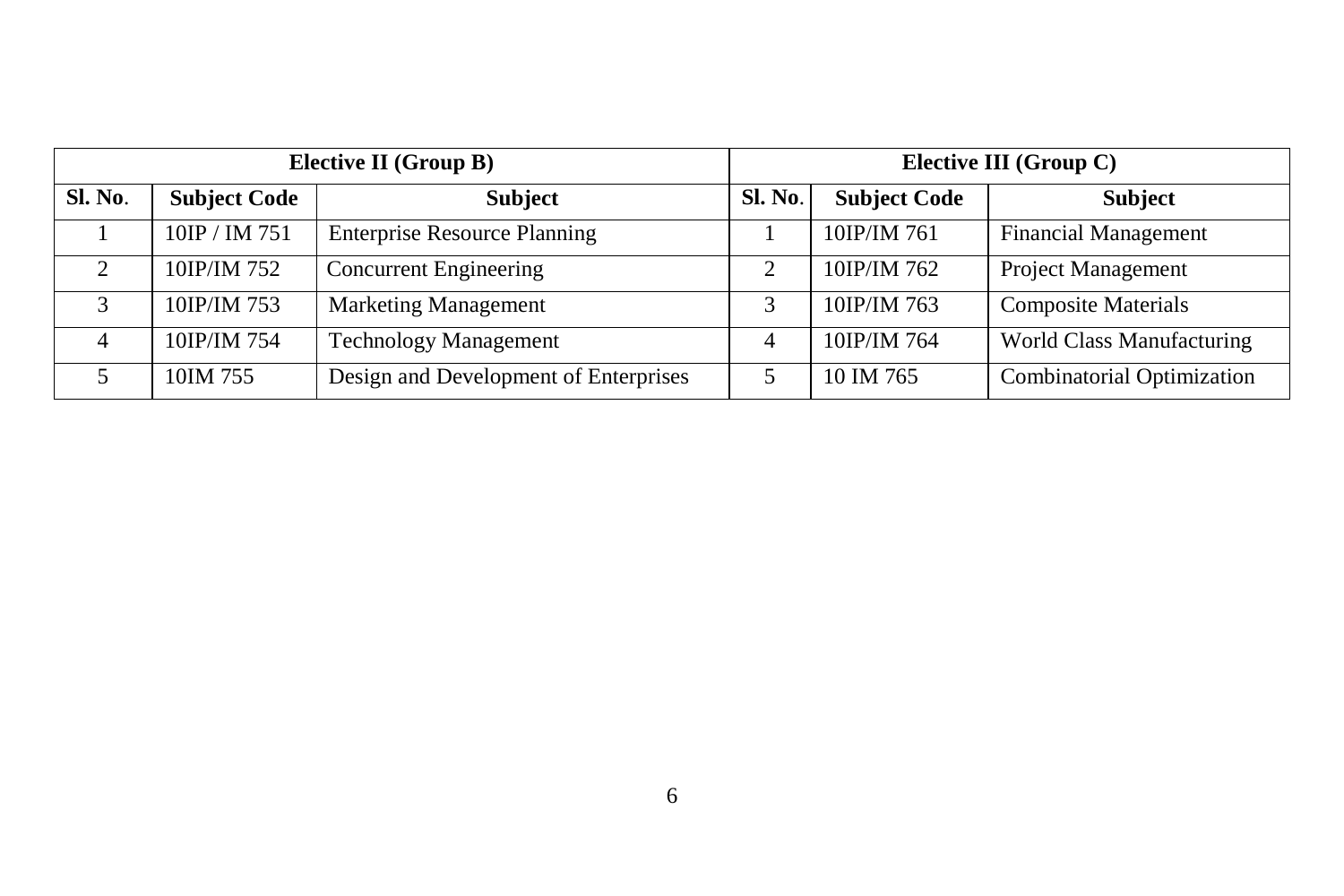# **SCHEME OF SCHEME OF TEACHING AND EXAMINATION 2010 - 2011 B.E INDUSTRIAL ENGINEERING AND MANAGEMENT V III SEMESTER**

|     |                |                                |                | <b>Teaching</b> |              | <b>Examination</b> |     |              |              |  |
|-----|----------------|--------------------------------|----------------|-----------------|--------------|--------------------|-----|--------------|--------------|--|
| SI. | <b>Subject</b> |                                | <b>Teachin</b> | Hours / week    |              |                    |     |              |              |  |
| No. | Code           | <b>Title of the Subject</b>    | g Dept.        | <b>Theory</b>   | <b>Pract</b> | <b>Duration</b>    |     | <b>Marks</b> |              |  |
|     |                |                                |                |                 |              | (Hrs)              | IA  | Theory/      | <b>Total</b> |  |
|     |                |                                |                |                 |              |                    |     | Pract.       |              |  |
|     | 10IP/IM81      | Supply Chain Management        | IM/IP          | 04              | $- - -$      | 03                 | 25  | 100          | 125          |  |
| 2   | 10IP/IM82      | Facilities Planning and Design | IM/IP          | 04              | $- - -$      | 03                 | 25  | 100          | 125          |  |
| 3   |                | Group - IV Elective D          | IM/IP          | 04              | $- - -$      | 03                 | 25  | 100          | 125          |  |
| 4   |                | Group - V Elective E           | IM/IP          | 04              | $- - -$      | 03                 | 25  | 100          | 125          |  |
| 5   | 10IM85         | Project work                   | IΜ             | $---$           | $- -$        | 03                 | 100 | 100          | 200          |  |
| 6   | 10IM86         | Seminar                        | IΜ             | ---             | 03           | 03                 | 50  | ---          | 50           |  |
|     |                |                                | 16             | 03              | --           | 250                | 500 | 750          |              |  |

| <b>Elective IV (Group D)</b> |                     |                                     |         | Elective V (Group E) |                                          |  |  |  |
|------------------------------|---------------------|-------------------------------------|---------|----------------------|------------------------------------------|--|--|--|
| Sl. No.                      | <b>Subject Code</b> | <b>Subject</b>                      | Sl. No. | <b>Subject Code</b>  | <b>Subject</b>                           |  |  |  |
|                              | 10IP/IM 831         | Organizational Behaviour            |         | 10IP/IM841           | Artificial Intelligence & Expert Systems |  |  |  |
| 2                            | 10IP/IM 832         | Knowledge Management                |         | 10IP/IM 842          | Just in Time Manufacturing               |  |  |  |
|                              | 10IP/IM 833         | Design Of Experiments               |         | 10IP/IM843           | <b>Automation In Manufacture</b>         |  |  |  |
|                              | 10IP/IM 834         | <b>Advanced Operations Research</b> |         | 10IM844              | <b>Decision Support Systems</b>          |  |  |  |
|                              | 10IP/IM 835         | Data Base Management System         |         | 10IM845              | <b>Reliability Engineering</b>           |  |  |  |
| 6                            | 10IM 836            | <b>Strategic Management</b>         |         | 10IM 846             | Data Ware Housing and Mining             |  |  |  |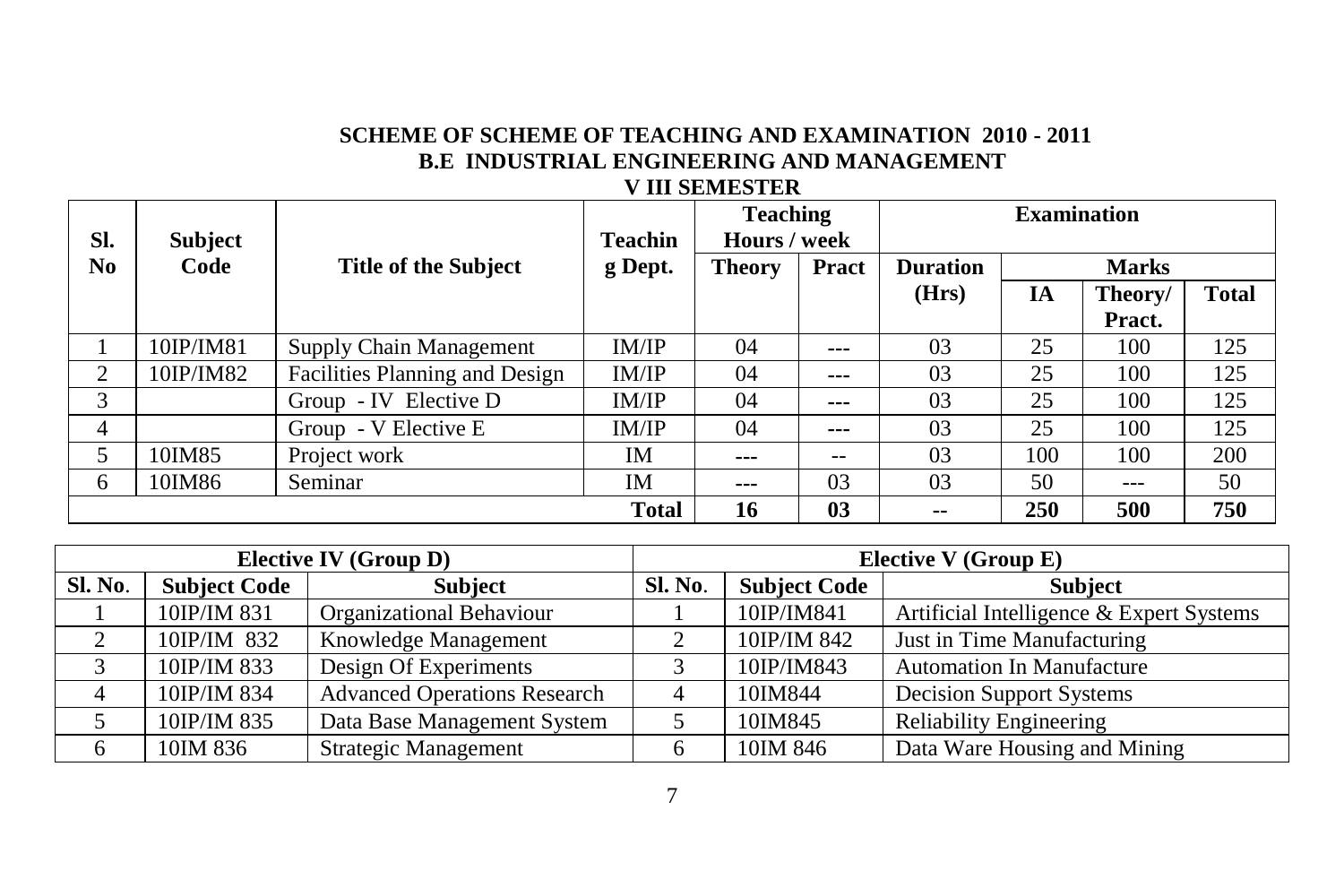# Importance of planning – steps in planning  $\&$  planning premises – Hierarchy

**PLANNING:** Nature, importance and purpose of planning process – Objectives – Types of plans (Meaning Only) – Decision making –

**UNIT - 3** 

of plans.

**UNIT - 2** 

**UNIT - 1** 

**ORGANIZING AND STAFFING:** Nature and purpose of organization – Principles of organization – Types of organization – Departmentation – Committees- Centralization Vs Decentralization of authority and responsibility – Span of control – MBO and MBE (Meaning Only) Nature and importance of staffing–Process of Selection & Recruitment (in brief).

# **UNIT - 4**

**DIRECTING & CONTROLLING:** Meaning and nature of directing – Leadership styles, Motivation Theories, Communication – Meaning and importance – coordination, meaning and importance and Techniques of Co – Ordination. Meaning and steps in controlling – Essentials of a sound control system – Methods of establishing control (in brief).

#### **PART – B**

#### **ENTREPRENEURSHIP**

**UNIT - 5** 

**ENTREPRENEUR:** Meaning of Entrepreneur; Evolution of the Concept, Functions of an Entrepreneur, Types of Entrepreneur, Entrepreneur - an emerging Class. Concept of Entrepreneurship – Evolution of Entrepreneurship, Development of Entrepreneurship; Stages in

#### Subject Code : 10AL 51 IA Marks : 25 No. of Lecture Hrs./ Week : 04 Exam Hours : 03 Total No. of Lecture Hrs. : 52 Exam Marks : 100

**V SEMESTER MANAGEMENT & ENTREPRENEURSHIP**

**PART – A**

## **MANAGEMENT**

**MANAGEMENT:** Introduction – Meaning – nature and characteristics of Management, Scope and Functional areas of management – Management as a

science, art of profession – Management & Administration – Roles of Management, Levels of Management, Development of Management Thought – early management approaches – Modern management approaches.

# **7 Hours**

# **6 Hours**

# **7 Hours**

**6 Hours**

# 8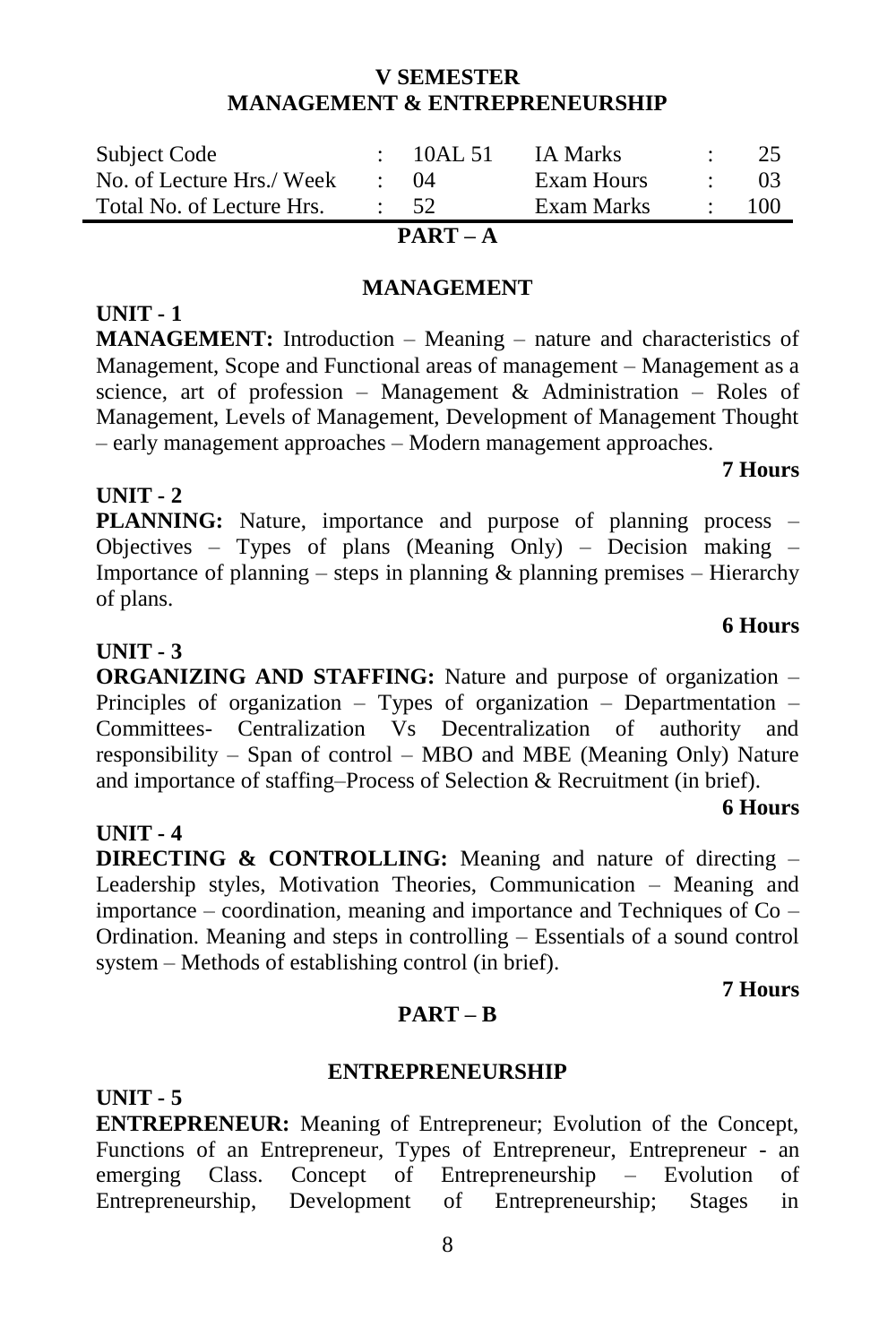entrepreneurial process; Role of entrepreneurs in Economic Development; Entrepreneurship in India; Entrepreneurship – its Barriers. **6 Hours**

# **UNIT - 6**

**SMALL SCALE INDUSTRIES:** Definition: Characteristics: Need and rationale; Objectives; Scope; role of SSI in Economic Development. Advantages of SSI Steps to start and SSI – Government policy towards SSI; Different Policies of SSI; Government Support for SSI during 5 year plans. Impact of Liberalization, Privatization, Globalization on SSI Effect of WTO/GATT Supporting Agencies of Government for SSI, Meaning, Nature of support; Objectives; Functions; Types of Help; Ancillary Industry and Tiny Industry (Definition Only)

# **UNIT - 7**

**INSTITUTIONAL SUPPORT:** Different Schemes; TECKSOK; KIADB; KSSIDC; KSIMC; DIC Single Window Agency; SISI; NSIC; SIDBI; KSFC. **7 Hours**

# **UNIT - 8**

**PREPARATION OF PROJECT:** Meaning of Project; Project Identification; Project Selection; Project Report; Need and Significance of Report; Contents; Formulation; Guidelines by Planning Commission for Project report; Network Analysis; Errors of Project Report; Project Appraisal. Identification of business opportunities: Market Feasibility Study; Technical Feasibility Study; Financial Feasibility Study & Social Feasibility Study.

#### **7 Hours**

**7 Hours**

# **TEXT BOOKS:**

- 1. **Principles of Management** P.C.Tripathi, P.N.Reddy Tata McGraw Hill.
- 2. **Dynamics of Entrepreneurial Development & Management** Vasant Desai – Himalaya Publishing House.
- 3. **Entrepreneurship Development** Poornima.M.Charantimath Small Business Enterprises – Pearson Education – 2006 (2 & 4).
- 4. **Management & Enterpreneruship**-N V R Naidu, IK Internatioal, 2008

- 1. **Management Fundamentals** Concepts, Application, Skill Development – Robers Lusier – Thomson.
- 2. **Entrepreneurship Development** S.S.Khanka S.Chand & Co.
- 3. **Management** Stephen Robbins Pearson Education/PHI  $17<sup>th</sup>$ Edition, 2003.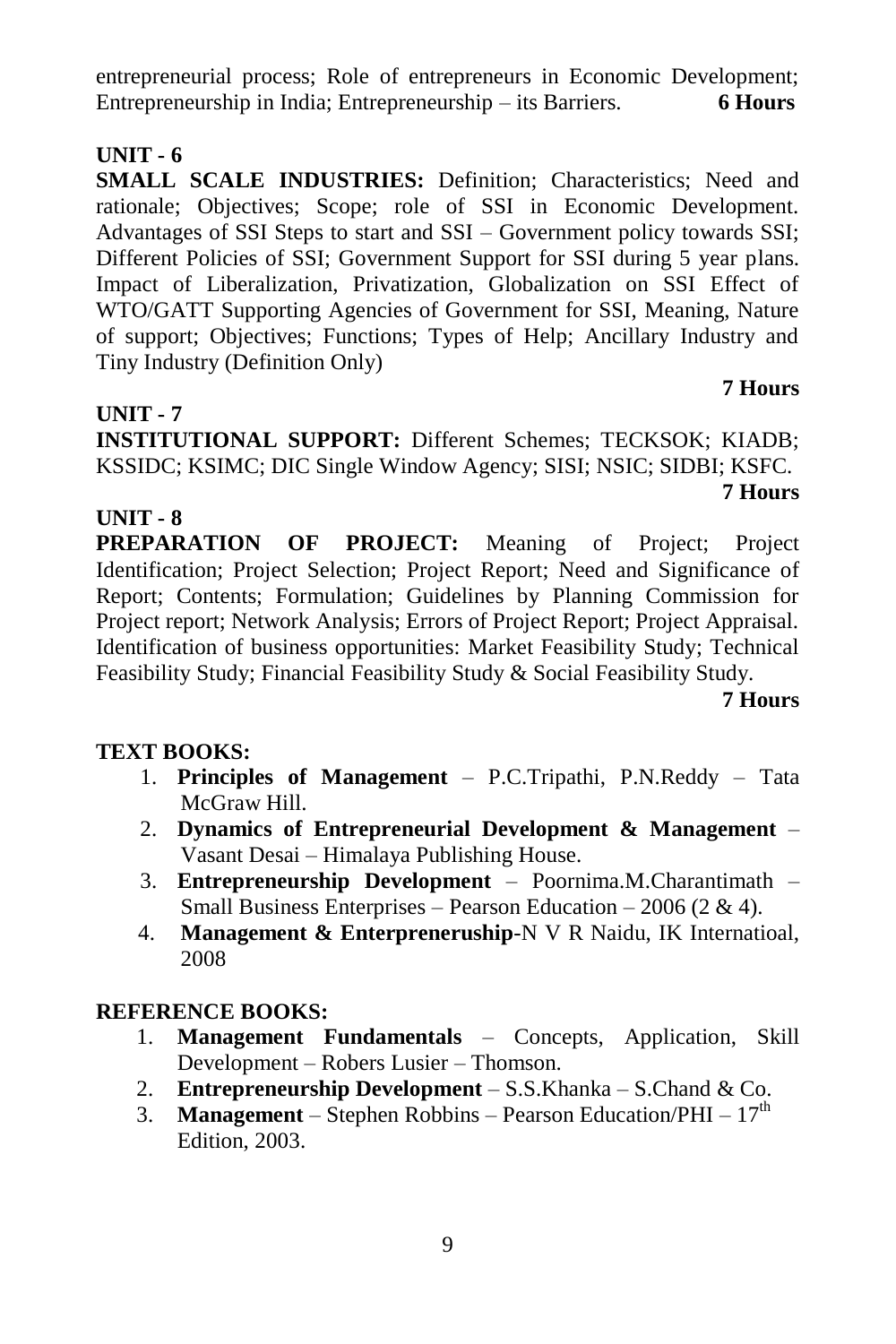# **ENGINEERING ECONOMY**

| Subject Code              | : 10IP / IM 52  | IA Marks   | -25 |
|---------------------------|-----------------|------------|-----|
| No. of Lecture Hrs./ Week | $\cdot$ ()4     | Exam Hours | -03 |
| Total No. of Lecture Hrs. | $\therefore$ 52 | Exam Marks | 100 |

# **PART - A**

**INTRODUCTION:** Engineering Decision- Makers, Engineering and Economics, Problem solving and Decision making, Intuition and Analysis, Tactics and Strategy

# **UNIT - 2**

**UNIT - 1**

**INTEREST AND INTEREST FACTORS:** Interest rate, simple interest, Compound interest, Cash- flow diagrams, Exercises and Discussion.

# **UNIT - 3**

PRESENT WORTH COMPARISON: Conditions for present worth comparisons, Basic Present worth comparisons, Present worth equivalence, Net Present worth, Assets with unequal lives, infinite lives, Future worth comparison, Pay – back comparison, Exercises, Discussions and problems.

# **UNIT - 4**

**EQUIVALENT ANNUAL WORTH COMPARISONS:** Equivalent Annual Worth Comparison methods, Situations for Equivalent Annual Worth Comparison, Consideration of asset life, Comparison of assets with equal and unequal lives, Use of sinking fund method, Annuity contract for guaranteed income, Exercises, Problems.

# **UNIT - 5**

RATE OF RETURN CALCULATIONS: Rate of return, Minimum acceptable rate of return, IRR, IRR misconceptions, Cost of capital concepts, replacement models.

**STRUCTURAL ANALYSIS OF ALTERNATIVES:** Identifying and Defining alternatives, IRR analysis of mutually exclusive alternatives, Capital Budget view point, Ranking criteria.

# **UNIT - 6**

**DEPRECIATION:** Causes of Depreciation, Basic methods of computing depreciation charges

# **3 Hours**

# **7 Hours**

## **6 Hours**

**7 Hours**

**6 Hours**

# **4 Hours**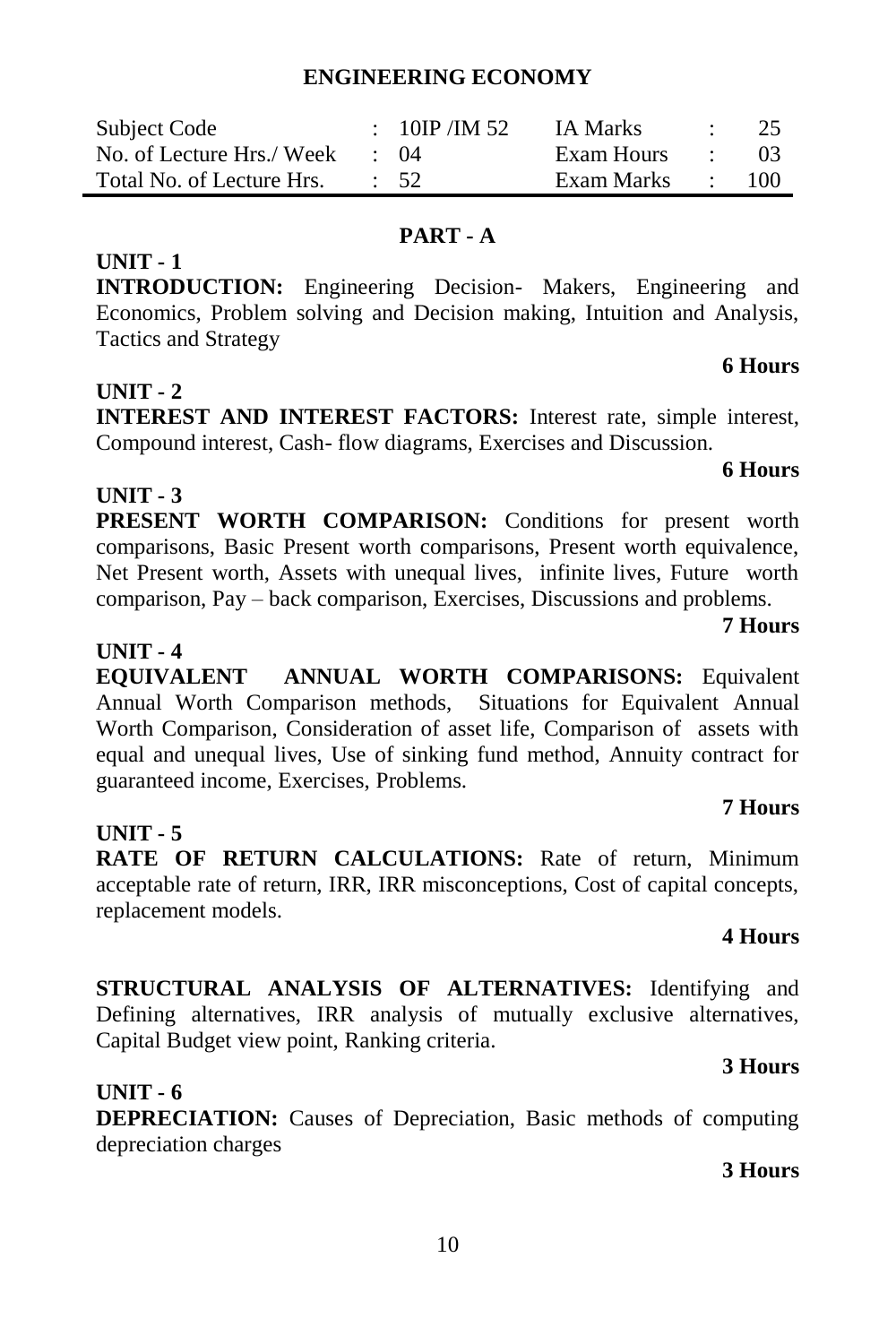**ESTIMATING & COSTING:** Components of costs such as Direct Material Cost, Direct Labour Cost, Fixed, Over – Heads, Factory Costs, Administrative – Over Heads, First Cost, Marginal Cost, Selling price, Estimation for simple components

# **UNIT - 7**

**REPLACEMENT ANALYSIS:** Introduction, reasons for replacement**,**  Individual Replacement of machinery or equipment with/without value of money, Group Replacement Policies, Problems.

# **UNIT - 8**

**EFFECTS OF INFLATION:** Causes, consequences and control of inflation. After tax actual cash flow comparisons, Lease/ Buy decisions

# **BREAK-EVEN ANALYSIS**

Basic Concepts Linear & non-linear break even analysis.

# **TEXT BOOKS:**

- 1. **Engineering economics** RIGGS J.L. McGraw Hill 2002.
- 2. **Engineering economy** PAUL DEGARMO Macmillan Pub. Co. 2001.
- 3. **Engineering Economy** Naidu, Babu and Rajendra New Age International Pvt. Ltd. - 2006

# **REFERENCE BOOKS:**

- 1. **Industrial Engineering and Management** OP KHANNA Dhanpat Rai & Sons - 2000
- 2. **Financial Management**  I M PANDAY Vikas Publishing House 2002.
- 3. **Engineering economy -** THUESENH.G. PHI 2002

# **4 Hours**

**6 Hours** 

# **4 Hours**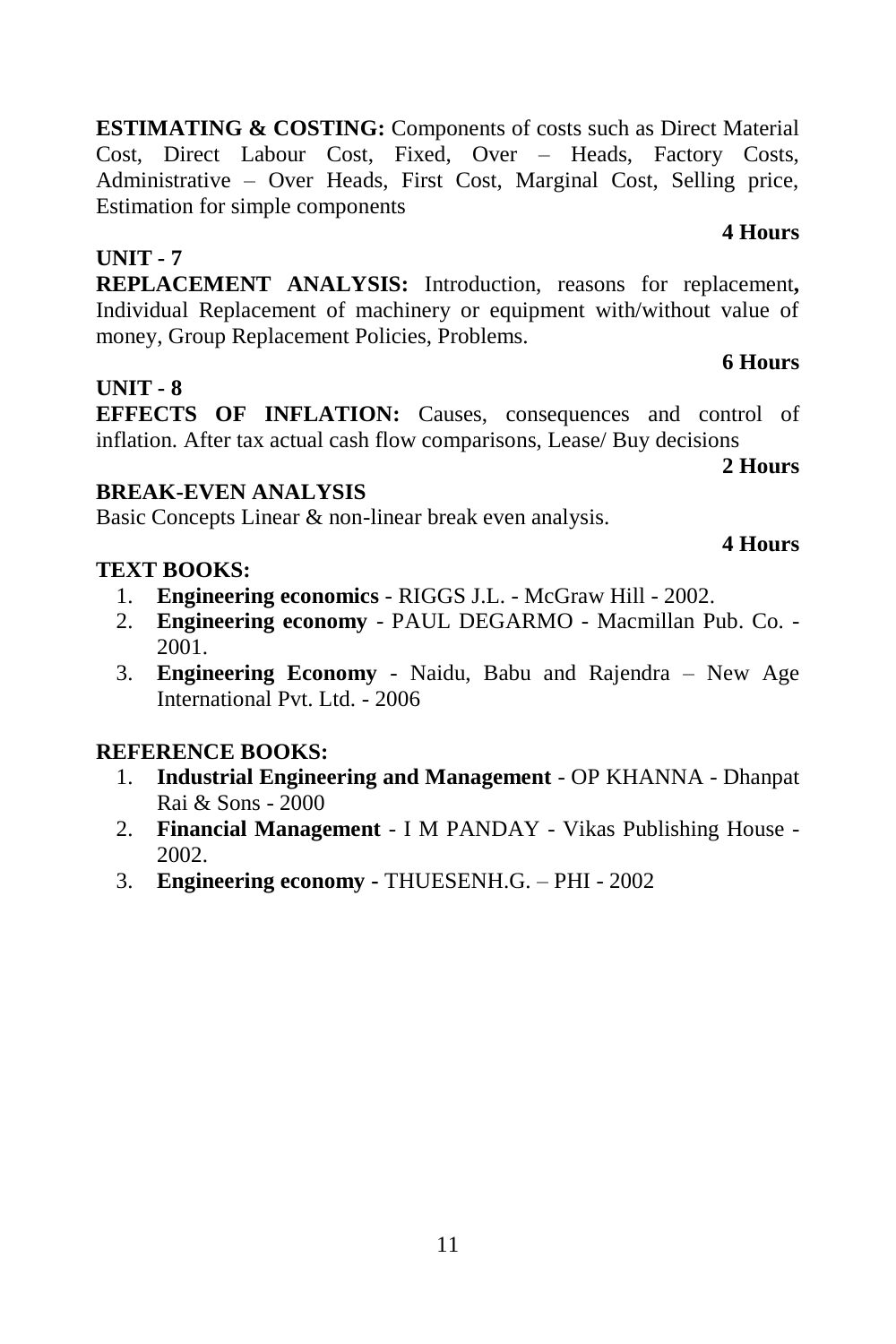# **WORK STUDY AND ERGONOMICS**

| Subject Code              | 10IP/IM 53 IA Marks |            |                   | 25    |
|---------------------------|---------------------|------------|-------------------|-------|
| No. of Lecture Hrs./ Week | (1)4                | Exam Hours | and the state     | $03-$ |
| Total No. of Lecture Hrs. | - 52                | Exam Marks | $\sim$ 100 $\sim$ | 100   |

# **PART – A**

**PRODUCTIVITY:** Definition of productivity, individual enterprises, task of management, Productivity of materials, land, building, machine and power. Measurement of productivity, factors affecting the productivity, productivity improvement programmes, wages and incentives (simple numerical problems)

# **UNIT - 2**

**UNIT - 1**

**WORK STUDY:** Definition, objective and scope of work study. Human factor in work study. Work study and management, work study and supervision, work study and worker.

# **UNIT - 3**

**INTRODUCTION TO METHOD STUDY:** Definition, objective and scope of method study, activity recording and exam aids. Charts to record movements in shop operation – process charts, flow diagram, flow process charts, travel chart and multiple activity charts.( With simple problems)

**UNIT - 4 MICRO AND MEMO MOTION STUDY:** Charts to record movements at work place – principles of motion economy, Therbligs and classification of movements, Two Handed process chart, SIMO chart, and micro motion study. Development, definition and installation of the improved method, brief concept about synthetic motion studies.

# **6 Hours**

# **PART - B**

**INTRODUCTION TO WORK MEASUREMENT:** Definition, objective and benefit of work measurement. Work measurement techniques:

**WORK SAMPLING**, need, confidence levels, sample size determinations, random observation, conducting study with the simple problems.

# **UNIT - 6**

**UNIT - 5**

**STOP WATCH TIME STUDY:** Time Study, Definition, time study equipment, selection of job, steps in time study. Breaking jobs into elements, recording information. Rating & standard Rating, standard performance,

# **6 Hours**

**7 Hours**

# **7 Hours**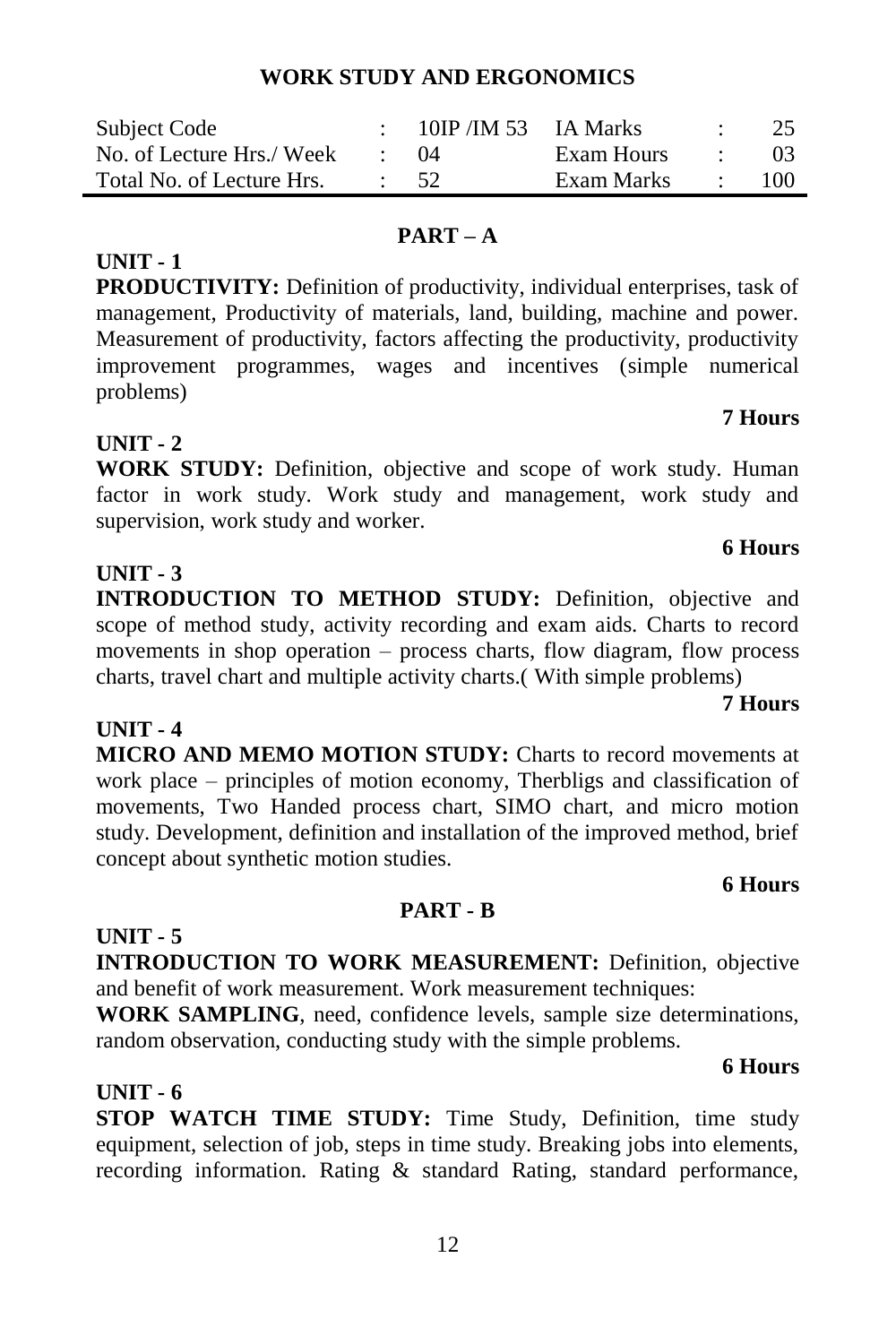scale of rating, factors affecting rate of working, allowances and standard time determination.

# PREDETERMINED MOTION TIME STUDY (PMTS) METHOD TIME MEASUREMENT (MTM)

# **UNIT - 7**

**ERGONOMICS:** Introduction, Areas of study under Ergonomics, System approach to Ergonomics model, Man-Machine System. Components of Man-Machine System and Their functions – Work capabilities of Industrial Worker, Study and Development of Stress in Human body and their consequences. Computer based ergonomics

# **UNIT - 8**

**DESIGN OF MAN-MACHINE SYSTEM:** Fatigue in industrial workers. Quantitative, qualitative representation and alphanumeric displays. Controls and their design criteria, control types, relation between controls and displays, layouts of panels and machines. Design of work places, influence of climate on human efficiency. Influence of noise, vibration and light.

# **7 Hours**

**6 Hours**

# **TEXT BOOKS:**

- 1. **Introduction to work study, ILO** III Revised Edition, 1981
- 2. **Motion and Time study** Ralph M Barnes John Wiley 8<sup>th</sup> Edition, 1985.
- 3. **Motion and Time study** Marvin E. Mundel  $-$  PHI -1<sup>st</sup> edition.
- 4. **Work Study and Ergonomics** S Dalela and Sourabh, Chand Publishers -  $3<sup>rd</sup>$  edition.

# **REFERENCES BOOKS:**

- 1. **Human Factors in Engineering Design -** S Sanders and E J McCormick - Mc Graw Hill - 6<sup>th</sup> Edition.
- 2. **Industrial Engineering Hand book -** Maynard.
- 3. **Engineered work Measurement** Wledon ELBS 1991.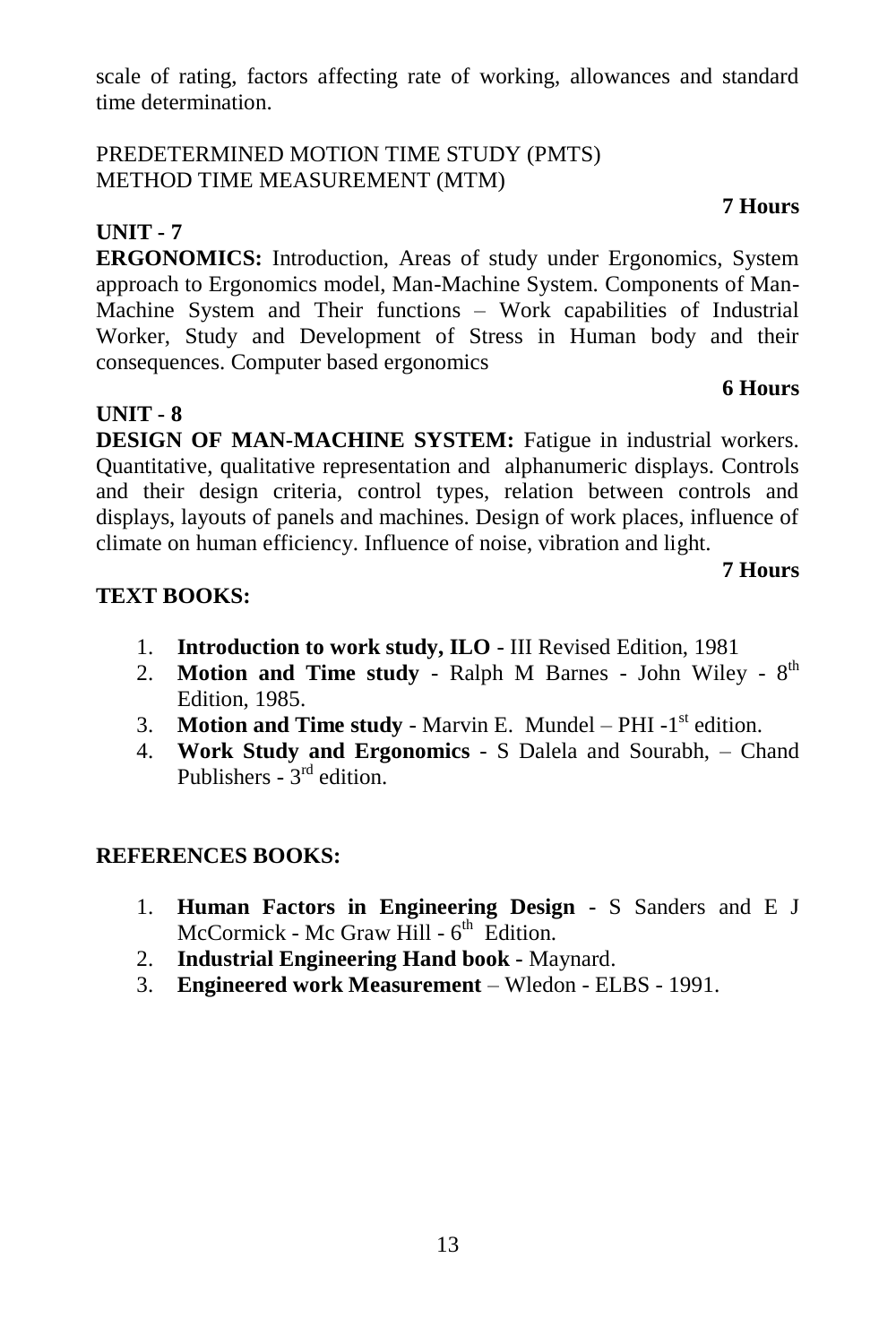# **CAD/CAM**

| Subject Code              | $10$ IP /IM 54 IA Marks |                       |                          | 25     |
|---------------------------|-------------------------|-----------------------|--------------------------|--------|
| No. of Lecture Hrs./ Week | (1)4                    | Exam Hours            | <b>Contract Contract</b> | $03 -$ |
| Total No. of Lecture Hrs. | - 52.                   | Exam Marks $\qquad$ : |                          | 100    |

# **PART - A**

**INTRODUCTION**: CAD/CAM, Product cycle & CAD/CAM, Design process, Application of Computers for Design, Traditional Production Planning & Control, Computerized Integrated Production Management System, Advantages & Disadvantages of CAD & CAM.

**FUNDAMENTALS OF CAD**: Comparison of general design process and CAD process, Concept of manufacturing data base, general consideration of Hardware for a typical CAD system.

# **UNIT - 2**

**UNIT - 1**

**COMPUTER GRAPHICS SOFTWARE & DATA BASE**: Introduction, Software Configuration of a Graphics System, Functions of a Graphics Package, Constructing the Geometry, Transformations, Data Base Structure & Content, Wire-Frame versus Solid Modeling, Introduction to exchange of modeling data-Basic features of IGES, STEP, DXF, DMIS. **7 Hours**

# **UNIT - 3**

**INTRODUCTION TO FINITE ELEMENT ANALYSIS**: Introduction, Basic Concepts, Discretization, Element types, Nodes & degrees of freedom, Mesh generation, Constraints, Loads, Preprocessing, Application to static analysis.

# **UNIT - 4**

**NC, CNC, DNC TECHNOLOGIES:** NC, CNC, DNC, Modes, NC Elements, Advantages and Limitations of NC, CNC. Functions of computers in DNC.

**CNC MACHINE TOOLS**: CNC tooling, Turning tool geometry, Milling tooling system, Tool presetting, ATC, Work holding, Overview of different CNC machining centers, CNC Turning centers, High speed machine tools.

**7 Hours**

# **PART - B**

**UNIT - 5**

**CNC PROGRAMMING**: Part program fundamentals, Steps involved in development t of a part program, Manual part programming, Milling & Turning Center Programming. **7 Hours**

# **7 Hours**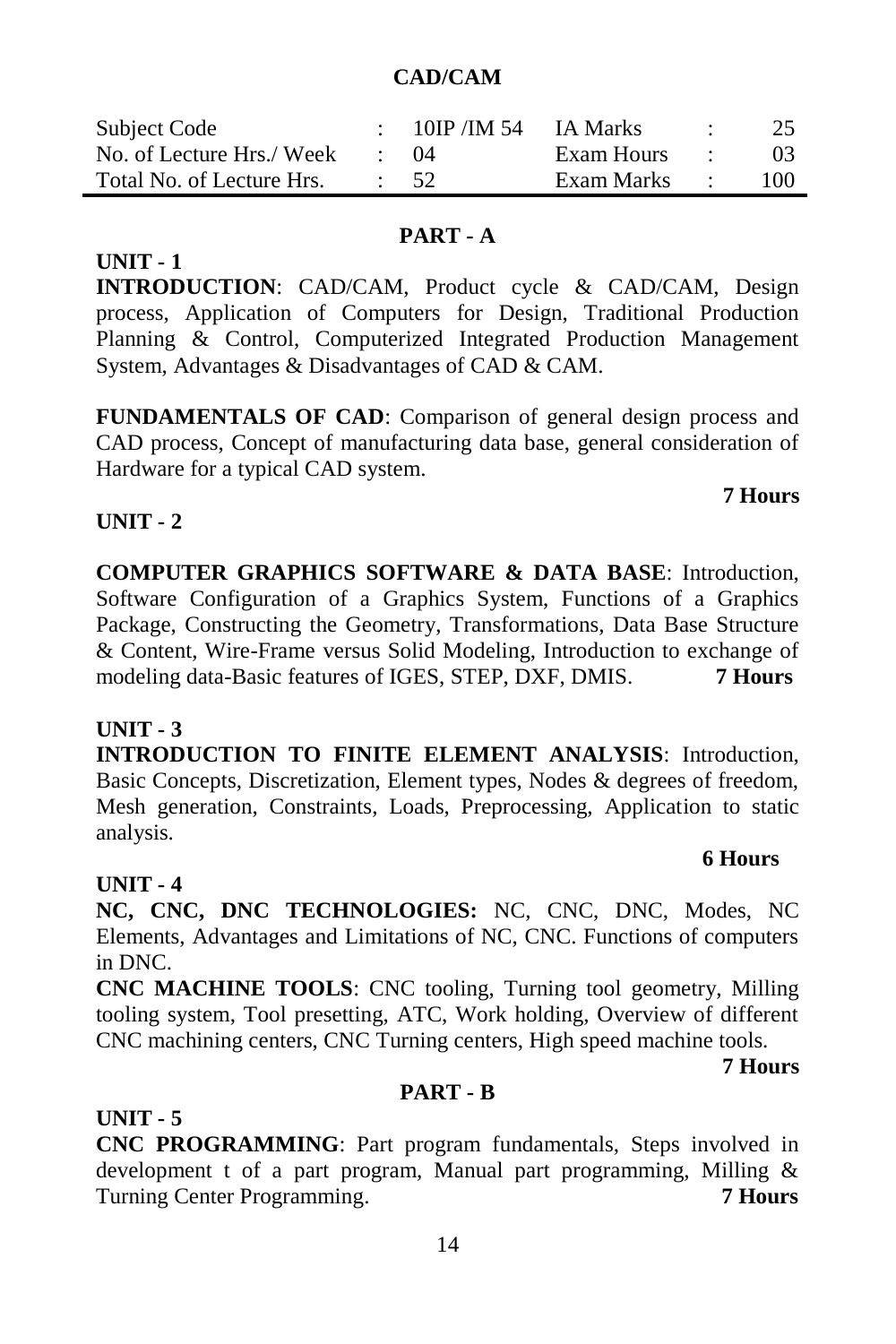# **UNIT - 6 APT PROGRAMMING**: APT Programming in Drilling, Milling & Turning **6 Hours**

# **UNIT - 7**

**INTRODUCTION TO ROBOTICS:** Introduction, Robot configuration, Robot motions, End effectors, Work cell, Control & Interlock, Robot Sensor, Robot applications. **6 Hours**

# **UNIT - 8**

PROGRAMMING THE ROBOTS : Robot-Programming Languages, Introduction to different languages and writing the programming for palletising operation **6 Hours**

# **TEXT BOOKS:**

- 1. **CAD/CAM** Mikell P. Groover and Emory W. Zimmers Jr Pearson Education Inc - 2003.
- 2. **CAD/CAM Principles and Applications** P.N. Rao **–** TMH, New Delhi - 2002.

- 1. **Principles of Interactive Computer Graphics** Newman and Sproull – Tata McGraw Hill - 1995.
- 2. **CAD/CAM** Ibrahim Zeid Tata McGraw Hill 1999.
- 3. **Computer Aided Manufacturing** P. N. Rao, N. K. Tewari and T. K. Kundra – Tata McGraw Hill - 1999.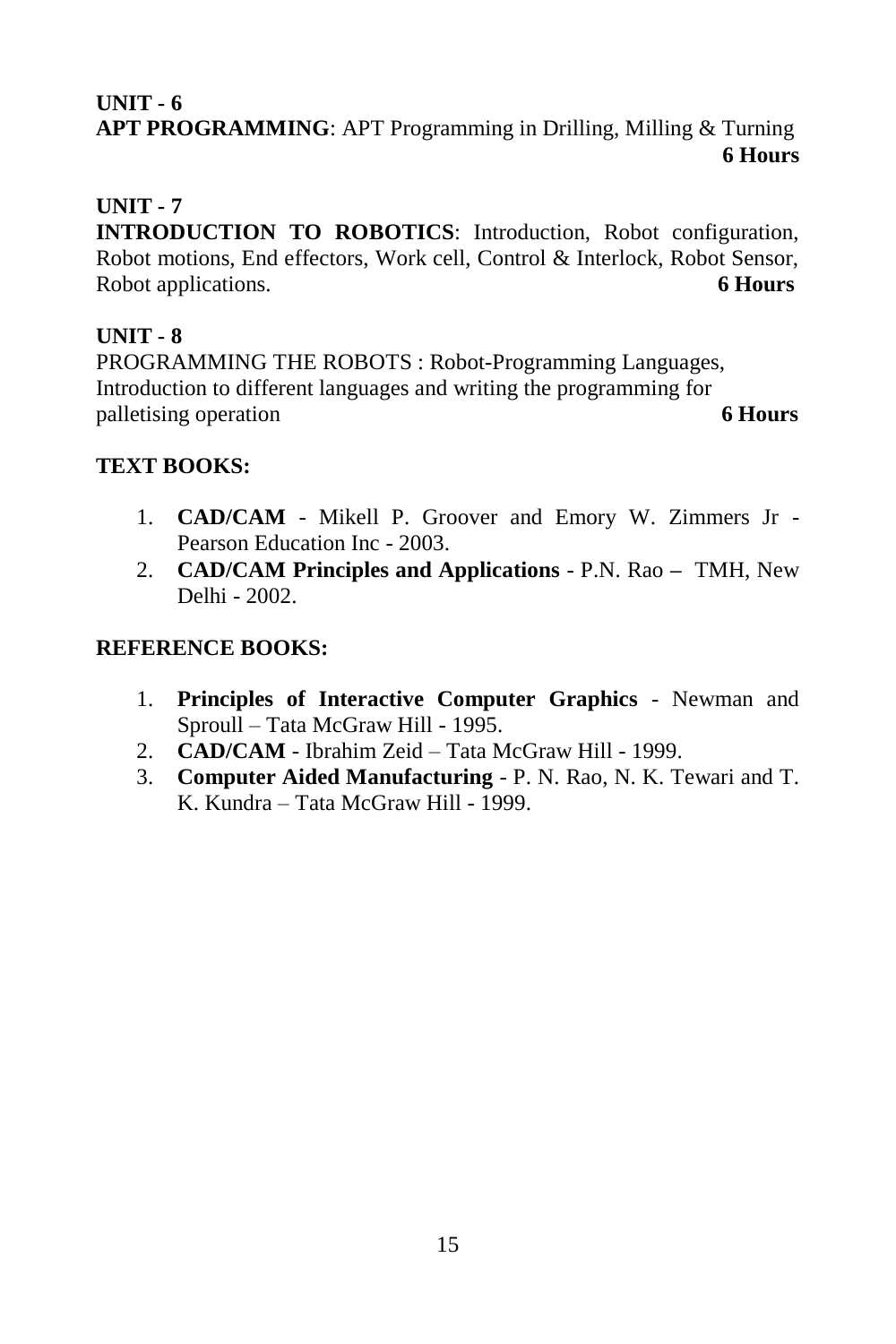## **DESIGN OF MACHINE ELEMENTS**

| Subject Code              | 10IP/IM $55$ IA Marks |              | 25              |
|---------------------------|-----------------------|--------------|-----------------|
| No. of Lecture Hrs./ Week | $\cdot$ ()4           | Exam Hours : | 03 <sup>2</sup> |
| Total No. of Lecture Hrs. | $\div$ 52             | Exam Marks : | 100.            |

# **PART - A**

**DESIGN FOR STATIC STRENGTH**: Design considerations; Codes and Standards, static loads and factor of safety. Theories of failure: Maximum Normal Stress Theory, Maximum Shear Stress Theory, Distortion energy theory. Failure of Brittle and Ductile materials. Stress concentration. Determination of stress concentration factor. **7 Hours**

# **UNIT - 2**

**UNIT - 1**

**DESIGN FOR FATIGUE STRENGTH:** S – N Diagram, low cycle and High cycle fatigue. Endurance limit. Modifying factors: Load, Size and Surface finish effects. Fatigue stress concentration factor. Fluctuating stresses. Goodman and Soderberg Relationship. Stresses due combined loading, Cumulative fatigue damage. **6 Hours**

## **UNIT - 3**

**KEYS, COUPLINGS, COTTER AND KNUCKLE JOINTS**: Design of Keys, Design of rigid flange coupling, Bush and Pin type Flexible Coupling, Design of Cotter and Knuckle joints. **6 Hours**

# **UNIT - 4**

**DESIGN OF SHAFTS**: Design of shafts subjected to torsion, bending moment and combined torsion moment and axial loading. ASME and BIS Codes for design of transmission shafting. Design for strength and rigidity. Shafts under fluctuating loads and combined loads. **7 Hours** 

#### **PART B**

# **UNIT - 5**

**DESIGN OF GEARS**: Introduction to Spur, Helical and Bevel Gears. Design of Spur gear, Lewis equation, form factor, stresses in gear tooth, Dynamic load and wear load. **6 Hours**

#### **UNIT - 6**

**RIVETED JOINTS AND WELDED JOINTS:** Types of riveted joints, failures of riveted joints, Boiler joint, Efficiency.

Types of welded joints, Strength of butt and fillet welds, Eccentrically loaded welds. **7 Hours**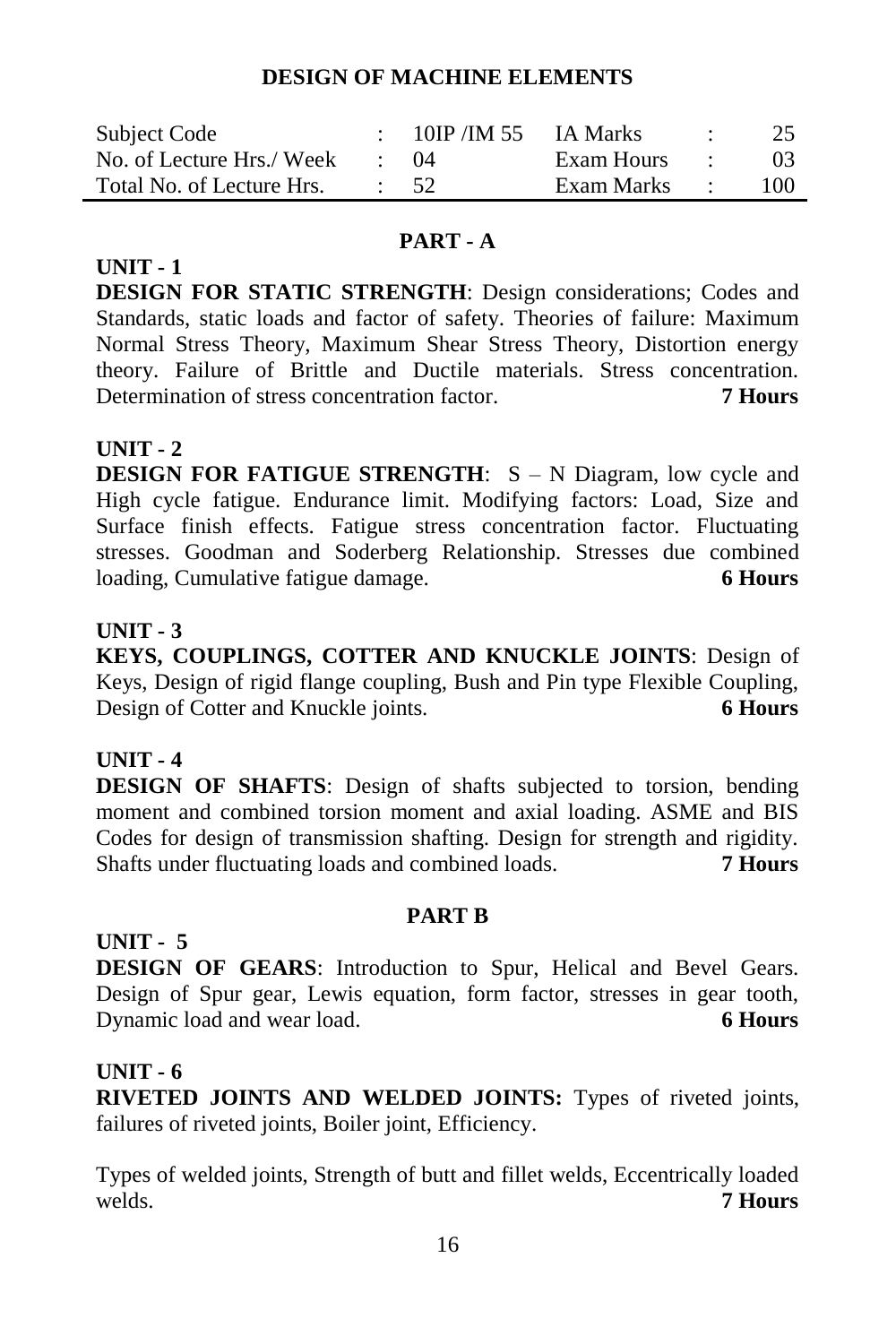# **UNIT - 7**

**DESIGN OF SPRINGS**: Types of springs, Stresses in Coil springs of circular and non-circular cross-sections. Tension and compression springs. Stresses in Leaf springs. **6 Hours**

# **UNIT - 8**

**LUBRICATION AND BEARINGS**: Mechanism of lubrication, Viscosity, Bearing Modulus, Coefficient of friction, minimum oil film thickness. Heat generated and Heat dissipated.

Examples of journal bearing and thrust bearing design.

**BALL AND ROLLER BEARINGS**: Bearing life, Equivalent bearing load, Selection of Deep groove ball bearings. **7 Hours**

# **TEXT BOOKS:**

- 1. **Mechanical Engineering Design** Joseph Edward Shigley Tata McGraw Hill, New Delhi - 1986.
- 2. **Machine Design** VL. Maleev and Hartman **–** CBS Publishers and Distributors, Delhi - 1983.
- 3. **Design of Machine Elements** V. B. Bahandari **–** Tata McGraw Hill, New Delhi - 2000.

- 1. **Machine Design** Robert. L. Norton Pearson Education Asia, New Delhi - 2001.
- 2. **Theory and Problems of Machine Design** Hall, Holowinko, Laughlin Schaums - Outline Series - 2002.
- 3. **Elements of Machine Design** N. C. Pandey and C. S. Shah Chorotar Publishing house – 2002.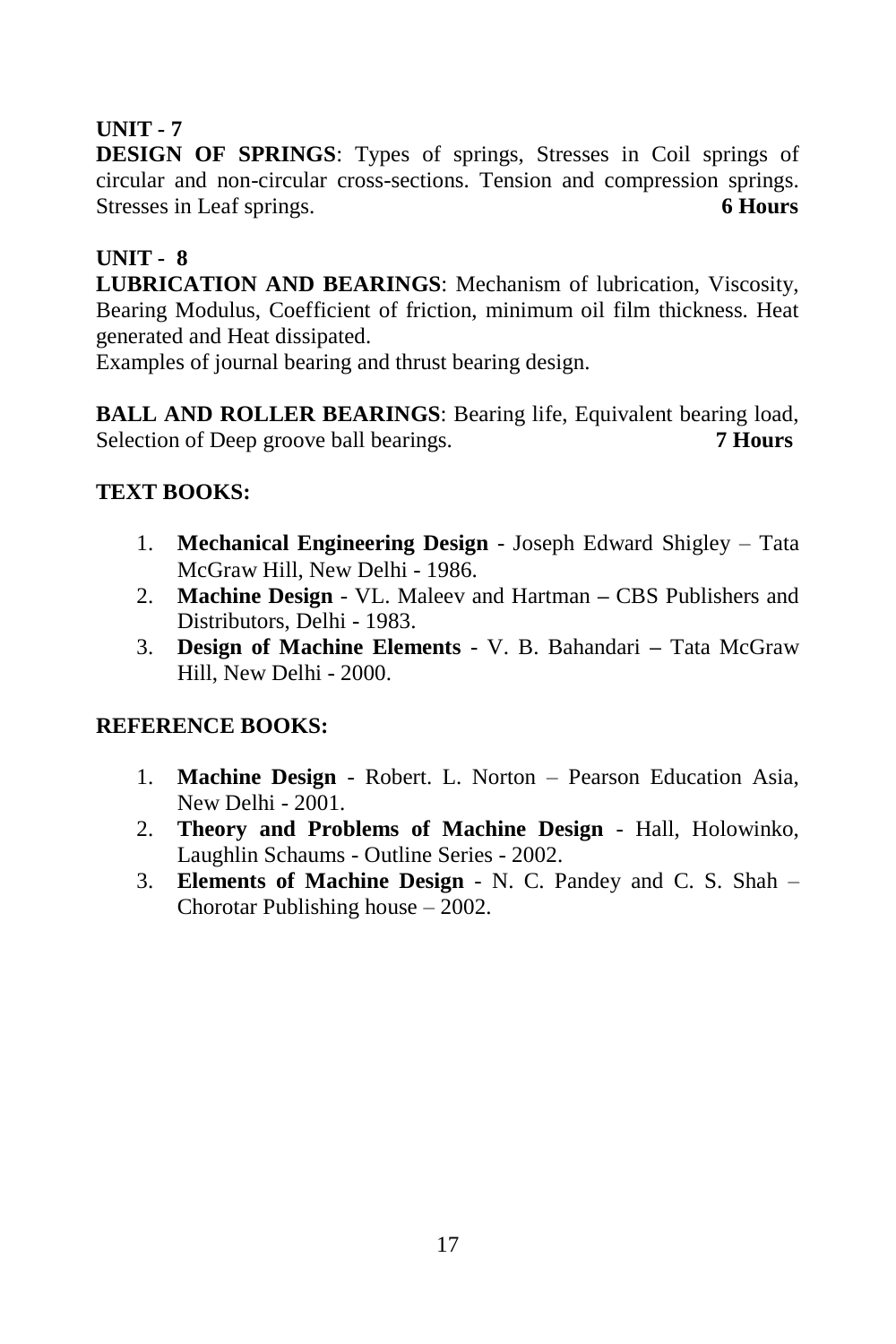## **STATISTICS FOR ENGINEERS**

| Subject Code              | $-10$ IM 56 | <b>IA Marks</b> |                  | 25             |
|---------------------------|-------------|-----------------|------------------|----------------|
| No. of Lecture Hrs./ Week | (1)4        | Exam Hours      |                  | 0 <sup>3</sup> |
| Total No. of Lecture Hrs. | - 52.       | Exam Marks      | $\sim$ 100 $\pm$ | 100            |

#### **PART - A**

**UNIT - 1 THE ROLE OF STATISTICS IN ENGINEERING (DATA SUMMARY AND PRESENTATION):** Statistical Thinking, Collecting data, Statistical Modelling Frame work, measure of central tendency and variance, Importance of Data summary and Display, Tabular and Graphical display:

**6 Hours**

**DISCRETE RANDOM VARIABLES AND PROBABILITY DISTRIBUTIONS:** Discrete Random variables, Probability distributions and Probability mass functions, Cumulative distribution functions, Mean and Variance of a discrete random variable, Discrete uniform distribution, Binominal distribution, Hyper Geometric distribution, Poisson distribution and their Applications.

#### **UNIT - 3**

**UNIT - 2**

**CONTINUOUS RANDOM VARIABLES AND PROBABILITY DISTRIBUTIONS:** Continuous random variables, Probability distributions and probability density functions, cumulative distribution functions, Mean and Variance of a continuous random variable, uniform distribution, Normal distribution, Normal approximation to Binominal and Poisson distribution, Exponential distribution and their Applications.

#### **UNIT - 4**

**ESTIMATION THEORY:** Statistical Inference, Random sampling, Properties of Estimators, Sampling distribution, Sampling distribution of mean, variance and proportion. Introduction to confidence intervals.

**6 Hours** 

**7 Hours**

#### **UNIT - 5**

**STATISTICAL INFERENCE FOR A SINGLE SAMPLE:** Hypothesis testing, Inference on the mean of a population (variance known and unknown), Inference on the variance of a normal population, Inference on a population proportion.

**PART - B**

**7 Hours**

18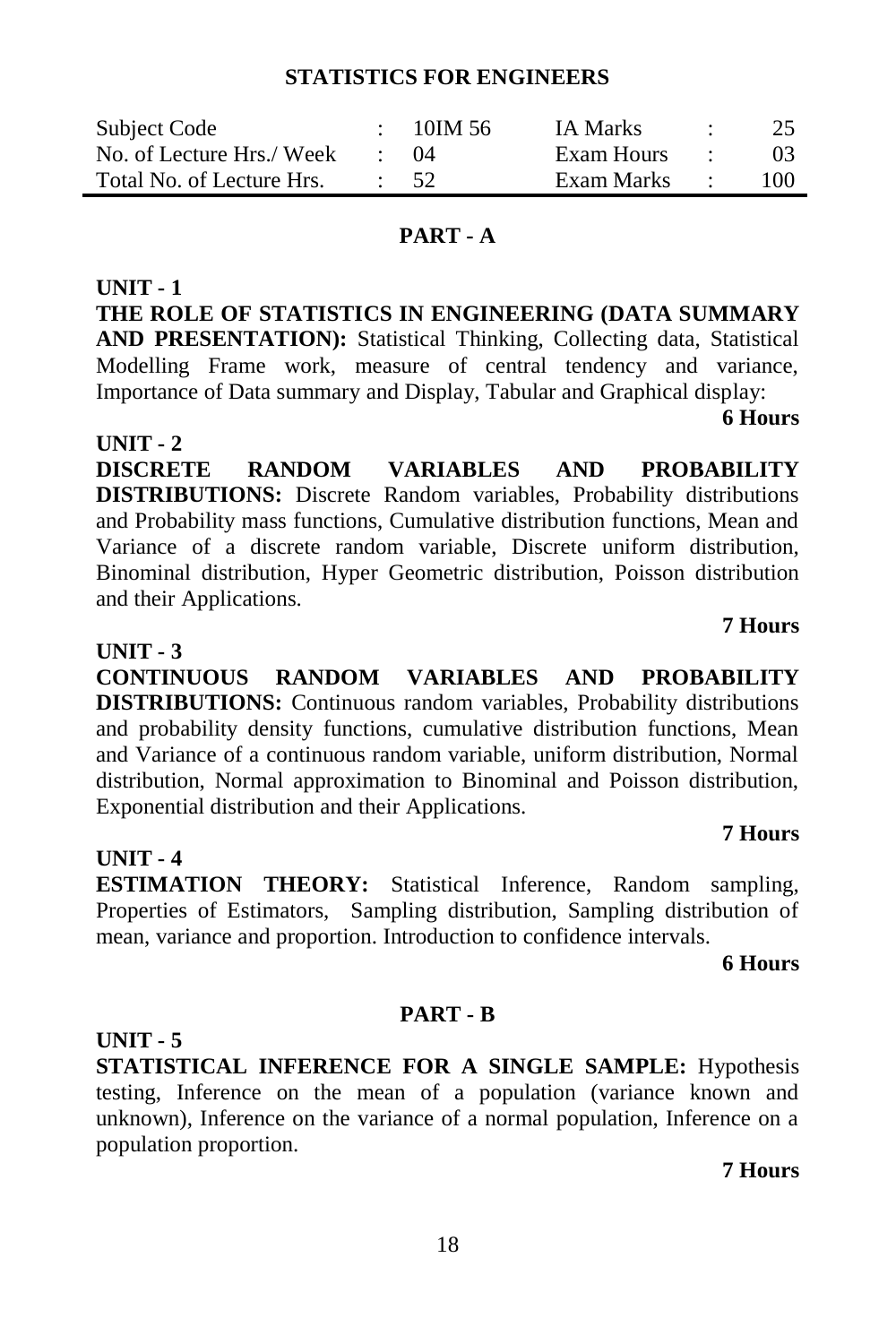# **UNIT - 6**

**STATISTICAL INFERENCE FOR A SINGLE SAMPLE AND TWO SAMPLES:** Testing for Goodness of Fit, Inference for a difference in Means, Variances known, Inference for a difference in means of two normal distributions, Variances unknown, Inference on the Variances of two normal populations, Inference on two population proportions.

# **UNIT - 7**

**UNIT - 8**

**SIMPLE LINEAR REGRESSIONS AND CORRELATION:** Simple Linear Regression, Properties of Least square Estimators and Estimation of variances, Common abuses of regression, Prediction of new observations, Assessing the adequacy of regression model, Transformations to a straight line, Introduction to multiple regression (no problems), Correlation.

# **6 Hours**

**7 Hours**

**DESIGN OF EXPERIMENTS:** Strategy of experimentation, completely randomized single - factor experiment, Tests on individual treatment means, the random effects model, the randomized complete block design, one way analysis of variance and two way analysis of variance.

# **6 Hours**

# **TEXT BOOKS:**

- 1. **Applied statistics and Probability for Engineers** Douglas C Montgomery, George C Runger - John Wiley and Sons - 2<sup>nd</sup> Edn, ISBN-0-471-17027-5.
- 2. **Statistics for Management -** Richard I Levin, David S Rubin Prentice Hall India - 6<sup>th</sup> Edn, ISBN-81-203-0893-X.

- 1. **Probability and Statistics in Engineering** William W Hines, Douglas C Montgomery - John Wiley and Sons -  $2<sup>nd</sup>$  Edn.
- 2. **Business Statistics for Management and Economics** Daniel, Terrell Houghton Mifflin Company - 6<sup>th</sup> Edn, ISBN-0-395-62835-0
- 3. **Probability and Statistics** Walpole & Mayer, MacMillan Publishing Company -1989.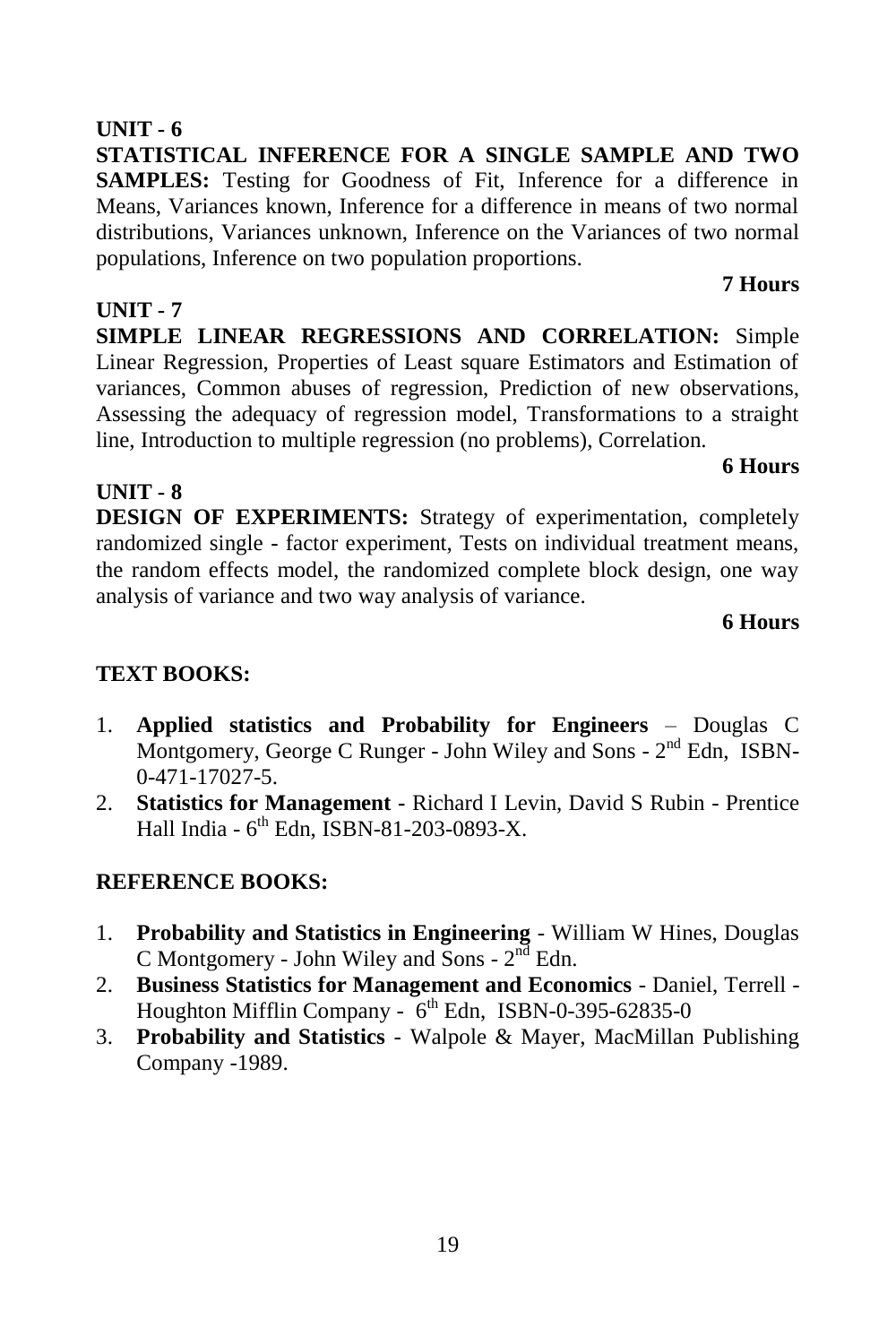#### **MECHANICAL LAB**

| Subject Code          | 10IML 57  | <b>IA Marks</b> | 25  |
|-----------------------|-----------|-----------------|-----|
| No. of Lab Hrs./ Week | $\sim$ 03 | Exam Hours      |     |
| Total No. of Lab Hrs. | -42.      | Exam Marks      | -50 |

### **PART - A**

#### **(Individual experiments)**

Determination of Flash point and Fire point of lubricating oil using Abel Pensky Martins Apparatus

Determination of Calorific value of solid and gaseous fuels.

Determination of Viscosity of a lubricating oil using Redwoods and Say bolts – Viscometers.

### **PART - B**

#### **Group experiments**

Performance Tests on Four stroke Petrol and Diesel Engines, Calculations of IP, BP, Thermal efficiencies, SFC, FP and heat balance sheet Performance Test on Four stroke Petrol - Calculations of IP, BP, Thermal efficiencies, SFC. Multi cylinder petrol / diesel engine (Morse Test) Calibration of Venturi meter, Flow through pipes Performance test on centrifugal and reciprocating pumps

Note: A minimum of 12 exercises are to be conducted.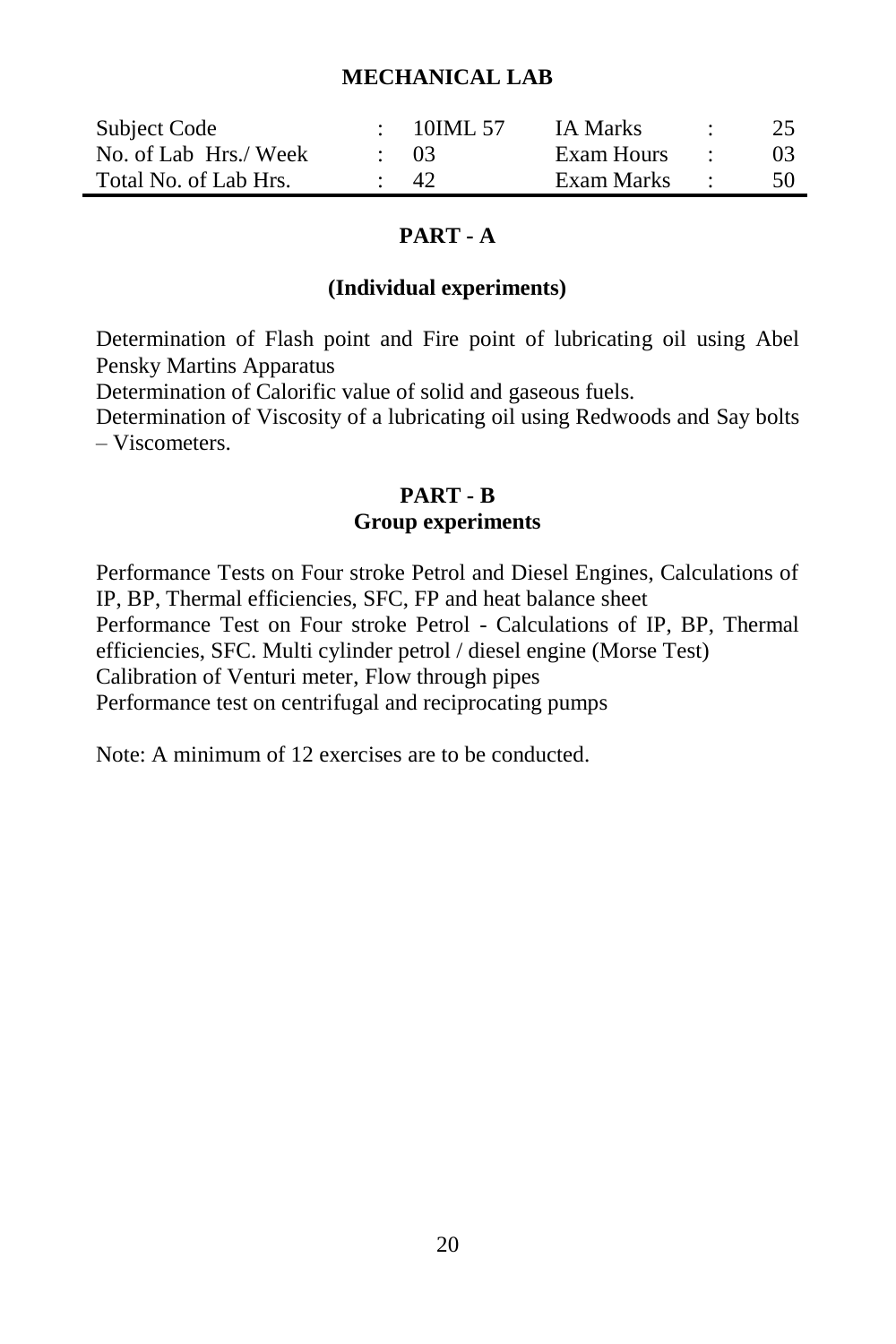# **WORK STUDY AND ERGONOMICS LAB**

| Subject Code          | 10IPL/IML 58 IA Marks |            | 25  |
|-----------------------|-----------------------|------------|-----|
| No. of Lab Hrs./ Week | $\cdot$ 03            | Exam Hours |     |
| Total No. of Lab Hrs. | -42.                  | Exam Marks | 50. |

# **PART - A METHOD STUDY**

Recording Techniques**:** Preparing the following charts and diagrams (Minimum 3 Charts)

- 1. Outline process chart, Multiple Activity Chart
- 2. Flow process chart and Flow diagram, String diagram
- 3. Experiments on the Application of principle of motion economy Two handed process chart
- 4. SIMO chart
- 5. Exercises on conducting method study for assembling simple components and office work.
- 6. Development of Layout plans using SLP technique
- 7. Experiments on Line balancing. (demo only)

# **PART - B WORK MEASUREMENT**

- 1. Rating practice using: walking simulator, pin board assembly, dealing a deck of cards
- 2. and marble collection activity
- 3. Determining the standard time for simple operations using stopwatch time study
- 4. Exercises on estimating standard time using PMTS.
- 5. Measurement of parameters (heart beat rate, calorie consumption) using walking simulator
- 6. Measurement of parameters (heart beat rate, calorie consumption, revolutions per minute) using ergometer
- 7. Effect of Noise, Light, Heat on human efficiency in work environments.

Note: A minimum of 12 exercisers are to be conducted

- 1. **ILO Introduction to work study** III Revised Edition, 1981.
- 2. **Motion and Time study** Ralph M Barnes, John Wiley  $8<sup>th</sup>$  Edition, 1985.
- 3. **Engineered work Measurement** Wledon ELBS 1991.
- 4. **Motion and Time study** Marvin E. Mundel PHI  $1<sup>st</sup>$  edition.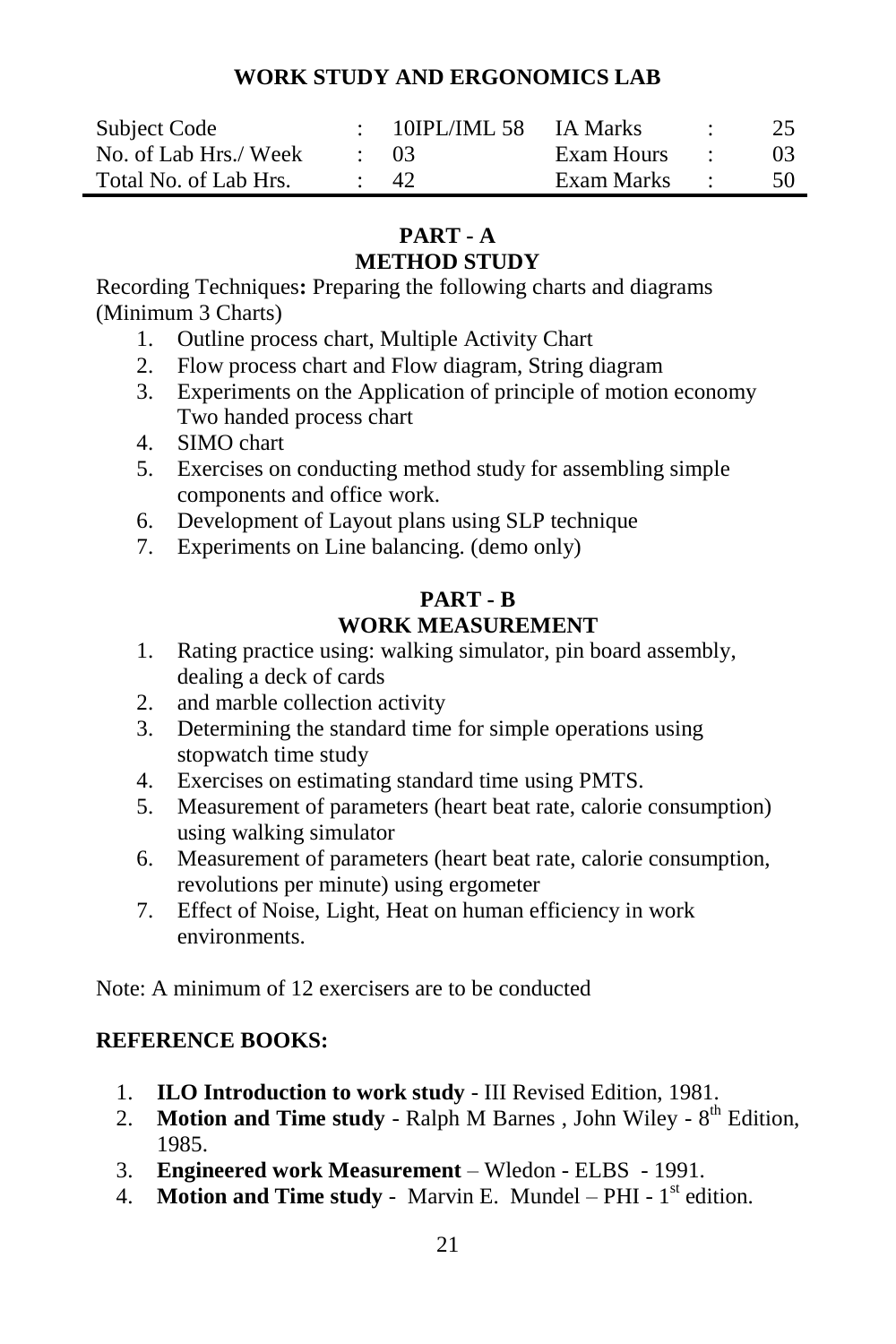## **VI SEMESTER MATERIALS MANAGEMENT**

| Subject Code              | $10$ IP /IM 61  | IA Marks   | 25  |
|---------------------------|-----------------|------------|-----|
| No. of Lecture Hrs./ Week | (1)4            | Exam Hours | 03  |
| Total No. of Lecture Hrs. | $\therefore$ 52 | Exam Marks | 100 |

## **PART - A**

## **UNIT - 1**

**INTRODUCTION**: Dynamics of Materials Management - Materials Management at Micro-level, Materials Management at Macro-level, Inventories of Materials, Total Concept-Definition - A Brief History of Development: An Overview.

**SYSTEMS APPROACH TO MATERIALS MANAGEMENT**: Systems Approach - The Process of Management and the Materials Function, Interfaces, An Overview of the Systems Concept, Benefits of the Integrated Systems Approach.

# **UNIT - 2**

**FORECASTING** Objectives and the Materials Organization: Systems Design, Integral Control of the Flow of Materials, Forecasting and Planning, Forecasting Methods, Objectives of Materials Management - Organization of Materials Management, Environmental Change, Functional Organization Model for Materials Management.

**MATERIALS PLANNING**: Making the Materials Plan Work, The Materials Cycle and Flow Control System, Materials Budget.

# **UNIT - 3**

**PURCHASING**: Purchasing Principles, Procedures and Practices, Fundamental Objectives of Purchasing - Scope, Responsibility and Limitations, Sources of Supply and Supplier Selection, Purchasing Policy and Procedures - Purchase Budgets and Statistics.

**PURCHASING IN MATERIALS MANAGEMENT SYSTEM CONCEPT**: Price Determination, Price Forecasting, Price-Cost Analysis, The Learning Curve, Negotiation, Reciprocity, Cost-Plus Contracts, Hedging, Forward Buying, Buying Ethics, Principles and Standards of Purchasing, Make-or-Buy, Information, Documentation and Purchasing Library, Legal Aspects of Purchasing, Law of Agency, Law of Contract, Legal Status of the Buyer, Warranties and Conditions, Right of Inspection, Right of Rejection, Vendor-Vendee Relations, Vendor Development, Vendor Rating. **8 Hours**

# **6 Hours**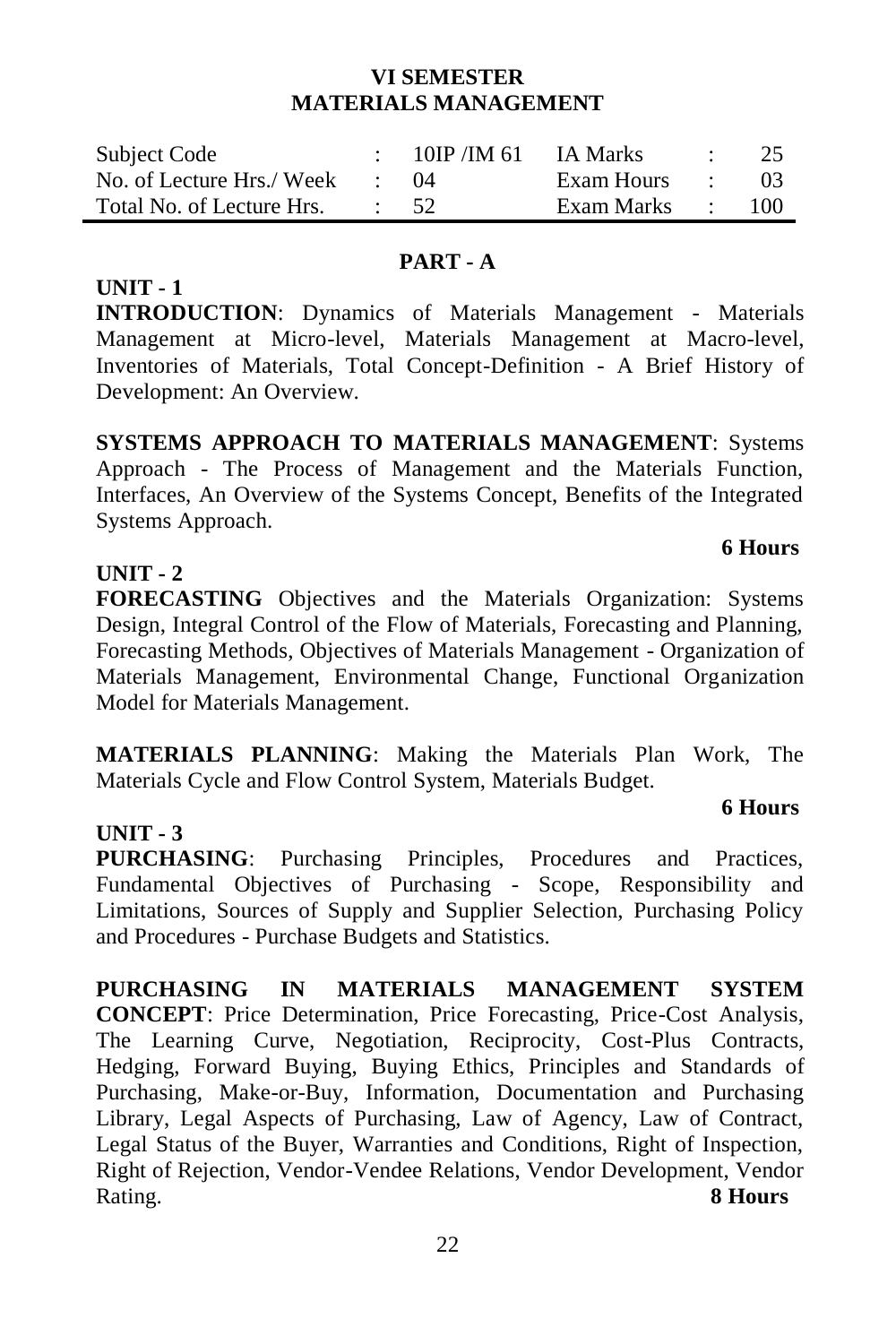**UNIT- 4**

**UNIT - 5**

**PURCHASING AND PROCUREMENT** Activities under Materials Management: Supplier Quality Assurance Programme, Buyer-Supplier Relationship.

**INCOMING MATERIAL QUALITY CONTROL**: Significance of Inspection, Purchase Inspection, Sampling Inspection, Sampling Technique, Different Types of Population, Different Types of Sampling, Risks of Sampling.SQC in Operation: A Work-site Problem Study.

**6 Hours**

**6 Hours**

#### **PART - B**

**PURCHASING CAPITAL** Equipment, Plant and Machinery: Responsibility and Decision, Purchasing v/s Leasing,

International Buying, Import Purchasing, and Governmental Purchasing: Industrial Needs, Import Procedure and Documents, Classification of Stores-Categories of Importers-Import Application, Basis of Licensing, Import Purchasing Procedures, Letter of Credit, Income-Tax Clearance, Customs Tariff-Registration of Licenses at Port. Governmental Purchasing: Policy and Procedures, Tenders, Inspection of Articles.

# **UNIT-6**

**REGISTRATION** of Firms, Procedure for Registration, Terms of Registration, Removal of the Firms from the List, Blacklisting of Firms, Banning of Firms, Suspension of Firms, Purchases of the Stores by the DGS&D - Surplus Disposals by the DGS&D, Pre-disposal Inspection of Surpluses.

Inventory Management and Control Systems: Definition of Inventories, The Need for Inventory Audits Control, Types of Inventories, Inventory Control, Max-Min System, Inventories and Demand Uncertainty, Determining Safety Stock. **7 Hours**

# **UNIT – 7**

**INVENTORY MODELS:** Deterministic Inventory Models with numerical examples, Q-system or Quantity Control System or Re-order Point System-Effect of Quantity Discounts, P-system or Periodic Review or Periodic Count System or Replenishment System, Optional Replenishment System or "S, s" Policy, ABC Inventory Classification (Selective Inventory Control - SIC). The Need for a Systems Approach, Materials Planning System (MPS)/Materials Requirement Planning (MRP), Basic Tool.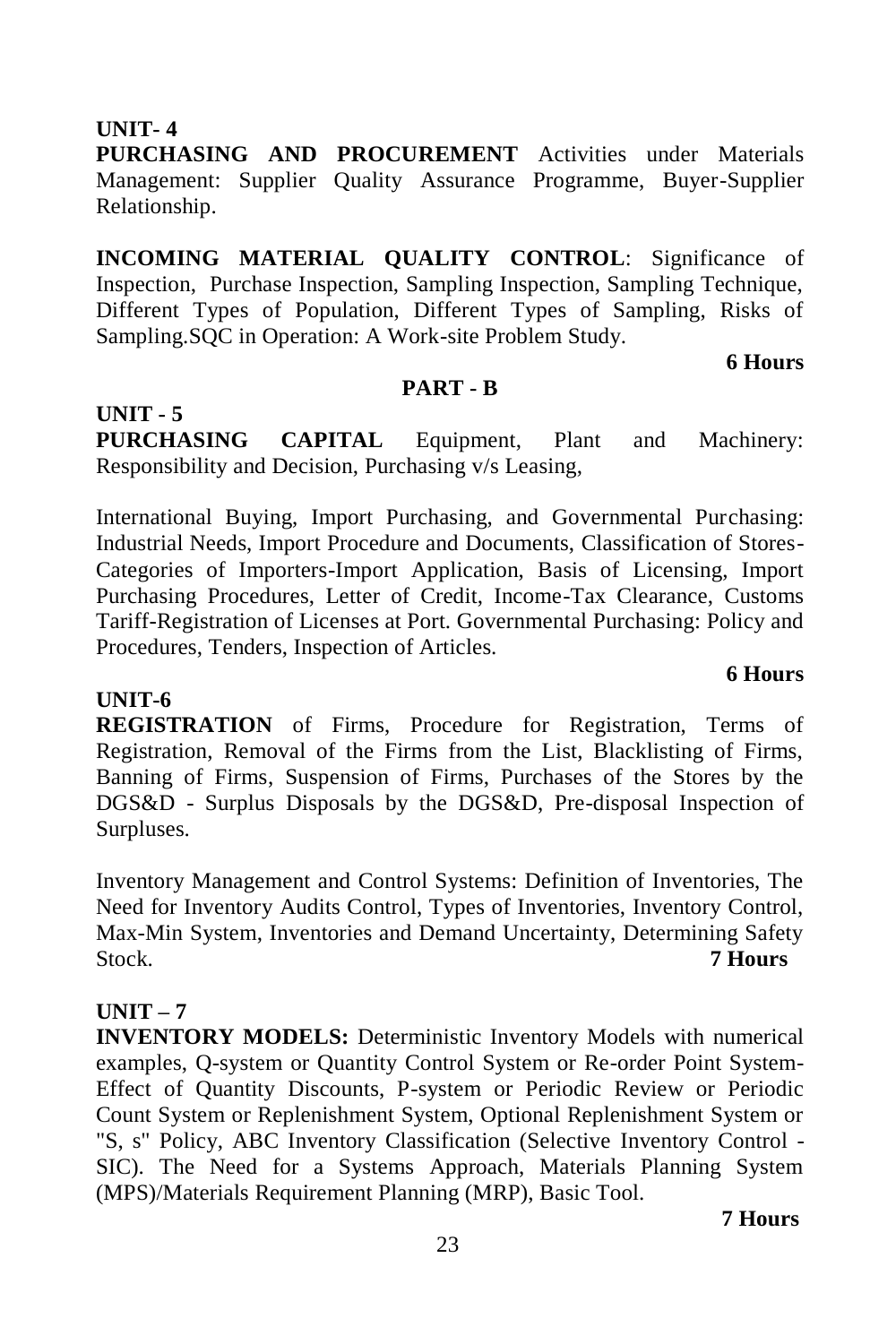# **UNIT - 8**

**STORES MANAGEMENT AND OPERATION**: Storage System, Stores Location and Layout, Development of Storing, Centralization and Decentralization of Stores, Standardization and Variety Reduction, The Systems, Merits and Demerits of Codification.

**MATERIALS MANAGEMENT INFORMATION SYSTEM AND COMPUTER**: MIS - Management and MM, Computer System for MIS and MM, In-process Materials and Management Control.

# **Text Book:**

# **6 Hours**

- 1. **Materials Management -** A.K. Datta PHI Pvt. Ltd, New Delhi 2001.
- 2. **Operations Research -** S.D. Sharma Kedarnath, Ramnath &Co 1996.

# **Reference Book:**

- 1. **Handbook of Materials Management** P. Gopalakrishnan PHI Pvt. Ltd, New Delhi - 2002.
- 2. **Principles of Operations Research Theory and Practice -** Philips, Ravindran and Soleberg – Wiley India Pvt Ltd.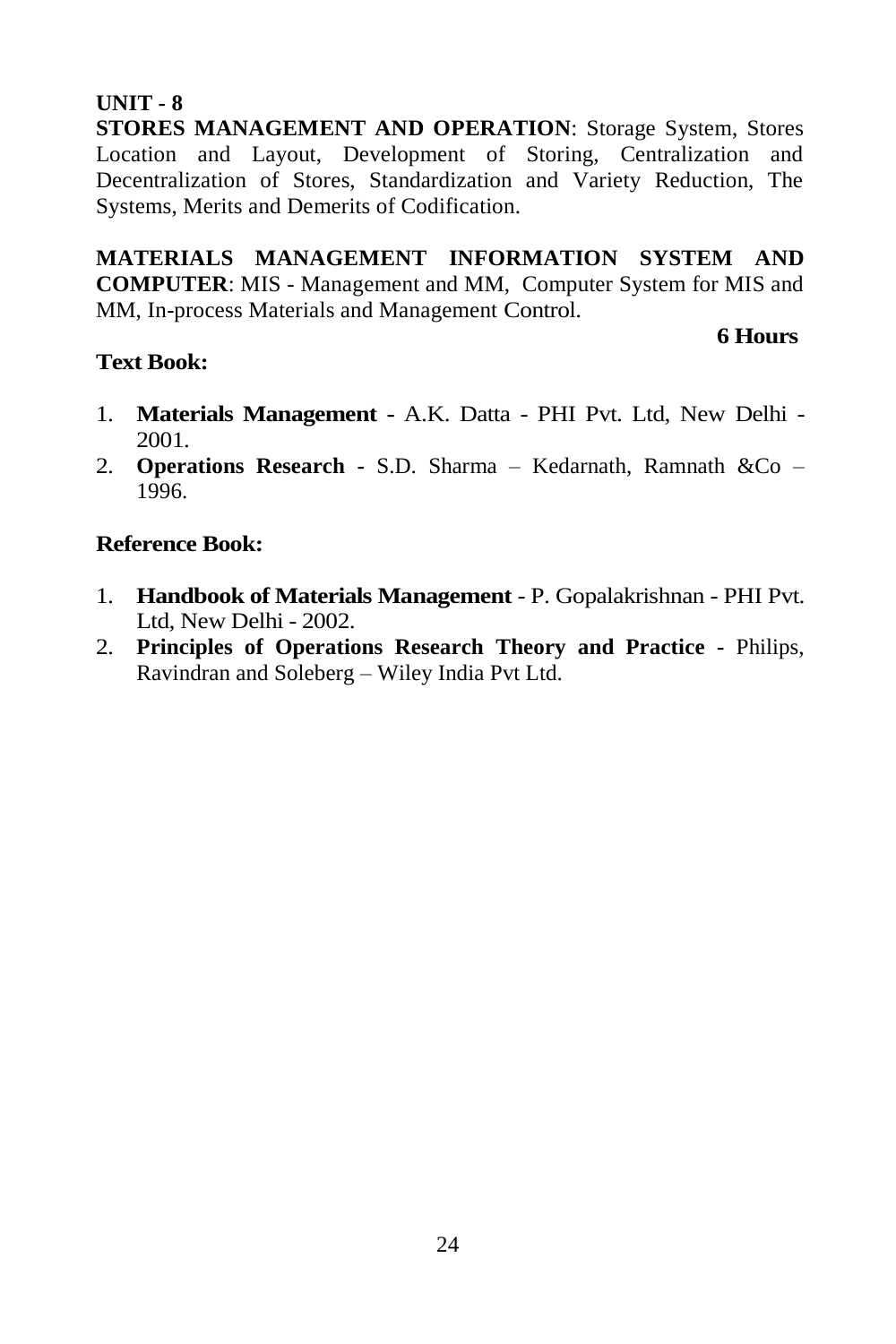chronic quality problems. Introduction to Seven QC tools.

**STATISTICAL PROCESS CONTROL:** Introduction to statistical process control – chance and assignable causes for variation. Basic principles of control charts, choice of control limits, sample size and sampling frequency, rational subgroups. Analysis of patterns of control charts. Case Studies on application of SPC. Process capability – Basic definition, standardized formula, relation to product tolerance and six sigma concept of process capability,

# **UNIT – 3**

**UNIT - 1**

**UNIT - 2**

**PROBABILTY DISTRIBUTION –** Hyper Geometric, Binomial, Poisson and Normal distribution.

**CONTROL CHARTS FOR VARIABLES**: Controls Charts for X Bar and Range (R) , Statistical basis of the charts, Development and use of X bar and R charts, Interpretation of charts. Control charts for X bar and Standard Deviation (S), Development and use of X bar and S chart. Brief discussion on – Pre control X Bar and S control charts with Variable sample size, Control charts for individual measurements, cusum chart, Moving-range charts.

#### **8 Hours UNIT - 4**

**CONTROL CHARTS FOR ATTRIBUTES:** Control chart for fraction non- conforming (defectives), development and operation of control chart, brief discussion on variable sample size.

Control chart for non-conformities (defects) – development and operation of control chart for constant sample size and variable sample size. Choice between variables and attributes control charts. Guidelines for implementing control charts.

25

# **7 Hours**

# **6 Hours**

# **6 Hours**

# **PART - A**

**INTRODUCTION:** Definition of Quality, Quality function, Dimensions of Quality, Quality Engineering terminology, Brief history of quality methodology, Statistical methods for quality improvement, Quality costs – four categories of costs and hidden costs. Brief discussion on sporadic and

# Total No. of Lecture Hrs. : 52 Exam Marks : 100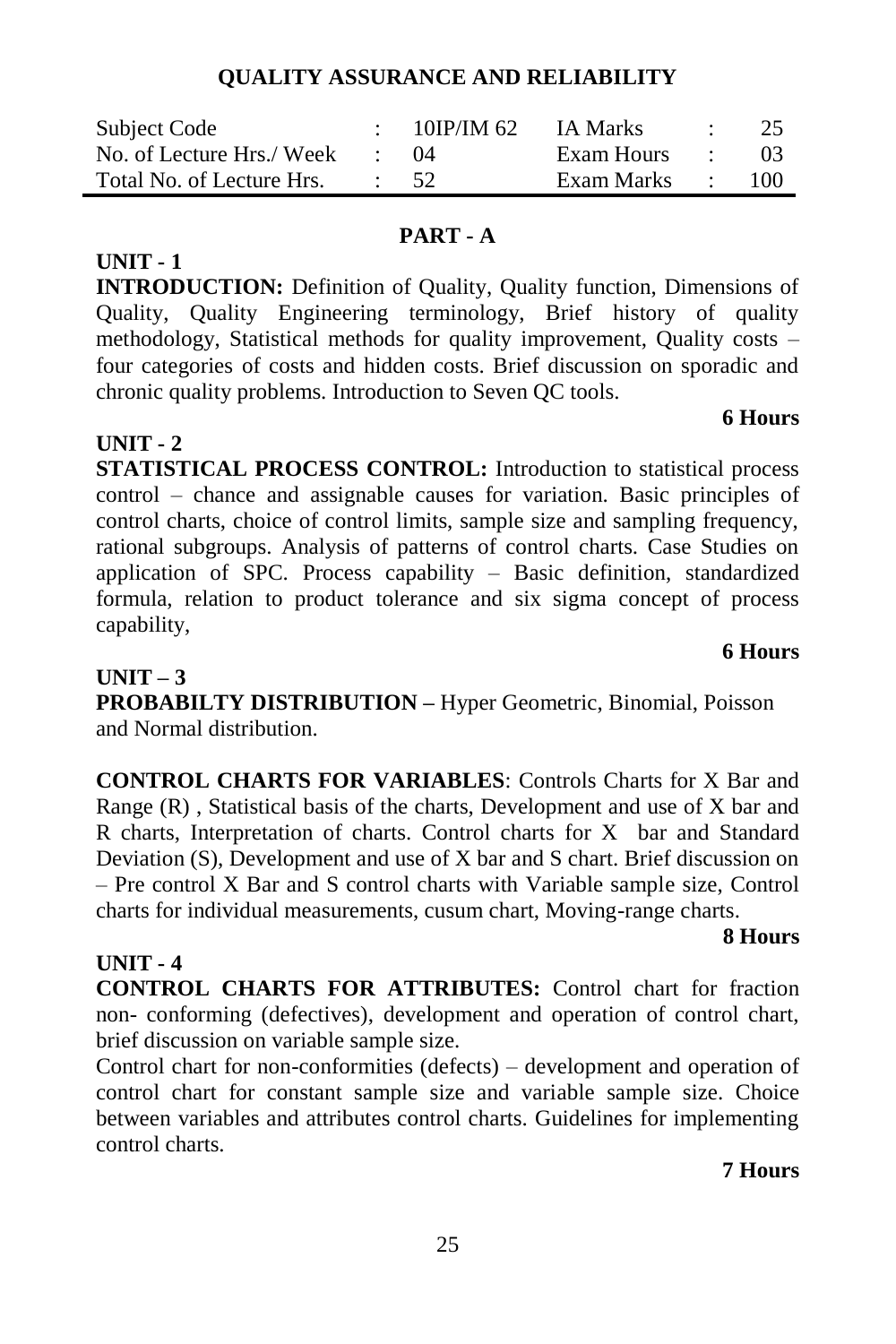# **UNIT - 5**

**SAMPLING INSPECTION:** Concept of accepting sampling, economics of inspection, Acceptance plans – single, double and multiple sampling. Operating characteristic curves – construction and use. Determination of average outgoing quality, average outgoing quality level, average total inspection, producer risk and consumer risk.

 **7 Hours** 

# **UNIT - 6**

**USE OF PUBLISHED SAMPLING PLANS:** Gauge Repeatability & Reproducibility & Measurement system analysis.

**STATISTICAL THEORY OF TOLERANCES:** Application of statistical theory of tolerances to design tolerances in random assemblies and application in other areas. **6 Hours**

# **UNIT - 7**

**RELIABILITY AND LIFE TESTING:** Failure models of components, definition of reliability, MTBF, Failure rate, common failure rate curve, types of failure, reliability evaluation in simple cases of exponential failures in series, parallel and series-parallel device configurations, Redundancy and improvement factors evaluation. **6 Hours**

# **UNIT - 8**

**QUALITY ASSURANCE:** Definition and concept of quality assurance, departmental assurance activities. Quality audit concept, audit approach etc. structuring the audit program, planning and performing audit activities, audit reporting, ingredients of a quality program. **6 Hours**

# **TEXT BOOKS:**

- **1. Introduction to statistical Quality Control -** D C Montgomery John Wiley and  $Sons - 3<sup>rd</sup>$  Edition.
- **2. Quality Planning & Analysis** J M Juran, Frank M Gryna Tata McGraw Hill -  $3^{\text{rd}}$  edition,
- 3. Statistical Quality Control Grant and Leavenworth McGraw Hill-6<sup>th</sup> Edition

- 1. **The QS9000 Documentation Toolkit** -Janet L Novak and Kathleen C Bosheers - Prenctice Hall PTR - 2<sup>nd</sup> Edition
- 2. **ISO 9000 a Manual for Total Quality Management** Suresh Dalela and Saurabh - S Chand and Co.  $-1$ <sup>st</sup> Edition
- 3. **Total Quality Management**  NVR Naidu, KM Babu and G. Rajendra – New Age International Pvt. Ltd - 2006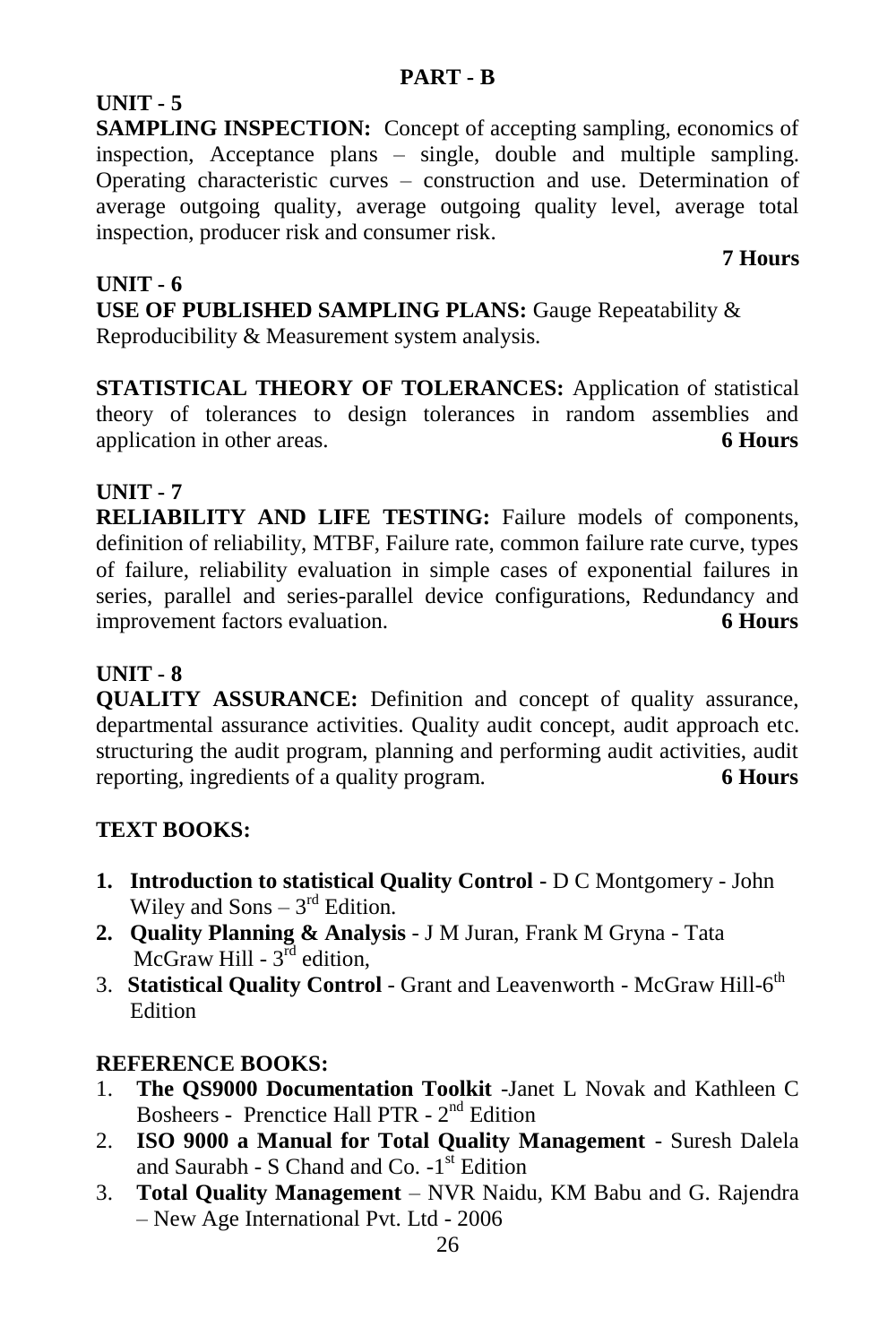#### **OPERATIONS RESEARCH**

| Subject Code              |         | $10$ IP/IM 63 | IA Marks   |                          | 25  |
|---------------------------|---------|---------------|------------|--------------------------|-----|
| No. of Lecture Hrs./ Week |         | (1)4          | Exam Hours | <b>Contract Contract</b> | 03  |
| Total No. of Lecture Hrs. | $\cdot$ | - 52.         | Exam Marks |                          | 100 |

### **PART - A**

### **UNIT – 1**

**INTRODUCTION**: OR Methodology, Definition of OR, Application of OR to Engineering and Managerial Problems, Features of OR models, Limitation of OR. Models of OR.

**LINEAR PROGRAMMING**: Definition, Mathematical formulation.

# **UNIT-2**

**LINEAR PROGRAMMING** Standard form, solution space, Solution – Feasible, basic feasible, Optimal, Infeasible, Multiple, Optimal, Redundancy, Degeneracy. Graphical Method

# **UNIT -3**

**LINEAR PROGRAMMING:** Simplex method, variants of simplex algorithm – Artificial basis techniques, Duality, Economic interpretation of Dual, Solution of LPP using duality concept, Dual simplex method.

# **UNIT - 4**

**TRANSPORTATION PROBLEM:** Formulation of transportation model, Basic feasible solution using different methods (North-West corner, Least Cost, Vogel's Approximation Method) Optimality Methods. Unbalanced transportation problem, Degeneracy in transportation problems, Variants in Transportation Problems, Applications of Transportation problems.

# **7 Hours**

**6 Hours**

# **PART – B**

#### **UNIT - 5**

**ASSIGNMENT PROBLEM:** Formulation of the Assignment problem, unbalanced assignment problem, travelling salesman problem

#### **UNIT - 6**

**QUEUING THEORY:** Queuing system and their characteristics, The M/M/1 Queuing system, Steady state performance analysing of M/M/1 queuing model. M/M/K/ Model

#### **6 Hours**

# **6 Hours**

**6 Hours**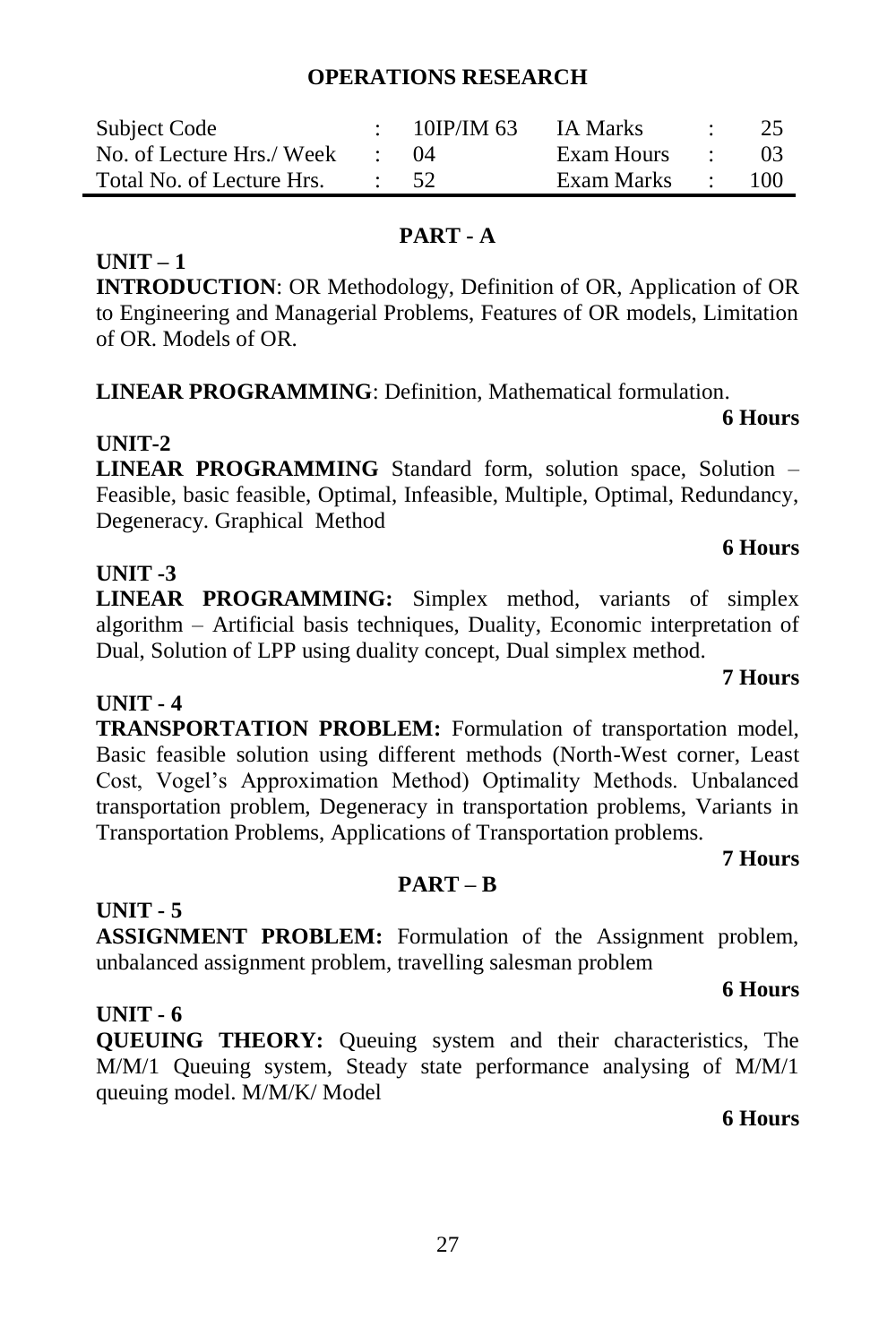# **UNIT - 7**

**UNIT -8**

**PROJECT MANAGEMENT USING NETWORK ANALYSIS:** Network construction, determination of critical path and duration, CPM Structured approach, Calculations of schedules and floats, Network crashing. PERT-Estimation of project duration and variance.

# **8 Hours**

**GAME THEORY:** Formulations of games, Two person zero sum game, games with and without saddle point, graphical solutions (2xn, mx2 game), dominance property. Solution of game through LPP.

# **6 Hours**

# **TEXT BOOKS:**

- 1. **Introduction to Operation Research -**Taha H A Prentice Hall of India  $-6<sup>th</sup>$  edition, 1999.
- 2. **Principles of Operations Research theory and Practice -**Philips, Ravindran and Soleberg – Wiley India Pvt Ltd.

- 1. **Introduction to Operation Research -**Hiller and Libermann McGraw Hill -  $5^{\text{th}}$  edn.
- 2. **Operations Research -**S.D. Sharma Kedarnath, Ramnath & Co 1996
- 3. **Operations Research Theory and Application -** J K Sharma Pearson Education Pvt Ltd  $-2^{nd}$  Edn, ISBN-0333-92394-4.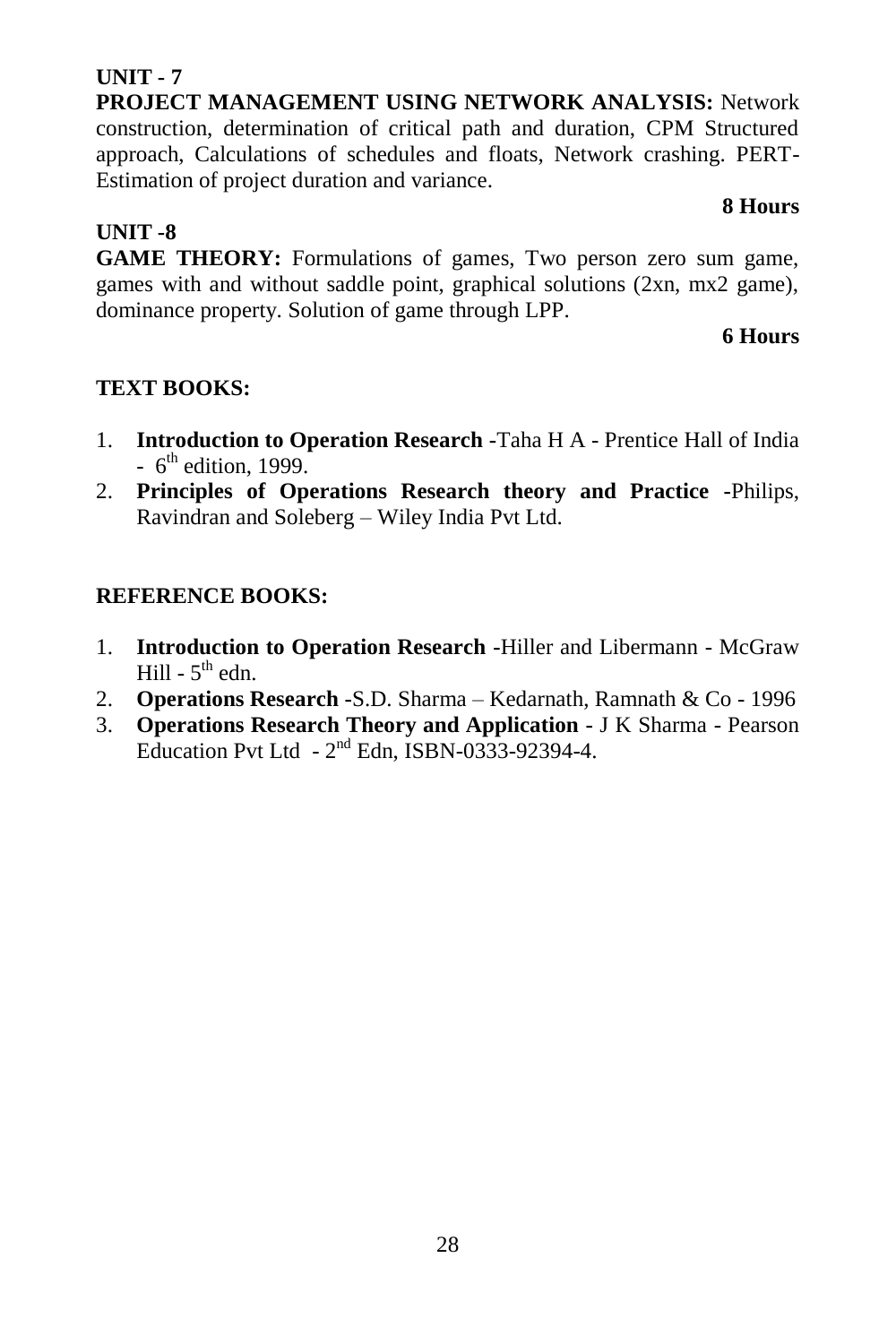# **SIMULATION MODELLING AND ANALYSIS**

| Subject Code              | 10 IM 64 | <b>IA Marks</b> | 25  |
|---------------------------|----------|-----------------|-----|
| No. of Lecture Hrs./ Week | (14      | Exam Hours      |     |
| Total No. of Lecture Hrs. | - 52     | Exam Marks      | 100 |

#### **PART - A**

**INTRODUCTION TO SIMULATION:** Simulation, advantages & disadvantages, Areas of application, System environment, Components of a system, Model of a system, Types of models, Steps in a simulation study.

# **UNIT - 2**

**UNIT - 1**

**SIMULATION EXAMPLES:** Simulation of Queuing systems, Simulation of Inventory System, Other simulation examples.

# **UNIT - 3**

**GENERAL PRINCIPLES:** Concepts in discrete - events simulation, event scheduling / Time advance algorithm, simulation using event scheduling.

#### **UNIT - 4**

**RANDOM NUMBERS:** Properties, Generations methods, Tests for Random number- Frequency test, Runs test, Auto correlation test, Gap test, Poker test **6 Hours**

## **PART - B**

**UNIT - 5 RAMDOM VARIATE GENERATION:** Inverse Transform Technique-Exponential, Uniform, Weibull, Triangular distributions, Direct transformation for Normal and log normal Distributions, convolution methods- Erlang distribution, Acceptance – Rejection Techniques – Poisson Distribution, Gamma Distribution.

# **UNIT - 6**

**ANALYSIS OF SIMULATION DATA: Input Modelling**: Data collection, Identification and distribution with data, parameter estimation, Goodness of fit tests, Selection of input models without data, Multivariate and time series analysis

**Verification and Validation of Model –** Model Building, Verification, Calibration and Validation of Models.

**7 Hours**

**7 Hours**

# **6 Hours**

**6 Hours**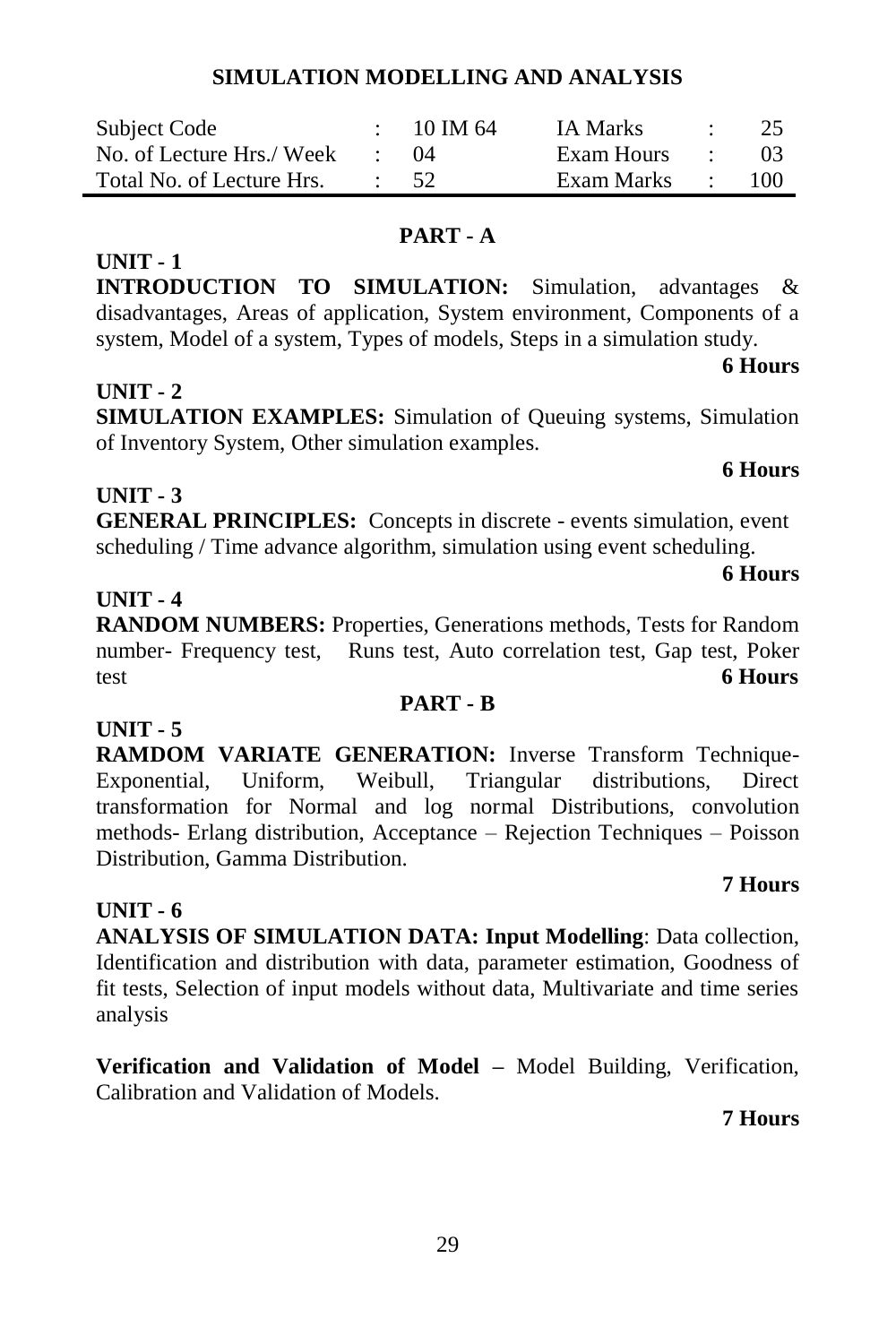# **UNIT - 7**

**OUTPUT ANALYSIS:** Stochastic Nature of output data, Measures of Performance and their estimation, Output analysis of terminating simulation, Output analysis of steady state simulations

**UNIT - 8 OPTIMISATION VIA SIMULATION:** Meaning, difficulty, Robust Heuristics, Random Search

# **APPLICATIONS**

Simulation of Manufacturing and Material Handling Systems, Simulation of Computer Systems, Simulation of Plant Layout, Simulation of Project Management

# **SIMULATION SOFTWARES**

**S**election of Simulation Software, Simulation packages, Experiment and Statistical Analysis tool, Trend in Simulation Software

**7 Hours**

# **TEXT BOOKS:**

1. **Discrete Event system Simulation** – Jerry Banks, John S Carson, II, Berry L Nelson, David M Nicol - Pearson Education, Asia - III Edition, ISBN - 81- 7808 – 505 - 4.

# **REFERENCE BOOKS:**

- 1. **Systems Simulation with Digital Computer** Narsingh Deo PHI Publication (EEE), ISBN – 0-87692-028-8
- 2. **Simulation Modelling & Analysis** Averill M Law, W David Kelton McGraw Hill International Editions – Industrial Engineering series, ISBN – 0-07-100803-9.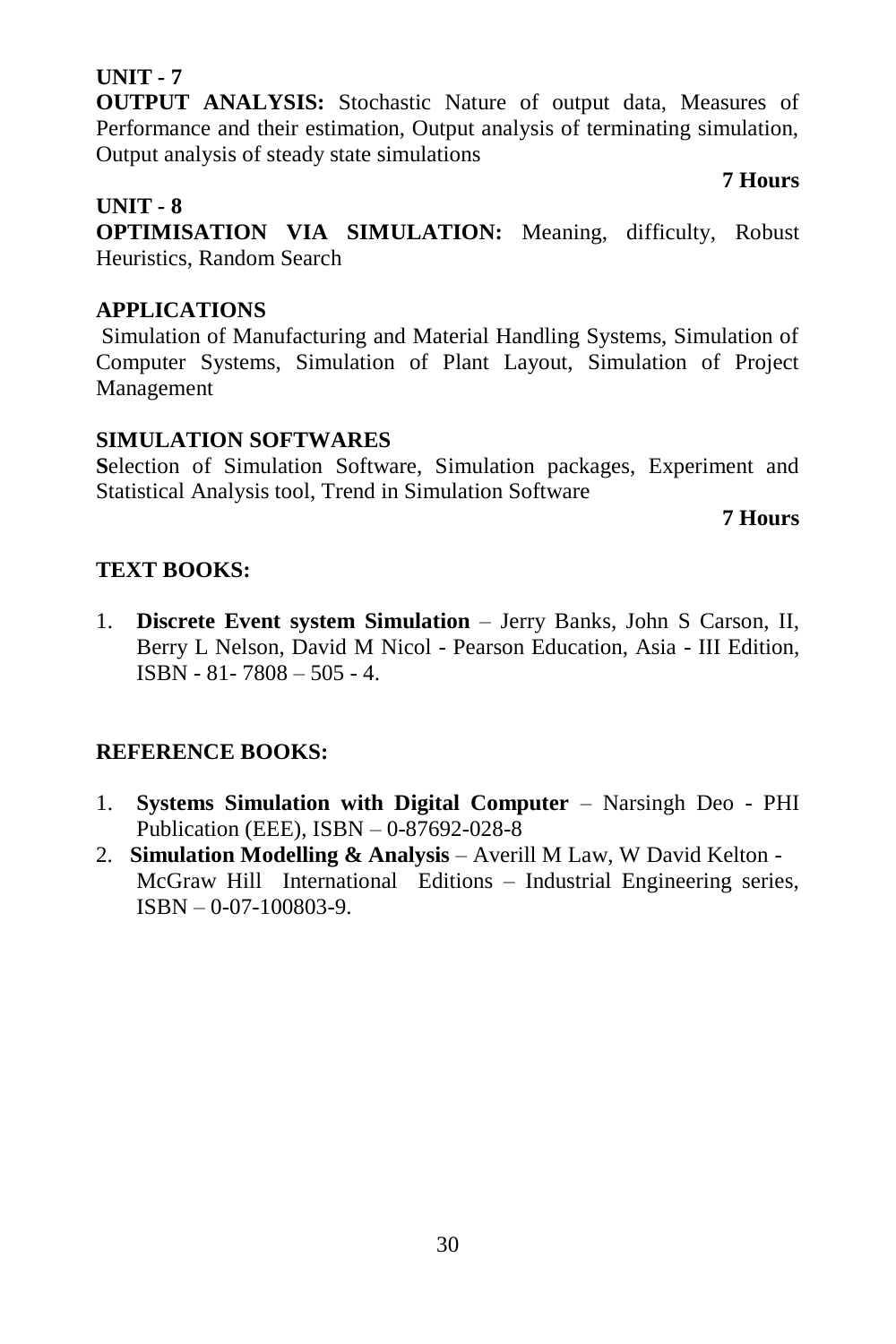# **SOFTWARE ENGINEERING & MANAGEMENT**

| Subject Code              | $10 \text{ IM } 65$ | <b>IA Marks</b> | <b>State Street</b> | -25 |
|---------------------------|---------------------|-----------------|---------------------|-----|
| No. of Lecture Hrs./ Week | (1)4                | Exam Hours      |                     | -03 |
| Total No. of Lecture Hrs. | $\cdot$ 52          | Exam Marks      |                     | 100 |

#### **PART - A**

**THE PRODUCT AND THE PROCESS:** The product - Evolving role of Software, Characteristics, Components, and Applications. The Process - Software process, Models - Linear, sequential, Prototype, RAD, Process Technology, Software Development Life cycle.

#### **UNIT - 2**

**UNIT - 1**

**SOFTWARE PROJECT MANAGEMENT CONCEPTS:** The Management Specification, People, Problem, Process, project

# **UNIT - 3**

**SOFTWARE PROJECT PLANNING:** Objectives, Scope, Resource, Project estimation, Décomposition Techniques, Empirical Estimation Models. Make-buy decision, Automated estimation tools.

#### **UNIT - 4**

**RISK MANAGEMENT:** Reactive v/s Proactive Risk Strategies, Software Risks, Risk identification, Risk projection, Monitoring.

#### **PART - B**

**UNIT - 5 SOFTWARE PROJECT SCHEDULING AND TRACKING:** Basic concepts, defining a task set selection, Defining Scheduling, Project Plan

**SOFTWARE QUALITY ASSURANCE:** Quality assurance concept, Cost impact of software defects, Technical review, statistical Quality assurance, software reliability, ISO 9000 Quality standards.

#### **6 Hours**

# **UNIT - 6**

**SYSTEM ANALYSIS CONCEPT AND PRINCIPLES:** Requirement analysis, Principles, software prototyping, specifications, Data Modelling, Functional Modelling and Information Flow, Structured Analysis, Data Dictionary.

# **7 Hours**

# **6 Hours**

# **6 Hours**

# **6 Hours**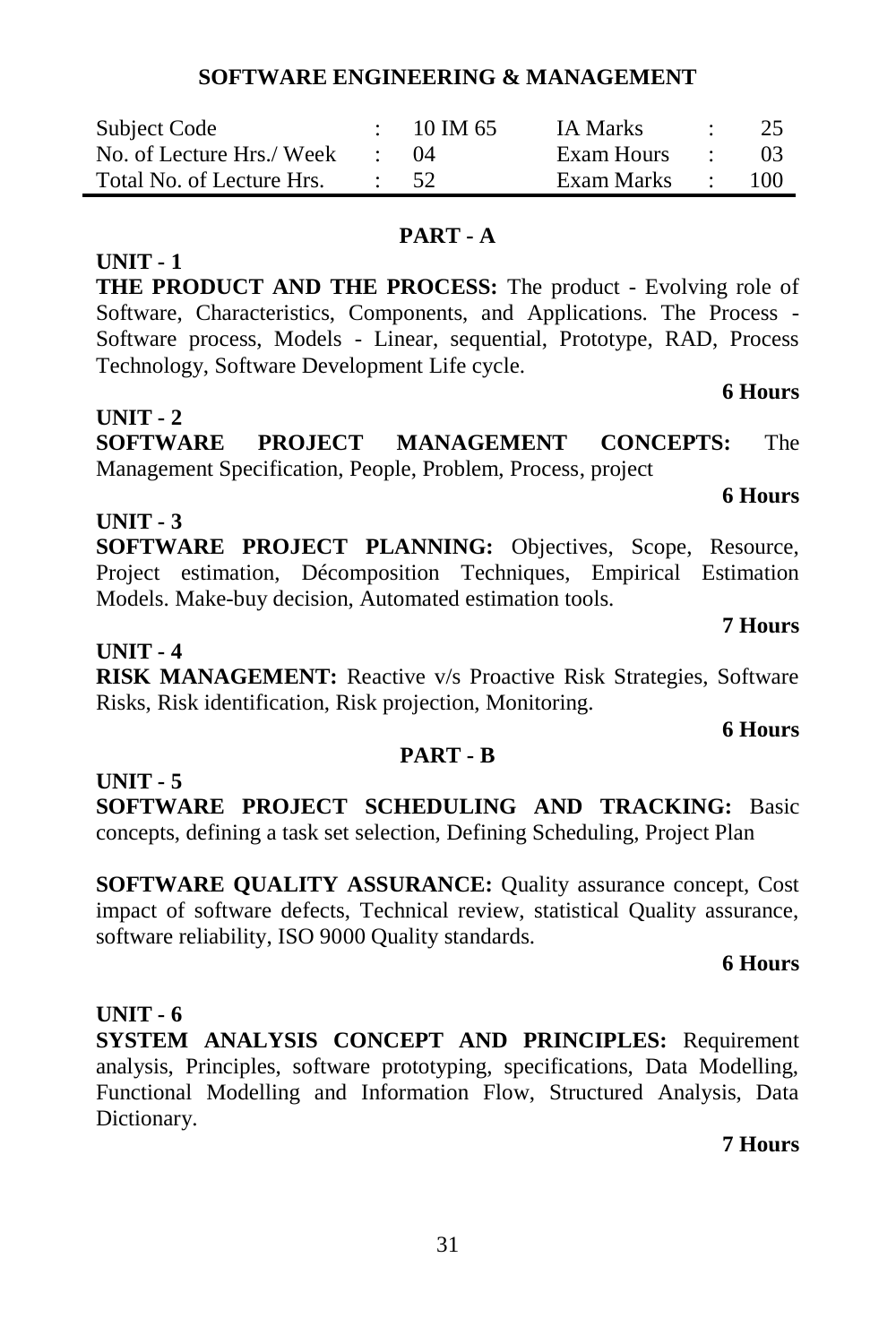# 32

#### **UNIT - 7**

**SYSTEM DESIGN CONCEPTS AND PRINCIPLES:** Design Process Concept, Modular design, Documentation Design Methods, Data Design, Interface Design, Procedural Design, Design for Real Time Systems, System, Considerations in Real Time systems, Analysis and Simulation of Real Time Systems.

#### **6 Hours**

## **UNIT - 8**

# **SOFTWARE TESTING:** Objectives, Principles, Testability

**SOFTWARE QUALITY AND RELIABILITY:** Introduction, Software failure modes, software structure and modularity, language, Data reliability, Fault tolerance, software checking and software testing.

**OBJECT ORIENTED CONCEPT AND PRINCIPLES:** Object Oriented Concepts, Identifying the elements of an object model, Examples.

#### **8 Hours**

# **TEXT BOOK:**

- 1. **Software Engineering** Pressman Computer Science Series TATA McGraw-Hill Publications - 6<sup>th</sup> edition.
- 2. **Software Engineering** Shooman TATA Mc Graw Hill Publications  $6<sup>th</sup>$  Edn.

# **REFERENCE BOOKS:**

1. **Software Engineering** – Somerville - Pearson Education, Delhi – 2001.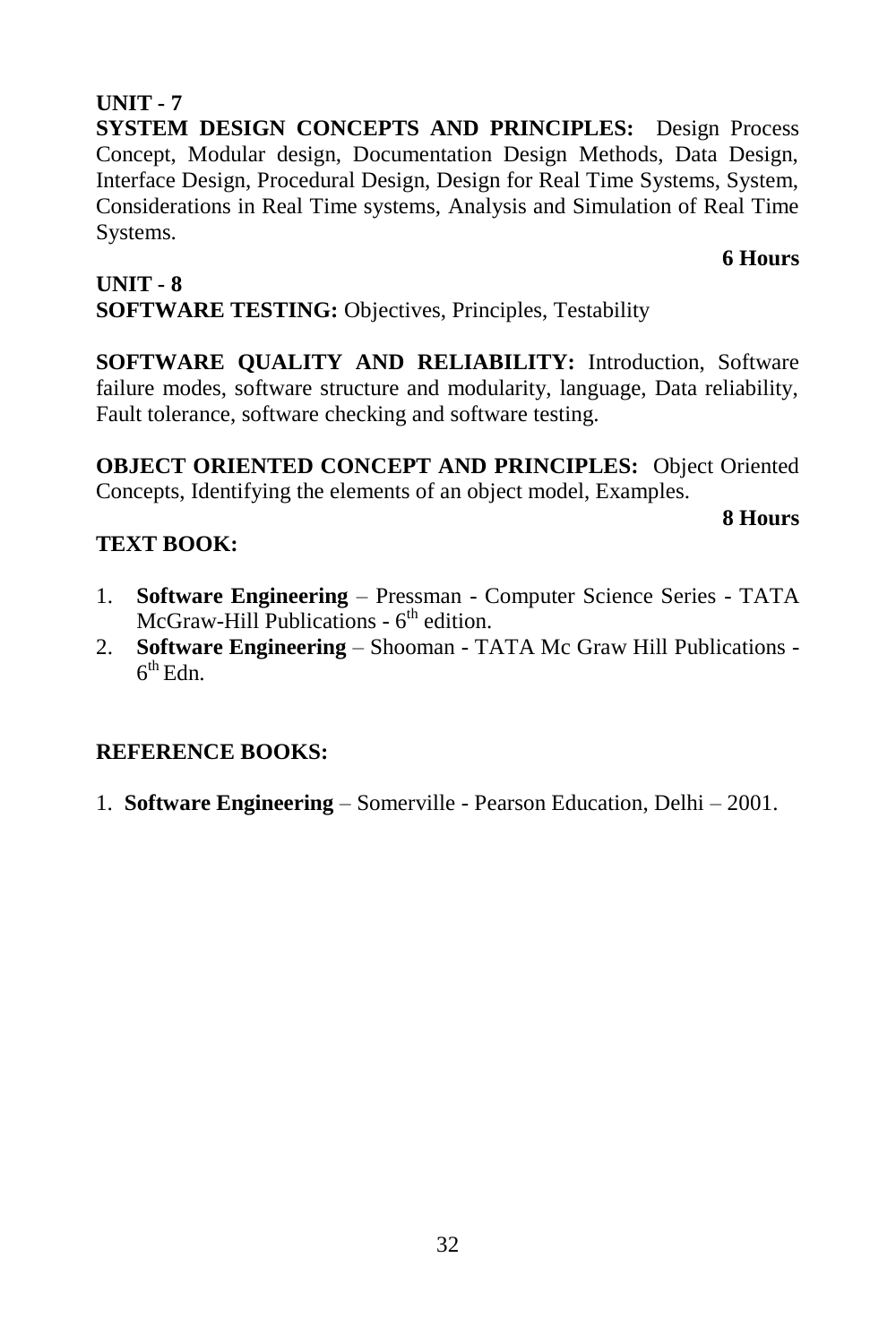# **CAD/CAM LAB**

| Subject Code          | 10IPL/IML 67 | IA Marks   |           | $\frac{1}{25}$ |
|-----------------------|--------------|------------|-----------|----------------|
| No. of Lab Hrs./ Week | $\cdot$ 03   | Exam Hours | $\div$ 03 |                |
| Total No. of Lab Hrs. | -42          | Exam Marks |           | - 50           |

# **PART - A**

Modelling of simple machine parts using Graphics Package.

.

Study of Finite Element Analysis Package - 1D, 2D, Structural problems, Evaluation

of displacement (Strain) and Stress. Problems involving Beams and Trusses.

# .**PART - B**

Modelling and Simulation of Machining process of simple machine parts using CAM packages.

Suggested Software Packages: Solid Works/ Uni Graphics/Catia and MASTER CAM or any other similar packages.

Note: A minimum of 12 exercises are to be conducted.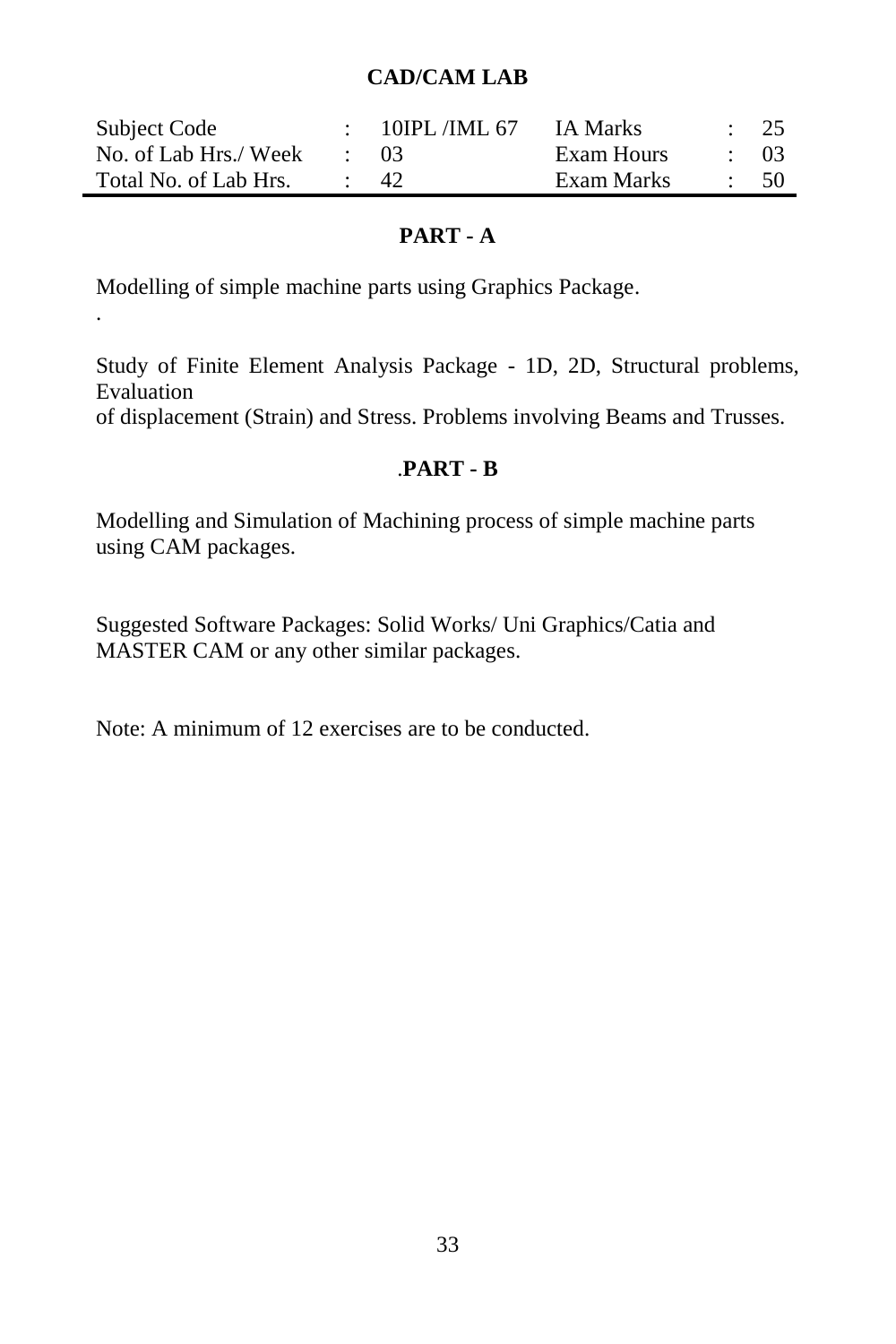### **SIMULATION LAB**

| Subject Code          | 10IML 68   | IA Marks   | $\cdot$ | -25            |
|-----------------------|------------|------------|---------|----------------|
| No. of Lab Hrs./ Week | $\cdot$ 03 | Exam Hours |         | 0 <sup>3</sup> |
| Total No. of Lab Hrs. | -42        | Exam Marks |         | -50            |

## **PART - A**

Introduction to Simulation Packages

Understanding theSimulation Package

Identifying probability distributions for given data

Building simulation models for manufacturing operations (Electronic assembly – With Basic templates)

Building simulation models for manufacturing operations (Electronic assembly – With Common templates)

Building simulation models for manufacturing operations with transport System

Building simulation models for manufacturing operations with layout

# **PART - B**

Building simulation models for manufacturing operations with layout and transport System

Building simulation Models for Banking service ( Bank teller problem)

Building simulation Models for Mortgage application problem

Building simulation Models for food processing problem

Building simulation Models for Post office animation

Statistical Analysis of Simulation models ( input analysis)

Statistical Analysis of Simulation models (output analysis)

Suggested Software Packages: Promodel/Arena/Quest/Witness/Extend.

Note: A minimum of 12 exercises are to be conducted.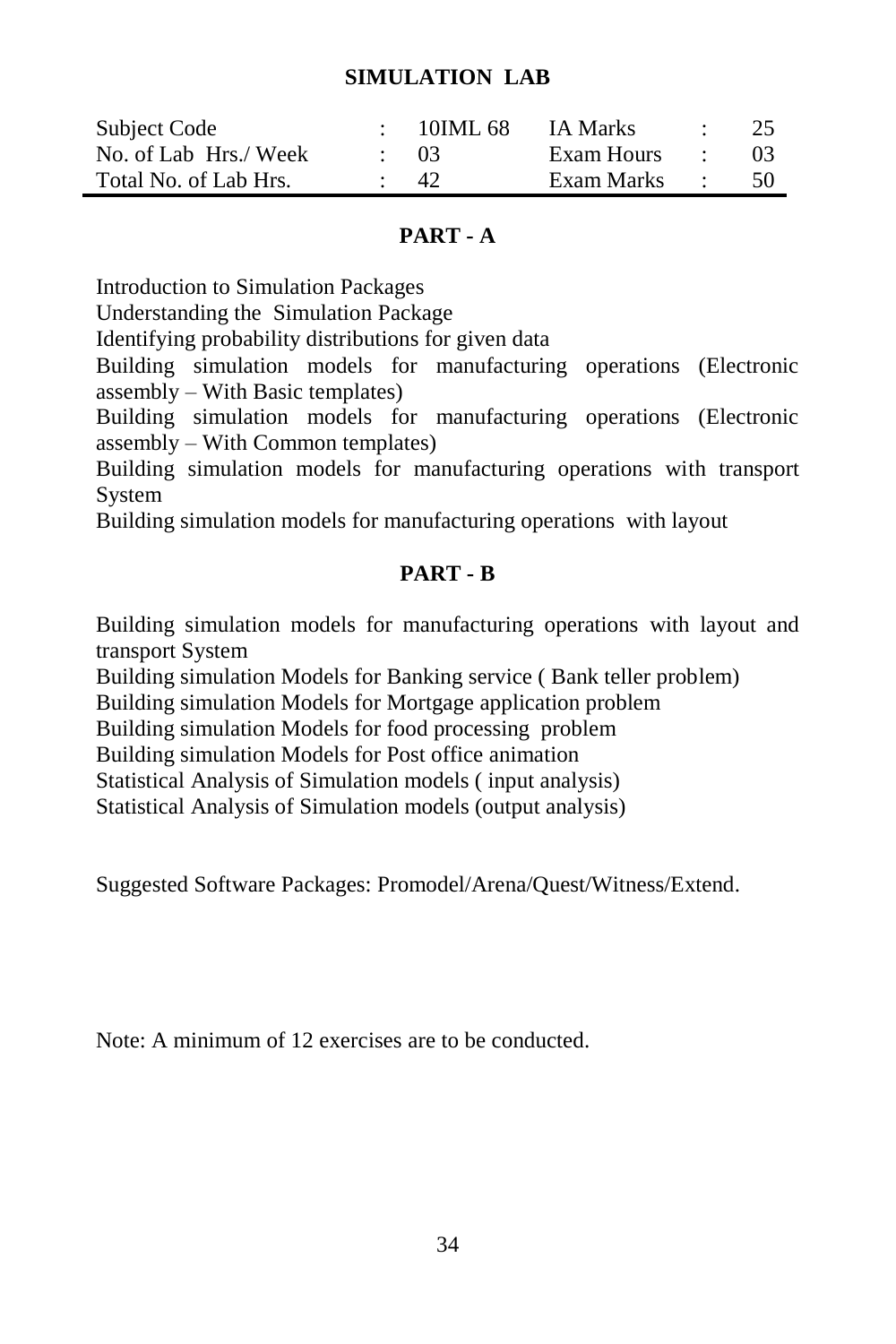# **Elective I (Group – A)**

### **VALUE ENGINEERING**

| Subject Code              | $10$ IP / IM 661 IA Marks |                  | $\therefore$ 25 |
|---------------------------|---------------------------|------------------|-----------------|
| No. of Lecture Hrs./ Week | $\cdot$ ()4               | Exam Hours : 03  |                 |
| Total No. of Lecture Hrs. | $\cdot$ 52                | Exam Marks : 100 |                 |

#### **PART - A**

**INTRODUCTION TO VALUE ANALYSIS:** Definition of Value, Value Analysis, Value Engineering, Value management, Value Analysis versus Value Engineering, Value Analysis versus Traditional cost reduction techniques, uses, applications, advantages and limitations of Value analysis. Symptoms to apply value analysis, Coaching of Champion concept.

# **UNIT - 2**

**UNIT - 1**

**TYPE OF VALUES:** Reasons for unnecessary cost of product, Peeling cost Onion concept, unsuspected areas responsible for higher cost, Value Analysis Zone, attractive features of value analysis. Meaning of Value, types of value & their effect in cost reduction. Value analysis procedure by simulation. Detailed case studies of simple products.

## **UNIT - 3**

**FUNCTIONAL COST AND ITS EVALUATION:** Meaning of Function and Functional cost, Rules for functional definition, Types of functions, primary and secondary functions using verb and noun, Function evaluation process, Methods of function evaluation. Evaluation of function by comparison, Evaluation of Interacting functions, Evaluation of function from available data, matrix technique, MISS technique, Numerical evaluation of functional relationships and case studies.

#### **UNIT - 4**

**PROBLEM SETTING & SOLVING SYSTEM:** A problem solvable stated is half solved, Steps in problem setting system, Identification, Separation and Grouping of functions. Case studies.

**PROBLEM SETTING & SOLVING SYSTEM:** Goods system contains everything the task requires. Various steps in problem solving, case studies.

**6 Hours**

**7 Hours**

#### **PART - B**

# **UNIT - 5**

**VALUE ENGINEERING JOB PLAN:** Meaning and Importance of Value Engineering Job plan. Phases of job plan proposed by different value

#### **7 Hours**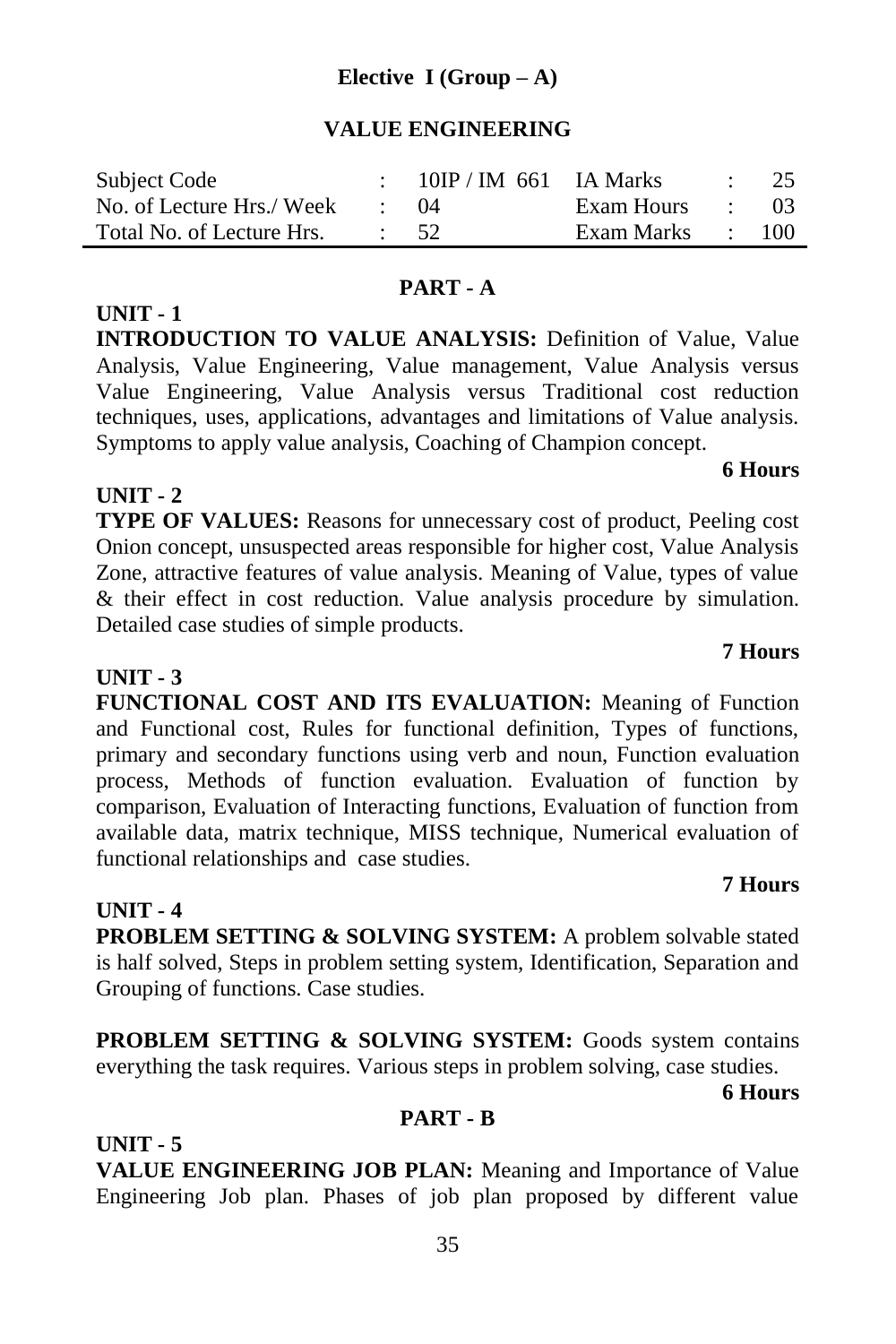engineering experts, Information phase, Analysis phase, Creative phase, Judgement phase, Development planning phase, and case studies. Cost reduction programs, criteria for cost reduction program, Value analysis change proposal. **6 Hours**

# **UNIT - 6**

**VALUE ENGINEERING TECHNIQUES:** Result Accelerators or New Value Engineering Techniques, Listing, Role of techniques in Value Engineering, Details with Case examples for each of the Techniques.

# **UNIT - 7**

# **6 Hours**

**ADVANCED VALUE ANALYSIS TECHNIQUES:** Functional analysis system technique and case studies, Value Analysis of Management Practice (VAMP), steps involved in VAMP, application of VAMP to Government, University, College, Hospitals, School Problems etc., (service type problems).

**TOTAL VALUE ENGINEERING**: Concepts, need, methodology and benefits. **8 Hours**

# **UNIT - 8**

**APPLICATION OF VALUE ANALYSIS:** Application of Value analysis in the field of Accounting, Appearance Design, Cost reduction, Engineering, manufacturing, Management, Purchasing, Quality Control, Sales, marketing, Material Management Etc., Comparison of approach of Value analysis & other management techniques. **6 Hours**

# **TEXT BOOKS:**

- 1. **Techniques of Value Analysis and Engineering** Lawrence D. Miles  $McGraw$  Hill Book Company -  $2<sup>nd</sup>$  Edn.
- 2. **Value engineering for Cost Reduction and Product Improvement** M.S. Vittal - Systems Consultancy Services – Edn. 1993
- 3. **Value Management, Value Engineering and Cost Reduction** Edward D Heller - Addison Wesley Publishing Company -1971.

- 1. **Value Analysis for Better Management** Warren J Ridge American Management Association - Edn 1969
- 2. **Getting More at Less Cost** (The Value Engineering Way) G.Jagannathan - Tata Mcgraw Hill Pub. Comp - Edn 1995.
- 3. **Value Engineering** Arther E Mudge McGraw Hill Book Comp.- Edn 1981.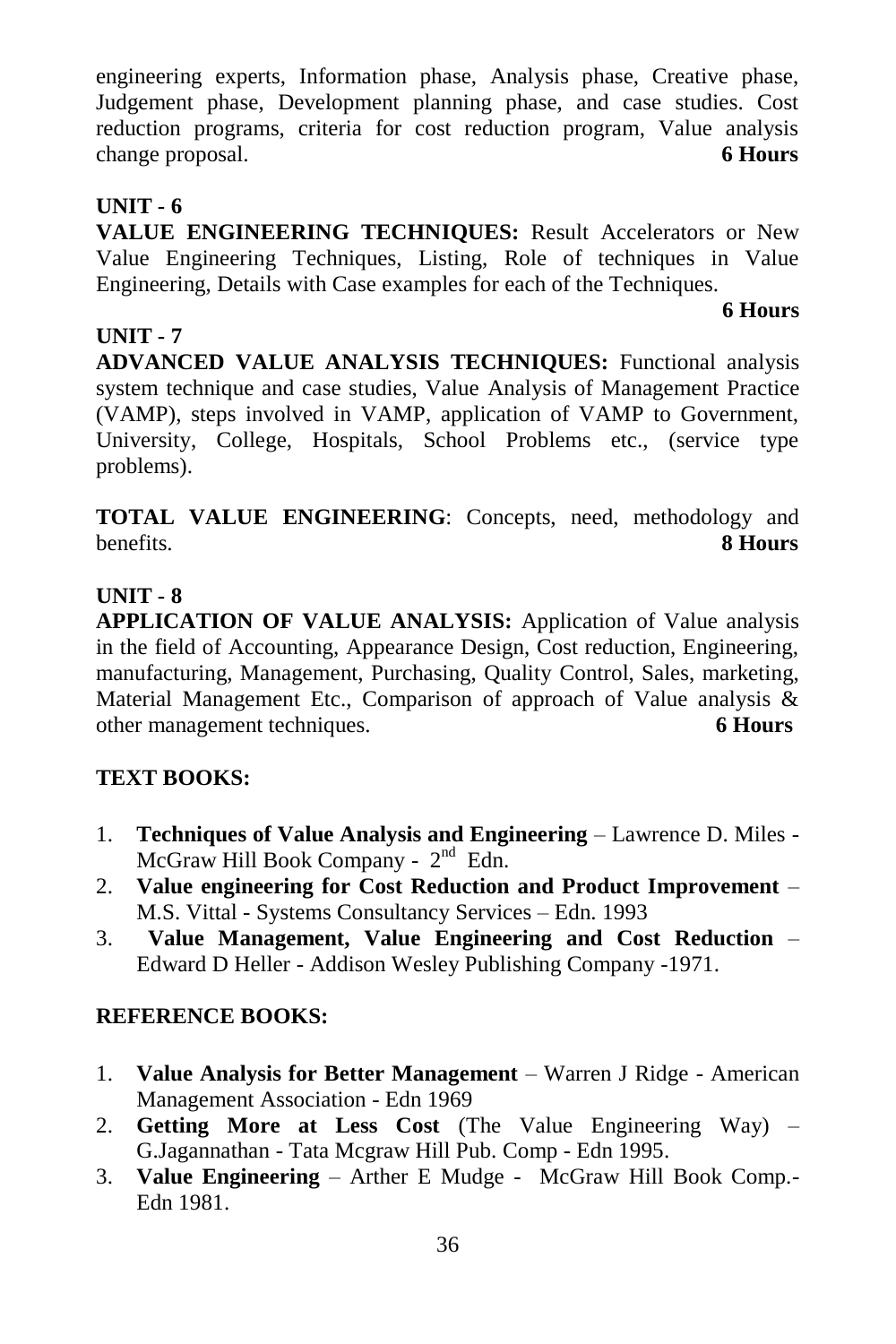#### **THEORY OF METAL FORMING**

| Subject Code              | : $10IP / IM$ 662 IA Marks |                  | $\therefore$ 25 |
|---------------------------|----------------------------|------------------|-----------------|
| No. of Lecture Hrs./ Week | $\cdot$ ()4                | Exam Hours :     | - 03            |
| Total No. of Lecture Hrs. | $\therefore$ 52            | Exam Marks : 100 |                 |

#### **PART – A**

**UNIT – 1 BASICS OF PLASTIC DEFORMATION**: Concept of true stress and true strain. Flow stress and strain hardening. State of stress (both biaxial and triaxial). Normal and shear stresses on a inclined plane. Principal stresses and maximum shear stress. Tresca's and Von-Mise's yield criteria and yield surface. **07 Hours**

#### **UNIT – 2**

**INTRODUCTION TO METAL FORMING**: Classification of forming processes. Importance of temperature in metal forming. Hot and cold working. Effect of strain rate. Friction and its role in metal forming. Influence of metallurgical structure and hydrostatic stress in metal forming. Different methods of analysis of metal forming. **06 Hours**

#### **UNIT – 3**

**FORGING PROCESS**: Open-die and close-die forging processes. Different types of forging operations. Brief description of the forging machines, equipments and heating furnaces. Slab analysis of upset forging of rectangular slab under plane strain condition and upset forging of circular disc. Forging load calculation. Common forging defects **06 Hours**

#### **UNIT – 4**

**ROLLING OF METALS**: Flat rolling and section rolling. Different types of rolling mills. Geometrical considerations in rolling. Role of friction in rolling and neutral point location. Simplified methods for calculating rolling load, torque and power required for rolling. Effect of back and front tension on rolling force. Elastic deformation of rolls, its effect and controlling methods. Residual stresses in rolling and common rolling defects **07 Hours**

#### **UNIT – 5**

#### **PART – B**

**EXTRUSION:** Types of extrusion processes. Metal flow pattern in extrusion. Extrusion dies and other equipments used. Extrusion of hollow sections. Slab analysis of extrusion of strips and circular sections and calculation of force and power required for extrusion. Common extrusion defects.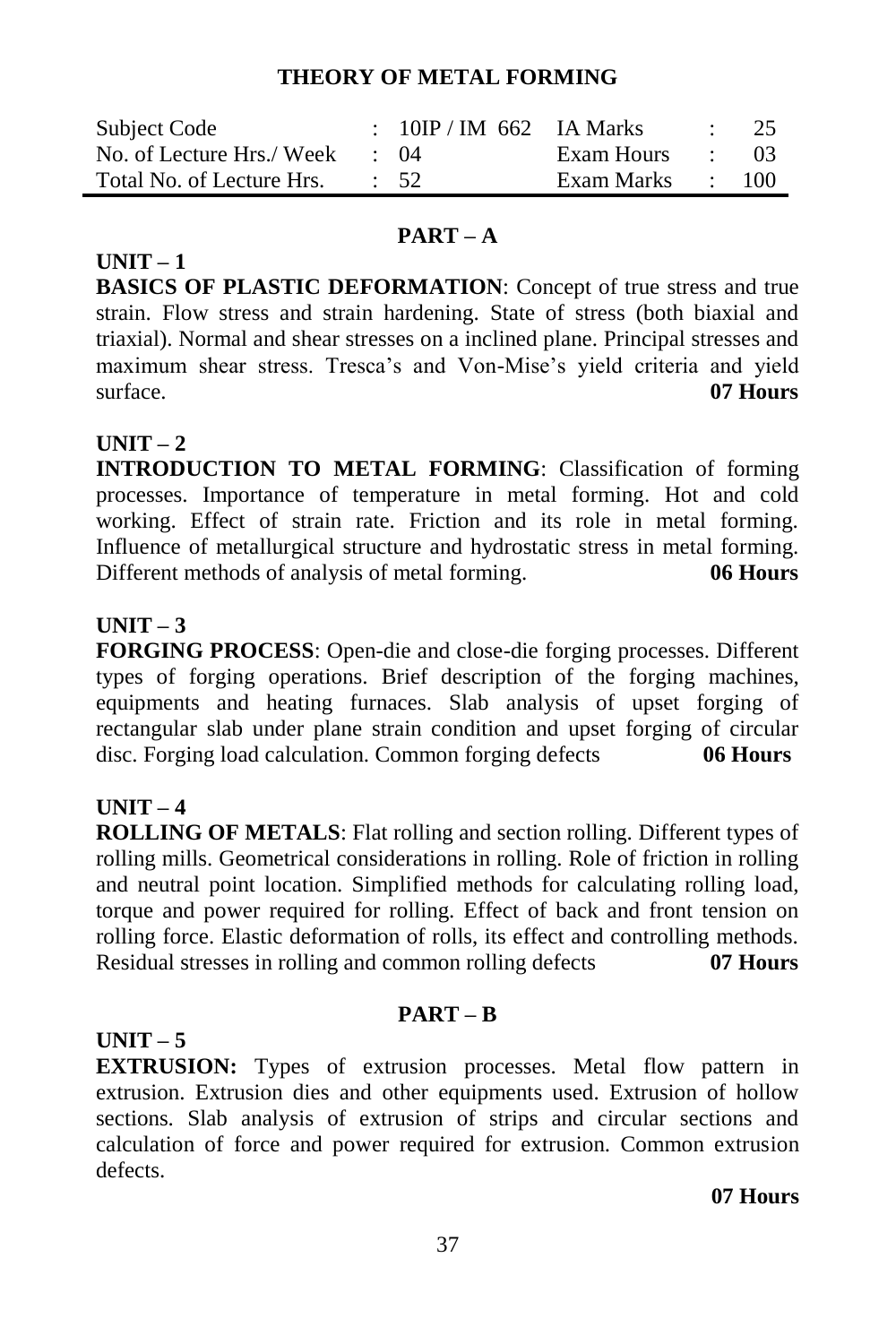#### **UNIT – 6**

**DRAWING OF RODS, WIRES AND TUBES**: Drawing equipments and dies. Tandem drawing of wires. Analysis of rod or wire drawing and calculation of draw force and power required. Maximum possible reduction in drawing. Tube drawing using different types of mandrels, residual stresses and defect in drawn products. **07 Hours**

### **UNIT – 7**

**SHEET METAL WORKING:** Classification of sheet metal working and equipments used, Blanking and Piercing operation – Die design, cutting force required, slitting, trimming and shaving operations

Bending operation – Types of bending. Bend angle, bend radius, bend allowance and force required for bending. Springback effect in bending. Roll bending process. Brief description of spinning and stretch forming processes.

 **06 Hours**

### **UNIT – 8**

**SHEET METAL DRAWING:** Process, Die design, Number of draws required, Blank size calculation, and drawing force necessary. Drawability and defects in drawn products.

**HIGH ENERGY RATE FORMING (HERF)**: Introduction to the process and brief description of Explosive forming, Electro discharge forming, and Electromagnetic forming. **06 Hours**

### **TEXT BOOKS:**

- 1. **Mechanical Metallurgy** Dieter G.E McGraw Hill publication.
- 2. **Fundamentals of Metal Forming Processes** Juneja B.L New age International
- 3. **Principle of Industrial Metal Working Processes** Rowe Edward CBS Publication

- 1. **Materials and Processes in Manufacturing** E.Paul, DeGarmo etal PHI publication.
- 2. **Fundamentals of Working of Metals** Sach G. Pergamon press.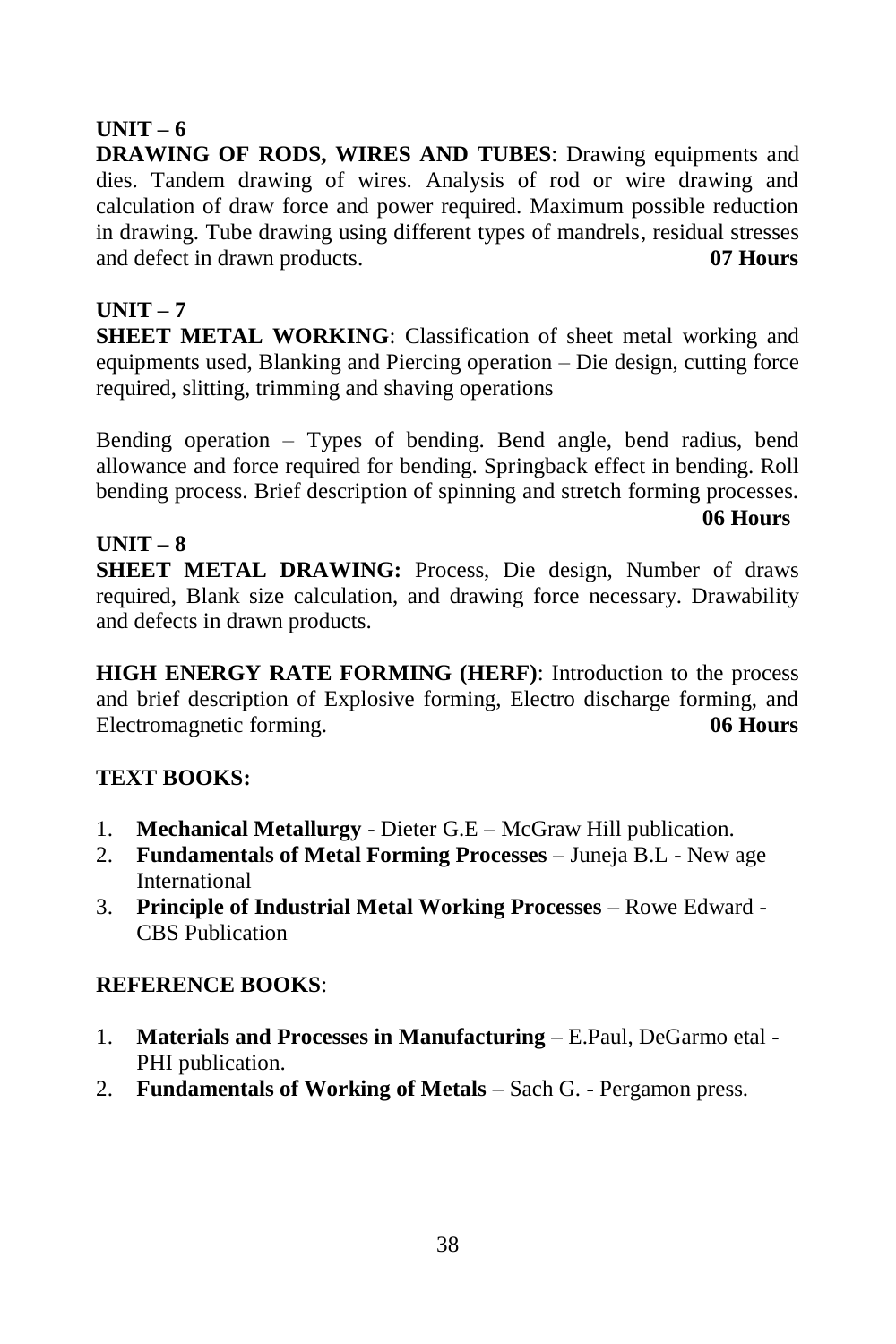#### **FINITE ELEMENT METHOD**

| Subject Code              |             | $10IP / IM$ 663 IA Marks |              | <b>Contract Contract</b> | -25 |
|---------------------------|-------------|--------------------------|--------------|--------------------------|-----|
| No. of Lecture Hrs./ Week | $\cdot$ ()4 |                          | Exam Hours : |                          | -03 |
| Total No. of Lecture Hrs. |             | $\cdot$ 52               | Exam Marks : |                          | 100 |

#### **PART - A**

**INTRODUCTION TO FEM:** Need for use of FEM – Advantages and Disadvantages of FEM Matrix algebra – Terminologies relating to matrices, methods of solution of linear algebraic equations. Eigen values and eigen vectors, Simple numeric Gaussian Quadrature – 1 pt. 2pt and 3pt formula.

#### **UNIT - 2**

**UNIT - 1**

**BASIC OF THEORY OF ELASTICITY:** Definition of stress and strain, stress-strain relations; strain-displacement, Relations in 2D and 3D Cartesian and Polar coordinates.

#### **UNIT – 3**

**CONTINUUM METHODS:** Variational methods Raleigh-Ritz method applied to simple problems on axially loaded members cantilever. Simply supported and fixed beam with point loads and UDL Galerkin method as applied to simple elasticity problem.

#### **UNIT - 4**

**FEM- BASIC DEFINITIONS:** Displacement method, Nodal degrees of freedom, different coordinate systems shape functions. Lagrangian polynomial; complete formulation of bar-truss-beam-triangular-quadrilateral Tetrahedral hexahedral elements.

#### **PART - B**

#### **UNIT - 5**

**BOUNDARY CONDITIONS:** SPC and MPC. Methods of handling boundary conditions eliminating method-penalty method. Simple numerical, ISO parametric sub parametric super parametric elements Convergence criteria – requirements of convergence of a displacement model.

#### **UNIT - 6**

**HIGHER ORDER ELEMENTS:** Bar – triangular-quadrilateral elements. Tetrahedral and hexahedral elements (non-Formulation) – Pascal triangle – Pascal pyramid. Introduction to axis symmetric problems-formulation of axis symmetric triangular element.

#### **7 Hours**

# **6 Hours**

# **6 Hours**

#### **7 Hours**

# **7 Hours**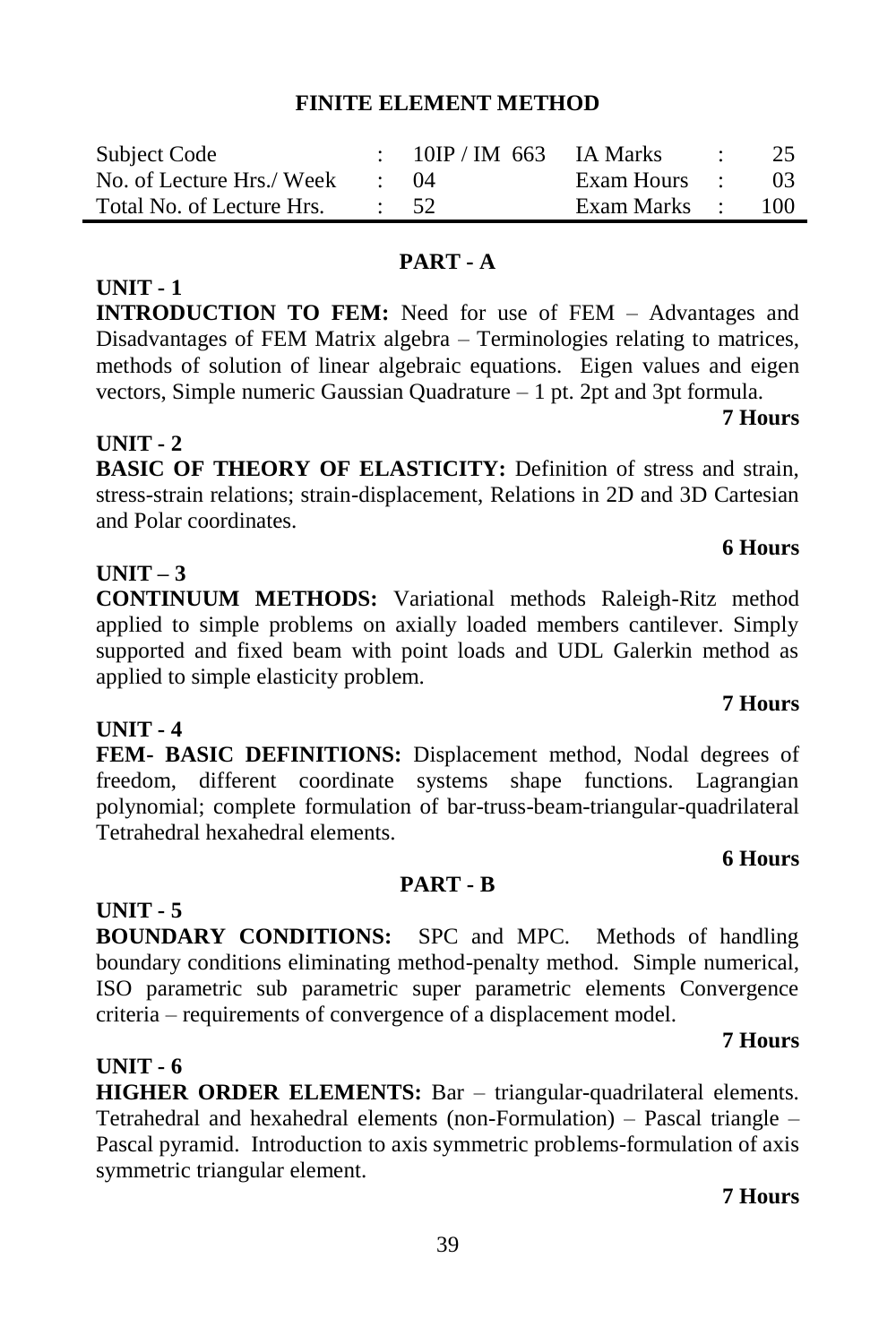**DYNAMIC ANALYSIS:** Formulating-element mass matrices for 1D and 2D element, computation of Eigen value and vector for simple one Dimensional analysis.

#### **6 Hours**

### **UNIT - 8**

One dimensional steady state heat conduction. Formulation of 1D element simple numerical using 1D element. Structure of a commercial FE package. Pre-processor. Solver post processor.

#### **6 Hours**

#### **TEXT BOOKS:**

- 1. **Finite Element Method** J.N.Reddy Tat McGraw Hill edition 2002.
- 2. **Introduction to Finite elements in engineering** Chandraupatla and Belegundu – Pearson edn - 2002.

- 1. **A First course in Finite Element methods** Daryl.L.Logon Thomson Learning -  $3<sup>rd</sup>$  edition, 2001.
- 2. **Fundamentals of Finite Element method** Hutton Mc Graw Hill  $-2004.$
- 3. **Concepts & applications of FEA** Robert Cook et,al Jonh willey  $&$  sons - 2002.
- 4. **Finite element analysis** Chandrupatla University press 2002.
- 5. **Theory and Practice of Finite elements** Alexandre ERN I K International Publishing house Pvt. Ltd – 2004.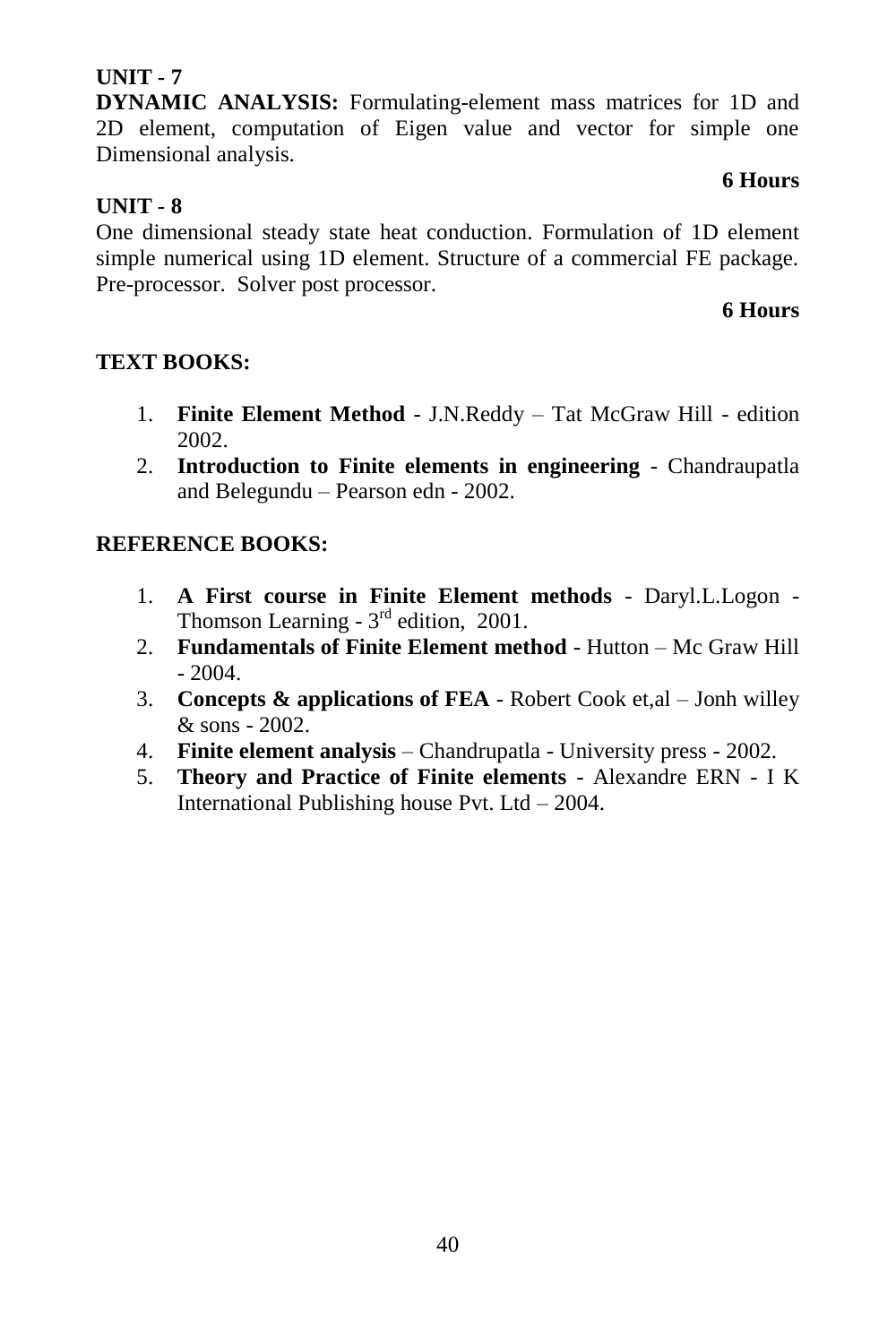#### **HUMAN RESOURCE MANAGEMENT**

| Subject Code              | $10$ IP / IM 664 IA Marks |            | 25               |
|---------------------------|---------------------------|------------|------------------|
| No. of Lecture Hrs./ Week | (1)4                      | Exam Hours | -03              |
| Total No. of Lecture Hrs. | $\cdot$ 52                | Exam Marks | $\therefore$ 100 |

#### **PART – A**

**INTRODUCTION:** Evolution of HRM, Objectives, Functions and Policies.

#### **UNIT - 2**

**UNIT - 1**

**HUMAN RESOURCE PLANNING:** Uses and benefits, Man Power Inventory, Man Power Forecasting, Methods of Man Power Forecasting, job Description, Job Specification

#### **UNIT - 3**

**RECRUITMENT:** Sources of Man power, Advertisement, Short Listing of Candidates calling Candidates for selection Process.

#### **UNIT - 4**

**SELECTION:** Selection procedure – Written Test, Group Discussion. Interview – Different methods, advantages and limitations, Psychological testing – Advantages and limitations, Induction procedure, transfers, promotion, exit interview, (Tutorial on written test, Group Discussion, Interviews)

#### **PART - B**

**TRAINING AND DEVELOPMENT:** Identification of Training needs, Training Evaluation, Training Budget, Executive Development – Different Approaches, Non-executive development – Different methods.

#### **UNIT - 6**

**UNIT - 5**

**PERFORMANCE APPRAISAL:** Components (all round performance appraisal), Methods. Advantages and limitations of different methods, Personal Counselling based on Annual Confidential Reports.

#### **UNIT - 7**

**COUNSELLING AND HUMAN RESOURCE ACCOUNTING:**  Characteristics, Need, Function, Types, Suggestions for personnel development, communication function, communication process, effective communication. Human resource records, Advantages of HR accounting, Various methods of accounting.

#### **6 Hours**

**7 Hours**

#### **7 Hours**

**7 Hours**

### **7 Hours**

**6 Hours**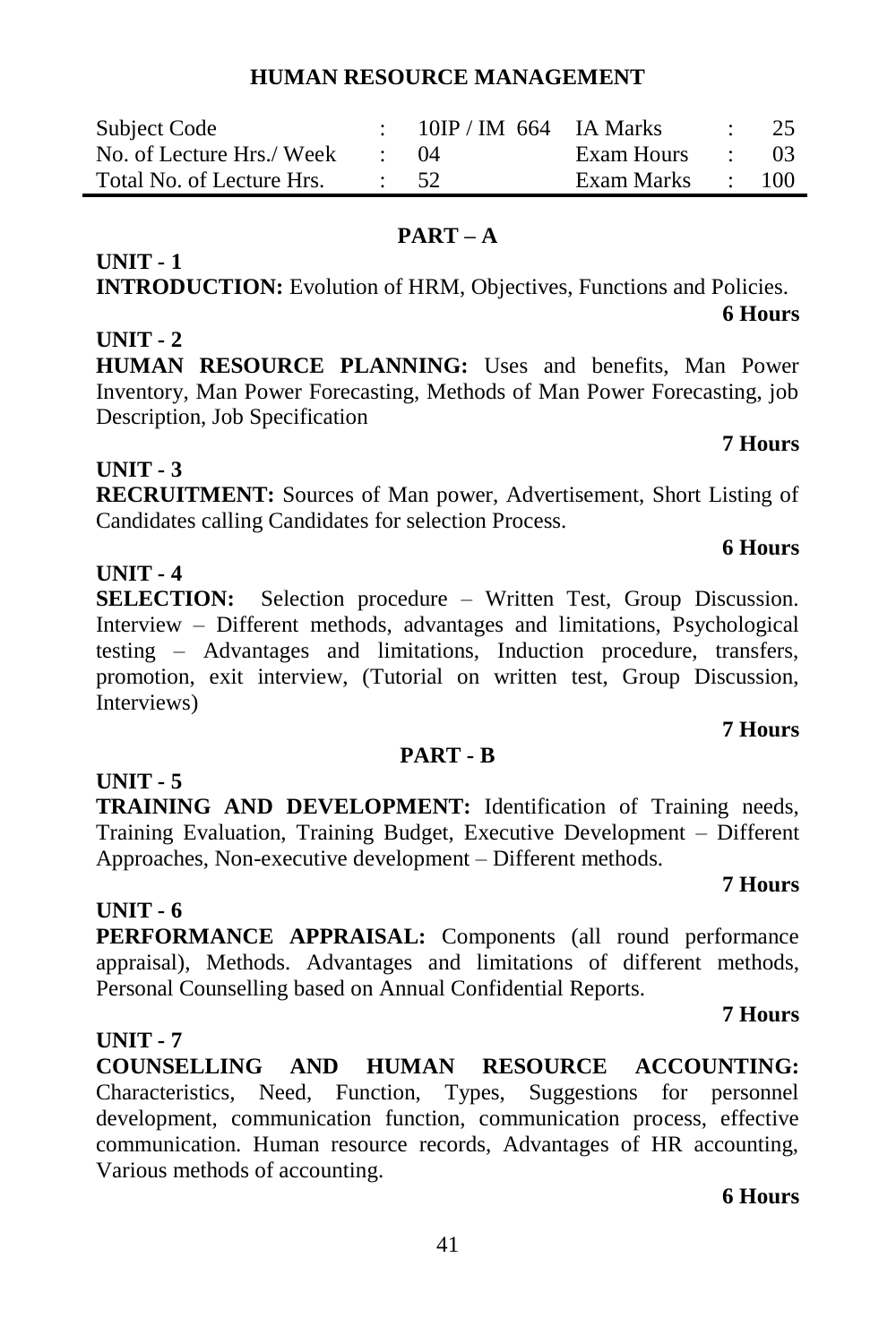**INDUSTRIAL RELATIONS:** Indian trade union act, standing orders act, Indian factories act,

**INDUSTRIAL DISPUTES AND SETTLEMENT:** Indian Industrial Disputes act, Industrial disputes settlement machinery. Works committee, Board of Conciliation, Voluntary Arbitration, Compulsory arbitration, Court of inquiry, Industrial tribunal, Adjudication.

#### **6 Hours**

#### **TEXT BOOKS**

- 1. **Human Resources Management** Dr. K Ashwathappa Tata McGraw Hill - Edition 1999.
- 2. **Management of Human Resources** CB Mamoria Himalaya Publication House – 2003.

- 1. **Personnel / Human resource Management** Decenoz and robbins  $-$  PHI  $-$  2002
- 2. **Industrial Relations** Arun Monappa TMH ISBN 0-07- 451710-8.
- 3. **Human Resources Management** VSP Rao
- 4. **Human Resources Management** Ravi Dharma Rao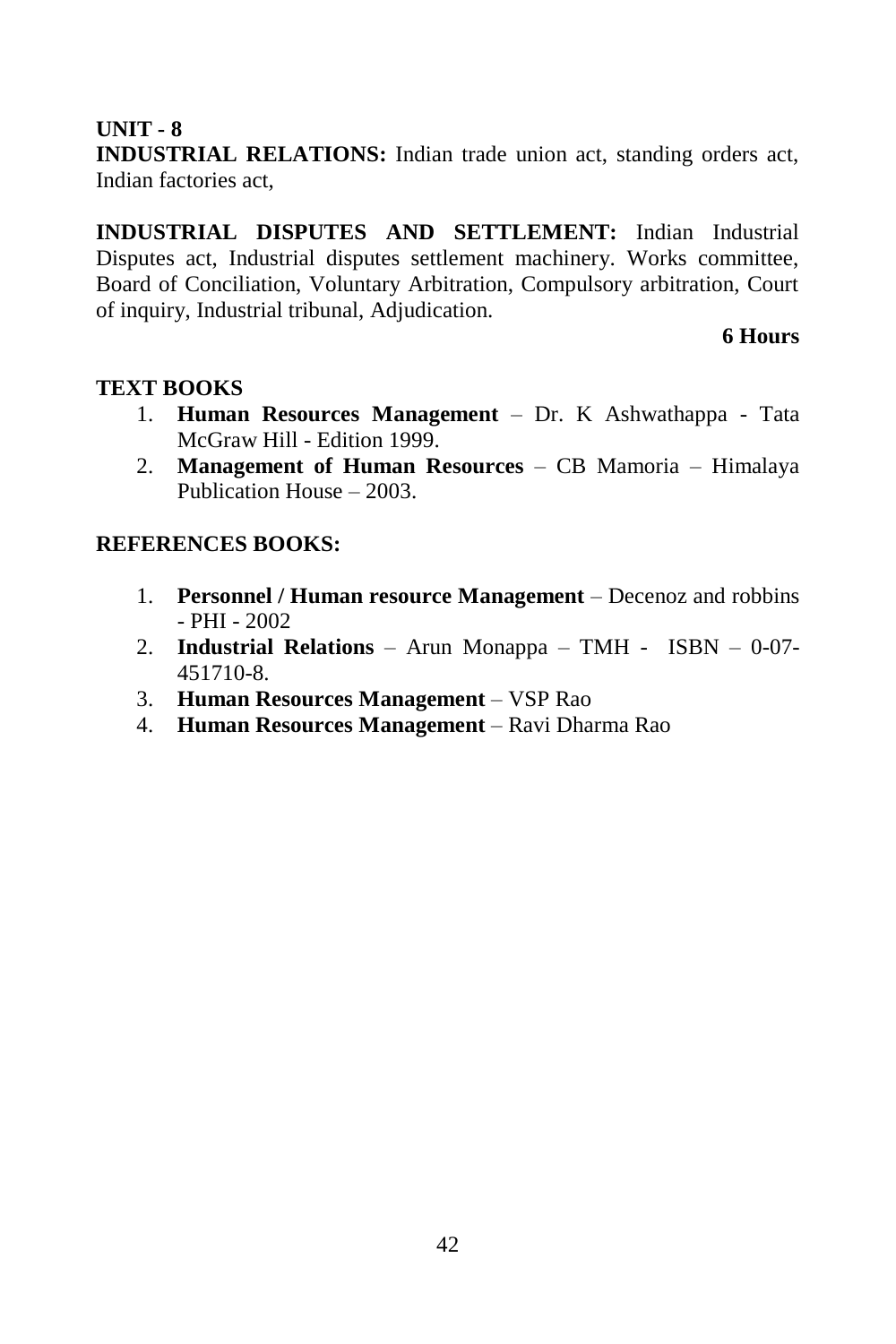#### **ADVANCED MACHINING PROCESSES**

| Subject Code              |            | $: 10 \text{ IM} 665$ | IA Marks   |                          | $\therefore$ 25 |
|---------------------------|------------|-----------------------|------------|--------------------------|-----------------|
| No. of Lecture Hrs./ Week | $\cdot$ 04 |                       | Exam Hours | and the state of the     | - 03            |
| Total No. of Lecture Hrs. | $\div$ 52  |                       | Exam Marks | <b>Contract Contract</b> | 100             |

#### **PART - A**

**INTRODUCTION:** History, Classification, Comparison between conventional and non-conventional machining process selection.

**MECHANICAL PROCESS:** Ultrasonic machining (USM) : Introduction, Equipment, tool materials & tool Size, Abrasive slurry, Cutting tool system design : Magnetostriction assembly, Tool cone (Concentrator), Exponential concentrator of circular cross section & rectangular cross section Hallow cylindrical concentrator. Mechanics of cutting : Theory of Miller & Shaw Effect of parameter : Effect of amplitude and frequency and vibration, Effect of grain diameter , Effect of applied static load, Effect of slurry, Tool and work material, USM process Characteristics ; Material removal rate, tool wears, Accuracy, surface finish., Applications, Advantages & Disadvantages of USM.

#### **UNIT - 2**

**UNIT - 1**

**ABRASIVE JET MACHINING (AJM):** Introduction, Equipment, Variables in AJM: carrier Gas Type of abrasive, Size of abrasive grain, velocity of the abrasive jet, Mean No. abrasive particles per unit volume of the carrier gas, Work material, stand off distance (SOD) nozzle design shape of cut. Process characteristics – Material removal rate, Nozzle wear, Accuracy & surface finish. Applications, Advantages & Disadvantages of  $AIM$ 

#### **UNIT - 3**

**ELECTROCHEMICAL AND CHEMICAL METAL REMOVAL PROCESS:** Electrochemical machining (ECM): Introduction, Study of ECM machine, Elements of ECM process: Cathode tool, Anode work piece, source of DC power, Electrolyte, Chemistry of the process ECM process characteristics – Material removal rate, Accuracy, Surface finish.

#### **UNIT - 4**

**ECM TOOLING:** ECM tooling technique 7 example, Tool &insulation materials, Tool size Electrolyte flow arrangement, Handling of slug., Economics of ECM, Applications such as Electrochemical turning, Electrochemical Grinding, Electrochemical Horning, deburring, Advantages, Limitations. **6 Hours**

#### **8 Hours**

#### **6 Hours**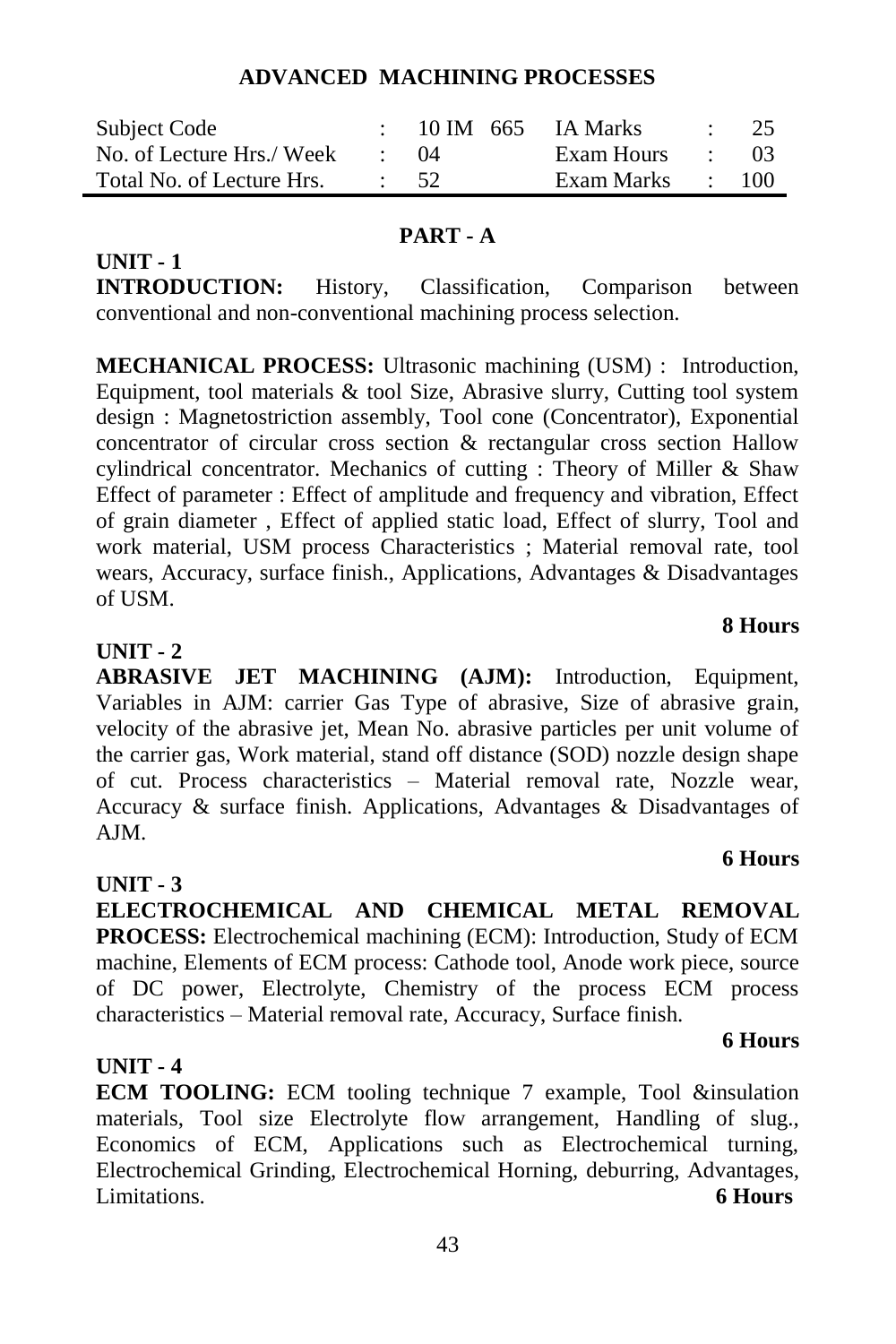**CHEMICAL MACHINING (CHM):** Introduction, Elements of process Chemical blanking process :- Preparation of work piece. Preparation of masters, masking with photo resists, etching for blanking, applications of chemical blanking, chemical milling (Contour machining) :- Process steps – masking, Etching, process characteristics of CHM :- material removal rate accuracy, surface finish, Hydrogen embrittlement, Advantages & application of CHM.

### **UNIT - 6**

**UNIT - 5**

**EDM PROCESS:** Introduction, machine, mechanism of metal removal, dielectric fluid, spark generator, EDM tools (electrodes) Electrode feed control, Electrode manufacture, Electrode wear, EDM tool design : Choice of matching operation, electrode material selection, under sizing and length of electrode Machining time.

#### **UNIT - 7**

**EDM PROCESS CHARACTERISTICS:** Flushing – Pressure flushing synchronized with electrode movement, EDM process characteristic: Metal removal rate, Accuracy surface finish, Heat affected Zone. Machine tool selection, Application: EDM accessories / applications, electrical discharge grinding, Travelling wire EDM.

### **UNIT - 8**

**PLASMA ARC MACHINING (PAM):** Introduction, equipment, generation of plasma, Mechanism of Metal removal, PAM parameters, Process characteristics.

**LASER BEAM MACHINING & ION BEAM MACHINING:**  Introduction, metal removal mechanism, advantages and application. **6 Hours**

#### **TEXT BOOKS:**

- 1. **Modern machining process** PANDEY AND SHAH TATA Mc Graw Hill -2000.
- 2. **Unconventional Manufacturing process**  M K Singh, New age publications, ISBN 978-81-224-2244-3

### **REFERENCE BOOKS:**

- 1. **Production Technology** HMT TATA McGraw Hill 2001.
- 2. **Thermal Metal cutting processes** B G Ranganath I K International Publishing house Pvt. Ltd,
- 3. **Fundamentals of Machining and Machine Tools** R.K.Singal I K International Publishing house Pvt. Ltd.

#### **6 Hours**

### **8 Hours**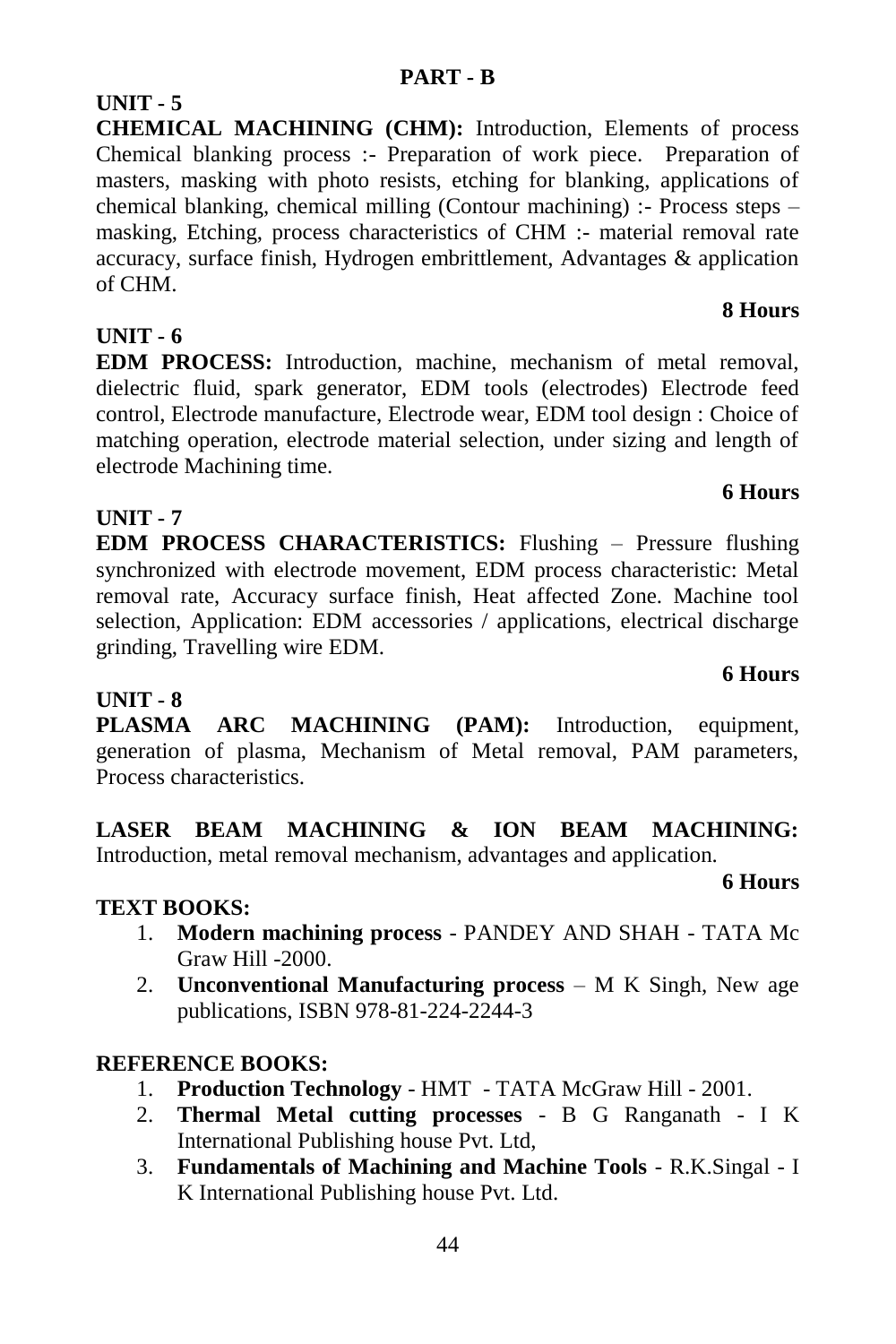#### **VII SEMESTER**

#### **TOTAL QUALITY MANAGEMENT**

| Subject Code              |            | $\div$ 10IP/IM 71 | IA Marks   |                                                       | $\therefore$ 25 |
|---------------------------|------------|-------------------|------------|-------------------------------------------------------|-----------------|
| No. of Lecture Hrs./ Week |            | $\cdot$ ()4       | Exam Hours | <b>Contract Contract</b>                              | 03              |
| Total No. of Lecture Hrs. | $\cdot$ 52 |                   | Exam Marks | $\mathcal{L} = \mathcal{L} \mathcal{L} = \mathcal{L}$ | - 100           |

#### **UNIT - 1**

**OVERVIEW OF TOTAL OUALITY MANAGEMENT: History of TOM.** Axioms of TQM, contributions of Quality Gurus – Deming's approach, Juran,s quality trilogy, Crosby and quality treatment, Imai's Kaizen, Ishikawa;s company wide quality control, and Fegenbaum;s theory of TQC, QFD.

#### **UNIT - 2**

**EVOLUTION OF QUALITY CONCEPTS AND METHODS:** Quality concepts. Development of four fitnesses, evolution of methodology, evolution of company integration, quality of conformance versus quality of design from deviations to weaknesses to opportunities. Future fitness's, four revolutions in management thinking, and four levels of practice

#### **UNIT - 3**

**FOUR REVOLUTIONS IN MANAGEMENT THINKING:** Customer focus, Continuous Improvement, Total participation, and Societal Networking. FOCUS ON CUSTOMERS; Change in work concept marketing, and customers.

#### **UNIT - 4**

**CONTINUOUS IMPROVEMENT:** Improvement as problem solving process; Management by process, WV model of continuous improvement, process control, process control and process improvement, process versus creativity. Reactive Improvement; Identifying the problem, standard steps and tools, seven steps case study, seven QC tools.

#### **6 Hours**

#### **PART - B**

#### **UNIT - 5**

**PROACTIVE IMPROVEMENT:** Management diagnosis of seven steps of reactive improvement. General guidelines for management diagnosis of a QI story, Discussion on case study for diagnosis of the seven steps. Proactive Improvement; Introduction to proactive improvement, standard steps for proactive improvement, semantics, example-customer visitation, Applying proactive improvement to develop new products- three stages and nine steps.

**6 Hours**

#### **7 Hours**

#### **7 Hours**

**6 Hours**

# **PART – A**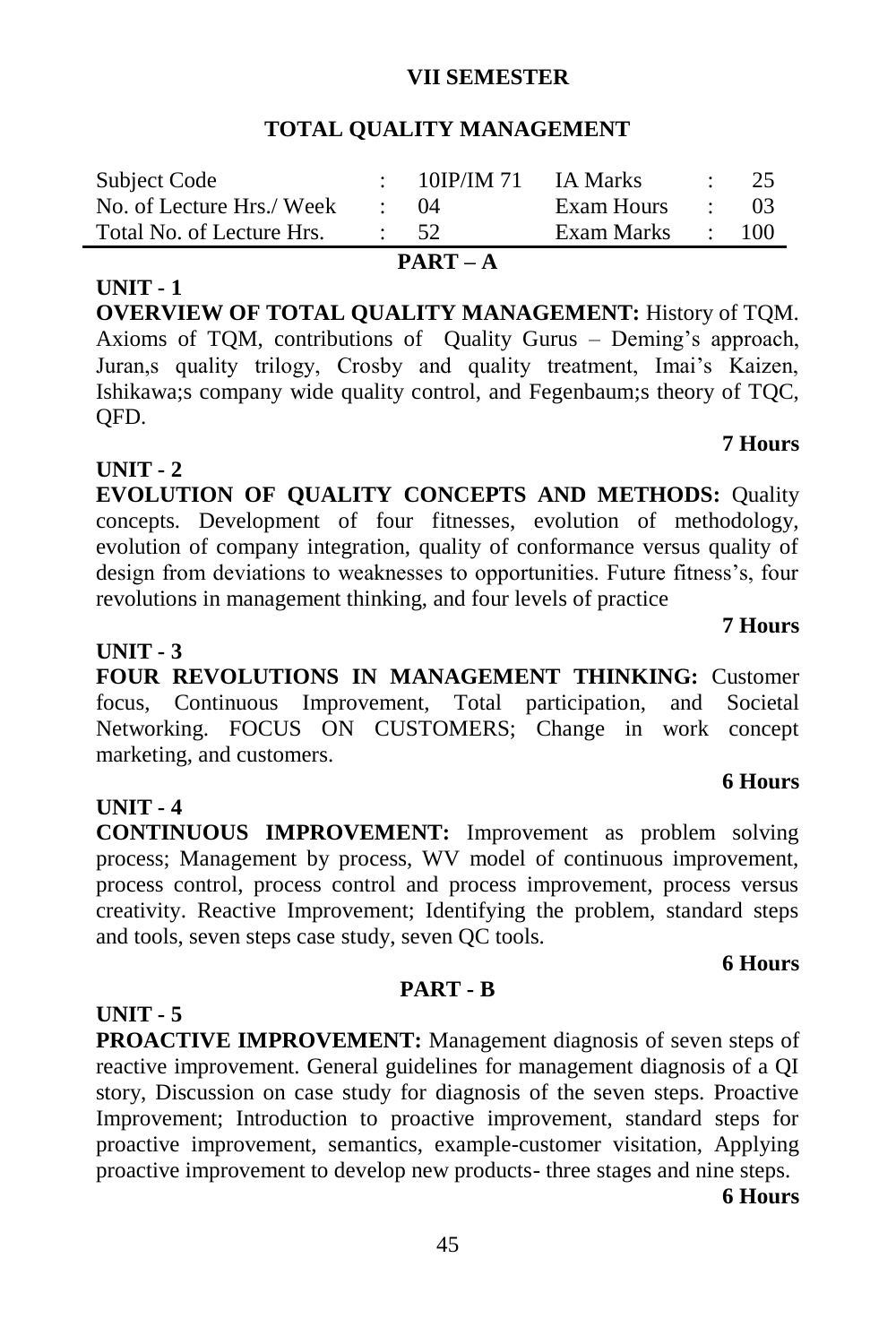**TOTAL PARTICIPATION:** Teamwork skill. Dual function of work, teams and teamwork, principles for activating teamwork, creativity in team processes, Initiation strategies, CEO involvement Example strategies for TQM introduction. Infrastructure for mobilization. Goal setting (Vision/ Mission), organization setting, training and E education, promotional activities, diffusion of success stories, awards and incentives monitoring and diagnosis, phase-in, orientation phase, alignment phase, evolution of the parallel organization.

#### **UNIT - 7**

**HOSHIN MANAGEMENT:** Definition, phases in hoshin managementstrategic planning (proactive), hoshin deployment, controlling with metiers (control), check and act (reactive). Hoshin management versus management by objective, hoshin management and conventional business planning, an alternative hoshin deployment system, hoshin management as "systems" Engineering" for alignment.

#### **UNIT - 8**

**SOCIETAL NETWORKING:** Networking and societal diffusion – Regional and nationwide networking, infrastructure for networking, openness with real cases, change agents, Center for quality Management case study, dynamics of a societal learning system. TQM as learning system, keeping pace with the need for skill, a TQM model for skill development, summary of skill development.

#### **TEXT BOOKS:**

- 1. **A New American TQM Four Practical Revolutions in Management** - Shoji Shiba, Alan Graham and David Walden – Productivity Press, Portlans (USA) -1993.
- 2. **Management for Total Quality** N Logothetis- Prentice Hall of India, New Delhi - 1994. $(I<sup>st</sup> Chapter)$

#### **REFERENCE BOOK:**

- 1. **The Quality Improvement Hand Book** -Roger C Swanson Publisher Vanity Books International, New Delhi - 1995.
- 2. **Total Quality Management** Kesavan R I K International Publishing house Pvt. Ltd – 2008.

#### **8 Hours**

**6 Hours**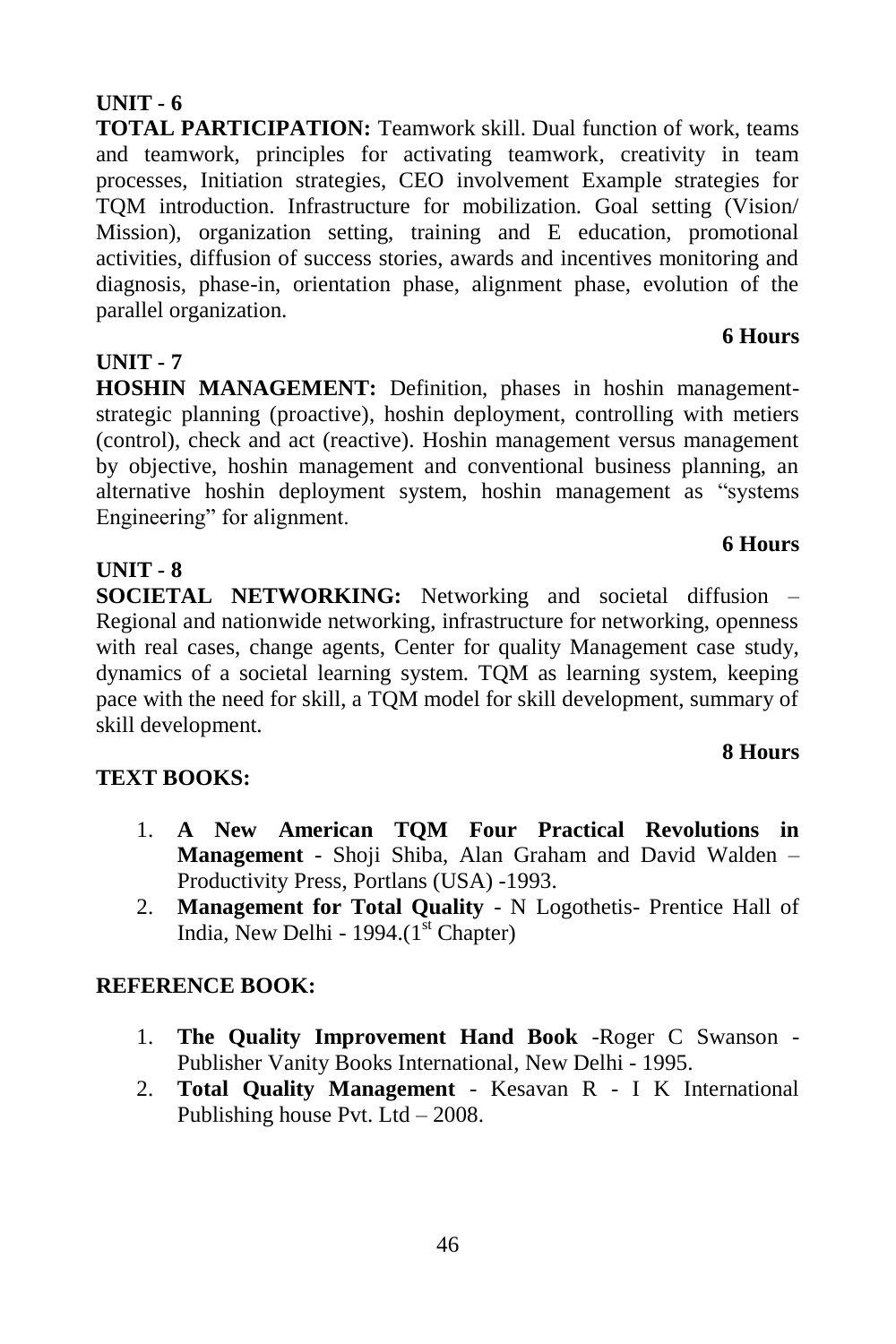#### **OPERATIONS MANAGEMENT**

| Subject Code              | 10IP/IM 72 IA Marks |              |                          | 25             |
|---------------------------|---------------------|--------------|--------------------------|----------------|
| No. of Lecture Hrs./ Week | (1)4                | Exam Hours   | <b>Contract Contract</b> | 0 <sup>3</sup> |
| Total No. of Lecture Hrs. | $\cdot$ 52          | Exam Marks : |                          | 100            |

#### **PART - A**

**OPERATIONS MANAGEMENT CONCEPTS**: Introduction, Historical development, The trend: Information and Non-manufacturing systems, Operations management, Factors affecting productivity, International dimensions of productivity, The environment of operations, Production systems decisions- a look ahead.

**6 Hours**

#### **UNIT - 2**

**UNIT - 1**

#### **OPERATIONS DECISION MAKING:**

Introduction, Management as a science, Characteristics of decisions, Framework for decision making, Decision methodology, Decision support systems, Economic models, Statistical models.

#### **SYSTEM DESIGN AND CAPACITY**:

Introduction, Manufacturing and service systems, Design and systems capacity, Capacity planning. **7 Hours**

#### **UNIT - 3**

#### **FORECASTING DEMAND:**

Forecasting objectives and uses, Forecasting variables, Opinion and Judgmental methods, Time series methods, Exponential smoothing, Regression and correlation methods, Application and control of forecasts.

#### **7 Hours**

#### **UNIT - 4**

### **AGGREGATE PLANNING AND MASTER SCHEDULING**:

Introduction- planning and scheduling, Objectives of aggregate planning, Aggregate planning methods, Master scheduling objectives, Master scheduling methods. **6 Hours**

#### **PART -B**

#### **UNIT-5**

#### **MATERIAL AND CAPACITY REQUIREMENTS PLANNING:**

Overview: MRP and CRP, MRP: Underlying concepts, System parameters, MRP logic, System refinements, Capacity management, CRP activities.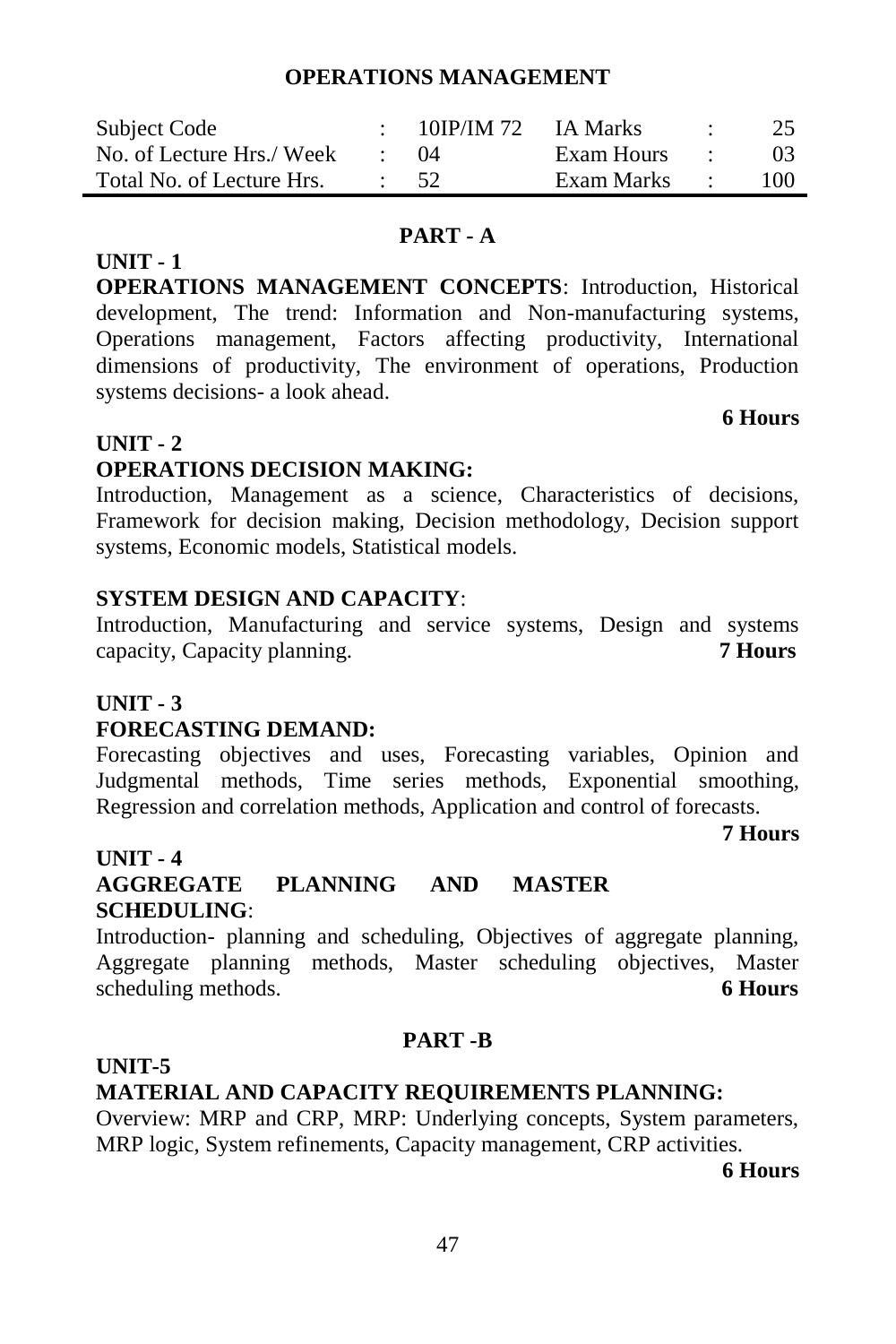#### **UNIT - 6 SCHEDULING AND CONTROLLING PRODUCTION ACTIVITIES:**

Introduction, PAC, Objectives and Data requirements, Scheduling strategy and guide lines, Scheduling methodology, priority control, capacity control.

#### **UNIT - 7**

**UNIT - 8**

**SINGLE MACHINE SCHEDULING**: Concept, measures of performance, SPT rule, Weighted SPT rule, EDD rule, minimizing the number of tardy iobs.

**FLOW -SHOP SCHEDULING**: Introduction, Johnson's rule for 'n' jobs on 2 and 3 machines, CDS heuristic.

**JOB-SHOP SHEDULING**: Types of schedules, Heuristic procedure, scheduling 2 jobs on 'm' machines.

**LEAN SYSTEMS**: Characteristics of Just-in-Time operations, Pull method of materials flow, consistently high quality, small lot sizes, Uniform workstation loads, Standardized components and work methods, close supplier Ties, Flexible workforce, Line flows, Automated production, Preventive maintenance, continuous improvement, Kaizen.

**7 Hours**

### **TEXT BOOKS:**

- 1. **Operations Management**  Monks J.G. McGraw-Hill International Editions - 1987.
- 2. **Production and Operations Management**  Pannerselvam. R PHI 2<sup>nd</sup> edition.
- 3. **An introductory book on lean systems,** TPS, Yasuhiro Monden

#### **REFERENCE BOOKS:**

- 1. **Modern Production/Operations Management**  Buffa Wiely India Ltd. - 4<sup>th</sup> edition.
- 2. **Production and Operations Management**  Chary, S.N Tata-McGraw Hill. - 3<sup>rd</sup> edition
- 3. **Production and Operatiosn Management** Adam & Ebert, PHI, 5th edition

#### **7 Hours**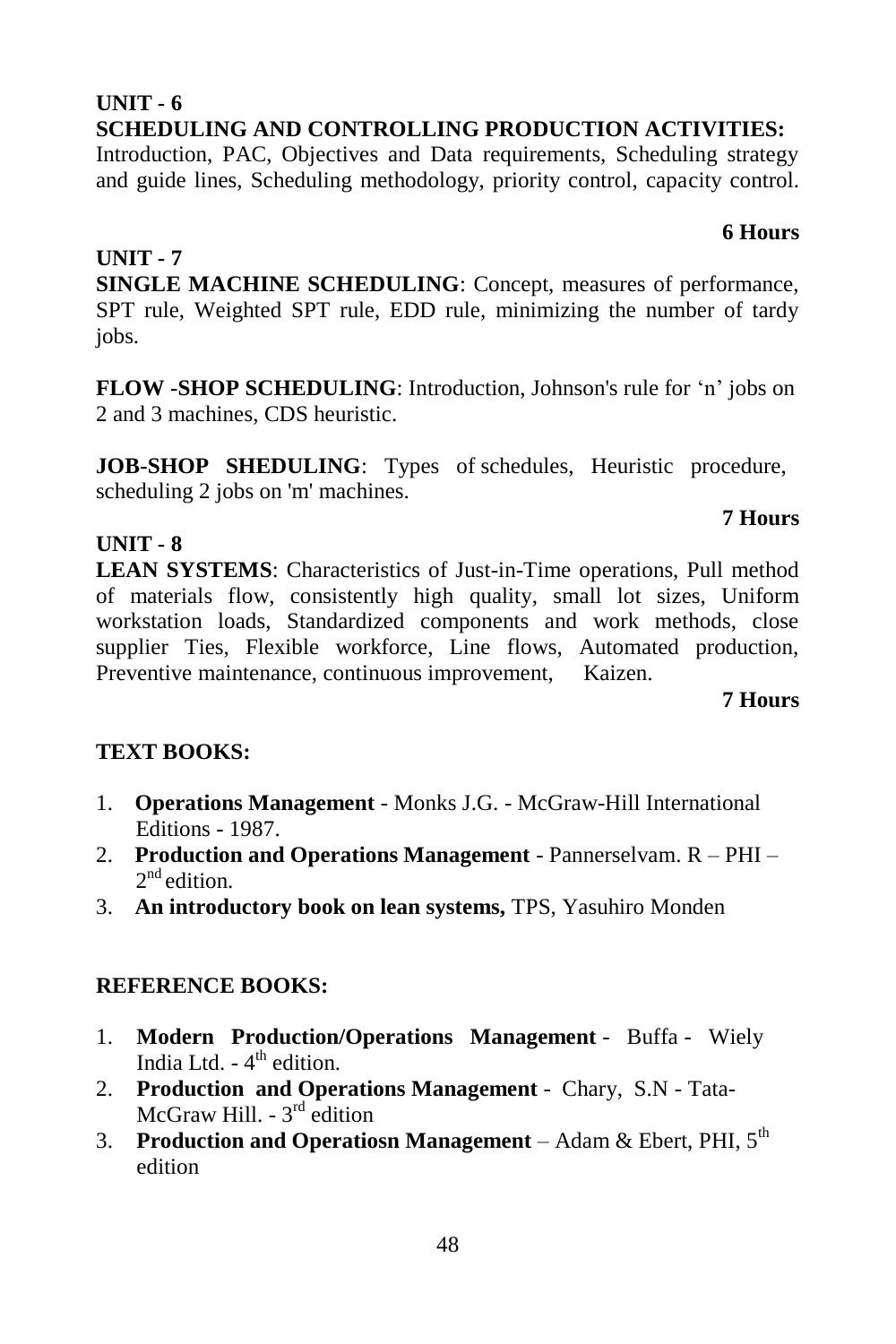#### **FINANCIAL ACCOUNTING AND COSTING**

| Subject Code              | 10 IM 73   | IA Marks   | -25  |
|---------------------------|------------|------------|------|
| No. of Lecture Hrs./ Week | (1)4       | Exam Hours | -03- |
| Total No. of Lecture Hrs. | $\cdot$ 52 | Exam Marks | 100  |

#### **PART - A**

#### **UNIT - 1**

**FINANCIAL ACCOUNTING:** Introduction to Book keeping: double-entry accounting, journal & ledger posting.

#### **UNIT - 2**

**FINANCIAL STATEMENTS & ANALYSIS:** Trial balance, preparation of Trading and Profit & Loss account, and Balance sheet.

#### **UNIT - 3**

**RATIO ANALYSIS:** Balance sheet ratio's, profit – loss account ratio's, and combined ratio's.

#### **UNIT - 4**

**COSTING:** Objectives of costing, Elements of costing, methods of costing preparation of cost sheet (job costing)

**PART - B**

#### **UNIT - 5**

Process costing, Marginal costing and absorption costing.

#### **UNIT - 6**

**STANDARD COSTING:** Material, labour, overhead cost variance. **ACTIVITY BASED COSTING:** Target Costing, Activity Based Costing and management

#### **UNIT - 7**

**WORKING CAPITAL MANAGEMENT:** Factors influencing working capital requirement, determination of operating cycle and working capital.

#### **UNIT - 8**

**BUDGETING:** Sales budget, production budget, raw materials purchasing budget, selling and administrative expense budget, cash budget, Flexible Budget & Master budget.

#### **6 Hours**

## **6 Hours**

#### **6 Hours**

#### **7 Hours**

**7 Hours**

**6 Hours**

#### **6 Hours**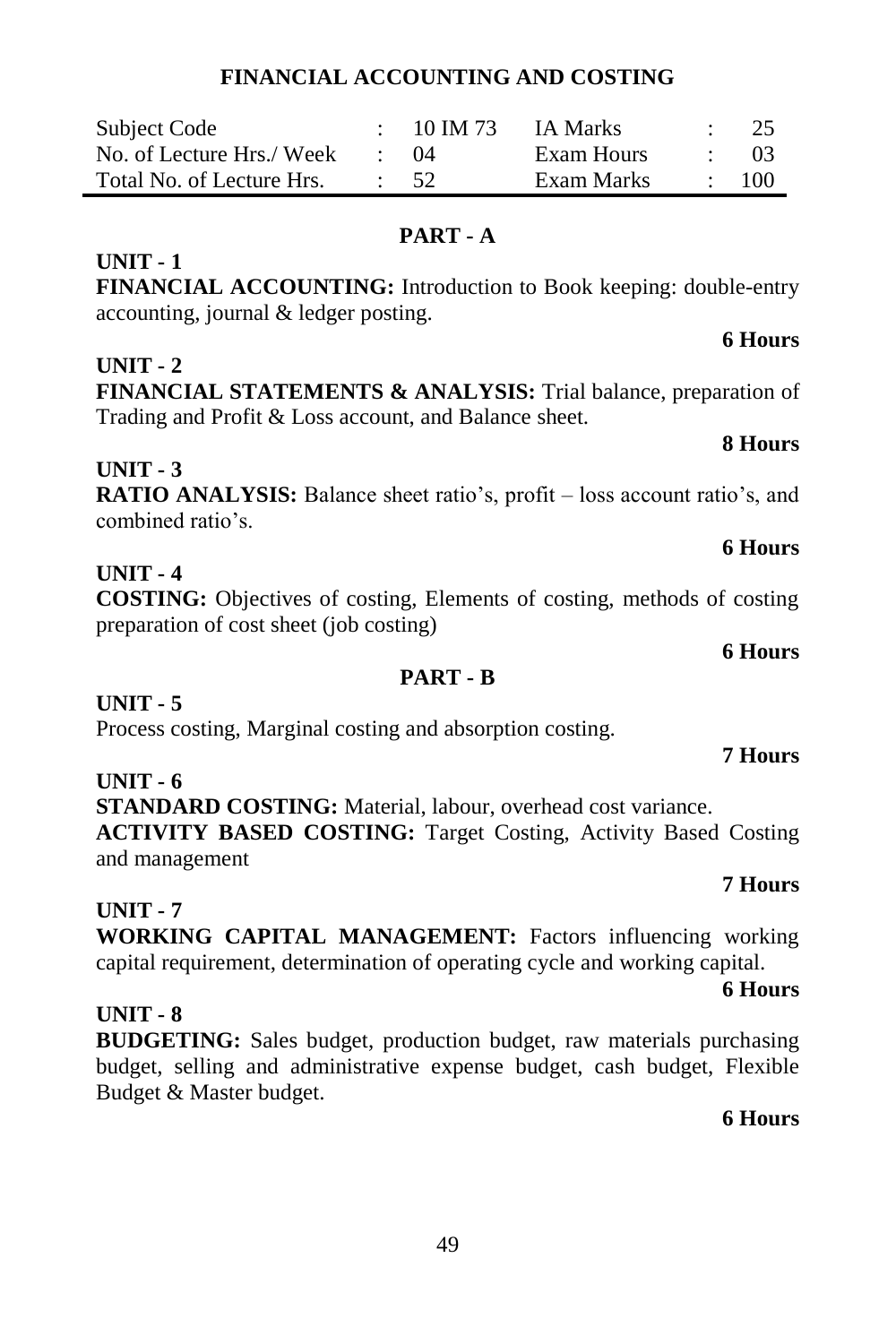#### **TEXT BOOKS:**

- 1. Cost Accounting Khan M Y and Jain P K Tata McGraw-Hill 4<sup>th</sup> Edition.
- 2. **Financial Management -** Prasanna Chandra Tata McGraw-Hill 4th Edition. 1998.
- 3 **Financial Management and Policy -** James. C Vanhorne Peerason education -  $12<sup>th</sup>$  edition.

- 1. **Elements of Accountancy** B.S Raman,
- 2. **Practical Costing**  Ahuja, Pandey, Khanna and Arora S. Chand & Co. Ltd - 2005.
- 3. **Financial Management & Costing -** KHAN & JAIN TMH 2000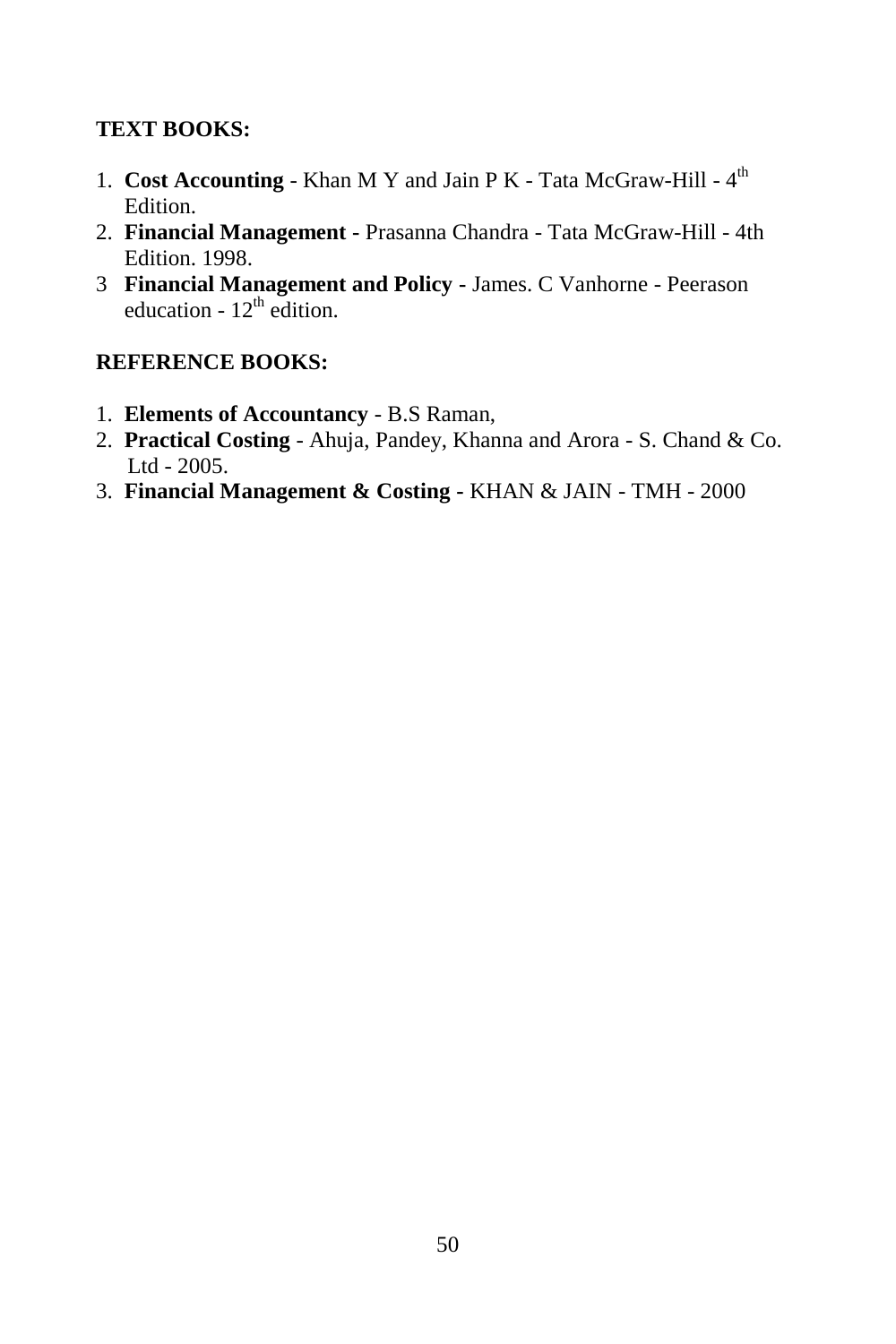#### **MANAGEMENT INFORMATION SYSTEMS**

| Subject Code              | 10JM 74 | IA Marks   |        | 25             |
|---------------------------|---------|------------|--------|----------------|
| No. of Lecture Hrs./ Week | (1)4    | Exam Hours |        | 0 <sup>3</sup> |
| Total No. of Lecture Hrs. | - 52    | Exam Marks | $\sim$ | 100            |

#### **PART - A**

**FUNDAMENTALS OF INFORMATION SYSTEMS:** Information systems in business, fundamentals of information systems solving business problems with information systems.

#### **UNIT - 2**

**UNIT - 1**

**INFORMATION SYSTEMS FOR BUSINESS OPERATIONS:** Business information systems, Transaction processing systems, management, information systems and decision support systems. Artificial intelligence technologies in business, information system for strategic applications and issues in information technology.

#### **UNIT - 3**

**ISSUES IN MANAGING INFORMATION TECHNOLOGY**: Managing information resources and technologies global information technology, management, planning and implementing change, integrating business change with IT, security and ethical challenges in managing IT, social challenges of information technology.

**INTRODUCTION TO E-BUSINESS:** E-commerce frame work, Media convergence, Consumer applications, Organization applications.

#### **6 Hours**

#### **PART - B**

#### **UNIT - 5**

**UNIT - 4**

**E-BUSINESS MODEL:** Architectural frame work for E-commerce, Application services and transaction

Models – B2C Transactions, B2B Transactions, Intra-Organizational Transactions.

#### **UNIT - 6**

**E-BUSINESS MODEL:** WWW Architecture: Client server structure of the web, e-Commerce architecture, Technology behind the web.

**6 Hours**

#### **8 Hours**

**6 Hours**

# **8 Hours**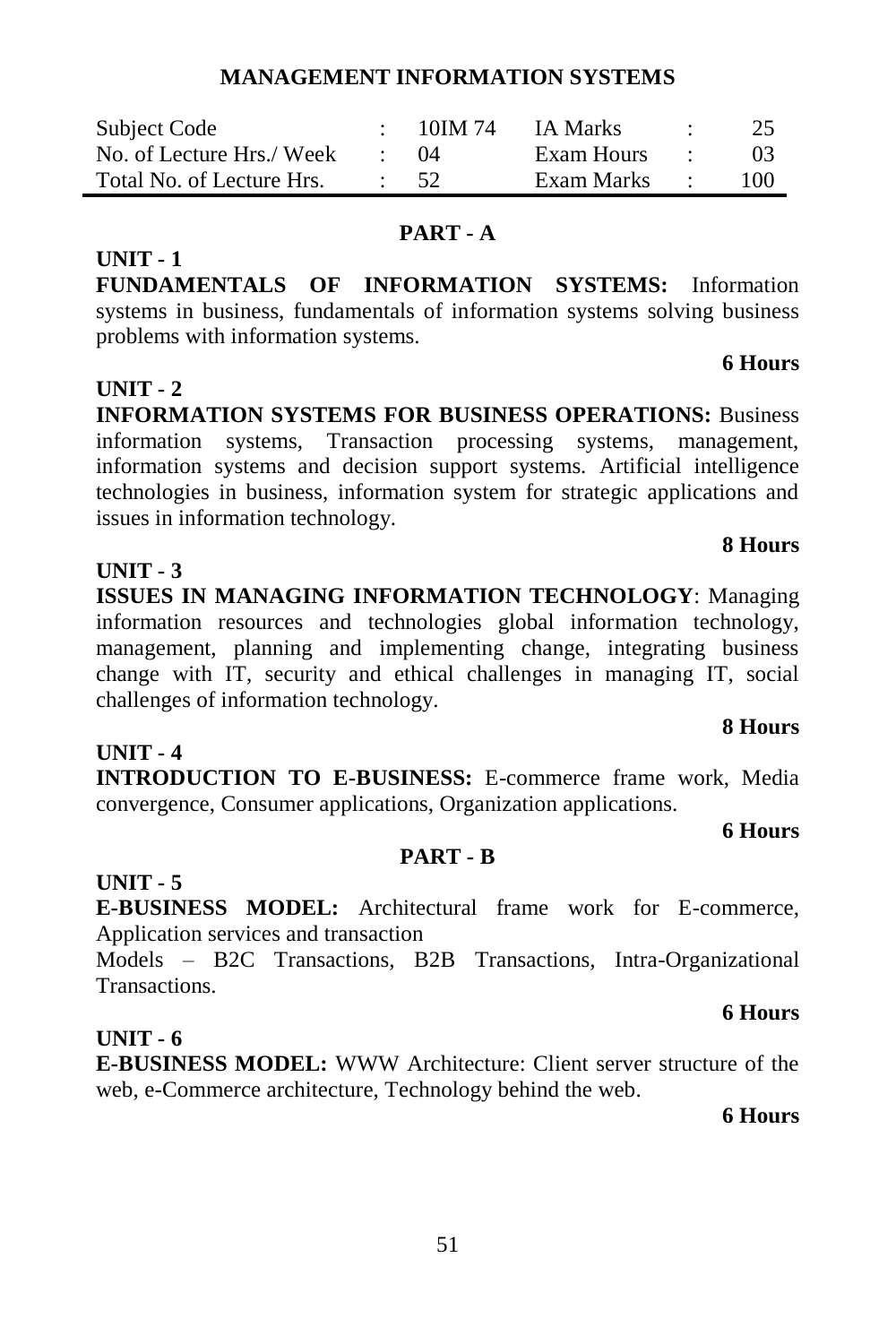**CONSUMER-ORIENTED E-COMMERCE:** Consumer oriented Application: Finance and Home Banking, Home shopping, Home Entertainment, Mercantile Process Models, Consumers perspective, Merchants perspective. **6 Hours** 

#### **UNIT - 8**

**ELECTRONIC DATA INTERCHANGE (EDI):** EDI Concepts, Applications in business – components of international trade, Customs Financial EDI, Electronic fund transfer, Manufacturing using EDI, Digital Signatures and EDI.

#### **6 Hours**

#### **TEXT BOOKS:**

- 1. **Management Information systems** Managing information technology in the internet worked enterprise- James. O'Brien - Tata McGraw Hill publishing company limited - 2002.
- 2. **Management Information Systems** Laudon & Laudon PHI ISBN 81-203-1282- 1.1998.

#### **REFERENCE BOOKS:**

1. **Management Information systems**- S. Sadogopan - PHI – 1998 Edn. - ISBN 81-203-1180-9.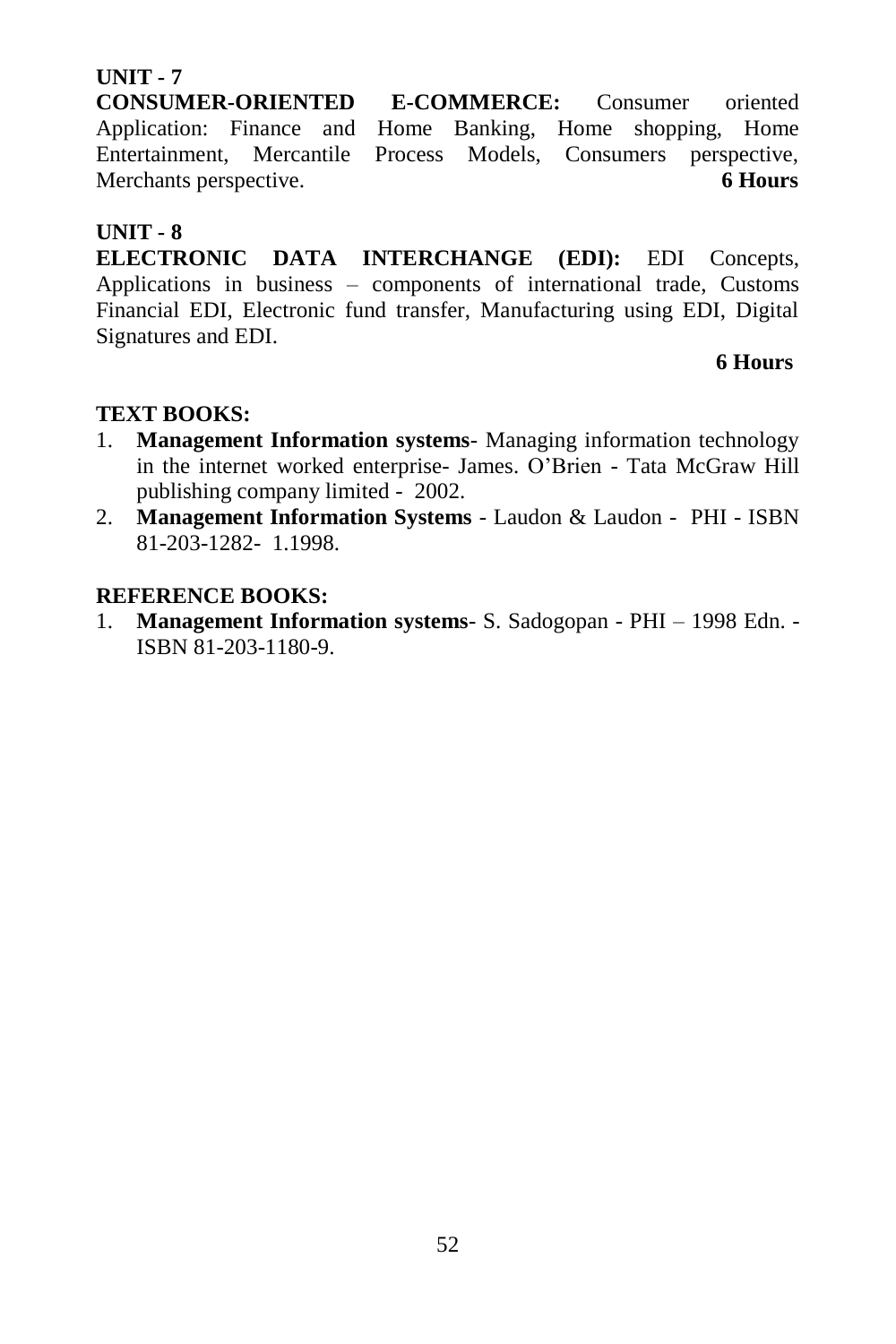#### **ENTERPRISE RESOURCE PLANNING LAB**

| Subject Code          | 10IML 77 IA Marks |            | $\cdot$ | 25              |
|-----------------------|-------------------|------------|---------|-----------------|
| No. of Lab Hrs./ Week | $\cdot$ 03        | Exam Hours | $\cdot$ | 03 <sup>2</sup> |
| Total No. of Lab Hrs. | -42               | Exam Marks | $\sim$  | 50              |

#### **PART - A**

- 1. Process of customer orders under seasonal / unseasonable and Blanket orders.
- 2. Generating Bill of Materials for Various Engineering Designs
- 3. Creating Item Master for various Engineering Designs
- 4. Conduction of vendor Evaluation exercise
- 5. Basic Statistical Analysis
- 6. Creating Purchase order for Items
- 7. Creating Work order for Items
- 8. Perform inventory transaction

#### **PART - B**

- 1. Creating quotation process for Items
- 2. Creating Dispatch Instruction for Items
- 3. Creating Payment reconciliation.
- 4. MRP II Generating of Various reports for confirmed orders
- 5. Basic statistical analysis
- 6. Analyse of existing capacity and defining routes optimizing the resources along routes.
- 7. Optimization problems using OR packages (two exercises only).
- 8. Scheduling of activities

Suggested Software Packages

- 1. Statistical Packages : SYSTAT / MINITAB / SPSS and such others
- 2. ERP Packages: SIXTH SENSE / RAMCO / MAARSMAN / CIMAS / UNISOFT / OPTIMIIZER 10.6 and such others.
- 3. Preactor Scheduling Software OR Packages : Lindo / Lingo / STORM / such others

Note: A minimum of 12 exercises are to be conducted.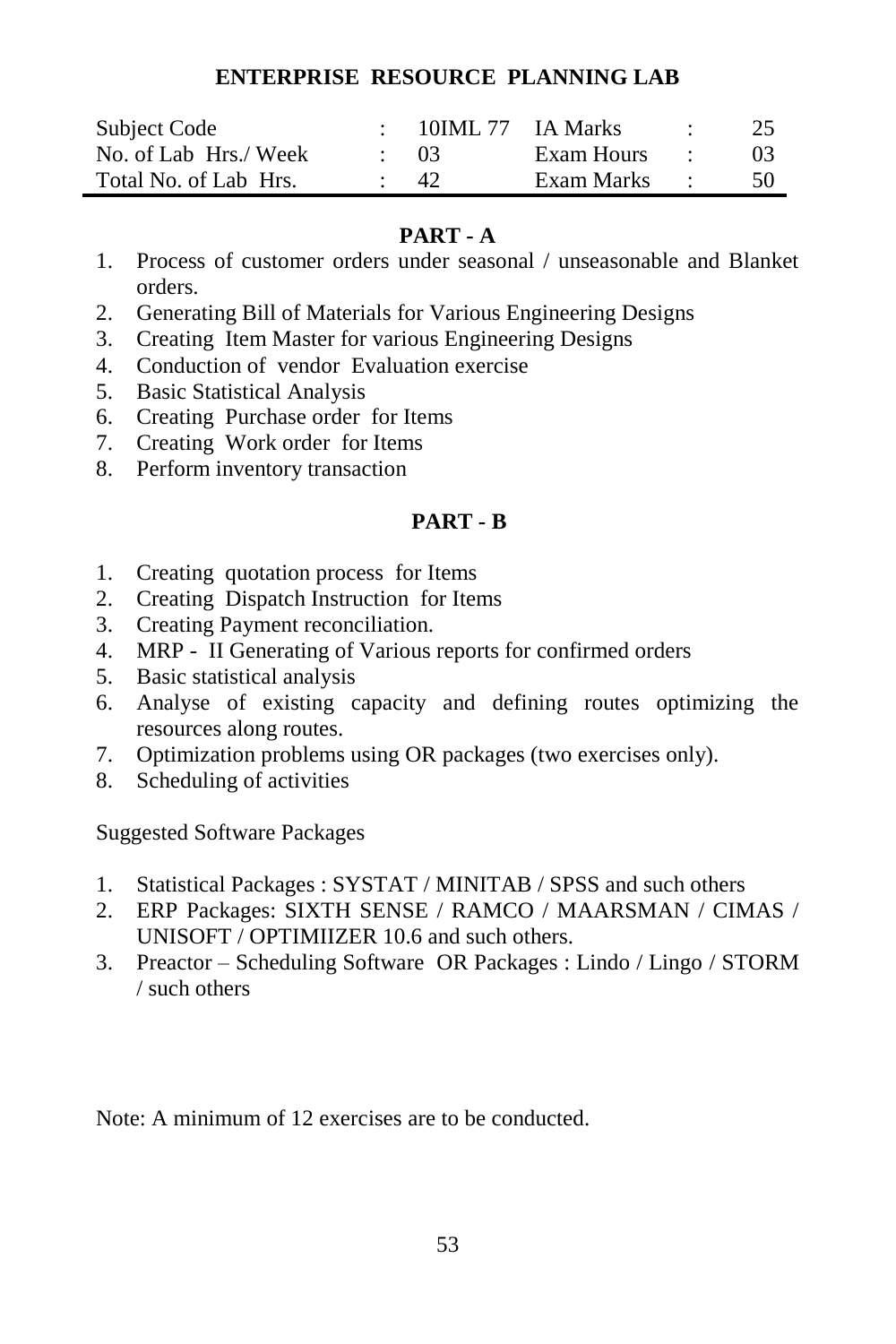#### **QUALITY ENGINEERING LAB**

| Subject Code          | 10IML 78  | <b>IA Marks</b> | 25     |
|-----------------------|-----------|-----------------|--------|
| No. of Lab Hrs./ Week | $\sim 03$ | Exam Hours      | - 03 - |
| Total No. of Lab Hrs. | 42.       | Exam Marks      | -50    |

#### **PART - A**

To test the Goodness of fit for the given quality characteristic using: Uniform distribution, Binomial distribution, Poisson distribution & Normal distribution.

Conduction of Repeatability and Reproducibility studies for appraiser and instrument using R&R Software

Assessing Process Capability of the given manufacturing process using Normal Probability paper method and process capability indices

Assessing Process Capability of the given manufacturing process using Digital Motorized Multifunctional Height Gauge and SQC Display unit

#### **PART – B**

- 1. Experiments on Application of 7 QC Tools as applied to Manufacturing and Service Operations.
- 2. Construction of control chart for variable quality characteristic using
- 3. Digital Motorized Multifunctional Height Gauge
- 4. SQC Display unit
- 5. SQC/SPC software
- 6. Construction of control chart for attribute quality characteristic
- 7. Construction of control charts using SYSTAT Software
- 8. Attribute sampling Plans Single, Double and Multiple sampling plans.
- 9. Experiments on correlation and Simple linear regressions
- 10. Experiments on multiple linear regressions
- 11. Conduction of Design of Experiments Full Factorial approach for the given quality characteristic for machining operations.
- 12. Exercises to demonstrate Taguchi's Orthogonal Array technique through DOE software.
- 13. Exercises on FMEA and Reliability
- 14. Exercises on QFD

Note: A minimum of 12 exercisers are to be conducted

- 1. **Introduction to statistical Quality Control -** D C Montgomery John Wiley and Sons -  $3<sup>rd</sup>$  Edition.
- 2. **Quality Planning & Analysis** J M Juran, Frank M Gryna Tata  $McGraw Hill - 3<sup>rd</sup> edn.$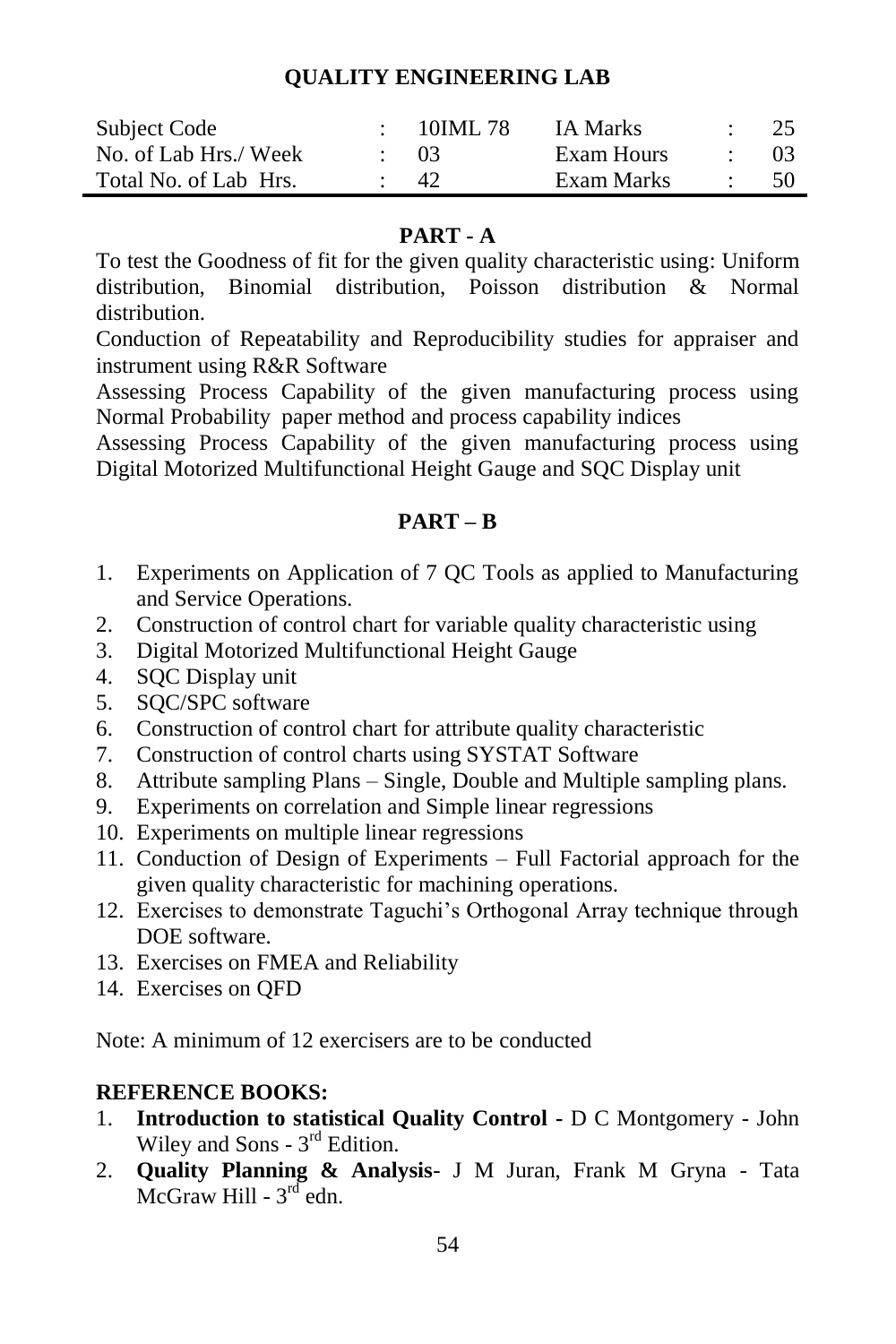#### **ELECTIVE-II (GROUP B)**

#### **ENTERPRISE RESOURCE PLANNING**

| Subject Code                             | 10IP / IM 751 | IA Marks         | $\cdot$ 25 |
|------------------------------------------|---------------|------------------|------------|
| No. of Lecture Hrs./Week $\therefore$ 04 |               | Exam Hours : 03  |            |
| Total No. of Lecture Hrs. : 52           |               | Exam Marks : 100 |            |

#### **PART - A**

#### **INTRODUCTION TO ERP**: Introduction, Evolution of ERP, What is ERP, Reasons for the growth of the ERP market, The advantages of ERP, Why do Man ERP Implementations Fail? Why are ERP packages being used now?

**ENTERPRISE – AN OVERVIEW**: Introduction, Integrated Management Information, Business modelling, Integrated Data Model.

### **7 Hours**

#### **UNIT - 2**

**UNIT - 1**

**ERP AND RELATED TECHNOLOGIES**: Introduction, Business Process Reengineering, Management Information System, Decision Support System, Executive Information Systems, Data Warehousing, Data Mining, On-line Analytical Processing, Supply Chain Management.

#### **UNIT - 3**

**ERP- MANUFACTURING PERSPECTIVE**: Introduction, ERP. CAD/CAM, Materials Requirements Planning, Bill of Material, Closed Loop MRP. Manufacturing Resource Planning, Distribution Requirements Planning.

#### **UNIT - 4**

**KANBAN:** JIT and Kanban, Product Data Management, Benefits of PDM, Make-to-order, and Make-to Stock, Assemble to order, Engineer to order, Configure-to order. **6 Hours**

#### **PART - B**

#### **UNIT - 5**

**ERP MODULES:** Introduction, Finance, Plant Maintenance, Quality Management, Materials Management.

#### **6 Hours**

#### 55

#### **7 Hours**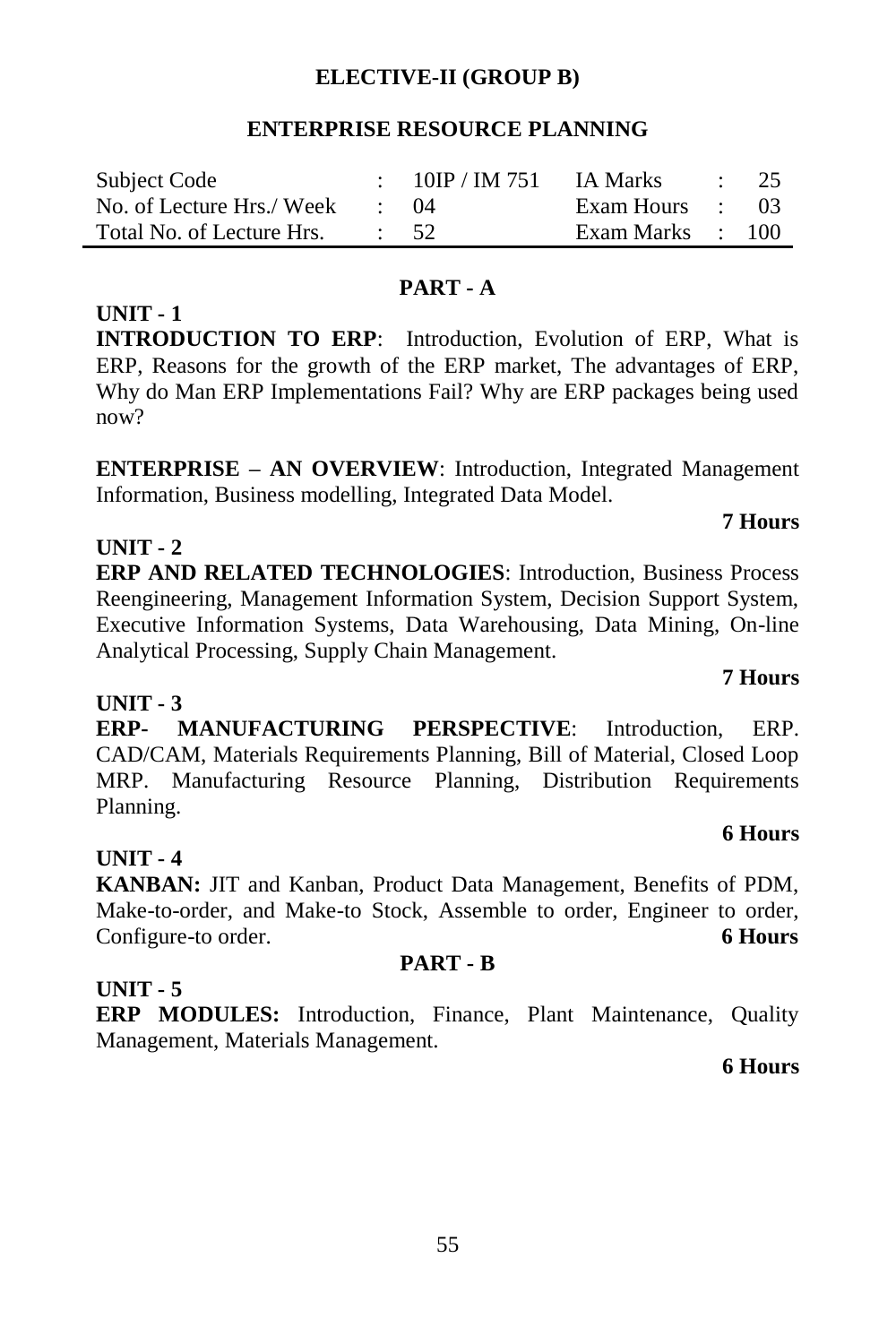**ERP Implementation Life Cycle**: Pre-Evaluations Screening, Package Evaluation, Project Planning Phase, Gap Analysis, Reengineering, Configuration, Implementation of Team Training, Testing, Going Live, end user Training, Post Implementation

**VENDOR, CONSULTANTS AND USERS:** Introduction, In-house implementation – Pros and Cons, Vendors, Consultants, End-users.

**FUTURE DIRECTION IN ERP:** Introductions, New Markets, New Channels, Faster Implementation Methodologies, Business models and BAPIs, Convergence on Windows NT, Application Platforms, New business segments, web enabling, market snapshot

**ERP-** Case studies **8 Hours**

#### **TEXT BOOKS**:

- 1. **Enterprise Resource Planning** Alexis Leon Tata Mc Graw Hill Publishing Company Ltd -1999.
- 2. **Enterprise Resource Planning Concept and Practice** -Vinod Kumar Garg and Venkitakrishnan - Prentice Hall, India - 2<sup>nd</sup> Edition.

#### **REFERENCE TEXT BOOK**:

1. **Manufacturing Planning & Controls** -Thomas Volloman, et,al.

#### **UNIT - 6**

**BENEFITS OF ERP**: Introduction, Reduction of Lead time, On-time shipment, Reduction in Cycle Time, Improved Resource Utilisation, Better Customer Satisfaction, Improved Suppler Performance, Increased Flexibility, Reduced Quality Costs, Improved Information Accuracy and Decision – making capability.

#### **UNIT – 7**

**UNIT – 8**

**ERP MARKET:** Overview of ERP Software Introduction, SAP AG, Baan Company, Oracle Corporation, PeopleSoft, JD Edwards World Solutions Company, System Software Associates, Inc. QAD

#### **6 Hours**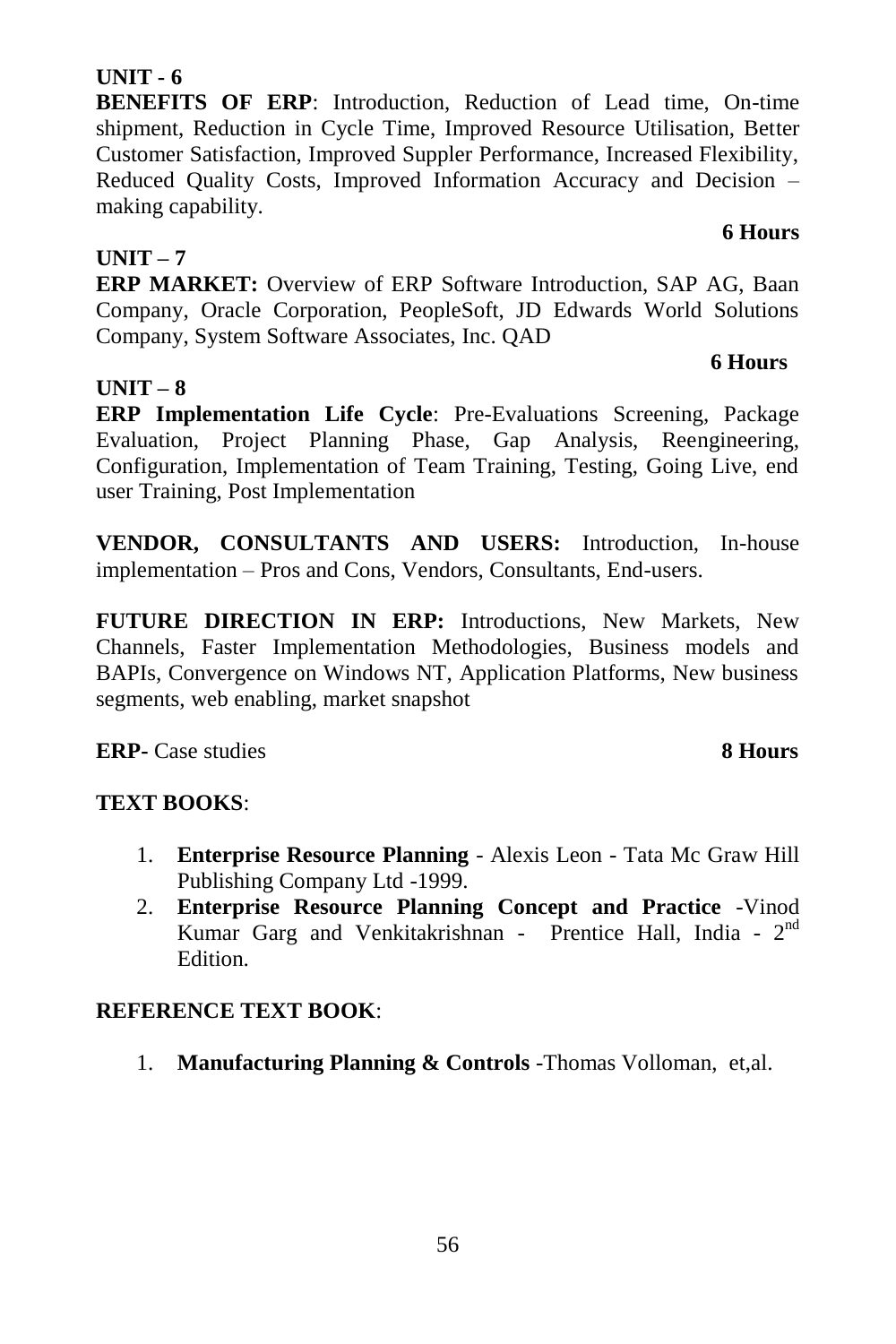#### **CONCURRENT ENGINEERING**

| Subject Code              | 10IP/IM 752 | IA Marks   |                          | $\therefore$ 25 |
|---------------------------|-------------|------------|--------------------------|-----------------|
| No. of Lecture Hrs./ Week | (1)4        | Exam Hours | <b>Contract Contract</b> | -03             |
| Total No. of Lecture Hrs. | - 52        | Exam Marks |                          | $\cdot$ 100     |

#### **PART - A**

**MANUFACTURING COMPETITIVENESS**: Review, Product and Services, Process and Methodologies, performance, the need for change, Sequential versus concurrent Engg.

#### **UNIT - 2**

**UNIT - 1**

**PROCESS REENGINEERING:** Managing change, Reengineering approaches, Enterprise models, concurrent process reengineering.

**UNIT - 3**

**CONCURRENT ENGINEERING:** Introduction, Basic principles, components of CE models.

#### **UNIT - 4**

**CONCURRENT ENGINEERING ORGANIZATIONS:** Benefits, cooperative concurrent teams, Types of CE organisations.

#### **PART - B**

#### **UNIT - 5**

**SYSTEM ENGINEERING***:* Introduction, System thinking, System complexity, System Integration, Angle virtual company*.*

#### **UNIT - 6**

**INFORMATION MODELLING:** Methodology, foundation of information modelling.

#### **UNIT - 7**

**C. E. PROCESS:** Concurrent engineering process invariant enterprise model class, product mode class, cognitive models.

#### **UNIT - 8**

**CE METRICS FOR IT:** Based manufacturing – process efficiency metrics, Process effectiveness metrics.

#### **8 Hours**

**7 Hours**

**7 Hours**

#### **6 Hours**

**6 Hours**

# **6 Hours**

# **6 Hours**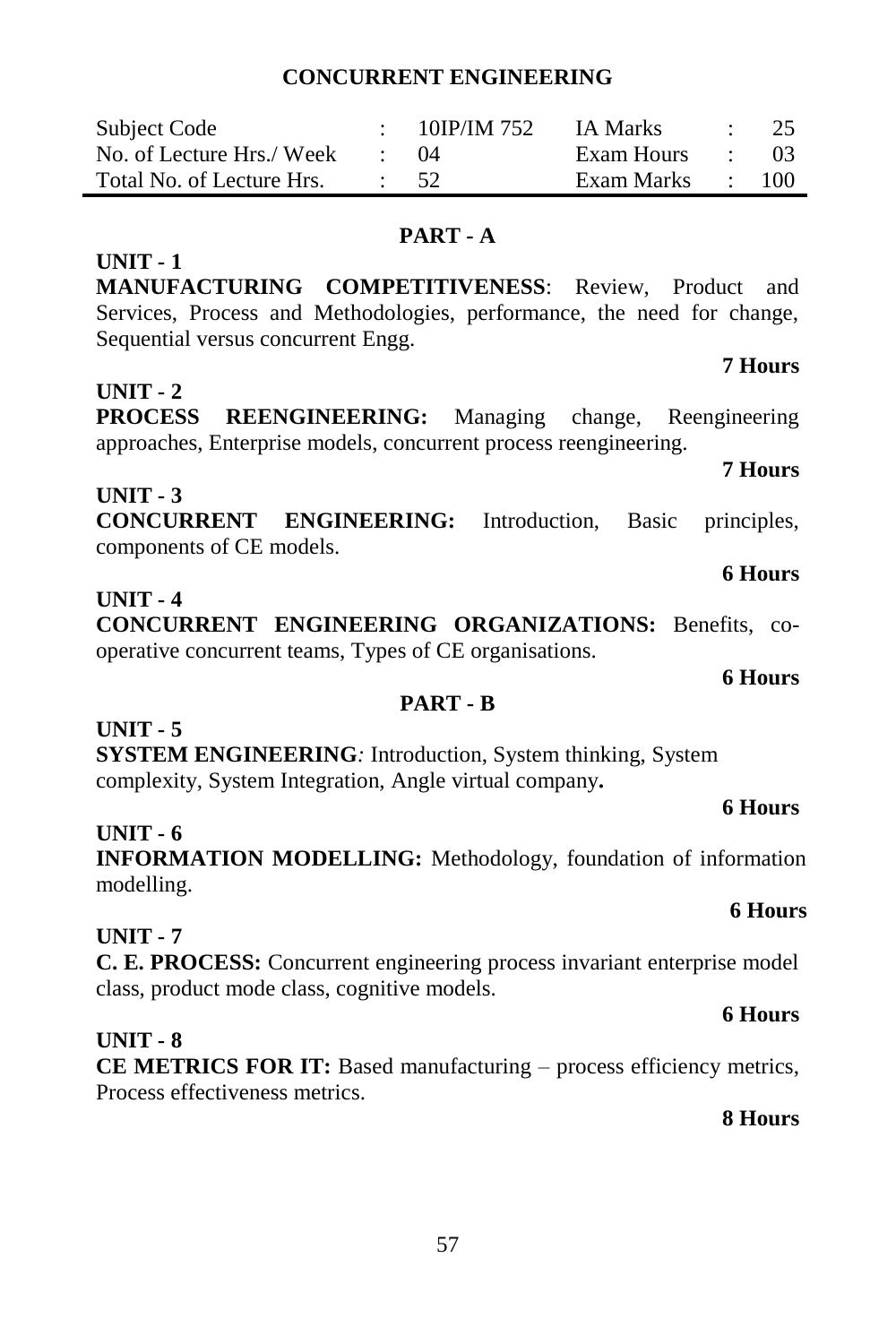#### **TEXT BOOK:**

- 1. **Concurrent Engineering Fundamentals** Prasad. B Integrated Product and process organization Vol. 1 & 2, Prentice Hall Englewood, Cliffs, New Jersey -1996.
- 2. **Concurrent Engineering -** Hartely R John– Shortening lead times, raising quality & Lowering costs, Productivity press, Portland, Oregon -1992.

#### **REFERENCE BOOKS:**

1. **Concurrent Engineering -** Carter DE & Baker BS, - The product development environment for the 1990's. Addison – Wesley Publishing company, Reading MA -1992.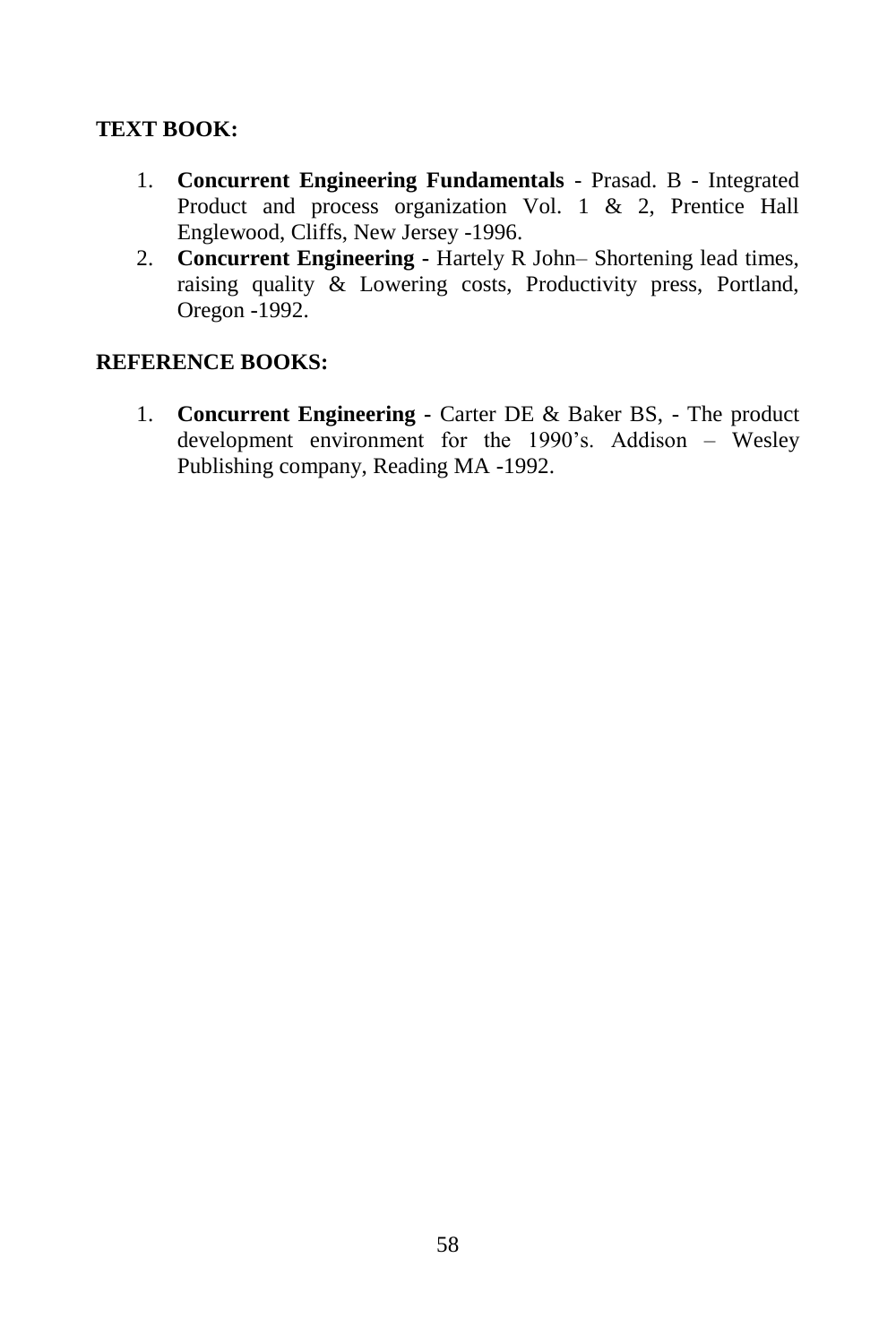#### **MARKETING MANAGEMENT**

| Subject Code              | : 10IP/IM 753   | IA Marks   |                   | $\cdot$ 25 |
|---------------------------|-----------------|------------|-------------------|------------|
| No. of Lecture Hrs./ Week | $\cdot$ ()4     | Exam Hours | <b>Contractor</b> | -03        |
| Total No. of Lecture Hrs. | $\therefore$ 52 | Exam Marks |                   | 100        |

#### **PART - A**

**UNIT - 1**

**INTRODUCTION:** Historical development of marketing management, Definition of Marketing, Core marketing concepts, Marketing Management philosophies, Micro and Macro Environment, importance of marketing in the India Socio – economics system.

#### **UNIT - 2**

**UNIT - 3**

**CONSUMER MARKETS AND BUYING BEHAVIOR**: Characteristics affecting consumer behaviour, Types of buying decisions, Buying decision process, Classification of consumer products, Market segmentation.

#### **6 Hours**

**6 Hours**

**7 Hours**

**MARKETING INFORMATION SYSTEMS AND RESEARCH:**  Components of marketing information system–benefits & uses marketing research system, marketing research procedure, measurement of market demand.

#### **UNIT - 4**

**MARKETING OF INDUSTRIAL GOODS:** Nature and importance of the Industrial market, classification of industrial products, participants in the industrial buying process, major factors influencing industrial buying behaviour, characteristics of industrial market demand. Determinants of industrial market demand Buying power of Industrial users, buying motives of Industrials users, the industrial buying process, buying patterns of industrial users

#### **PART - B**

**UNIT - 5 PRODUCT PLANNING AND DEVELOPMENT:** The concept of a product, features of a product, classification of products, product policies – product planning and development, product line, product mix – factors influencing change in product mix, product mix strategies, meaning of New – product; major stages in new – product development, product life cycle.

**7 Hours**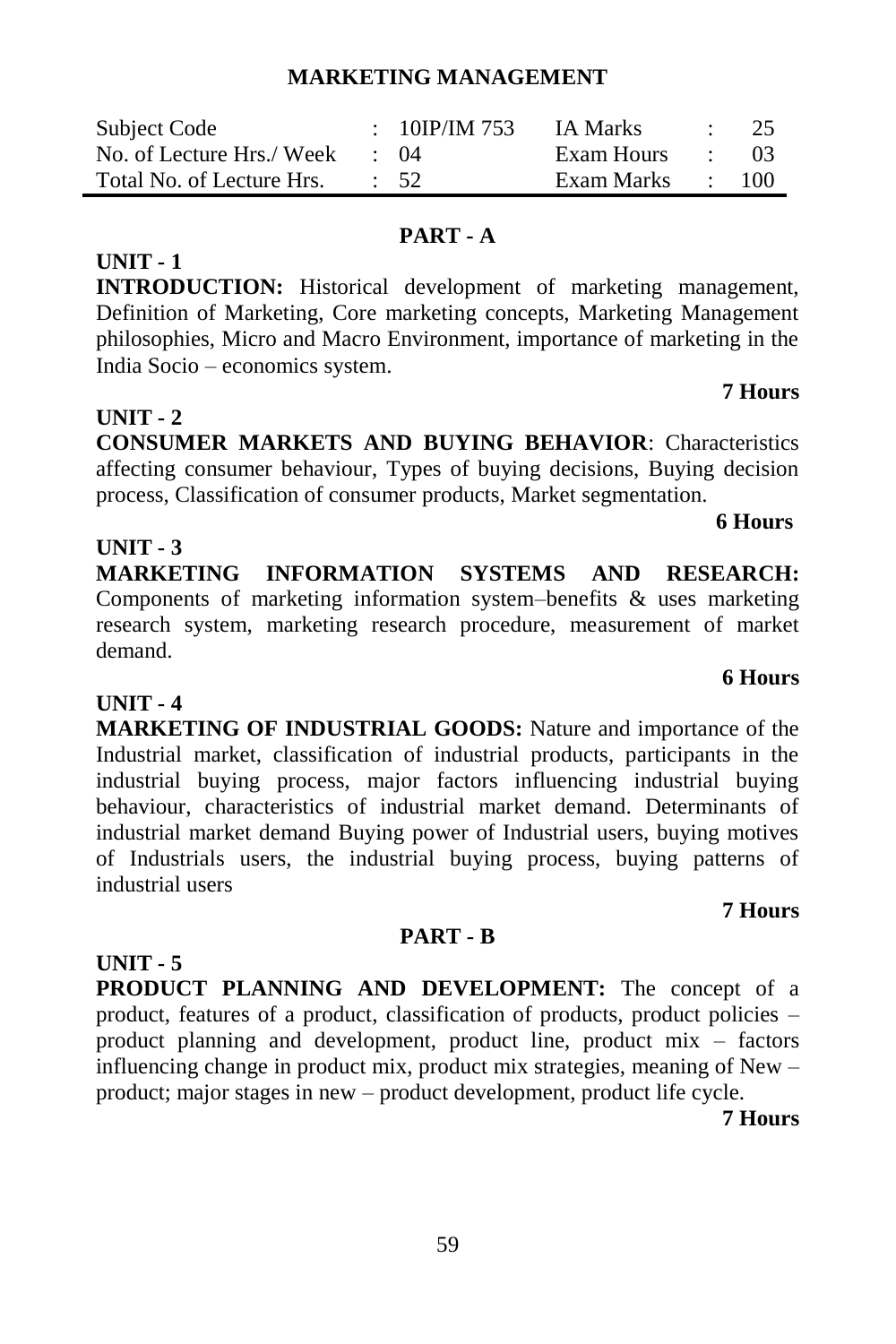#### 60

#### **UNIT - 6**

**BRANDING, LABELLING AND PACKAGING:** Branding, Reasons for branding, functions of branding, features and types of brands, kinds of brand name.

**LABELLING:** Types, functions, advantages and disadvantages

**PACKAGING:** Meaning, growth of packaging, function of packaging, kinds of packaging.

#### **UNIT - 7**

**PRICING:** Importance of Price, pricing objectives, factors affecting pricing decisions, procedure for price determination, kinds of pricing, pricing strategies and decisions.

**DISTRIBUTION:** Marketing channels – functions, types of channels of distribution, number of channel levels. Physical distribution – importance, total systems concept, strategy, use of physical distribution.

## **7 Hours**

**6 Hours**

**UNIT - 8 ADVERTISING AND SALES PROMOTION:** Objectives of advertisement function of advertising, classification of advertisement copy, advertisement media – kinds of media, advantages of advertising. Objectives of sales promotion, advantages sales promotion.

**PERSONAL SELLING:** Objectives of personal selling, establishing the Sales force objectives, sales – force strategy, sales force structure and size, salesmanship, qualities of good salesman, types of salesman, major steps in effective selling.

#### **6 Hours**

#### **TEXT BOOKS:**

- 1. Principles of Marketing Philip Kotler Prentice Hall 11<sup>th</sup> Edn.
- 2. **Marketing Management Philip Kotler**, Prentice Hall 12<sup>th</sup> Edn.

- 1. **Fundamentals of Marketing -** Wiliam J Stanton McGraw Hill 1994.
- 2. **Marketing Management Text & Cases** Rajagopal Vikas Publishing House - ISBN 81-259-0773-4.
- 3. **Marketing Management** Michael R Czinkota Vikas Publishing House -  $2<sup>nd</sup>$  Edition ISBN 981-240-366-3.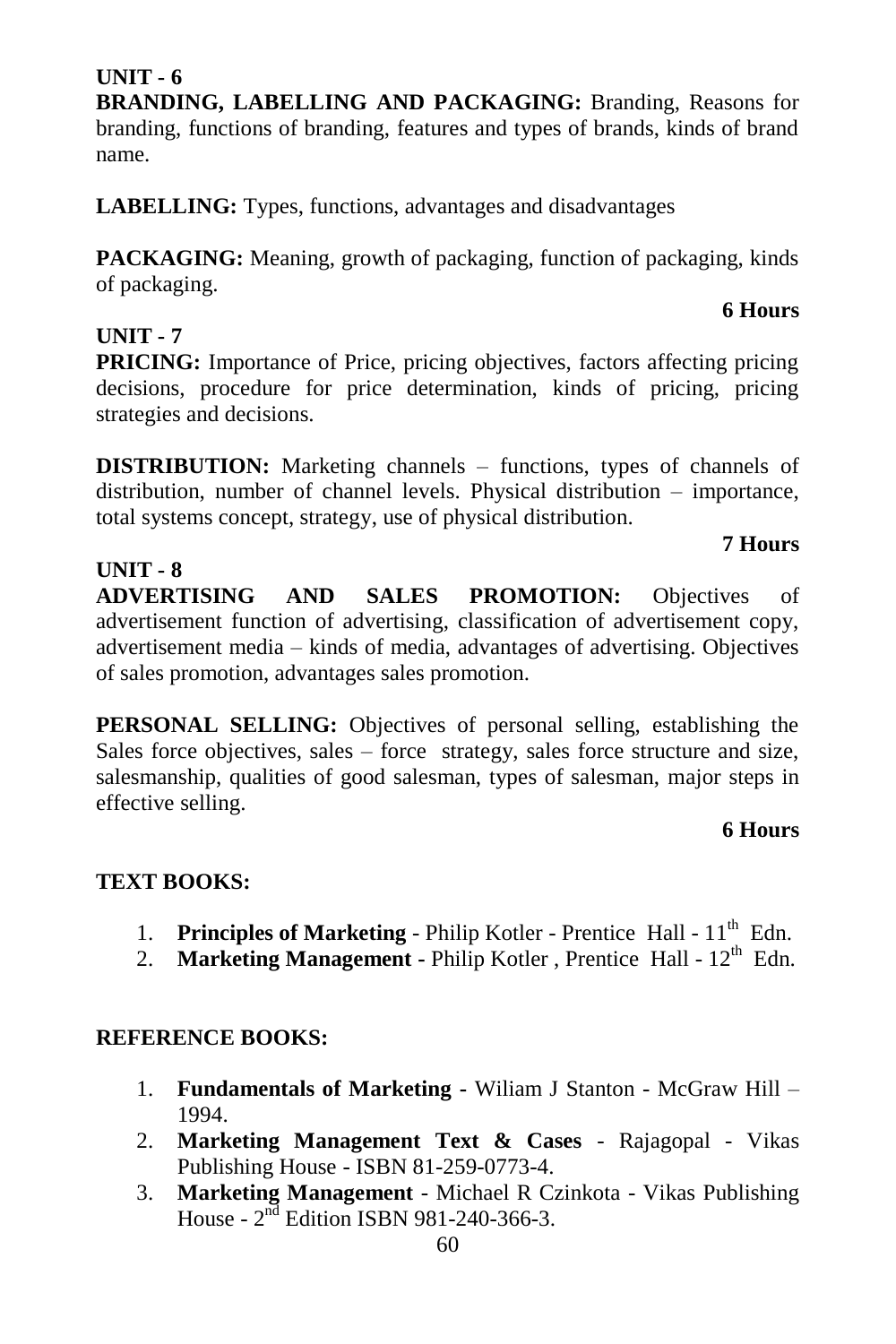#### **TECHNOLOGY MANAGEMENT**

| Subject Code              | 10IP/IM 754 | <b>IA Marks</b> |                  | $\cdot$ 25 |
|---------------------------|-------------|-----------------|------------------|------------|
| No. of Lecture Hrs./ Week | (1)4        | Exam Hours      | and the state of | -03        |
| Total No. of Lecture Hrs. | $\cdot$ 52  | Exam Marks      |                  | 100        |

#### **PART - A**

**THE CONCEPT OF TECHNOLOGY:** Introduction, The nature of knowledge, Aspects of classification, Concept and Meaning of technology, The character of a specific technology, Scope of technology, Examples of classification of technology, Scale of technology information, Levels of technology, Technology portfolios, Technology as an environment.

#### **UNIT - 2**

**UNIT - 1**

**THE NATURE OF TECHNOLOGICAL CHANGE:** Introduction, Meaning of technological change, Concept of invention, Nature of innovation, Emergence of new technologies, Life cycle of a technology, Motivation for technological change, Nature of technological progress, Nature of mature technology, Nature of diffusion, Technological convergence.

#### **UNIT - 3**

**THE ECONOMICS OF TECHNOLOGY:** Introduction, Meaning of technological economics, Examples of technological economics, Scope of technological economics, Engineering economics, Production economics, Concept of economy of scale, Concept of optimum size, Technology as a commodity, Technology at the macro-economic level.

#### **UNIT – 4**

**CORPORATE TECHNOLOGY STRATEGY**: Introduction, The Business Mission, Where Is The Business? Concept Of Business Strategy, Capability For Strategic Planning, Corporate Technology Strategy, Competitive Technology, Focus Of Strategy, Technological Alliances, Realization Of Strategy, Technology Crisis.

#### **6 Hours**

**UNIT - 5 ANALYSIS FOR TECHNOLOGY STRATEGY:** Introduction, Technology assessment, Technology forecasting, Main techniques of technology forecasting, Technology forecasting system, Yield of technology forecasting.

**PART - B**

#### **7 Hours**

#### **6 Hours**

### **7 Hours**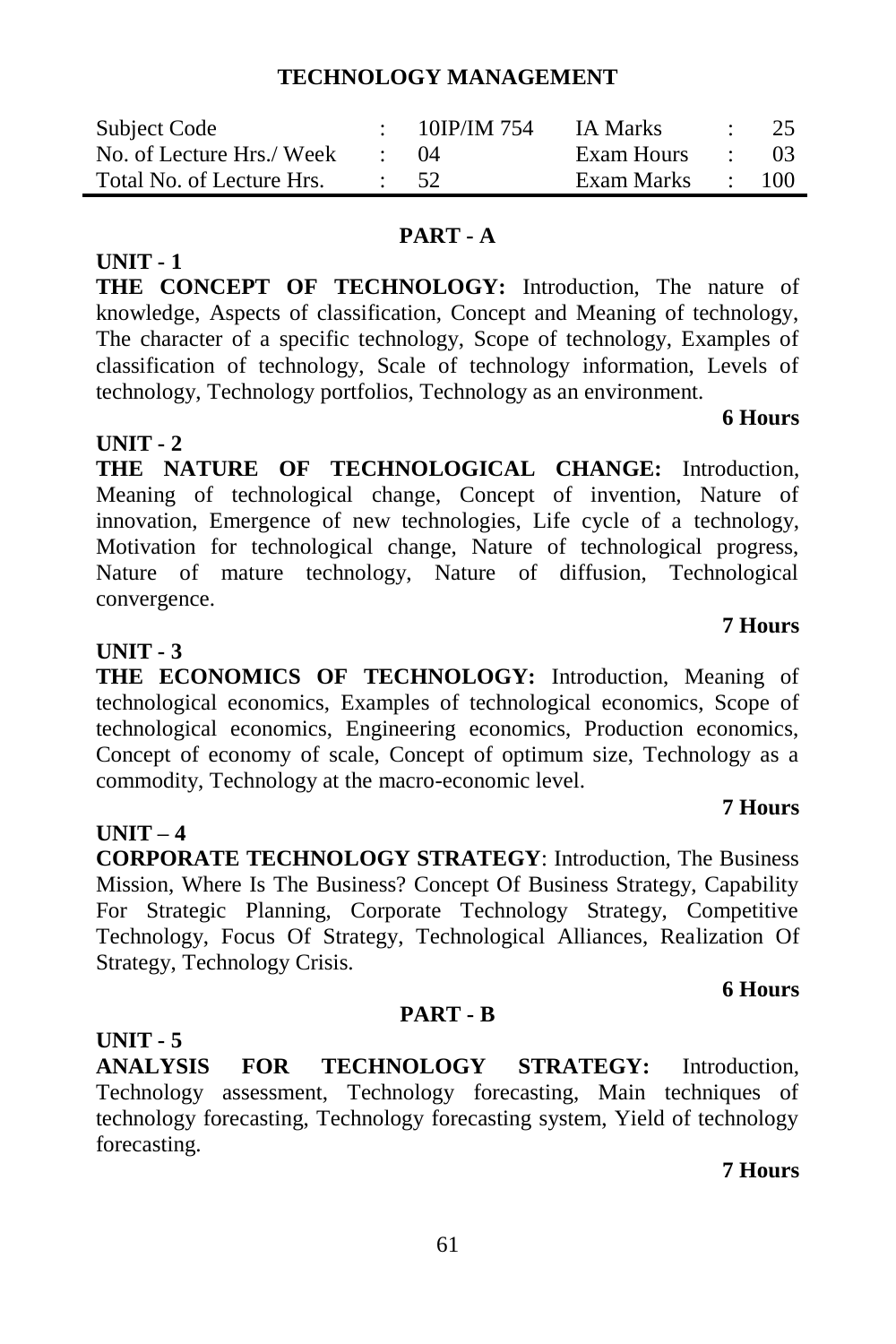**THE REALIZATION OF NEW TECHNOLOGY:** Introduction, Concept of R&D policy, Stimuli for innovation, Sources of innovation, Intelligence function of R&D, Management of R&D, R&D team, Effectiveness of R&D, Marketing aspects of R&D, Finance for Design, Development, Manufacture and Marketing, reduction of development lead time, Patterns for new technology development, Remaining a going concern.

#### **UNIT - 7**

**THE ADOPTION OF NEW MANUFACTURING TECHNOLOGY:**  Introduction, manufacturing strategy, Introduction of new technology, Challenges of factory automation, Stages of factory automation, Manufacturing FMS, CIM, CAD/CAM, Intelligent manufacturing systems, operation of new technology, Change management, People and technology at work, Work structures.

#### **UNIT - 8**

**TECHNOLOGY- AN INSTRUMENT OF COMPETITION:**  Introduction, securing competitive advantage, Technological competition analysis, Technological leadership, Adoption of new technology, marketing a new technology product, Retention of competitive advantages.

**6 Hours**

**6 Hours**

**7 Hours**

#### **TEXT BOOK:**

1. **The Management of Technology Perceptions & Opportunities -** Paul Lowe -Chapman & Hall, London - 1995.

- 1. **Strategic Management of Technology -**Frederick Betz McGraw- Hill Inc -1993.
- 2. **Management of Technology & Innovation competing Through Technological Excellence** - Rastogi P.N - Sage Publications – 1995.
- 3. **Mastering the dynamics of innovation**  J Utterback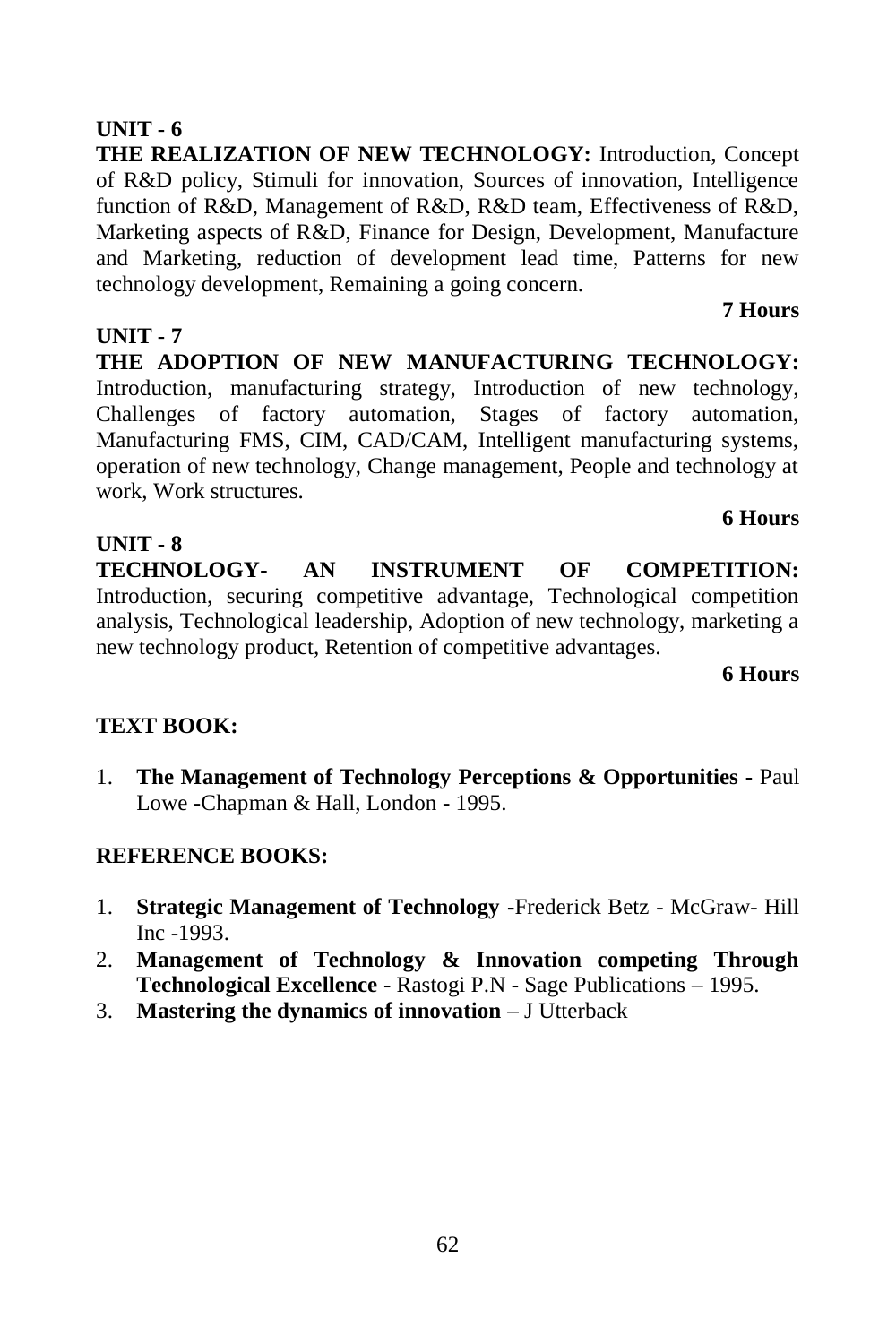#### **DESIGN AND DEVELOPMENT OF ENTERPRISES**

| Subject Code              | 10IM 755 | <b>IA Marks</b> | - 25 |
|---------------------------|----------|-----------------|------|
| No. of Lecture Hrs./ Week | (1)4     | Exam Hours      | -03  |
| Total No. of Lecture Hrs. | - 52     | Exam Marks      | 100  |

#### **PART - A**

**DEFINITION AND CONCEPT OF ENTERPRISE:** Profile of an entrepreneur-need scope and characteristics of entrepreneurs.

#### **UNIT - 2**

**UNIT - 1**

**DEFINITION AND CONCEPT OF ENTERPRISE:** Attitude development, creativity–stress management-positive reinforcement. **7 Hours**

**UNIT - 3 METHODOLOGY OF PROJECT IDENTIFICATION:** Short listing and zeroing on to product/service-project in outline project planning- technical and feasibility analysis-evaluation of project report.

#### **UNIT - 4**

**METHODOLOGY OF PROJECT IDENTIFICATION:** Project appraisal technical, commercial and financial appraisal - problems in project equation legal, financial and environmental aspects.

#### **PART - B**

#### **UNIT - 5**

**MARKETING:** Market share-distribution-sale strategies-certification agencies-term finance-source and management working capital-coating and cost control (basic principles only) need analysis-product design (basic principles only)- developing operational expertise- innovation and change.

#### **UNIT - 6**

**SMALL INDUSTRIES DEVELOPMENT:** Small Industries development in India and its concepts- ancillary industries-starting a small scale industrysteps involved-role of financing and other institutions providing assistance to small industries- preparation of project (case study).

#### **UNIT - 7**

**ACCOUNTING PRINCIPLES:** Conventions and concepts-balance sheetprofit and loss account.

#### **7 Hours**

**7 Hours**

### **6 Hours**

**6 Hours**

**6 Hours**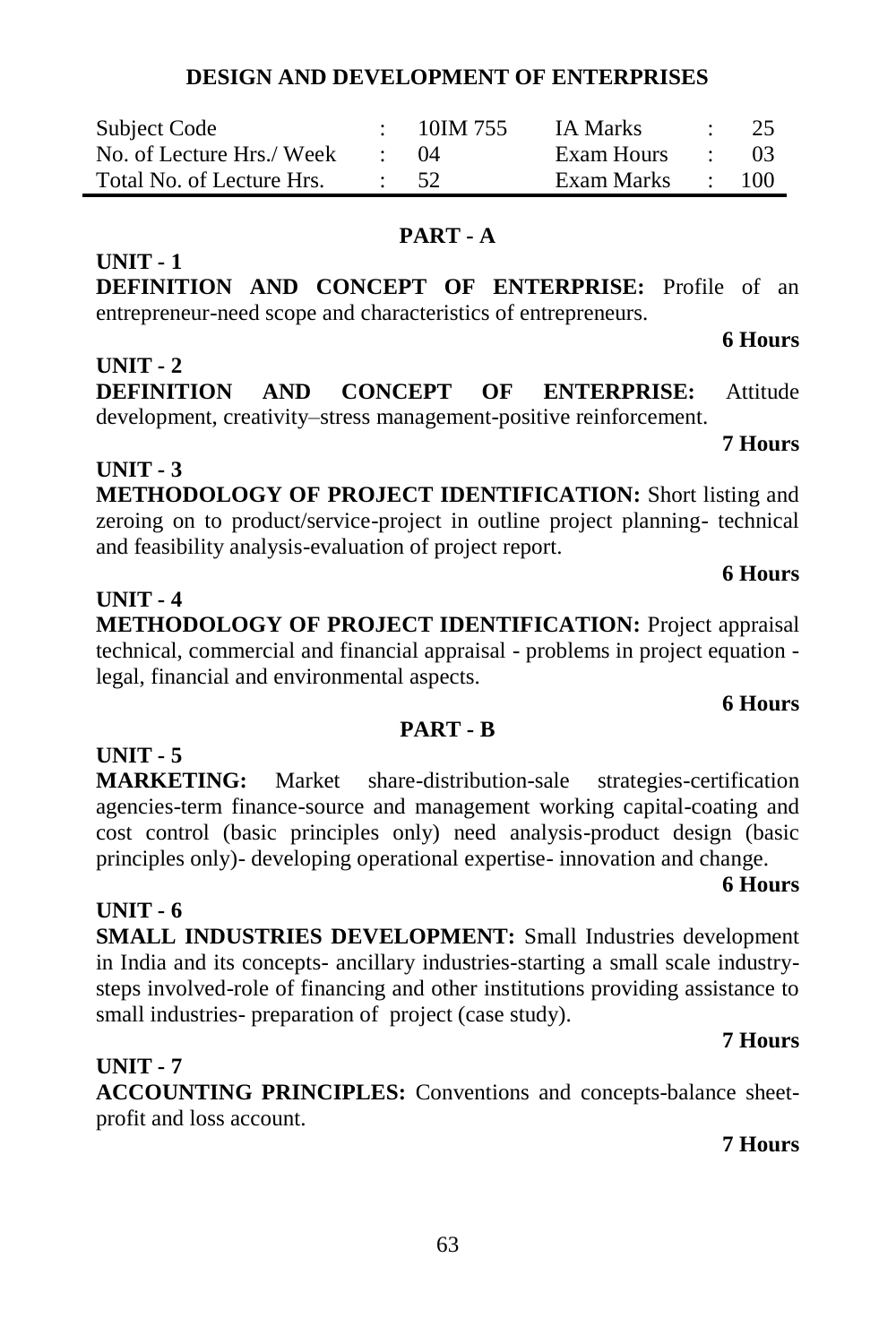**ACCOUNTING PRINCIPLES:** Accounting rate of return, pay back period, SSI duty practice. **7 Hours**

#### **TEXT BOOK:**

1. **Developing Entrepreneurship -**Udai Pareek and T.V. Venkateswara Rao, – A Hand Book Learning systems - ND. 1978.

- 1. **EDI - 1 Faculty and External Experts**, A handbook for new entrepreneurs, Entrepreneurship development institute of India -1986.
- 2. **Entrepreneurship Development -** P. Saravanavel Ess Pee Kay publishing house -1<sup>st</sup> Edition.
- 3. **Entrepreneurship and Small Business** Anil Kumar I K International Publishing house Pvt. Ltd - 1<sup>st</sup> Edition.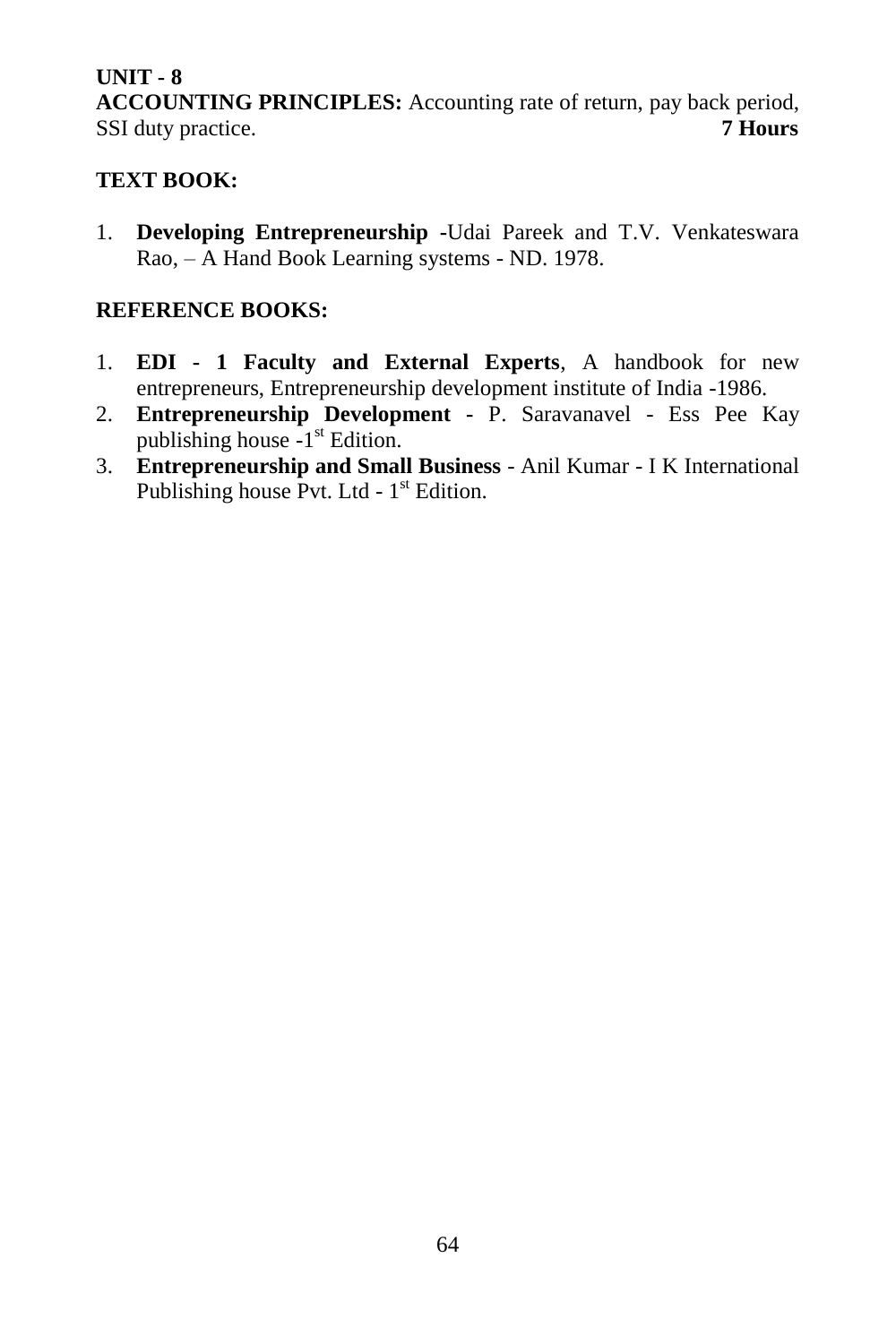#### **ELECTIVE III (GROUP C) FINANCIAL MANAGEMENT**

| Subject Code              | $10$ IP/IM | <b>IA Marks</b> | 25  |
|---------------------------|------------|-----------------|-----|
|                           | 761        |                 |     |
| No. of Lecture Hrs./ Week | $^{(14)}$  | Exam Hours      |     |
| Total No. of Lecture Hrs. | 52         | Exam Marks      | 100 |

#### **PART - A**

### **INTRODUCTION:** Evolution of Financial Management, Goals, Forms of Business.

**RISK AND REQUIRED RETURN:** Risk and return relationship, Business risk, financial risk, and risk in portfolio context, expected rate of return, Capital asset pricing model.

#### **UNIT - 2**

**UNIT - 1**

**CAPITAL BUDGETING:** Risk analysis in Capital Budgeting, Cost of Capital – Debt, Preference Equity forms of capital.

**WORKING CAPITAL MANAGEMENT:** Factors influencing working capital requirement, determination of operating cycle and working capital.

#### **UNIT - 3**

**LONG TERM FINANCING:** Raising of finance form primary and secondary markets, Valuation of securities, features of convertibility securities and warrants, SEBI guide lines on capital issues, stock market in India, Venture capital, Initial Public Offering.

#### **UNIT - 4**

**CAPITAL STRUCTURE AND FIRM VALUE:** Assumption, Definition and approaches, Modigliani and Miller Mode, Capital Structure decisions – EBIT, EPS analysis, ROI, REI analysis and Cash Flow comparative Analysis

**DIVIDEND VALUE AND FIRM VALUE:** Models, Reasons for payment of dividends, Dividend Policy, Bonus shares and stock splits, Dividend policies in practice.

#### **6 Hours**

#### **PART - B**

**UNIT - 5 SECURITIES AND PORTFOLIO ANALYSIS:** Derivatives, Futures Trading,

#### **6 Hours**

#### 65

### **7 Hours**

# **7 Hours**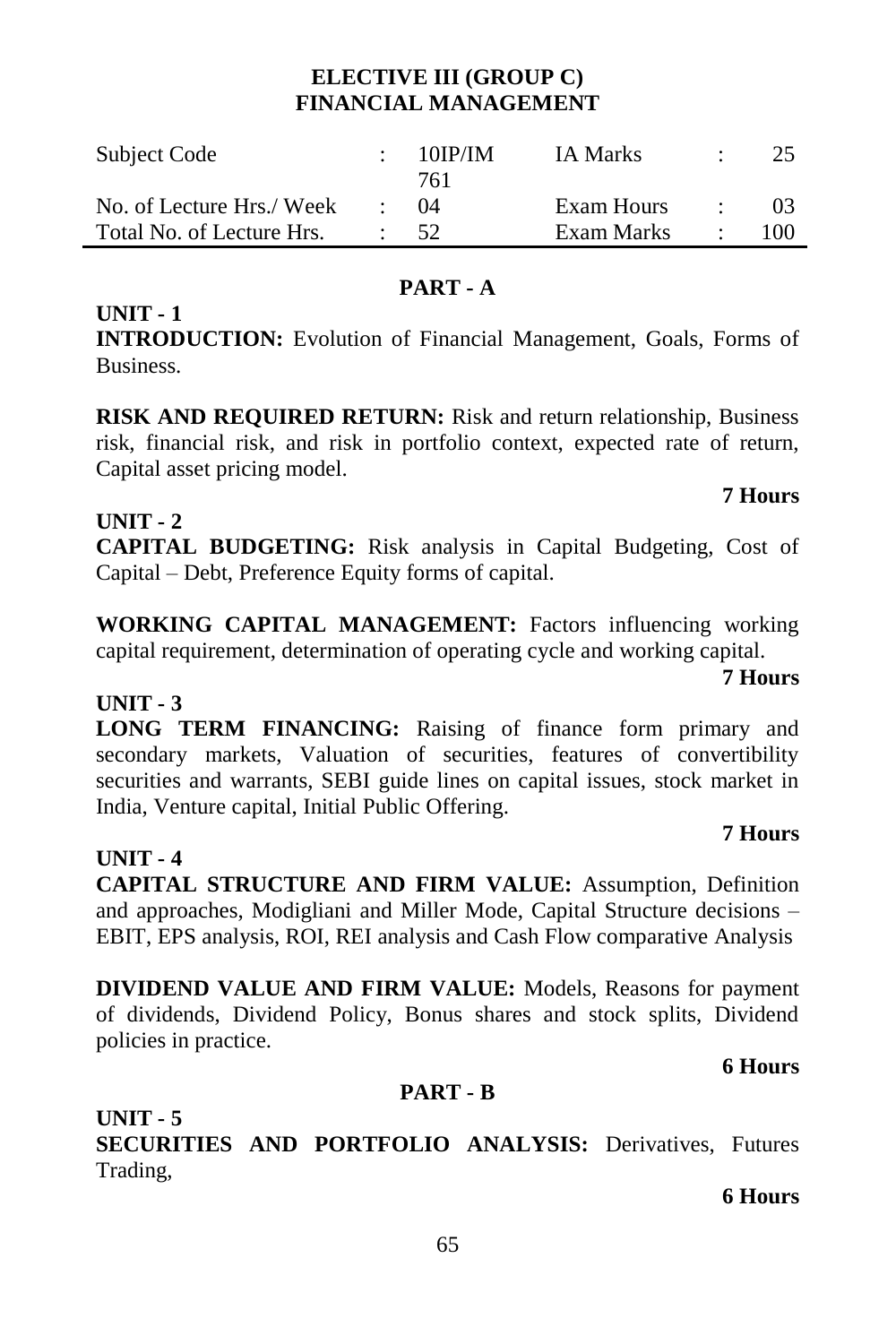**MERGER ACQUISITION AND RESTRUCTURING:** Reasons, Mechanics, Cost and benefits of a merger, Evolution, terms and purchase of a division, Takeovers, Acquisitions, Portfolio and financial restructuring.

#### **UNIT - 7**

**INTERNATIONAL FINANCIAL MANAGEMENT:** World Monitoring system, Foreign Exchange Markets, International Parity Relationships, International Capital budgeting, Financing Foreign Operations, Raising Foreign Currency Finance, Financing Exports, Documents in International Trade, Foreign Exchange Exposure, Management of Foreign Exchange Exposure.

#### **UNIT - 8**

**FINANCIAL MANAGEMENT IN SICK UNITS:** Definition of sickness, Causes of sickness, Symptoms of sickness, Prediction of sickness, Revival of a sick unit

#### **7 Hours**

**6 Hours**

#### **TEXT BOOKS:**

- 1. **Financial Management Theory and practice -** Prasanna Chandra  $-TMH$  ISBN– 0-07-044501-X,  $5^{th}$  edn.
- 2. **Financial accounting** B.S. Raman United publication Vol II

#### **REFERENCE BOOKS:**

- 1. **Financial Management Text & Problems** Khan & Jain TMH ISBN 0—07-460208-X
- 2. **Financial management** IM Pandey Vikas Pub. House ISBN 0- 7069-5435-1.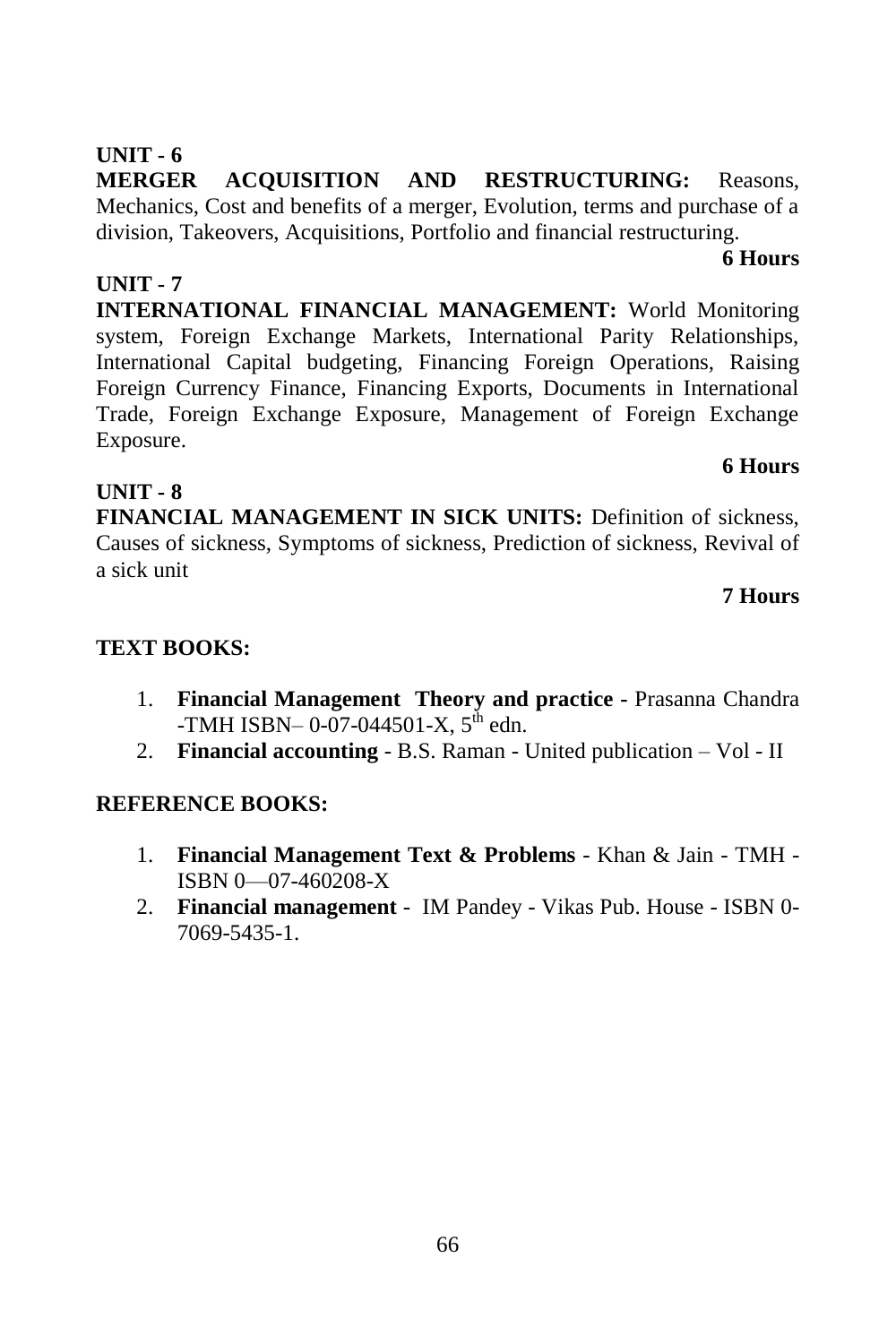#### 67

#### **PROJECT MANAGEMENT**

| Subject Code              | $10IP/IM$ 762 IA Marks |            |                          | 25              |
|---------------------------|------------------------|------------|--------------------------|-----------------|
| No. of Lecture Hrs./ Week | (1)4                   | Exam Hours | <b>Contract Contract</b> | 03 <sup>2</sup> |
| Total No. of Lecture Hrs. | - 52.                  | Exam Marks | and the state            | 100             |

#### **PART - A**

**CONCEPTS OF PROJECT MANAGEMENT:** Concepts of a Project, Categories of projects, Phases of project life cycle, Roles and responsibility of project leader, tools and techniques for project management.

#### **UNIT - 2**

**UNIT - 1**

**PROJECT PLANNING AND ESTIMATING**: Feasibility report, phased planning, Project planning steps, Objective and goals of the project, preparation of cost estimation, evaluation of the project profitability.

#### **UNIT - 3**

**ORGANIZING AND STAFFING THE PROJECT TEAM: Skills /** abilities required for project manger, Authorities and responsibilities of project manager, Project organization and types accountability in project execution, controls, tendering and selection of contractors.

#### **UNIT - 4**

**PROJECT SCHEDULING:** Project implementation scheduling, effective time management, different scheduling techniques, resources allocation method.

#### **PART - B**

**UNIT - 5**

**TOOLS & TECHNIQUES OF PROJECT MANAGEMENT:** Bar (GANTT) chart, bar chart for combined activities, logic diagrams and networks, Project evaluation and review Techniques (PERT) Planning, Computerized project management

#### **UNIT - 6**

**CO-ORDINATION AND CONTROL:** Project direction communication in a project, MIS project co-ordination, project control requirement for better control of project or role of MIS in project control, performance, control, schedule control, cost Control

#### **7 Hours**

**7 Hours**

## **7 Hours**

**6 Hours**

# **7 Hours**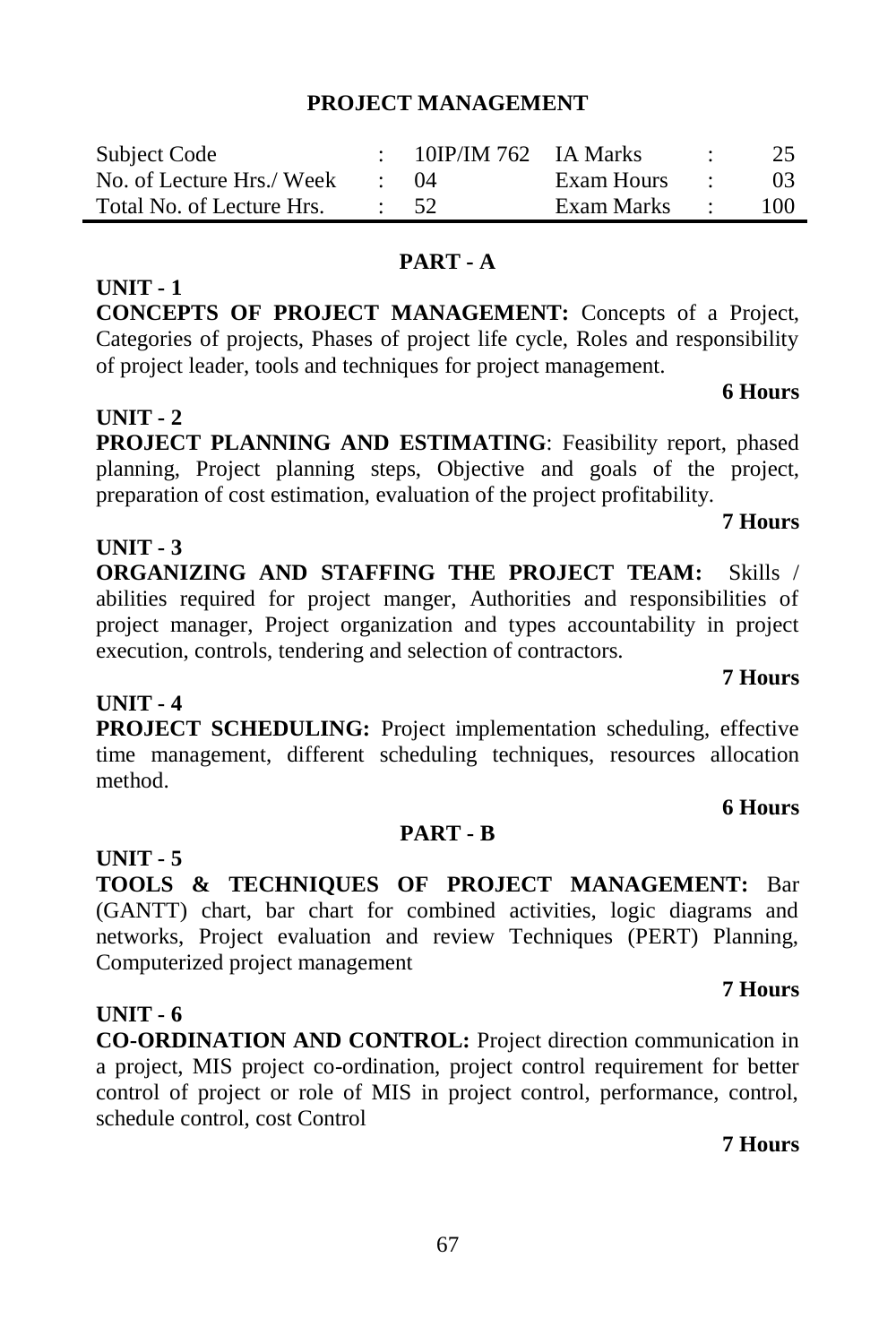**PERFORMANCE MEASURES IN PROJECT MANAGEMENT:**  Performance indicators, Performance improvement for the CM & DM companies for better project management, project management and environment, Software Project Management, Construction Project Management.

#### **UNIT - 8**

**CASE STUDIES ON PROJECT MANAGEMENT:** Over view of project management software, Case studies covering project planning, scheduling, use of tools & techniques, performance measurement.

#### **TEXT BOOKS:**

- 1. **Project Management a System approach to Planning Scheduling & Controlling** - Harold Kerzner - CBS Publishers and Distributors - 2002.
- 2. **Project Execution Plan: Plan for project Execution interaction –** Chaudhry.  $S - 2001$ .

#### **REFERENCES BOOKS:**

- 1. **A Management Guide to PERT and CPM -** WEIST & LeVY Eastern Economy of PH 2002.
- 2. **PERT & CPM**.- L.S.Srinnath Affiliated East West Press Pvt. Ltd. 2002.
- 3. **Project Management with PERT and CPM** Moder Joseph and Philips cerel R.
- 4. **Project planning analysis selection implementation & review** Prasanna Chandra -ISBNO-07-462049-5 – 2002.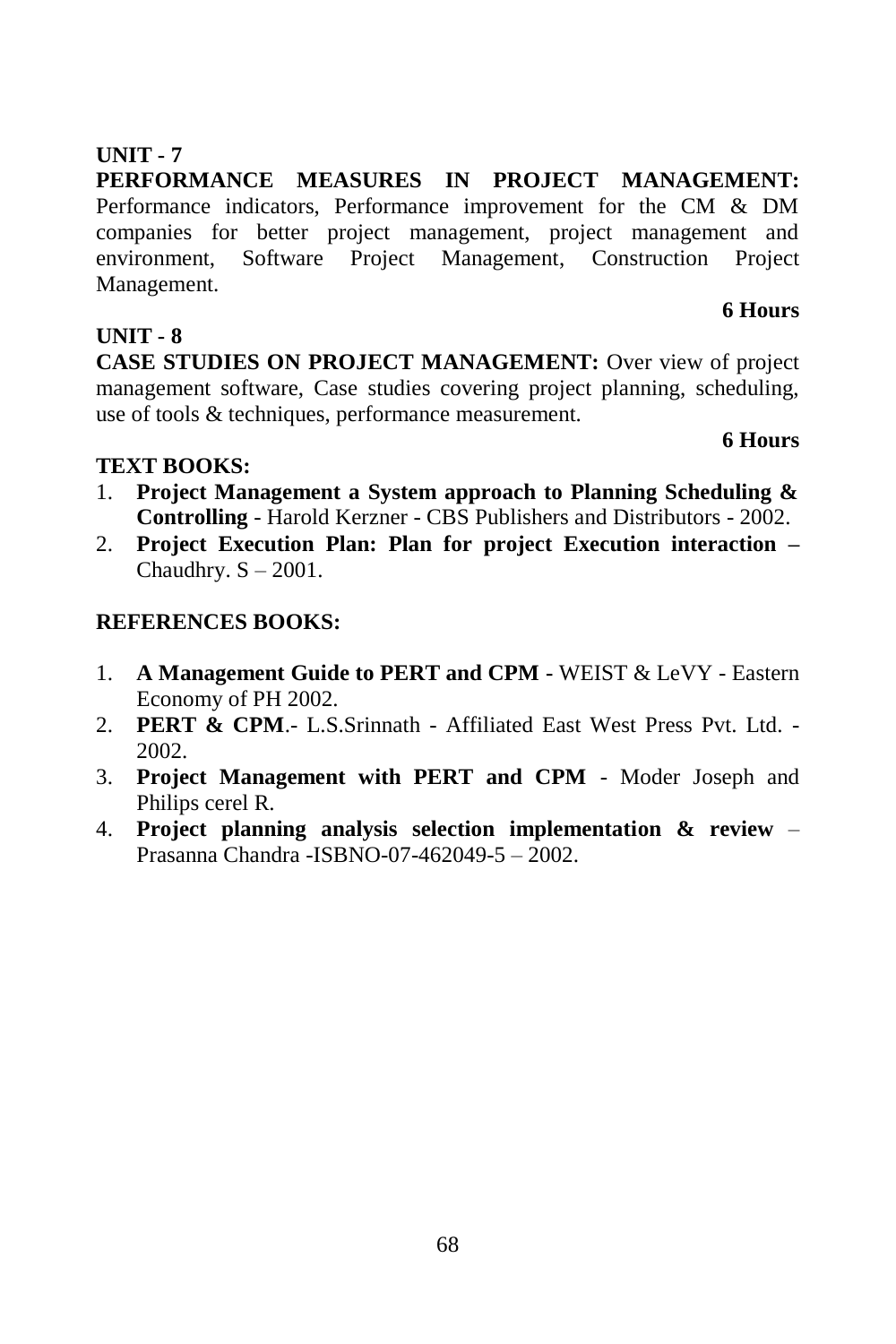#### 69

#### **COMPOSITE MATERIALS**

| Subject Code              | $10$ IP/IM 763 | IA Marks   |                          | - 25 |
|---------------------------|----------------|------------|--------------------------|------|
| No. of Lecture Hrs./ Week | $\cdot$ ()4    | Exam Hours | <b>Contract Contract</b> | - 03 |
| Total No. of Lecture Hrs. | 52.            | Exam Marks |                          | 100  |

#### **PART - A**

**INTRODUCTION TO COMPOSITE MATERIALS:** Definition, classification and characteristics of composite materials – fibrous composites, laminated composites, particulate composites. Properties and types of reinforcement and matrix materials.

#### **UNIT - 2**

**UNIT - 1**

**FIBRE REINFORCEMENT PLASTIC PROCESSING:** Lay up and curing, fabricating process – open and closed mould process – hand lay up techniques – structural laminate bag molding, production procedures for bag molding – filament winding, pultrusion, pulforming, thermo – forming, injection, injection molding, liquid molding, blow molding.

#### **UNIT - 3**

**FABRICATION OF COMPOSITES:** Cutting, machining, drilling, mechanical fasteners and adhesive bonding, joining, computer aided design and manufacturing, tooling, fabrication equipment.

#### **UNIT - 4**

Ceramic Matrix composites and their fabrication technologies.

#### **UNIT - 5**

Application of composites Characterisation of composites, computer aided design and analysis of composites

**PART - B**

#### **UNIT - 6**

Application of industrial experimentation for fabrication and testing of composites

#### **UNIT - 7**

**STUDY PROPERTIES OF MMC'S:** Physical Mechanical, wear, machinability and other properties. Effect of size, shape and distribution of particulate on properties.

#### **6 Hours**

# **6 Hours**

### **6 Hours**

### **7 Hours**

**7 Hours**

# **7 Hours**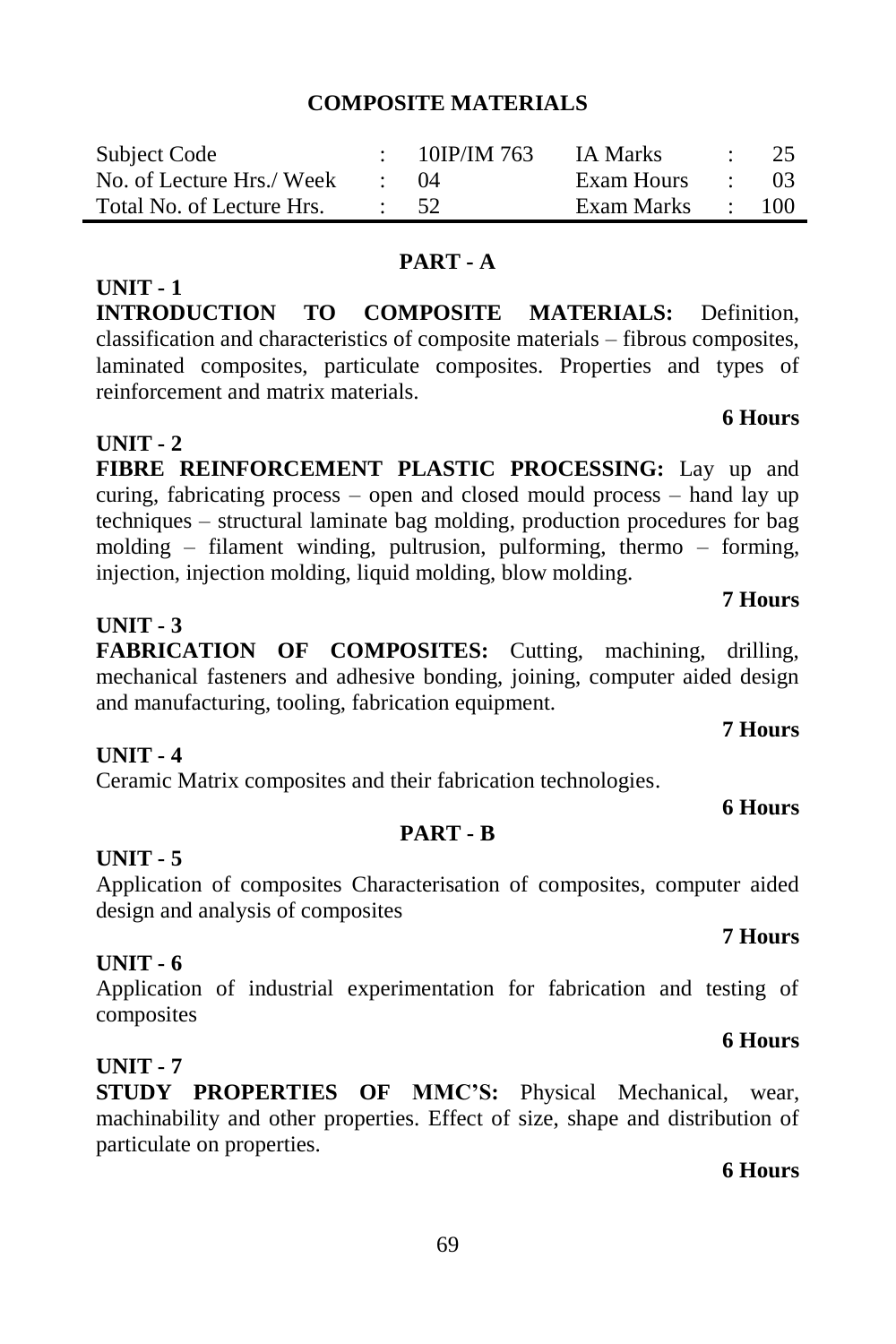Advanced composites such as Polymer based Sandwich structures of nano composites. **5 Hours**

Introduction to shape memory alloys.

### **2 Hours**

#### **TEXT BOOKS:**

- 1. **Composite Science and Engineering** K.K.Chawla Springer Verlag 1998.
- 2. **Introduction to composite materials** Hull and Clyne Cambridge University Press -  $2<sup>nd</sup>$  Edition, 1990.
- 3. **Composite Materials** S.C. Sharma Narora publishing house 2000.

- 1. **Composite Materials hand book** Meing Schwaitz McGraw Hill Book Company - 1984.
- 2. Forming Metal hand book 9<sup>th</sup> edition, ASM handbook, V15, 1988, P327-338.
- 3. **Mechanics of composites** Autar K kaw CRC Press 2002.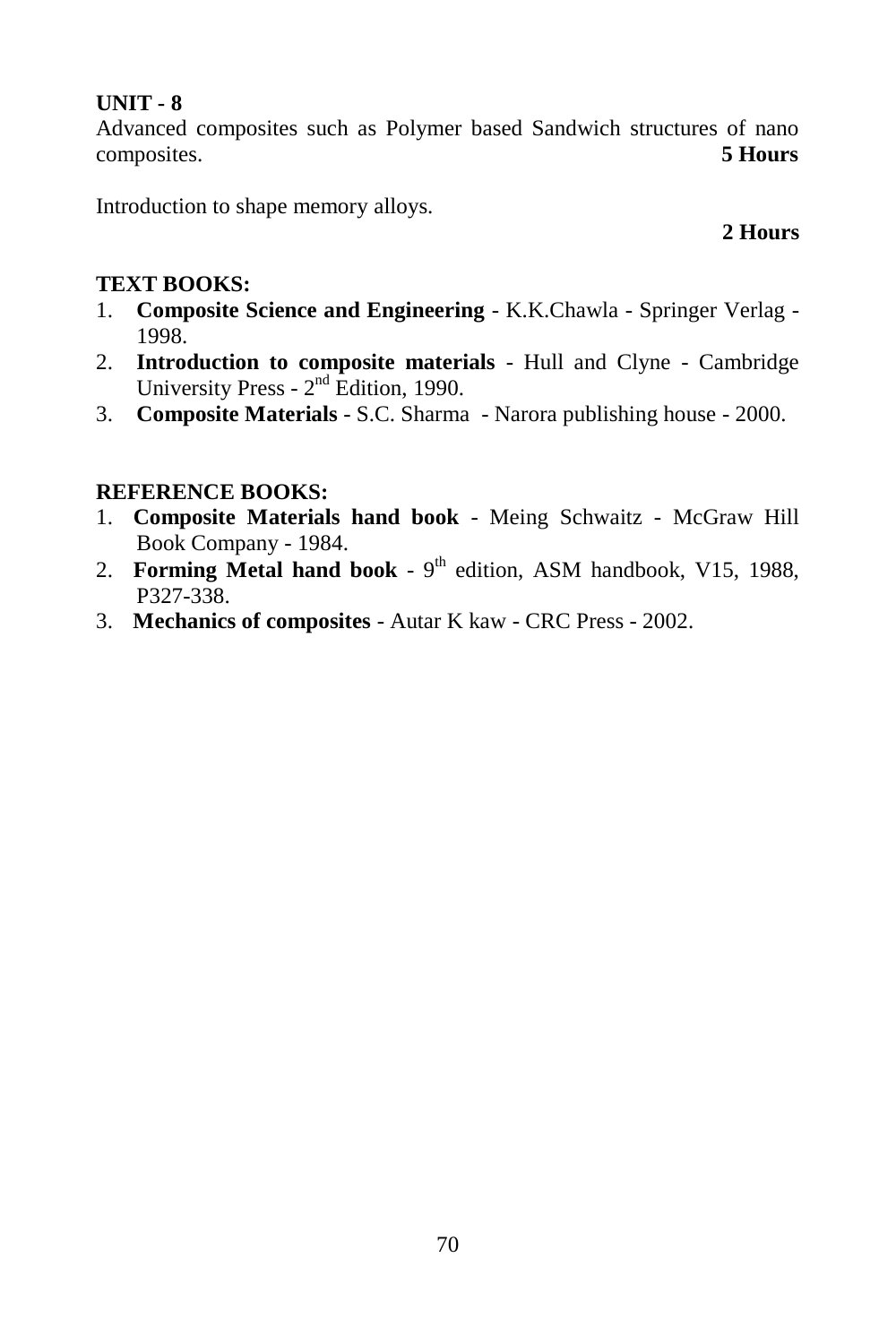| PART - A                  |  |                  |            |                          |                  |  |
|---------------------------|--|------------------|------------|--------------------------|------------------|--|
| Total No. of Lecture Hrs. |  | $\cdot$ 52       | Exam Marks |                          | $\therefore$ 100 |  |
| No. of Lecture Hrs./ Week |  | $^{(14)}$        | Exam Hours | <b>Contract Contract</b> | (1)              |  |
| Subject Code              |  | : $10$ IP/IM 764 | IA Marks   |                          | $\therefore$ 25  |  |

#### **INTRODUCTION TO WORLD CLASS MANUFACTURING:**

Manufacturing Excellence and Competitiveness, What is world-Class Manufacturing?-Hall's framework of world-Class Manufacturing (WCM), Gunn's Model of World-Class Manufacturing , Maskell's Model of World-Class Manufacturing, America's Best Plants Model of World Class Manufacturing.

#### **UNIT - 2**

**UNIT - 1**

**WORLD CLASS MANUFACTURING:** The philosophy of world-class Manufacturing-The First Principles of World-Class Manufacturing, The practices of World-Class Manufacturing-The customers Interface ,The Supplier Interface, World-Class Practices in the factory, Quality Management, Shingo's.

#### **UNIT - 3**

**PRINCIPLES AND PRACTICIES OF WCM:** Data collection plan, research-internal public domain sources, outside experts etc. original research, site visits, and code of conduct. Analyzing the gap: Top displaying data, deciding and combining best work practices, Balance Score Card Technique, Value Stream Mapping, validation, recommendations etc

#### **UNIT - 4**

#### **BENCHMARKING:**

Definition, mission and objectives, managing benchmarking process, training and code of conduct, future scope and benchmarking process. What to benchmark: concept of step zero, priorities, business processes – linking to goals etc, investigation, documentation, performance measures, improving business processes. Whom to benchmarks: Developing candidate list, systematic search, refining the initial list.

## **UNIT - 5**

**DEFINITION OF REENGINEERING**: Importance of 3Cs-customers takes charges, competition intensifies, and change becomes constant. Definition of Business Process Reengineering – fundamentals rethinking, radical redesign, and dramatic improvement.

**PART - B**

#### **6 Hours**

**7 Hours** 

**6 Hours** 

#### **6 Hours**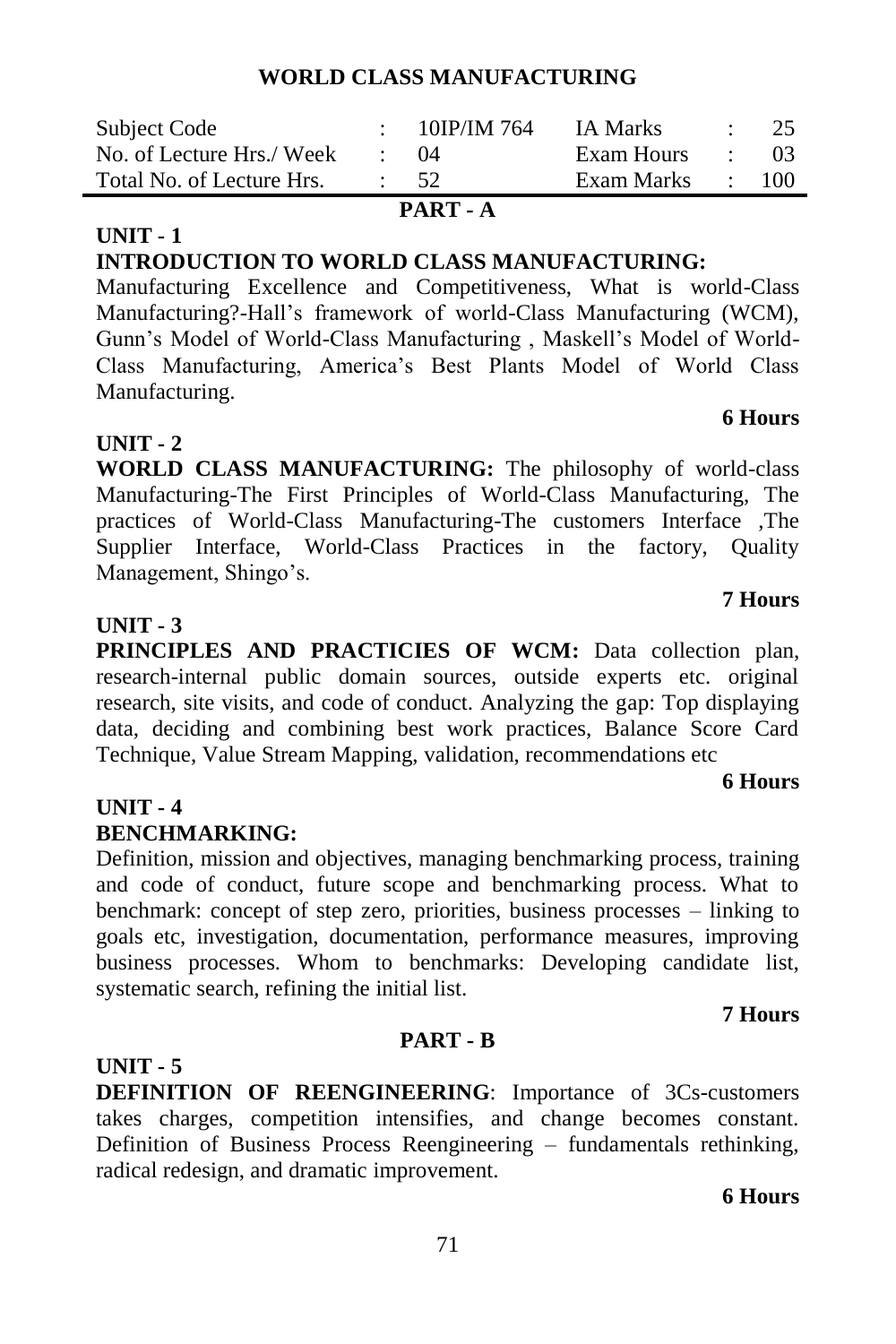Rethinking business process, new world of and enabling role of information technology.

#### **QUALITY MANAGEMENT SYSTEMS:**

ISO 9000-2000, IS 14000, Frame Work for Business Excellence - Malcolm Baldridge Award, Deming's Award

### **UNIT - 7**

**SIX SIGMA:** The Basics, The core of Six Sigma(DMAIC), design for Six Sigma, DFSS and the customer, Quality time and the Bottom line , core of DFSS-IDOV method , DFSS Metrics, DFSS Infrastructure –People and resources, Implementing DFSS

#### **UNIT - 8**

#### **ACTIVITY BASED MANAGEMENT (ABM):**

Introduction, Traditional Cost Systems, Activity Based activity Based Costing, Activity Based Management, ABM Implementation, Case Study.

Introduction to Theory Of Constraints (TOC)

#### **TEXT BOOKS:**

- 1. **World Class Manufacturing- A Strategic Perspective -** Sahay B S, Saxena K B C, Ashish Kumar - MacMillan India Ltd - ISBN 0333-93-4741. (unit 1 & 2)
- 2. **Finding and Implementing Best Practices- Business Process Benchmarking -**Champ, Robert C. - Vision Books, New Delhi – 2008.(unit 3 & 4)
- 3. **Reengineering the corporation - A Manifesto for Business revolution -** Hammer, Michael and James Champy - Nicholas Brealey Publishing , London.- 1993(unit 5 & 6)
- 4. **Six sigma for Managers** Greg Brue TMH ISBN- 0-07-048639- 5 -2002.(unit 7)

#### **REFERENCE BOOKS:**

- 1. **Design for Six Sigma –**Grege TMH ISBN 0-07-058120. 2003.
- 2. **Design for Six Sigmain Technology and Product Development** Creveling **-**Pearson Education – 2008.
- 3. **Total Quality Management** -Dale H. Besterfield, carol Besterfield-Minchna, glen H Besterfield and Mary Besterfield scare - Pearson education -  $3<sup>rd</sup>$  edition - ISBN 81-297-0260-6 (part of unit 6)
- 4. **Total Quality Management** Kesavan R I K International Publishing house Pvt. Ltd - 2008

## **7 Hours**

#### **5 Hours**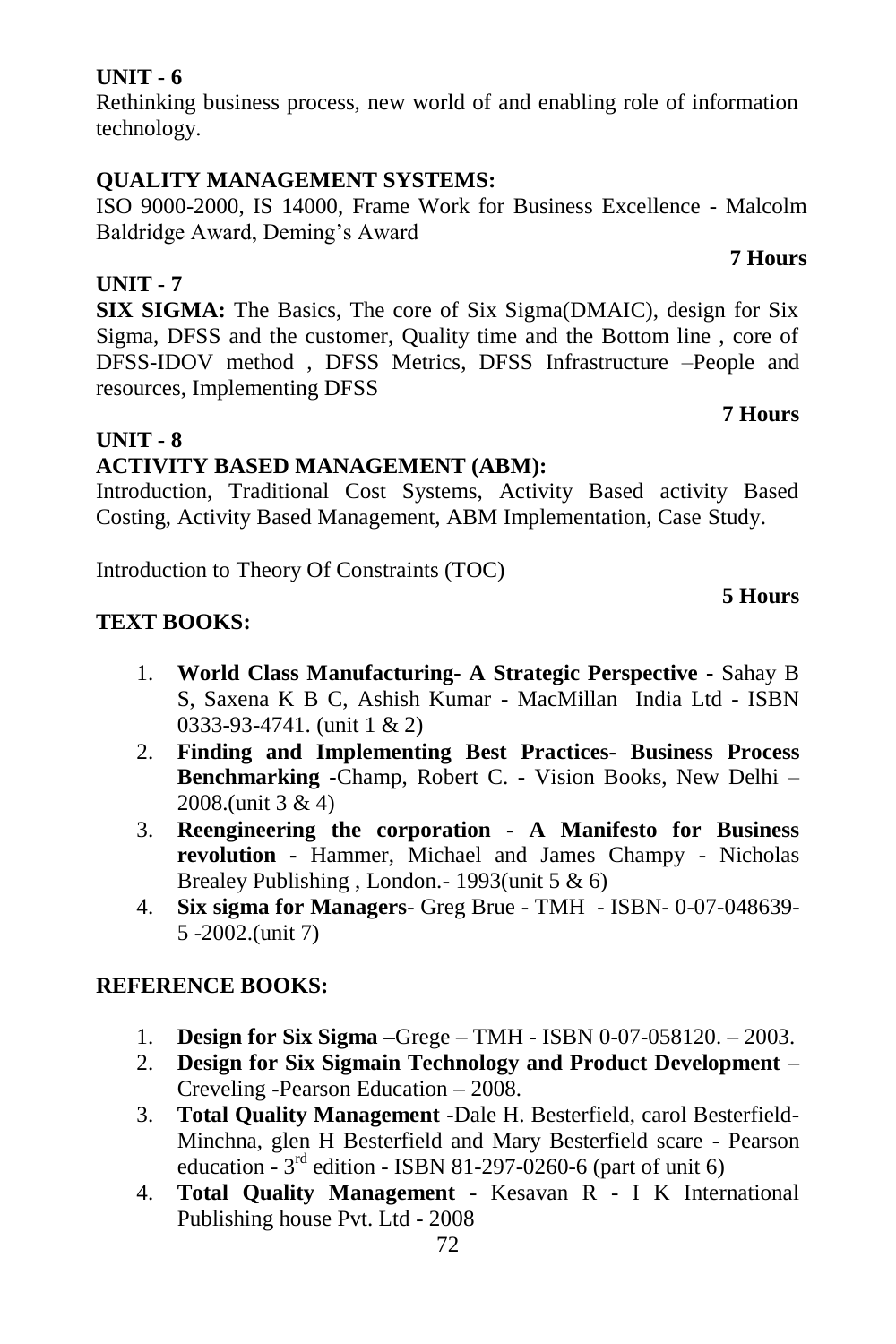# **COMBINATORIAL OPTIMIZATION**

| Subject Code              | 10 IM 765 IA Marks |            | 25         |
|---------------------------|--------------------|------------|------------|
| No. of Lecture Hrs./ Week | $\cdot$ ()4        | Exam Hours | - 03       |
| Total No. of Lecture Hrs. | $\therefore$ 52    | Exam Marks | $\div$ 100 |

#### **PART – A**

**CLASSIFICATION OF OPTIMIZATION THEORY:** Unconstrained Problems – Necessary and Sufficient Conditions, The Newton – Raphson Method, Constrain Problems – Equality Constraints, Inequality Constraints.

**6 Hours** 

### **UNIT - 2**

**UNIT - 1**

**NP HARD AND NP COMPLETE PROBLEMS:** Basic concepts, Non deterministic Algorithms, The classes NP Hard and NP Complete, NP Hard Scheduling Problems – Scheduling Identical Processors, Flow Shop Scheduling, Job Shop Scheduling.

# **UNIT - 3**

Review of graphs and network, review of computational complexity

#### **UNIT - 4**

Spanning Trees **6 Hours**

#### **PART - B**

### **UNIT - 5**

Shortest Path Algorithm, Minimum Cost Network Flows, Maximum Flow Algorithm **7 Hours**

### **UNIT - 6**

**MATCHING ALGORITHM:** Travelling Salesmen Problem, Postman Problems, Machine Scheduling Problem.

### **UNIT - 7**

**META HEURISTICS:** Simulated Annealing, Tabu Search

### **UNIT - 8**

**GENETIC ALGORITHMS:** What are Genetic Algorithms?, Robustness of Traditional Optimization and Search Methods, The Goals of Optimization, How are Genetic Algorithms Different from Traditional Methods? A Simple Genetic Algorithm, Genetic Algorithms at Work – a simulation by hand, Grist for the Search Mill – Important similarities, Similarity Templates (Schemata)

### **7 Hours**

# **7 Hours**

### **7 Hours**

**6 Hours**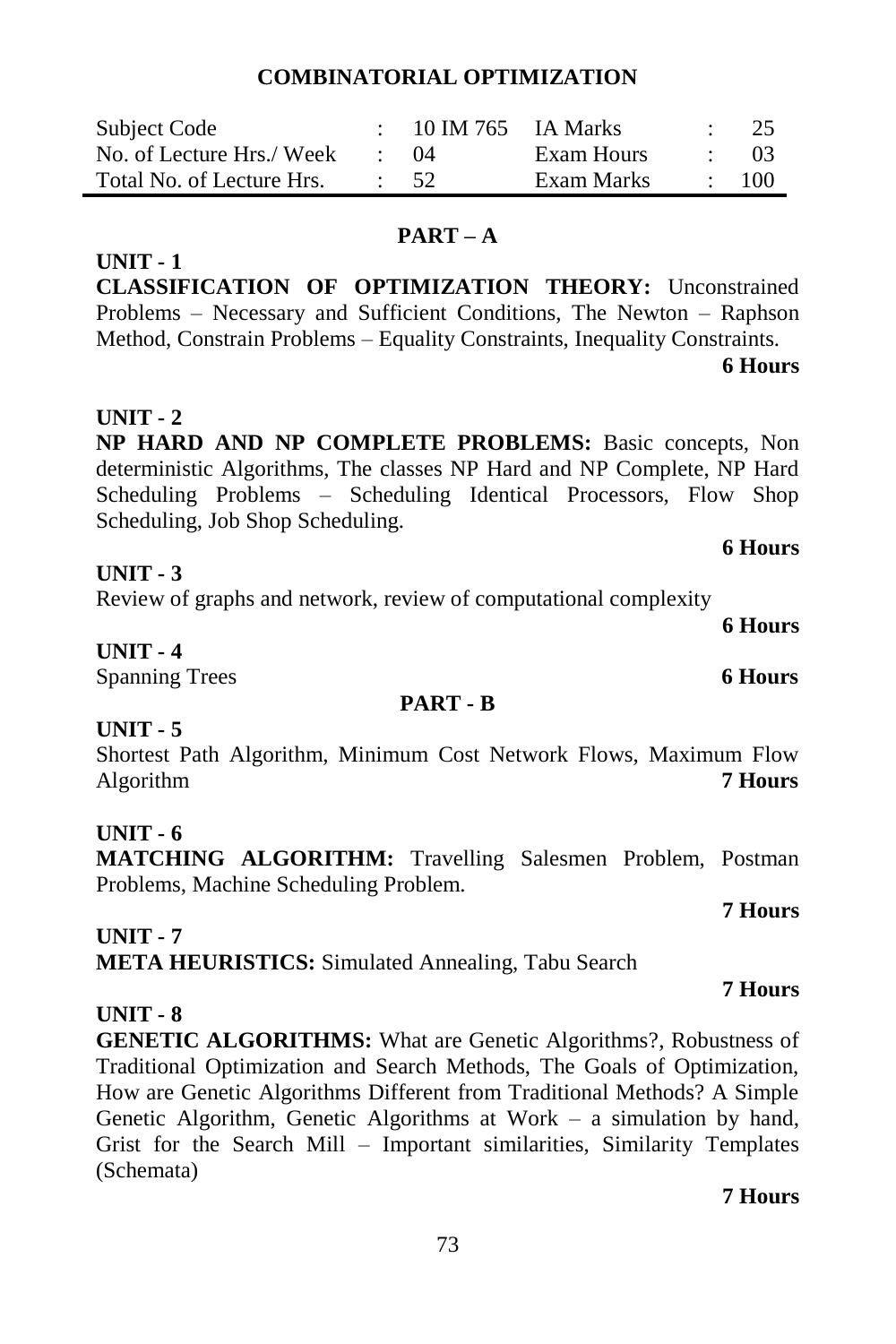# **TEXT BOOKS:**

- 1. **Optimization Algorithms for Networks and Graphs** Jrevans and E Mineika - 1<sup>st</sup> Edition
- 2. **Genetic Algorithm -** David E Goldberg -Pearson Education Asia 2<sup>nd</sup> Edition
- 3. **Operations Research** H. A Taha Pearson Education 7<sup>th</sup> Edn.
- 4. **Fundamentals of Computer Algorithms -**Ellis Horowitz, Sartaj Sahni and Sanguthevar Rajasekaran - Galgotia Publications -1<sup>st</sup> Edition.

# **REFERENCE BOOKS**

- 1. **Operations Research -**Ravindran, Phillips and Solberg Wiley International -  $2<sup>nd</sup>$  edition
- 2. **Operation Research -**Hiller Leiberman –– Holdenday / CBS Publishers - 1994 Edn.
- 3. **Operations Research** -S.D. Sharma Kedarnatth Ramanth & Co.- 2000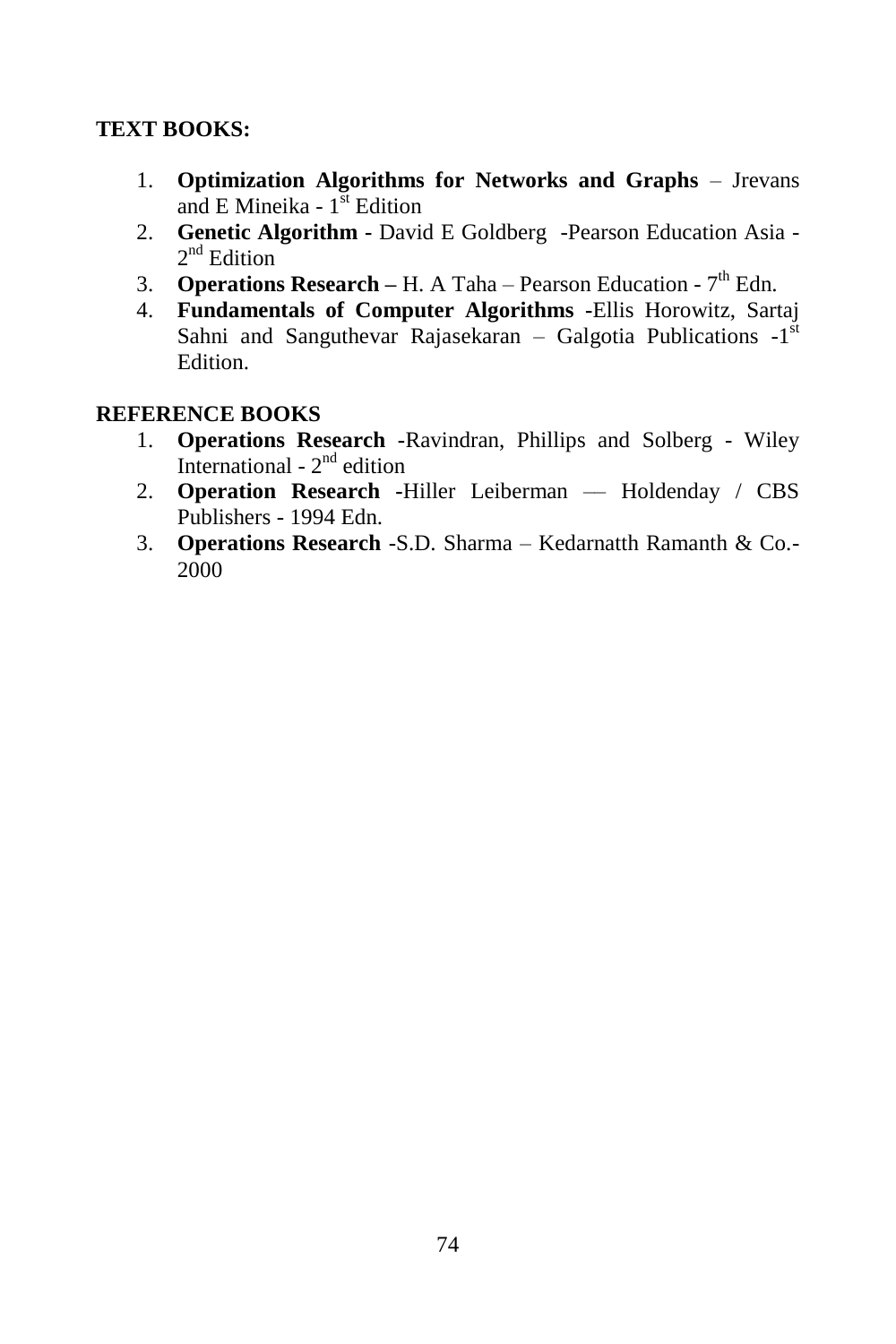#### **VIII SEMESTER**

#### **SUPPLY CHAIN MANAGEMENT**

| Subject Code              | - 10IP/IM81 | IA Marks     | $\sim$ $\sim$ | 25  |
|---------------------------|-------------|--------------|---------------|-----|
| No. of Lecture Hrs./ Week | (1)4        | Exam Hours   | $\sim$ $\sim$ |     |
| Total No. of Lecture Hrs. | $\cdot$ 52  | Exam Marks : |               | 100 |

#### **PART - A**

**BUILDING A STRATEGIC FRAME WORK TO ANALYSE SUPPLY CHAINS:** Supply chain stages and decision phase, process view of a supply chain. Supply chain flows. Examples of supply chains. Competitive and supply chain strategies. Achieving strategic fit. Expanding strategic scope. Drivers of supply chain performance. Framework for structuring drivers – Inventory, Transportation, Facilities, Information. Obstacles to achieving fit, Case discussions.

#### **UNIT - 2**

**UNIT - 1**

**DESIGNING THE SUPPLY CHAIN NETWORK:** Distribution Networking – Role, Design. Supply Chain Network (SCN) – Role, Factors, Framework for Design Decisions.

### **UNIT - 3**

**FACILITY LOCATION AND NETWORK DESIGN:** Models for facility location and capacity allocation. Impact of uncertainty on SCN – discounted cash flow analysis, evaluating network design decisions using decision trees. Analytical problems.

### **6 Hours**

# **UNIT - 4**

**PLANNING AND MANAGING INVENTORIES IN A SUPPLY CHAIN:** Review of inventory concepts. Trade promotions, Managing multiechelon cycle inventory, safety inventory determination. Impact of supply uncertainty aggregation and replenishment policies on safety inventory. Optimum level of product availability; importance factors. Managerial levers to improve supply chain profitability.

#### **7 Hours**

#### **PART - B**

**UNIT - 5 SOURCING, TRANSPORTATION AND PRICING PRODUCTS:** Role of sourcing, supplier – scoring  $\&$  assessment, selection and contracts. Design collaboration.

**6 Hours** 

# **7 Hours**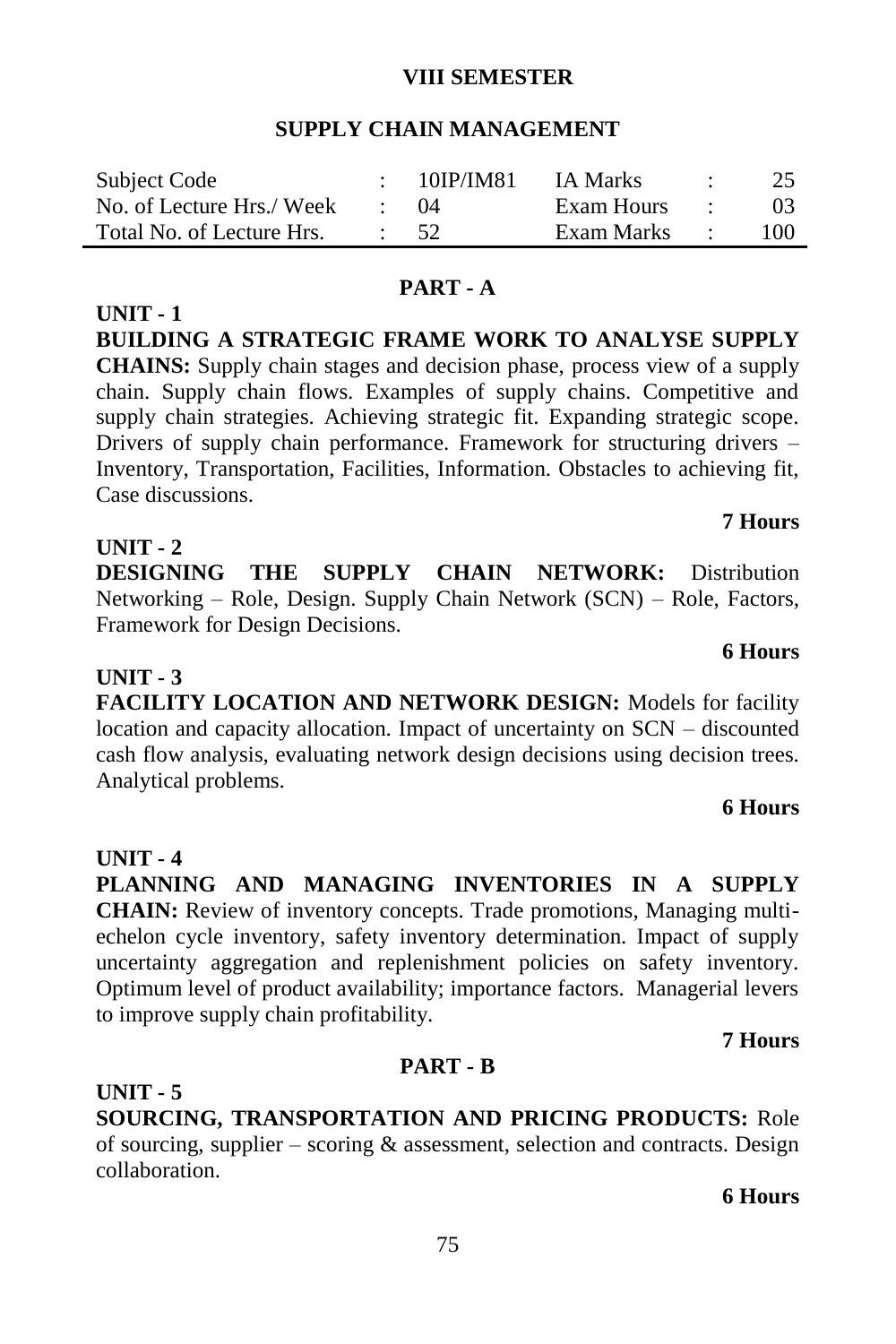# **UNIT - 6**

**SOURCING, TRANSPORTATION AND PRICING PRODUCTS:** Role of transportation, Factors affecting transportation decisions. Modes of transportation and their performance characteristics. Designing transportation network. Trade-off in transportation design. Tailored transportation, Routing and scheduling in transportation. International transportation. Analytical problems. Role of Revenue Management in the supply chain, Revenue management for: Multiple customer segments, perishable assets, seasonal demand, bulk and spot contracts.

# **7 Hours**

**UNIT - 7 COORDINATION AND TECHNOLOGY IN THE SUPPLY CHAIN:**  Co-ordination in a supply chain: Bullwhip effect. Obstacles to coordination. Managerial levers to achieve co-ordination, Building strategic partnerships.

#### **6 Hours**

**UNIT - 8 COORDINATION AND TECHNOLOGY IN THE SUPPLY CHAIN:**  The role of IT supply Chain, The Supply Chain IT framework, CRM, Internal SCM, SRM. The role of e-business in a supply chain, The e-business framework, e-business in practice. Case discussion.

#### **4 Hours**

**EMERGING CONCEPTS:** Reverse Logistics, Reasons, Activities, Role. RFID Systems; Components, applications, implementation. Lean supply chains, Implementation of Six Sigma in Supply Chains.

### **3 Hours**

# **SUGGESTED TEXT BOOK**:

1. **Supply Chain Management – Strategy, Planning & Operation** - Sunil Chopra & Peter Meindl - Pearson Education Asia - ISBN: 81-7808-272-  $1. - 2001.$ 

# **REFERENCE BOOKS**:

- 1. **Supply Chain Redesign – Transforming Supply Chains into Integrated Value Systems** - Robert B Handfield, Ernest L Nichols, Jr. - Pearson Education Inc - ISBN: 81-297-0113-8. - 2002.
- 2. **Modelling the Supply Chain** -Jeremy F Shapiro, Duxbury Thomson Learning – ISBN 0-534-37363. -2002.
- 3. **Designing & Managing the Supply Chain** -David Simchi Levi, Philip Kaminsky & Edith Simchi Levi - Mc Graw Hill.
- 4. S**upply Chain and Logistics Management**  Upendra Kachuru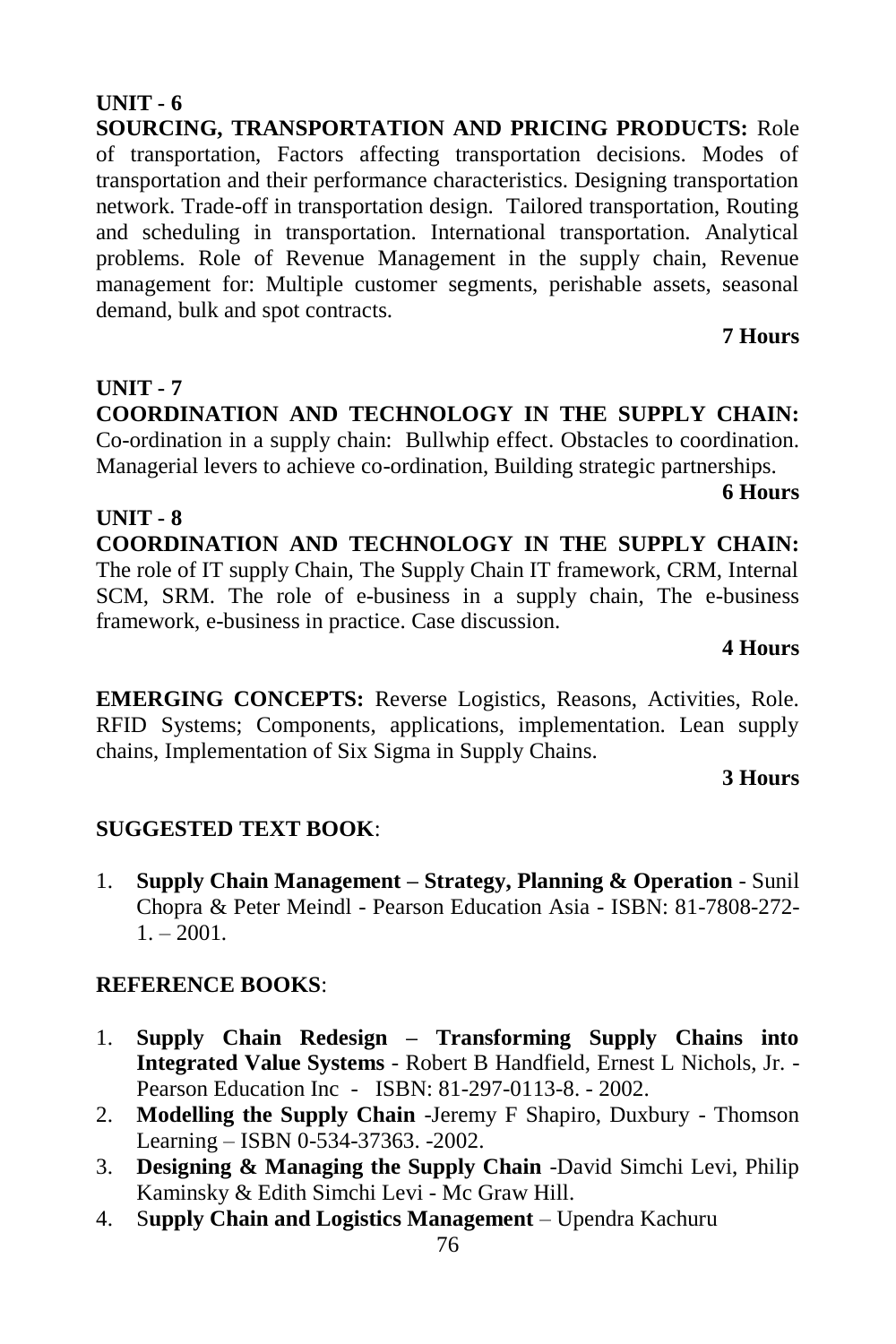# **FACILITIES PLANNING AND DESIGN**

| Subject Code              | 10IP/IM82 | <b>IA Marks</b> | 25   |
|---------------------------|-----------|-----------------|------|
| No. of Lecture Hrs./ Week | (1)4      | Exam Hours      | (1)3 |
| Total No. of Lecture Hrs. | - 52.     | Exam Marks      | 100  |

#### **PART - A**

**PLANT LOCATION:** Factors influencing plant location, Theories of plant location and location economics. Plant layout-Objectives of plant layout, Principles of plant layout, types of plant layout, their merits and demerits, facilities design function: Objectives, Types of Layout Problems.

#### **7 Hours**

# **UNIT - 2**

**UNIT - 3**

**UNIT - 1**

**MATERIAL HANDLING:** Objectives and principles of Material handling, Unit load concept, classification of material handling equipment based systems, different types of material handling equipments

# **6 Hours**

**PLANT DESIGN:** Layout procedures: Immer, Nadler, Muther, Apple James and Reed's approaches, systematic layout planning, activity relationship chart, relationship Diagram, Space relationship diagram to plant layout

**UNIT - 4 COMPUTERIZED LAYOUT PLANNING:** CRAFT, COFAD, PLANET, CORELAP, ALDEP

#### **6 Hours**

**7 Hours**

#### **PART - B**

**SPACE DETERMINATION AND AREA ALLOCATION:** Factors for consideration in space planning, receiving, storage, production, shipping, tool room and tool crib, other auxiliary service actions, Establishing total space requirement, area allocation factors to be considered, expansion, flexibility, aisles column, area allocation procedure, the plot plan. Sequence demand, Straight line and non directional methods

### **7 Hours**

# **UNIT - 6**

**UNIT - 5**

**CONSTRUCTION OF THE LAYOUT:** Methods of constructing the layout, evaluation of layout, efficiency indices, presenting layout to management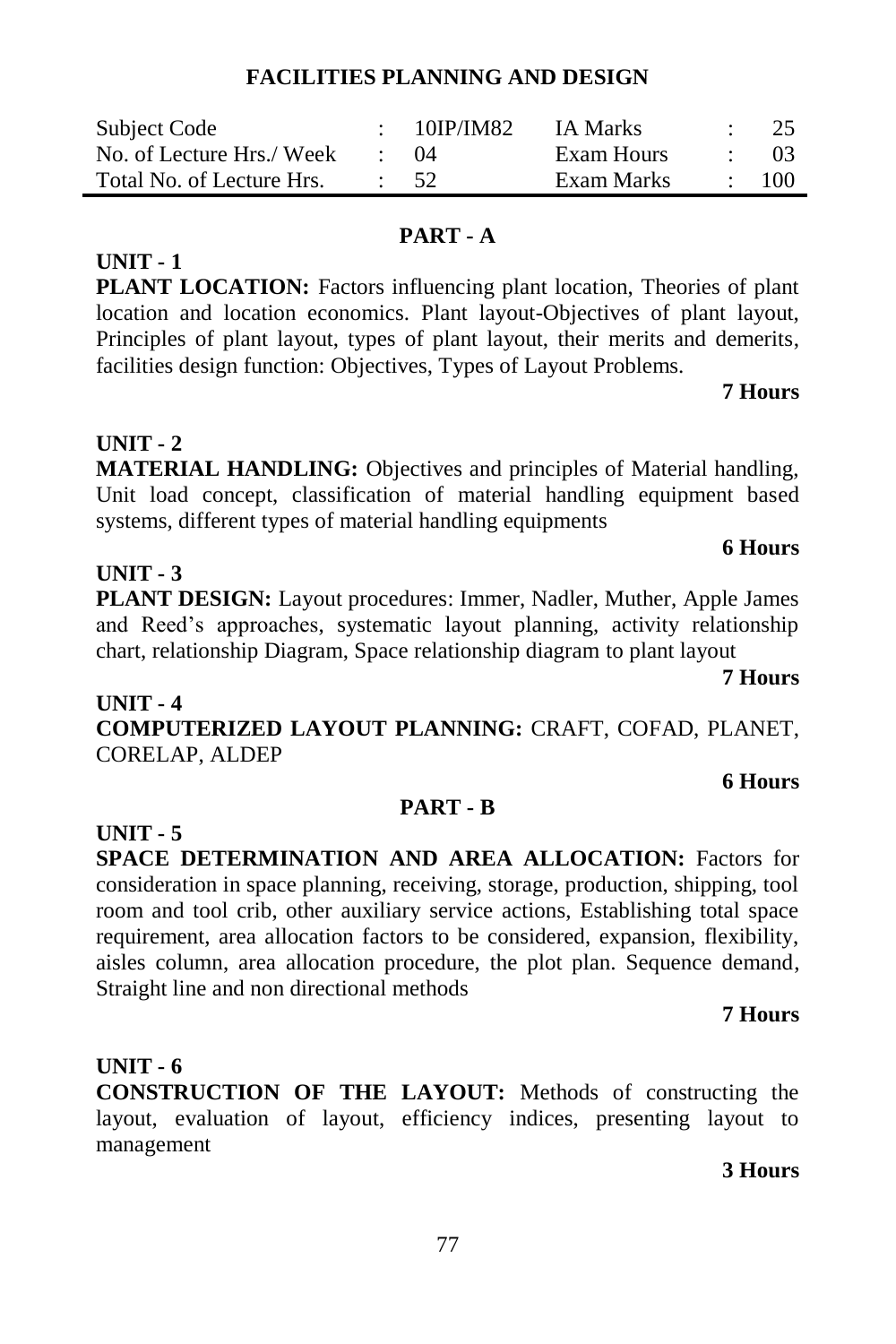# 78

**LOCATION MODELS:** Single and Multi facility location models, Location allocation problems – quadratic assignment problems.

### **3 Hours**

**6 Hours**

**6 Hours**

# **UNIT - 7**

**QUANTITATIVE APPROACHES TO FACILITIES PLANNING:**  Deterministic models, single and multi facility location models, Location allocation problems – quadratic assignment problem, Warehouse layout models, plant location problems.

# **UNIT - 8**

**LAYOUT MODELS:** Warehouse Layout Models, Waiting line models, Storage models – simple problems, Evaluation, selection and implementation of facilities plan

# **TEXT BOOKS:**

- 1. **Plant layout and material handling** James M Apple **-** John Wiely India Pvt Ltd - 2<sup>nd</sup> Edition.
- 2. **Facility Layout and location** Francies R.L and White J A Mc Graw Hill -  $2^{nd}$  Edition.

# **REFERENCE BOOKS:**

- 1. **Facilities Design -**Sunderesh Heragu PWS Publishing Company-ISBN- 0-534-95183.
- 2. **Plant Layout Design -**James M Moore Mac Millon Co. -1962 LCCCN61- 5204
- 3. Facility Planning Tompkins White Wiley India Pvt Ltd 3<sup>rd</sup> Edition.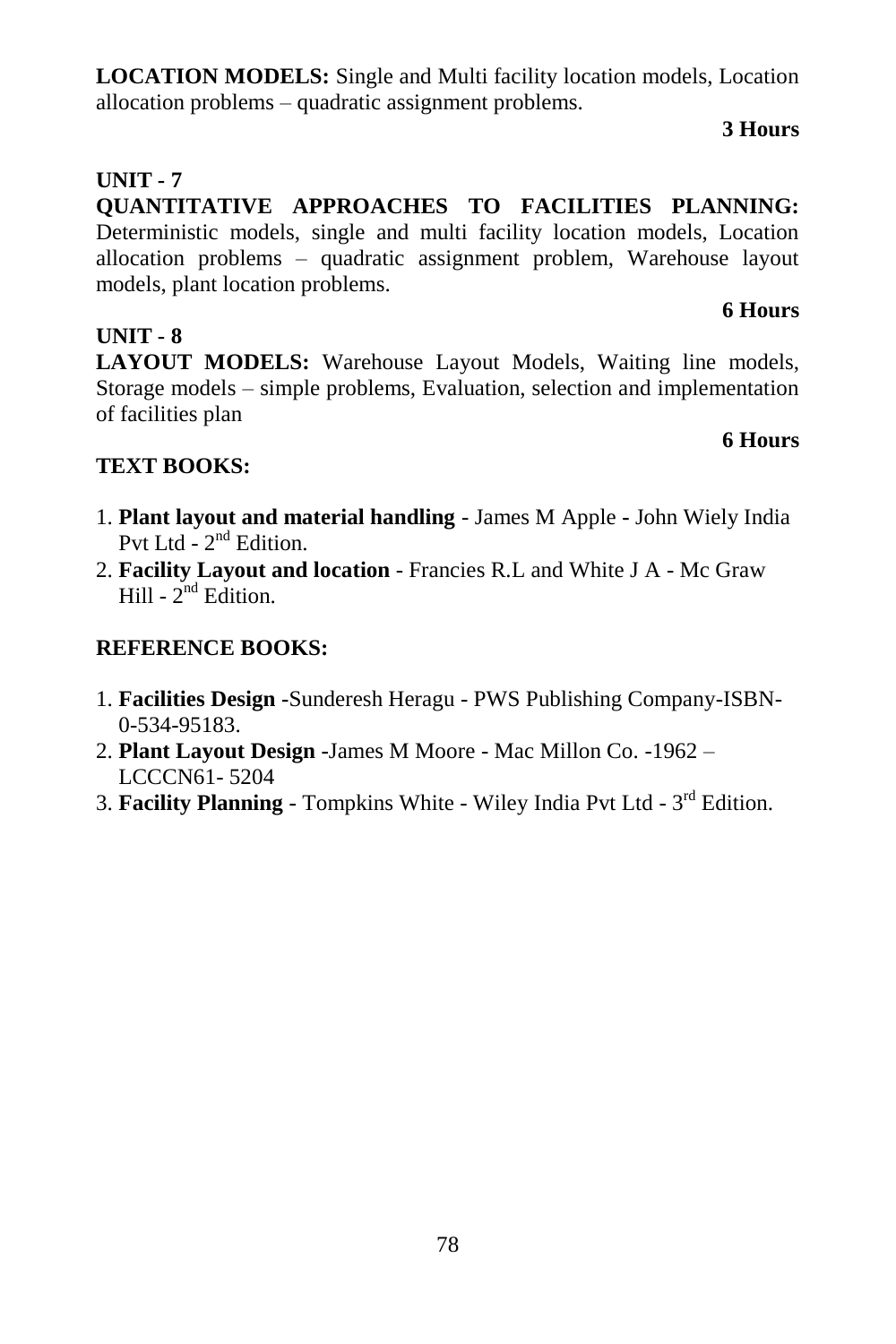# **Elective IV (Group D)**

### **ORGANIZATIONAL BEHAVIOUR**

| Subject Code              | $\div$ 10IP/IM 831 | IA Marks         | $\therefore$ 25 |
|---------------------------|--------------------|------------------|-----------------|
| No. of Lecture Hrs./ Week | $\cdot$ 04         | Exam Hours : 03  |                 |
| Total No. of Lecture Hrs. | $\therefore$ 52    | Exam Marks : 100 |                 |

#### **PART - A**

#### **UNIT - 1**

**INTRODUCTION:** Definition of Organisation Behaviour and Historical development, Environmental context (Information Technology and Globalization, Diversity and Ethics, Design and Cultural, Reward Systems).

**4 Hours**

**2 Hours**

**THE INDIVIDUAL:** Foundation of individual behaviour, Ability

### **UNIT - 2**

**LEARNING:** Definition, Theories of Learning, Individual Decision Making, classical conditioning, operant conditioning, social making, learning theory, continuous and intermittent reinforcement.

#### **UNIT - 3**

**PERCEPTION:** Definition, Factors influencing perception, attribution theory, selective perception, projection, stereotyping, Halo effect.

### **UNIT - 4**

**VALUES AND ATTITUDES:** Definition – values, Attitudes: Types of values, job satisfaction, job involvement, professional Ethics, Organizational commitment, cognitive dissonance.

#### **6 Hours PART - B**

# **UNIT - 5**

**MOTIVATION:** Maslow's Hierarchy of Needs, Mc. Gregor's theory X and Y, Herzberg's motivation Hygiene theory, David Mc Cleland three needs theory, Victor Vroom's expectancy theory of motivation.

### **UNIT - 6**

**THE GROUP:** Definition and classification of groups, Factors affecting group formation, stages of group development, Norms, Hawthorne studies, group processes, group tasks, group decision making.

**CONFLICT MANAGEMENT:** Definition of conflict, functional and disfunctional conflict, stages of conflict process.

#### **7 Hours**

#### 79

#### **6 Hours**

**6 Hours**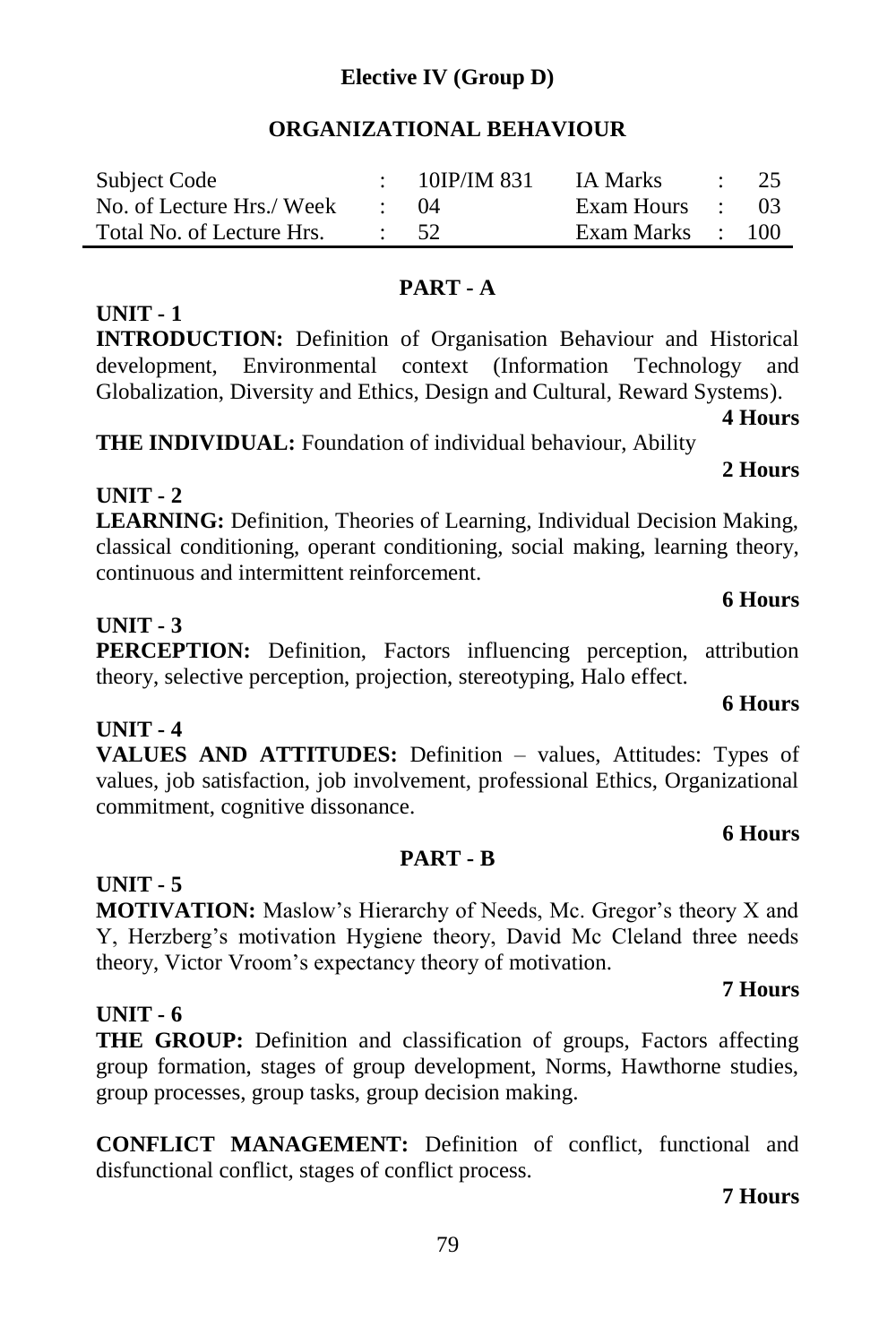# **UNIT - 7**

**LEADER SHIP:** Definition, Behavioural theories – Blake and Mounton managerial grid, Contingency theories – Hersey - Blanchard's situational theory, Leadership styles – characteristics, Transactional, transformation leaders.

# **UNIT - 8**

**THE ORGANIZATION:** Mechanistic and Organic structures, Minitberg's basic elements of organization, Organizational Desings and Employee behaviour, organization development – quality of work life (QWL), Team building.

# **6 Hours**

**8 Hours**

# **TEXT BOOKS:**

- 1. **Organizational Behaviour** Stephen P Robbins -Pearson Education Publications -  $9<sup>th</sup>$  Edn, ISBN-81-7808-561-5.
- 2. **Organizational Behaviour**  Schermerhorn Wiley India Pvt Ltd  $9<sup>th</sup>$  Edn.
- 3. **Management of Organizational Behavious -** Paul Henry and Kenneth H. Blanchard - Prentice Hall of India - 1996.
- 4. **Organizational Behaviour** Fred Luthans Mc Graw Hill International Edition -  $9<sup>th</sup>$  Edn., ISBN-0-07-20412-1

# **REFERENCE BOOKS:**

- 1. **Organisation Behaviour** Hellriegel, Srocum and woodman, Thompson Learning - Prentice Hall India -  $9<sup>th</sup>$  Edition, 2001.
- 2. **Organizational Behaviour** VSP Rao and others Konark Publishers - 2002.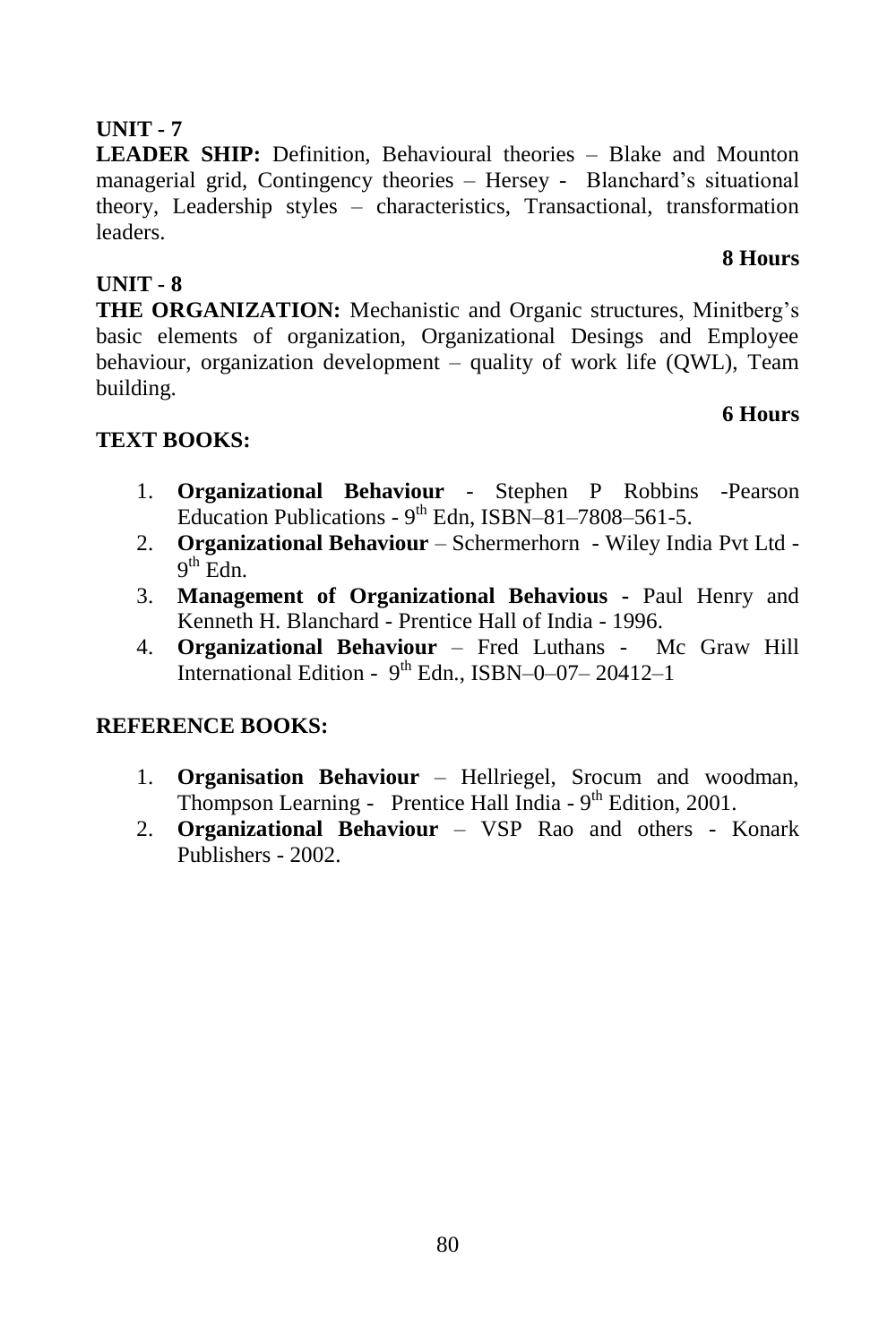#### **KNOWLEDGE MANAGEMENT**

| Subject Code              | 10IP/IM 832 | IA Marks   |                          | $\cdot$ 25 |
|---------------------------|-------------|------------|--------------------------|------------|
| No. of Lecture Hrs./ Week | (1)4        | Exam Hours | <b>Contract Contract</b> | -03        |
| Total No. of Lecture Hrs. | $\cdot$ 52  | Exam Marks | and the state            | 100        |

#### **PART - A**

**ESSENTIALS OF COMPUTING:** Birth of Computing, Evolution of Modern Computing, What is data?, formation Processing, Information Technologies, Evolution of Information Systems, Evolution of Information Systems, Implementation of Organization, Organizational Learning, Traditional Organizational Information Systems, Moderns Organizational Information System, Deployment of Information System.

 **6 Hours**

### **UNIT - 2**

**UNIT - 1**

**QUALITY, RE-ENGINEERING METHODOLOGIES AND BUSINESS**  PARADIGMS: Introduction, Industrial Evolution, Ouality Methodologies, Control charts, Lot sampling, Process Capability, Value Analysis, Key Characteristics, Total Quality Management – Basic Principles, TQM Structure, Hoshin, TQM Tools, Six Sigma, Re-engineering Methodologies, Business Process Re-engineering, Artificial Intelligence – beginning, Advancements, Approaches, Neural Networks, Expert Systems, Branches of AI, Emerging Business Paradigms – e-business, classification, system, anwedungen, Produkte in der Datenverbeitung, e-business and knowledge Management, Knowledge Management – The information processing paradigm, Knowledge organization.

# **UNIT - 3**

**KNOWLEDGE MANAGEMENT – AN INSIGHT:** Knowledge Management – Evolution, why now, Limitation of Existing initiatives, value of knowledge, Minimize effort duplication, sharing of best practices, enhanced innovation, imperatives, Organizational knowledge management – The need, key benefits, key benefits parameters, Organizational benefits, core implementation areas, organizational performance, implementation responsibilities, core groups involved, organization barriers, key elements, Organizational knowledge management.

### **UNIT - 4**

**KNOWLEDGE MANAGEMENT – AN INSIGHT:** The Drivers, Knowledge based driver, technology drivers, Intra – organizational drivers, process drivers, economic drivers, Knowledge Management – Future, Global knowledge economy – characteristics of the knowledge economy, policy implications, business implications, What is knowledge Management,

#### **8 Hours**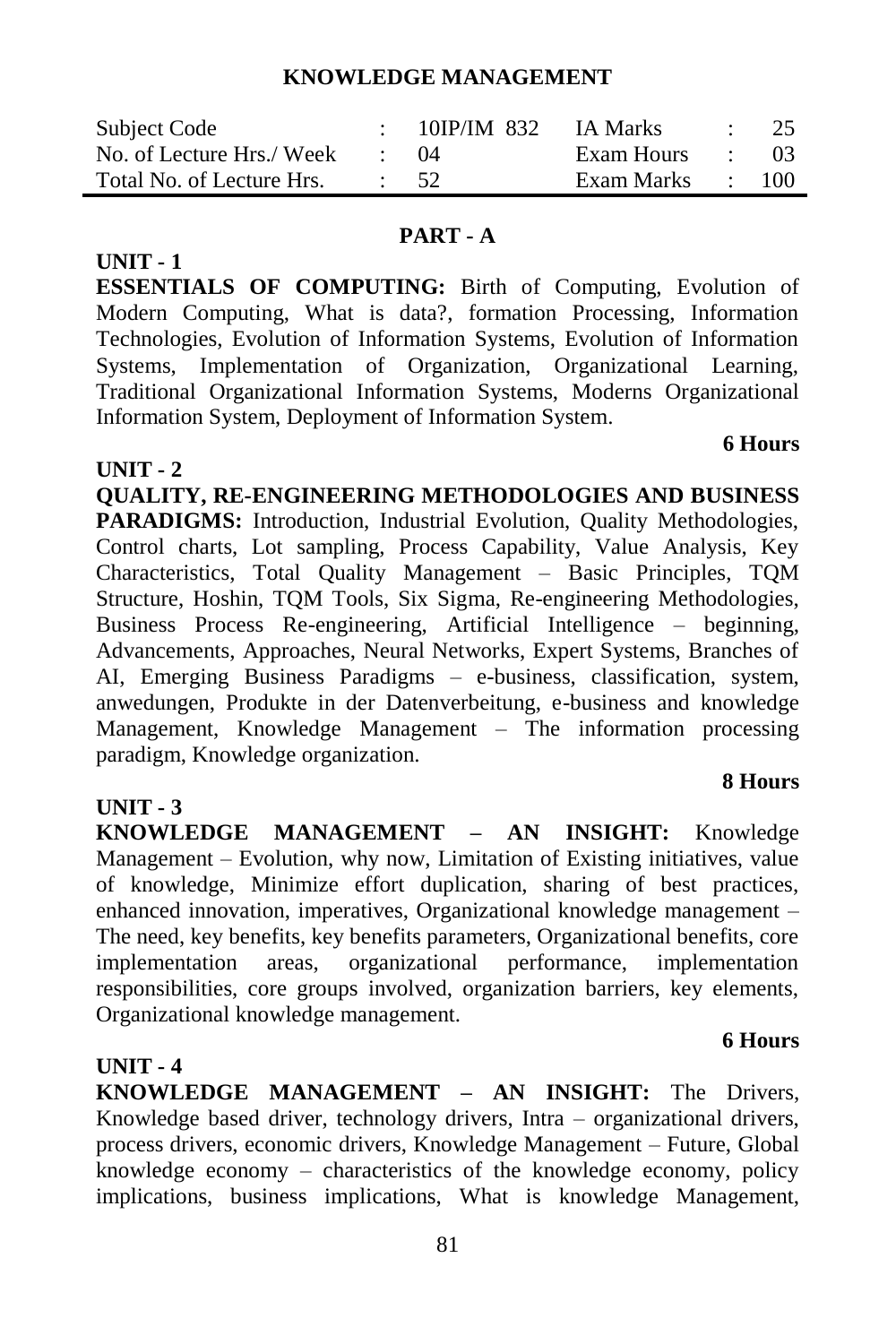Organizational Knowledge Management Approaches – management structure, funding, Organizational culture and enablers, Technology infrastructure, Organizational knowledge management strategies, Components and function, Learning organization – Knowledge sources, focus on products and processes, Documentation, knowledge dissemination, Organisational learning, value-chaining, skill development.

**6 Hours**

#### **PART - B**

**UNIT - 5 ESSENTIALS OF KNOWLEDGE MANAGEMENT:** Introduction, What is Knowledge? – Data, Information and Knowledge, Wisdom, basic Types of Knowledge, Organizational Knowledge management – types, Capital, classification, Knowledge life cycle, Sources, processes, Knowledge Conversion – Organizational knowledge progression, Organizational knowledge management – technology enablers, organizational intellectual / human capital organizational meta knowledge.

#### **6 Hours**

#### **UNIT - 6**

**KNOWLEDGE MANAGEMENT TECHNIQUES, SYSTEMS AND TOOLS:** Introduction, Organizational Knowledge creation – Knowledge networks, Organizational knowledge mapping techniques, core implementation issues, usage, Organizational knowledge spiral, Organizational Knowledge / capture – Implementation methodology, Knowledge Acquisition Tools, Organizational Knowledge indexing, processing, Document Management System, Database Management Systems Data warehouse, Knowledge Analysis – Data mining, On-line analytical processing, Organizational knowledge dissemination.

#### **6 Hours**

82 **UNIT - 7 ORGANIZATION KNOWLEDGE MANAGEMENT<br>ARCHITECTURE AND IMPLEMENTATION STRATEGIES: ARCHITECTURE AND IMPLEMENTATION STRATEGIES:**  Introduction, Developing a KM Framework, Implementation Phases, Architectural Components, KM Systems Requirements, Tools, KM Systems Components – Implementation Strategies – Awakening phase, Actionable phase, Implementation phase, maintenance and measurement phase, Organizational Organic capabilities architecture – business, Information, Data, Systems, Computer, Layered Knowledge. Organizational knowledge management architecture – key considerations, Organizational knowledge Repositories – structure, Life cycle, Organizational knowledge refineries, KM applications – Integrative application Interactive application, knowledge processing applicants management, composite application, organizational KM context, Organizational platforms – Enterprises information portals,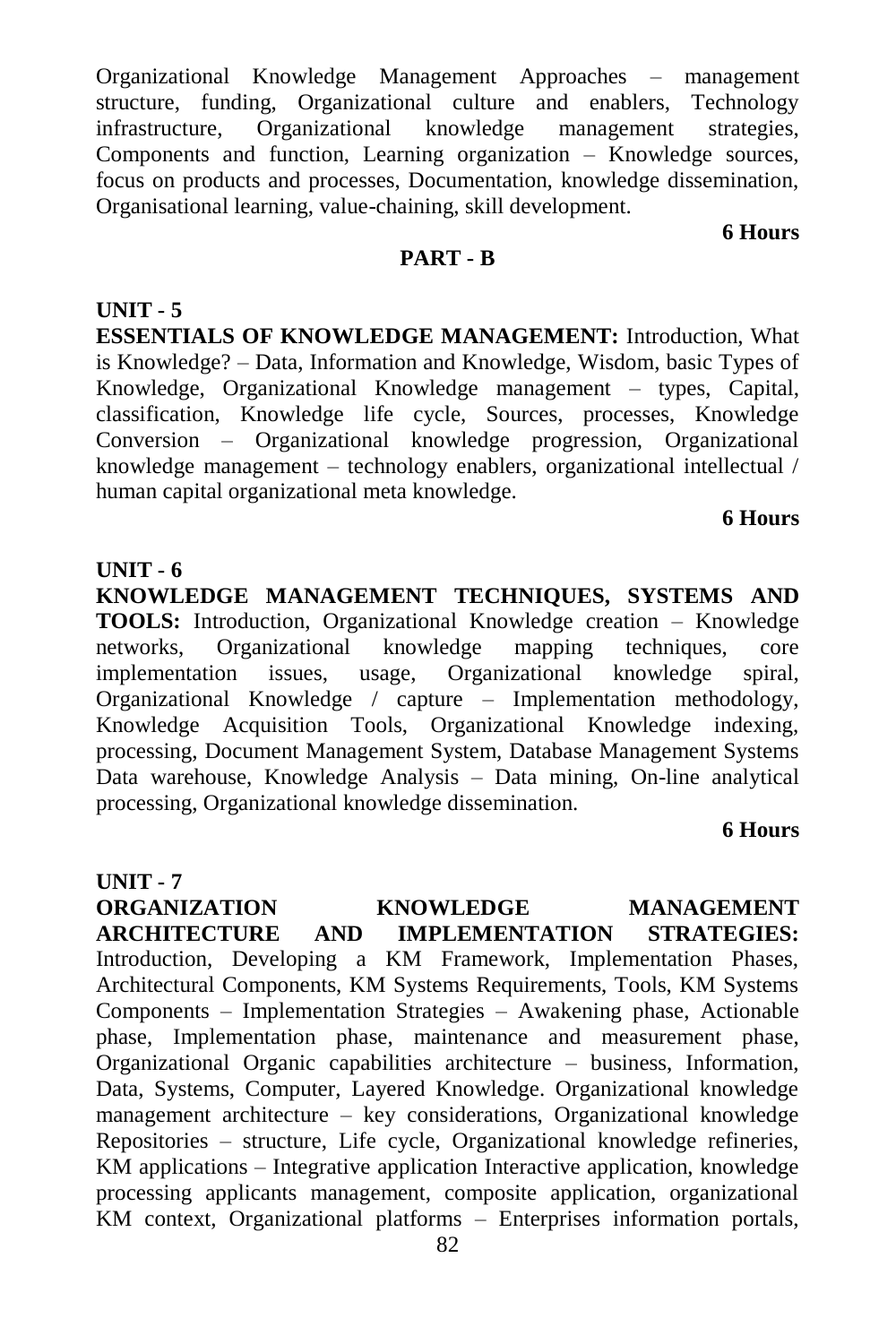competitive advantages, enterprise knowledge portal, characteristics, Organizational knowledge measurement framework - Awakening stage, actionable phase, implementation phase, Support phase, Organizational deployment, Organisational knowledge Measurement Techniques – Intangible Assets measurement, intangible Assets Monitor, balanced Scorecard, organizational implementation barriers.

#### **8 Hours**

# **UNIT - 8**

**K-CAREERS:** Introduction, Knowledge Management roles, New organizational roles, Organisational k-role classification, Knowledge management job opportunities – knowledge job approach, generic role requirements, role description, Knowledge architect, Knowledge strategist, Knowledge manager, Research analyst / manager, knowledge management consultant, media specialist, senior market intelligence librarian, ontologies / knowledge engineer, knowledge management specialist, intranet developer / knowledge management content developer, knowledge management director, director of ontologies, ontologist (biological domain), natural language processing specialist (medical/biomedical), knowledge development manager.

#### **6 Hours**

# **TEXT BOOK:**

1. **Knowledge Management -**Sudhir Warier - Vikas Publishing House - ISBN: 81-259-1363-7.

# **REFERENCE BOOK**:

- 1. **Hand book on Knowledge Management -** C W Holsapple, Springer - 2003 Porter M.
- 2. **Management Toolkit - Practical Techniques for Building a Knowledge Management System** - Prentice Hall - 1999
- 3. **An investigation of Knowledge Management characteristics -** Joshi K -exington, KY – 1998.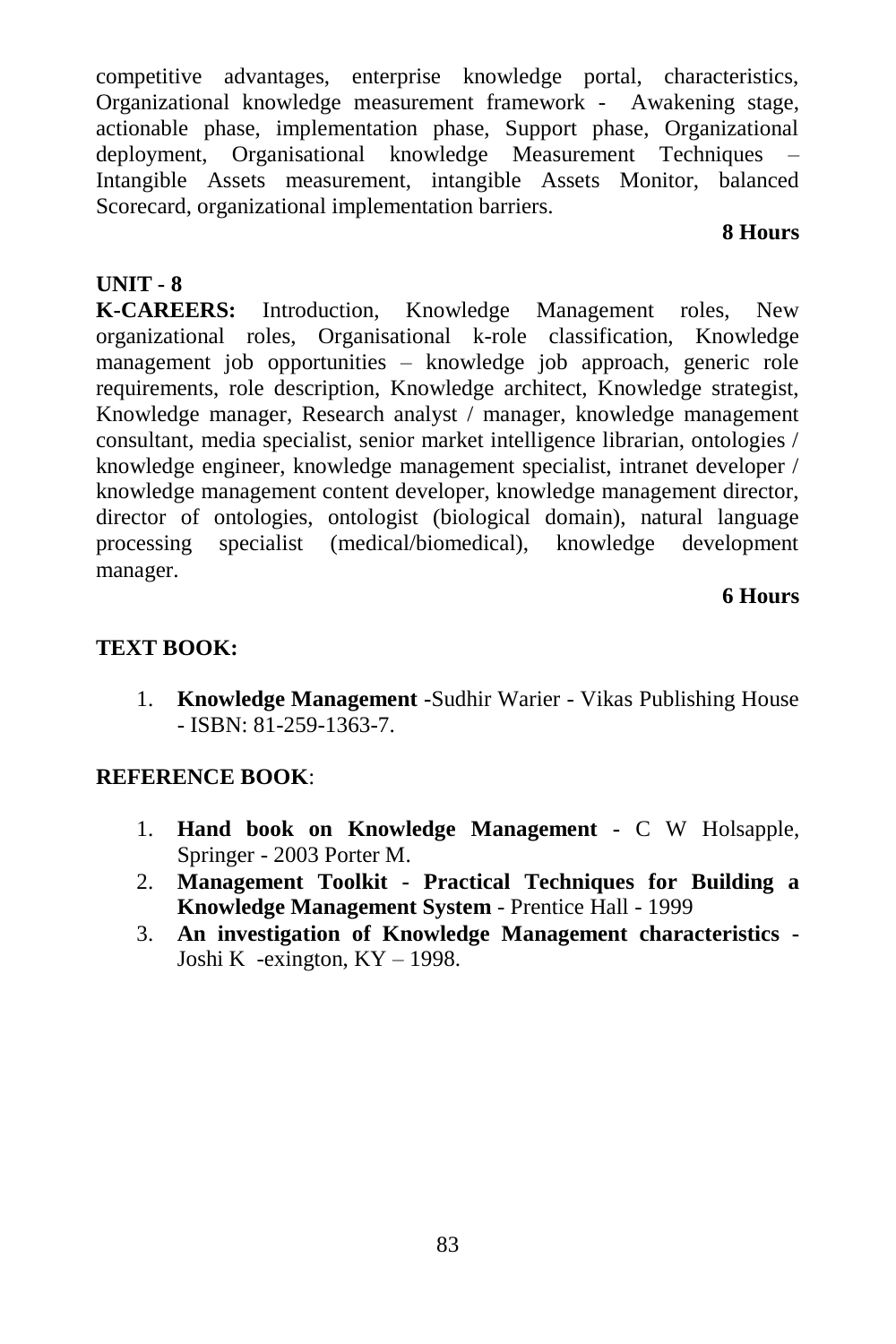**STEPS IN ROBUST DESIGN:** Case study discussion. Noise factors and testing conditions. Quality characteristics and objective functions. Control factors and their levels. Matrix experiment and data analysis plan.

# **DESIGN OF EXPERIMENTS**

| Subject Code              | 10IP/IM 833 IA Marks |            | $\frac{1}{25}$ |
|---------------------------|----------------------|------------|----------------|
| No. of Lecture Hrs./ Week | (1)4                 | Exam Hours | - 03           |
| Total No. of Lecture Hrs. | $\cdot$ 52           | Exam Marks | - 100          |

#### **PART - A**

**INTRODUCTION:** History of quality engineering: Japan versus U.S. track records. Taguchi Approach to Quality: Definition of quality loss function, Off-line and On-line quality control. Taguchi's quality philosophy.

### **UNIT - 2**

**UNIT - 1**

**BASIC DESIGNS:** Completely Randomised Design, Randomised Block Design, Latin Square Designs, one way analysis of variance and two way analysis of variance.

### **UNIT - 3**

**FACTORIAL EXPERIMENTATION -TWO LEVELS:** Full Factorial Designs: Experimentation as a learning process. Traditional scientific experiments. Two-factor design. Four-factor design, Replicating experiments. Factor interactions.

#### **UNIT - 4**

**UNIT - 5**

**UNIT - 6**

future plan.

statistical experiment design.

**FACTORIAL EXPERIMENTATION-EIGHT AND SIXTEEN RUN EXPERIMENTS:** Fractional factorial designs based on eight-run experiments, folding over an eight run and sixteen – run experiment

**PART - B**

**CONSTRUCTING ORTHOGONAL ARRAYS:** Counting degrees of freedom, selecting a standard orthogonal array, dummy level technique and compound factor method. Linear graphs and interaction assignment. Modification of linear graphs, column merging method, branching design.

#### **6 Hours**

**6 Hours**

### **7 Hours**

# Conducting the matrix experiment, data analysis, verification experiment and

# **7 Hours**

# Strategy for constructing an orthogonal array. Comparison with the classical

#### **6 Hours**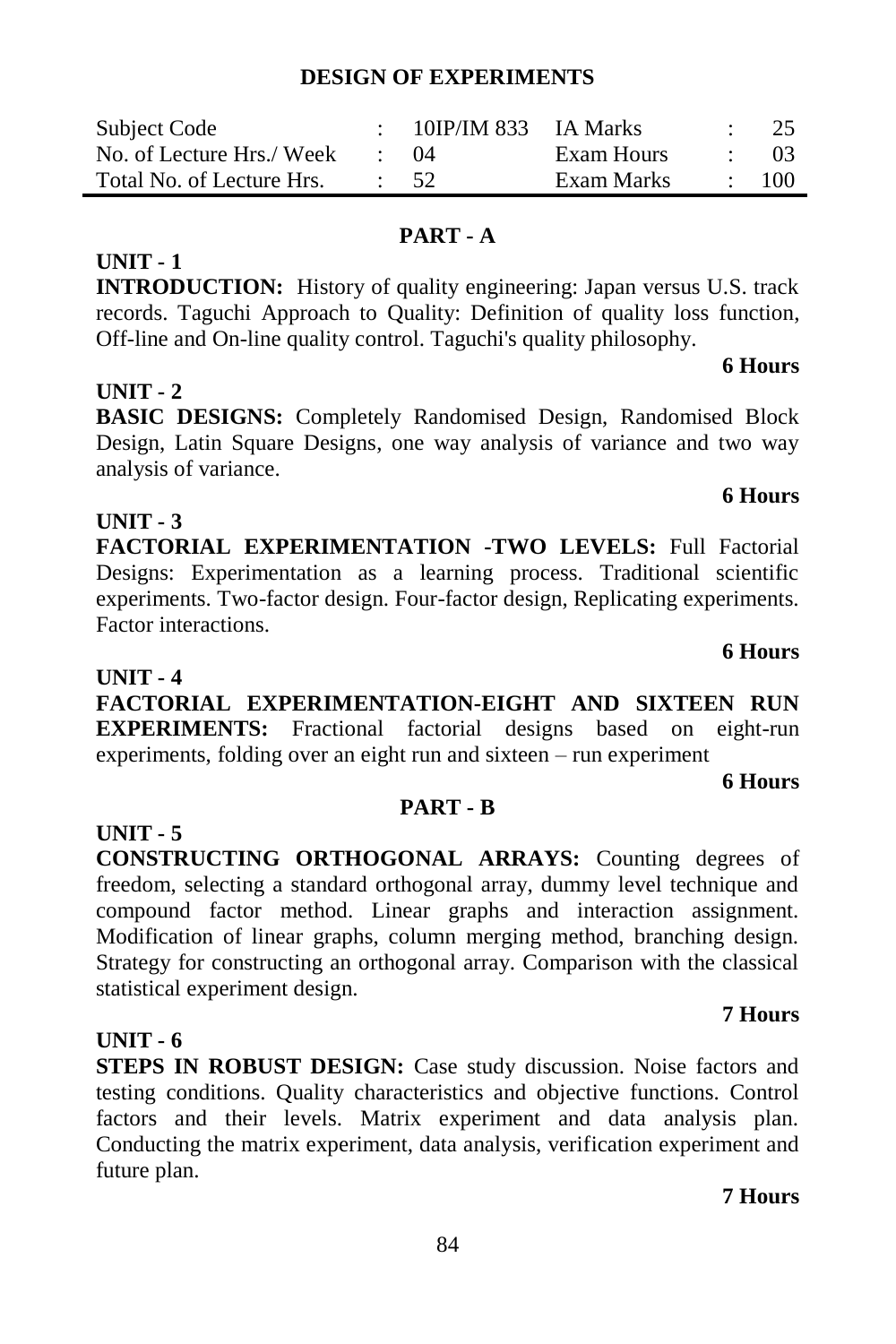# **UNIT - 7 SIGNAL-TO-NOISE RATIO FOR STATIC PROBLEMS:** Evaluation of sensitivity to noise. S/N ratios for Smaller-the-better, Larger-the-better, Nominal-the-best and Asymmetric Cases

#### **7 Hours**

# **UNIT -8**

**SIGNAL-TO-NOISE RATIO FOR DYNAMIC PROBLEMS:** S/N ratios for Continuous-continuous, continuous-digital, digital-continuous, digitaldigital cases. Introduction to Taguchi Inner and Outer Arrays

**7 Hours**

# **TEXTBOOKS:**

- 1. **Quality Engineering Using Robust Design -** Madhav S. Phadke Prentice Hall PTR, Englewood Cliffs, New Jersey 07632.
- 2. **Design of Experiments -** D.C. Montgomery John Wiley and Sons 2002.

### **REFERENCE BOOK:**

1. **Designing for Quality** - Robert H. Lochner and Joseph E. Matar, - an Introduction Best of Taghuchi and Western Methods or Statistical Experimental Design - Chapman and Hall Madras -  $2<sup>nd</sup>$  edition.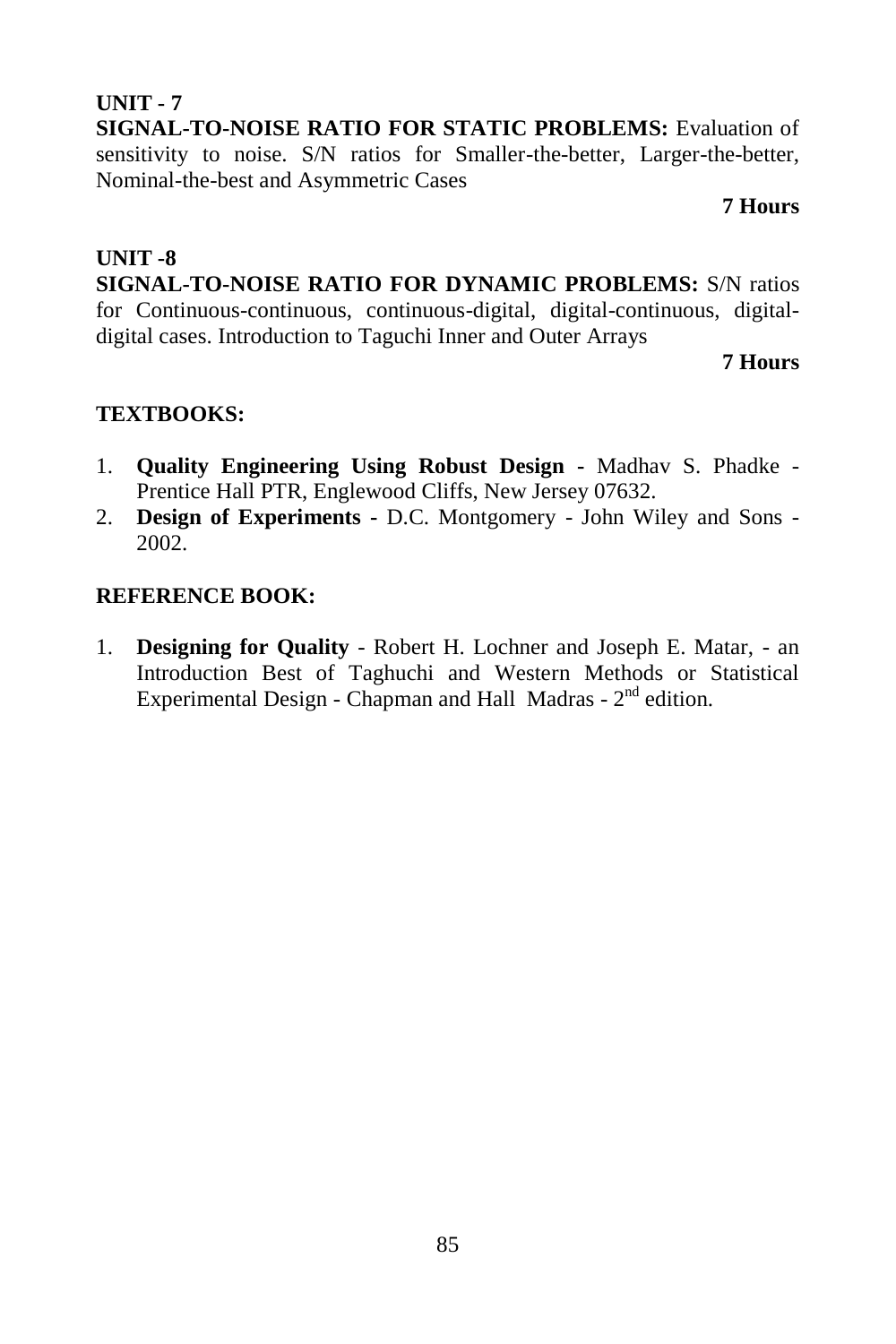#### 86

# **ADVANCED OPERATIONS RESEARCH**

| Subject Code              | $: 10$ IP/IM 834 | IA Marks         | $\therefore$ 25 |
|---------------------------|------------------|------------------|-----------------|
| No. of Lecture Hrs./ Week | (1)4             | Exam Hours       | - 03            |
| Total No. of Lecture Hrs. | $\cdot$ 52       | Exam Marks : 100 |                 |

#### **PART - A**

# **LINEAR PROGRAMMING:** Two phase simplex method, Revised simplex algorithm and its applications.

# **UNIT - 2**

**UNIT - 1**

# **ADVANCED LINEAR PROGRAMMING:** Sensitivity analysis, Integer Programming –graphical technique and Gomory's technique.

# **UNIT - 3**

**SPECIAL TYPE OF LPP:** Solutions of Assignment and Travelling salesman problems using Branch and Bound Approach.

**GOAL PROGRAMMING:** Introduction and simple formulation.

**UNIT - 4 NON-LINEAR PROGRAMMING:** Kuhn – Tucker conditions, QPP solution using Wolfes algorithm

### **PART - B**

**UNIT - 5**

**DYNAMIC PROGRAMMING:** Characteristics and DP model, Computational procedure -Simple problems only

### **UNIT - 6 ADVANCED CPM TECHNIQUES:** CPM - Elements of crashing, least cost project scheduling. Flow in networks; Determination of shortest route, Determination of Maximum flow through the networks, Minimal Spanning Tree. Resource Allocation for optimal utilisation of resources

**UNIT - 7 QUEING THEORY:** M/Ek/1, M/D/1, M/M/C and MG1

**6 Hours**

**8 Hours**

**7 Hours**

#### **6 Hours**

#### **6 Hours**

# **6 Hours**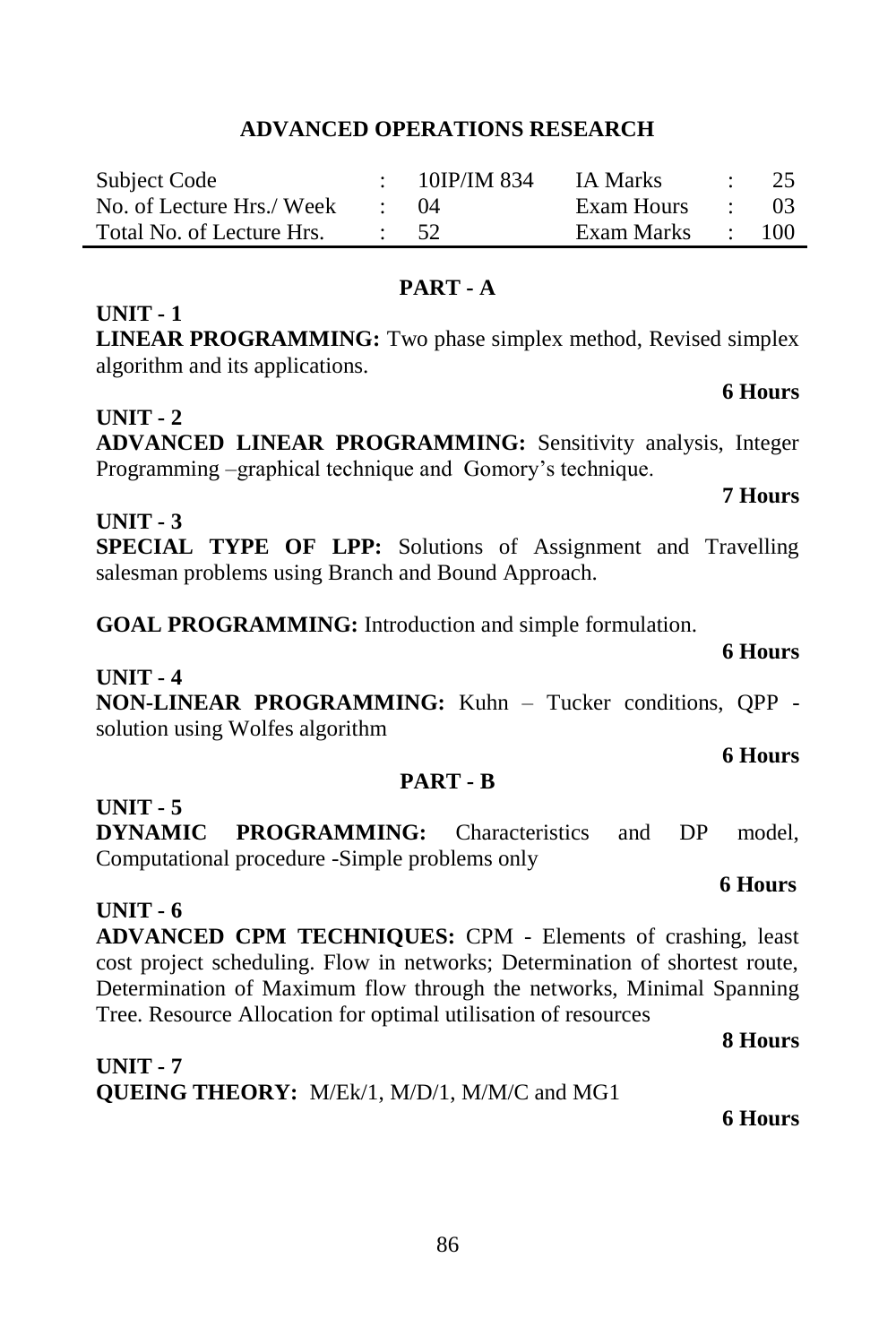# **UNIT - 8**

**MARKOV CHAINS:** Discrete Stochastic Process, Markovian process, Stationary Markov chains, Markov diagrams, Ergodic and Absorbing Markov chains, Steady State probabilities, stochastic matrix, transition matrix and their applications.

## **7 Hours**

# **TEXT BOOKS:**

- 1. **Introduction to Operation Research -**Taha H A Prentice Hall of India  $-6<sup>th</sup>$  edition, 1999.
- 2. **Principles of Operations Research theory and Practice -**Philips, Ravindram and Soleberg– Theory and Practice - Wiley India Pvt Ltd.

# **REFERENCE BOOKS:**

- 1. **Introduction to Operation Research -**Hiller and Libermann McGraw Hill -  $5^{\text{th}}$  edn.
- 2. **Operations Research -**S.D. Sharma Kedarnath, Ramnath & Co 1996
- 3. **Operations Research Theory and Application -** J K Sharma Pearson Education Pvt Ltd  $-2^{nd}$  Edn  $-$  ISBN-0333-92394-4.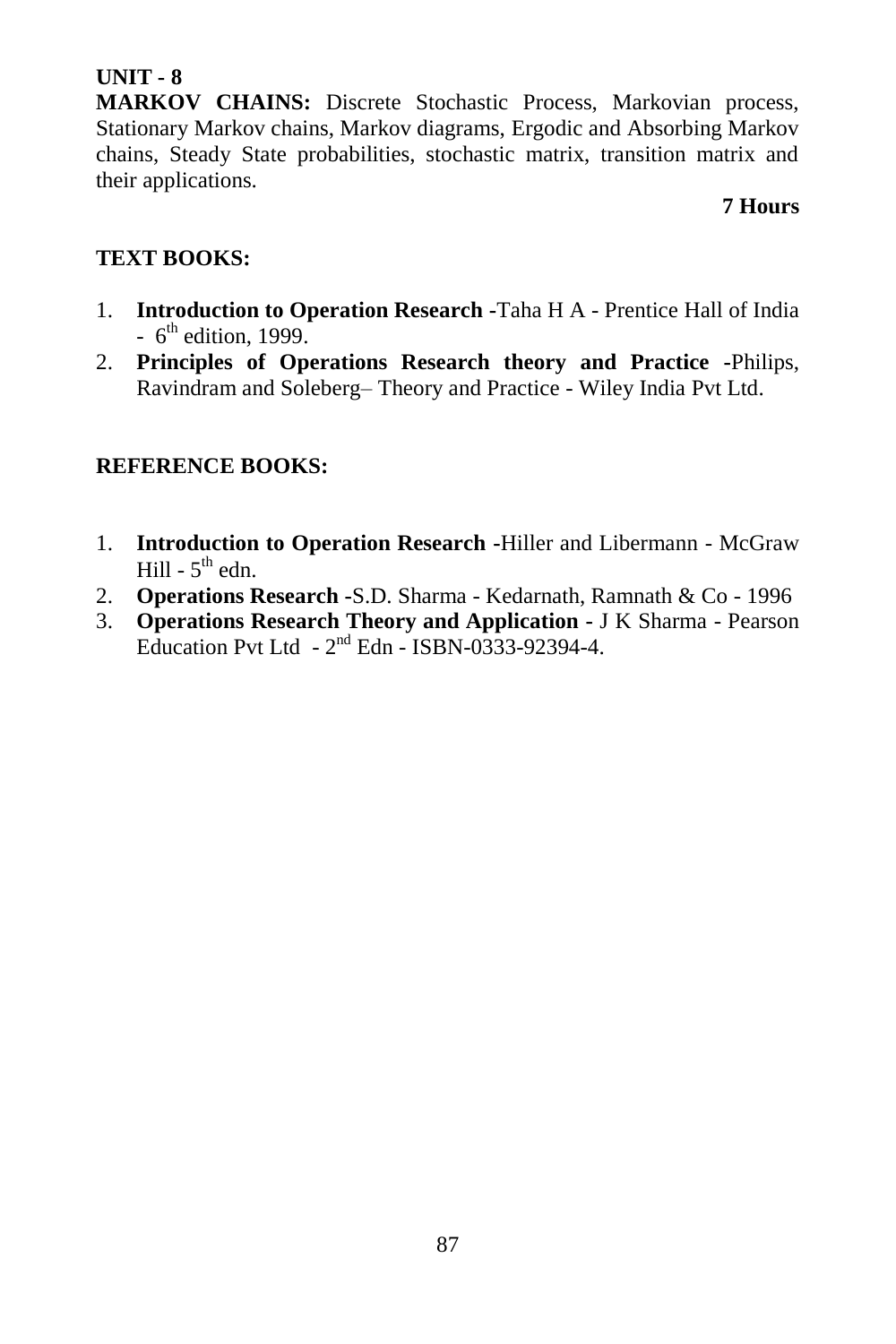**UNIT - 4**

**INDEX STRUCTURE OF FILES:** Single-level and multilevel ordered indexes, dynamic multi level indices using B-trees and B+ trees.

**PART - B**

# **UNIT - 5**

**RELATIONAL DATA MODEL AND RELATIONAL ALGEBRA:** Brief discussion on **Codd** rules, relational model concepts, constraints and schemas. Update operation on relations, basic and additional relational algebra operations and queries in relational algebra.

**Structured Query Language (SQL):** Data definition in SQL2. Basic and complex queries in SQL. Insert, delete, update statements, and views in SQL, embedded SQL.

# **DATA BASE MANAGEMENT SYSTEM**

| Subject Code              | 10IP/IM 835 | IA Marks   |                          | -25 |
|---------------------------|-------------|------------|--------------------------|-----|
| No. of Lecture Hrs./ Week | (1)4        | Exam Hours | <b>Contract Contract</b> | -03 |
| Total No. of Lecture Hrs. | 52          | Exam Marks |                          | 100 |

## **PART - A**

**DATABASES AND DATABASE USERS:** Introduction, characteristics of data base approach, intended uses of a DBMS, advantages and implication of database approach.

**DATABASE SYSTEMS CONCEPTS AND ARCHITECTURE:** Data models, Schemas and instances, DBMS architecture and data independence, database languages and interfaces, database system environment, classification of data base management systems.

**DATA MODELING:** High level conceptual data models for database design. Entity types, entity sets, attributes, and keys. Relationships, relationship types, roles and structural constraints. Weak entity types. ER

# **UNIT - 2**

**UNIT - 1**

# diagrams **6 Hours UNIT - 3**

**RECORD STORAGE AND PRIMARY FILE ORGANIZATION:**  Secondary storage devices, buffering of blocks, placing file records on disk, operations on files, heap files and sorted files, hashing techniques.

88

#### **6 Hours**

**9 Hours**

**6 Hours**

# **2 Hours**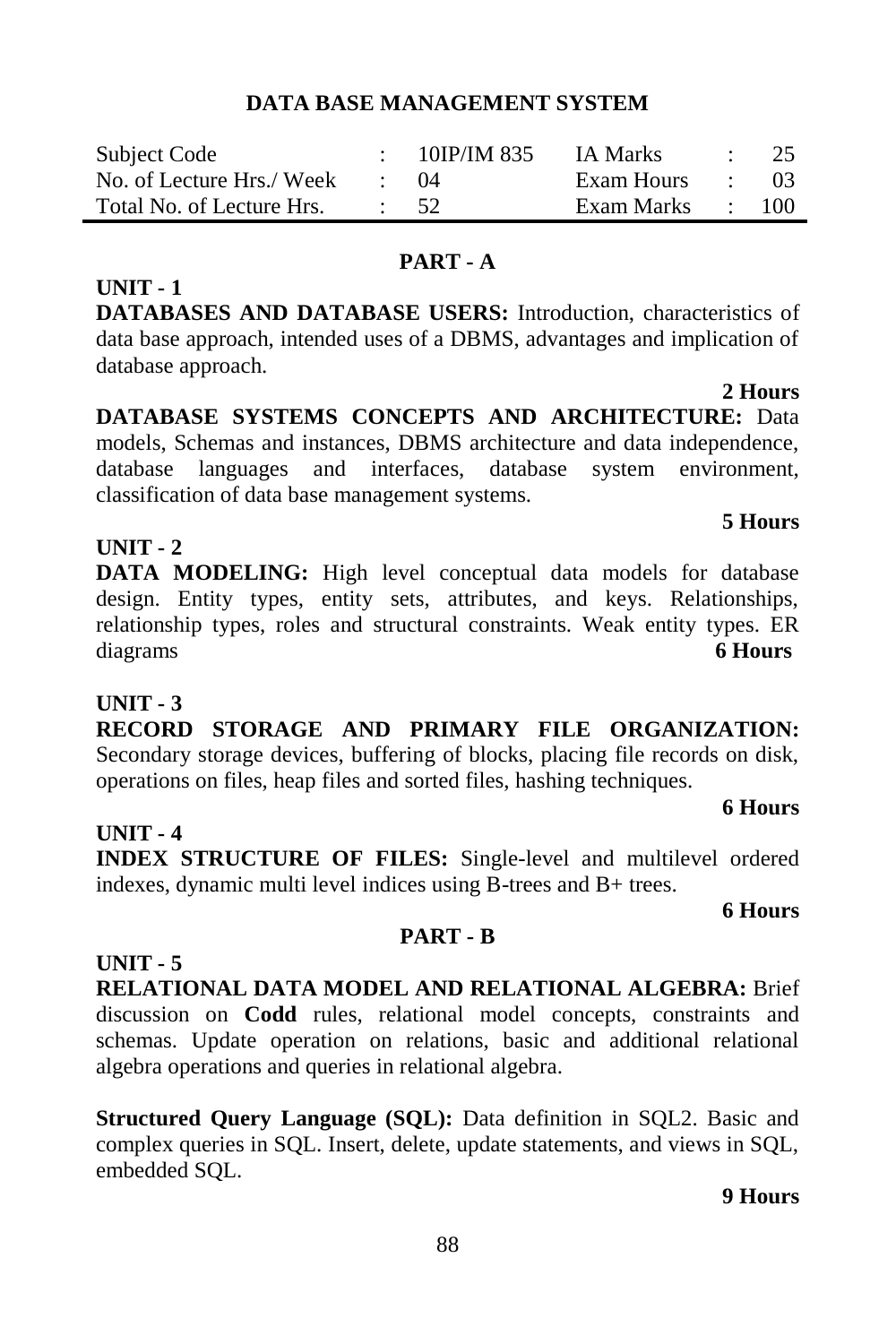#### 89

# **UNIT - 6**

**DATABASE DESIGN:** Design guidelines for relational schemes, functional Dependencies, normalization  $-1^{st}$ ,  $2^{nd}$ ,  $3^{rd}$ ,  $4^{th}$ , and  $5^{th}$  normal forms. Database design process, factors influencing physical database design guidelines and guidelines for relational systems.

#### **6 Hours**

**UNIT - 7 SYSTEM IMPLEMENTATION:** System cat log for RDBMS, transaction processing and system concepts, properties of transactions, brief discussion on concurrency, control and recovery techniques, database security and authorization.

### **6 Hours**

# **UNIT - 8**

**BRIEF DISCUSSION ON:** Distributed databases, Objected oriented databases, next generation databases and interfacing with other technologies.

**6 Hours**

# **TEXT BOOKS:**

- 1. **Fundamentals of database systems -**Ramez Elmasri and Shamkanth B. Navathe - Addison Wesley Publishing Company - 6<sup>th</sup> Edition.
- 2. **Database Management System -** Raghu Ramakrishnan and Johannes Gehrke - TATA McGraw Hill - 3<sup>rd</sup> Edition - ISBN 0-07-1231511

# **REFERENCE BOOKS:**

1. **Database Management Design -** Gary W. Hansen and James V. Hanesn - PHI Pvt. Ltd. - 2<sup>nd</sup> Edition.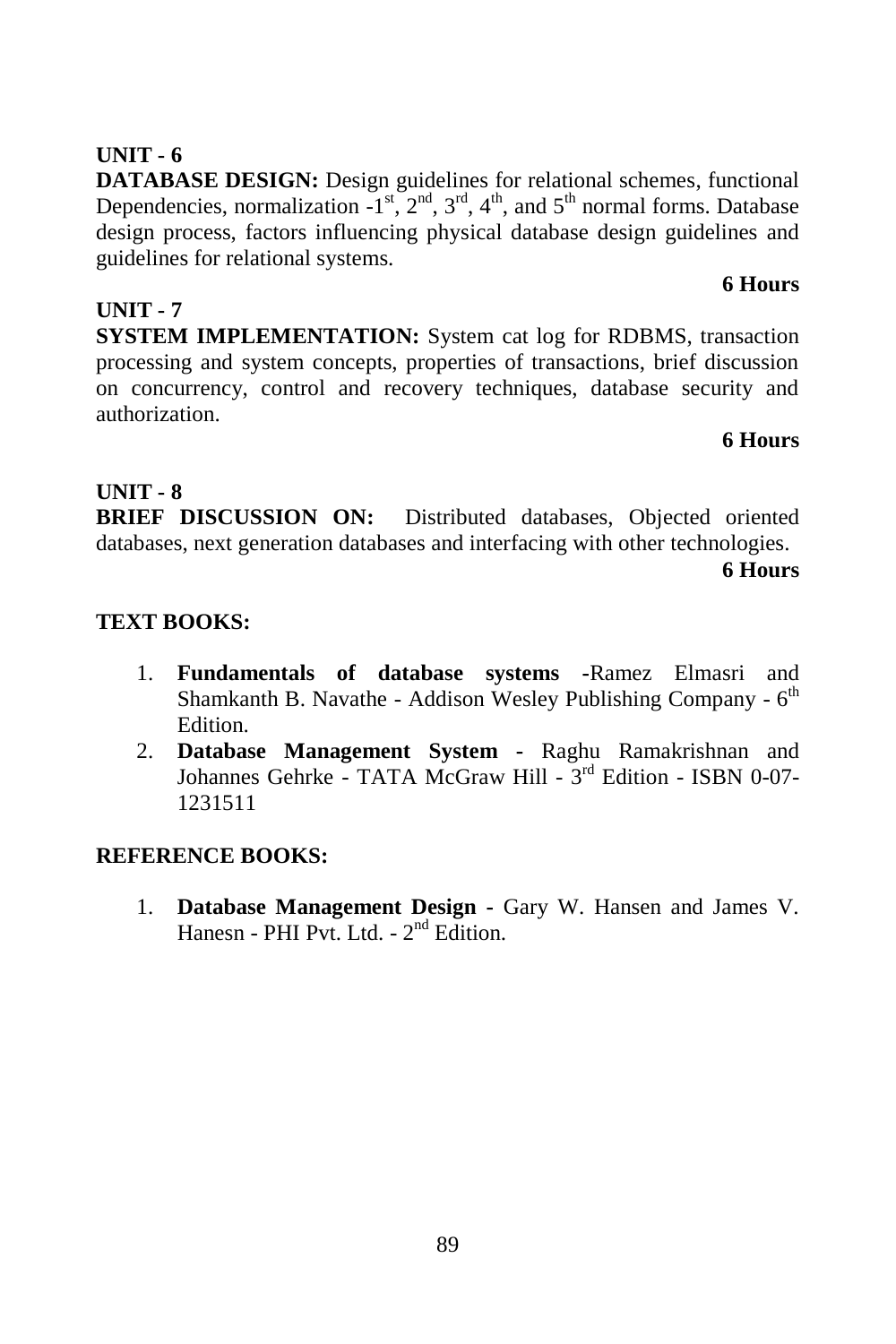#### **STRATEGIC MANAGEMENT**

| Subject Code              | 10IM 836 IA Marks |            | 25              |
|---------------------------|-------------------|------------|-----------------|
| No. of Lecture Hrs./ Week | (1)4              | Exam Hours | 03 <sup>2</sup> |
| Total No. of Lecture Hrs. | 52                | Exam Marks | 100             |

#### **PART - A**

**STRATEGIC MANAGEMENT INTRODUCTION:** Definition- Levels of strategy- Roles of Strategist- Strategic Management Process benefits and limitations. Mission-Objectives -Social responsibilities.

#### **UNIT - 2**

**UNIT - 1**

**STRATEGY FORMULATION:** Strategic Thinking, SWOT analysis-Techniques for environmental analysis- TOWS matrix, Balanced Score Card, Steps in strategy implementation -formulation of SBU strategy.

#### **UNIT - 3**

**STRATEGY FORMULATION**: Leadership implementation communicating the strategy- Annual and Functional objectives- Development of policies- Organisational Implementation- Evaluation and control. reward system.

# **UNIT - 4**

**STRATEGY AND STRUCTURE:** Strategy- Structure relationship. Organizational restructuring and Transformation, Principles of Organization. **6 Hours**

#### **PART - B**

**UNIT - 5**

**STRATEGY EVALUATION AND CONTROL:** Strategic control-Premise and Implementation control strategic Surveillance special alert control- Operational control- Steps in Operational Control, Types of Operational control.

#### **7 Hours**

#### **UNIT - 6**

**PORTFOLIO STRATEGY:** Business portfolio analysis- BGC matrix, GE multi matrix, an evaluation of Portfolio models - factors influencing portfolio strategy.

### **6 Hours**

# **6 Hours**

**6 Hours**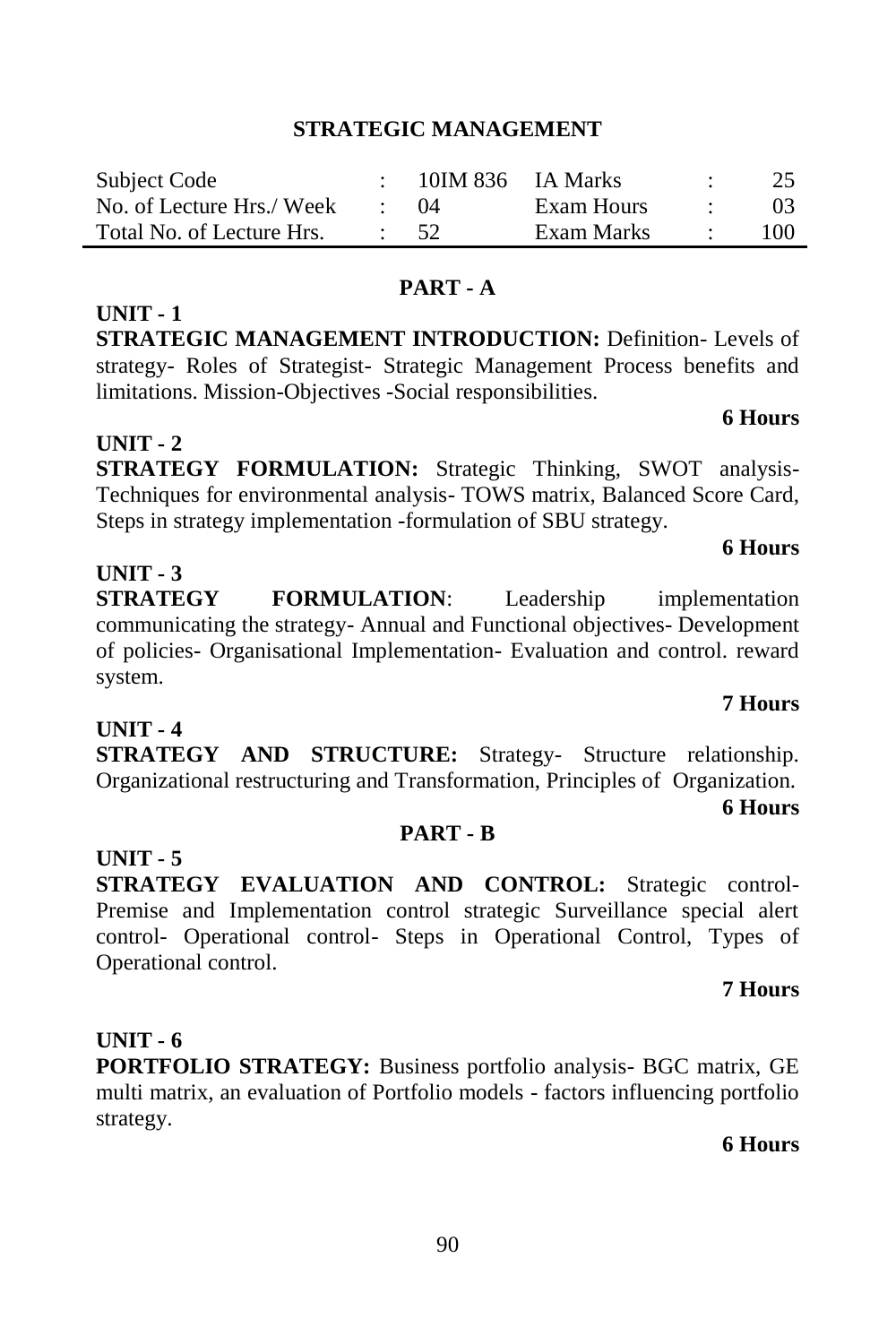91

# **UNIT - 7**

**COMPETITIVE ANALYSIS AND STRATEGIES:** Structural analysis of industries threat of entry rivalry among existing competitors, threat of substitutes; Bargaining power of suppliers; structural analysis and competitive strategy -competitor analysis value chain.

## **UNIT - 8**

**BUSINESS GROWTH:** Reasons, Risks and indicators of Business growth-Mergers and acquisitions. Management of M& A, determination of strategic purpose; screening, evaluation and choice, pitfalls in M&A, Defence strategies.

**GLOBALIZATION**: Meaning and Dimensions, Globalization of Indian business, Barriers to change, Implementation of marketing and change.

# **7 Hours**

**7 Hours**

# **TEXT BOOKS:**

- 1. **Strategic Management** Francis Cherunilam Himalya Publishers,
- 2. **Business Policy and Strategic Management** Azhar Kazmi Tata McGraw Hill -2<sup>nd</sup> Edn.
- 3. **Strategic Management** Michael Porter Prentice-Hall 1984.

# **REFERENCE BOOKS:**

- 1. **Business Policy and Strategic Management** P Subba Rao Himalya Publishers - 1<sup>st</sup> Edition.
- 2. **Corporate Strategic Management** -R.M.Srivastava, Pragati Prakashan, Meerut - 1<sup>st</sup> Edition.
- 3. **Strategic Management** Robert A Pitts and David Lei Vikas Publishing House- 1<sup>st</sup> Edition.
- 4. **Business Environment for Strategic Management** K.Aswantappa - Himalaya Publishers -1<sup>st</sup> Edition.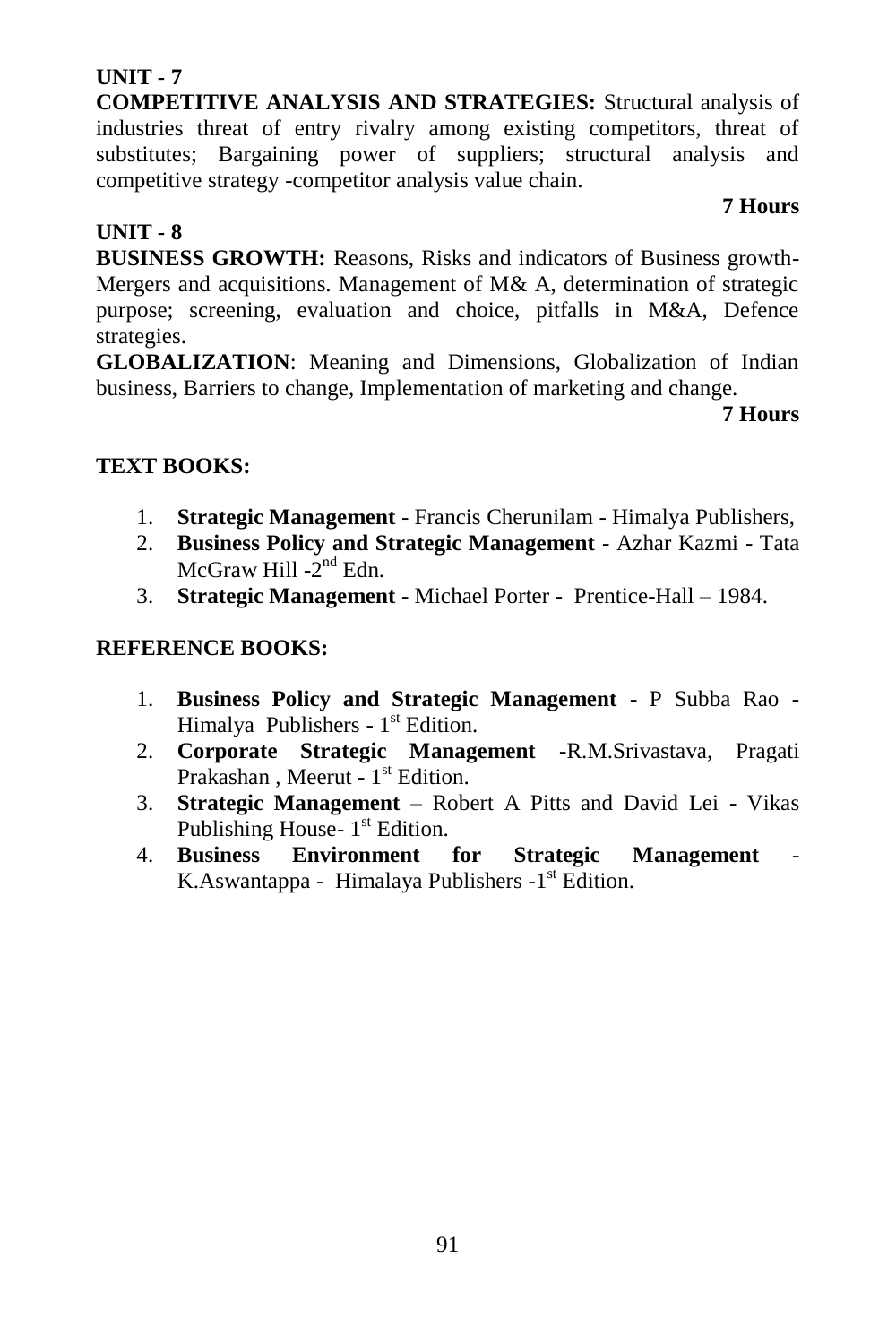## **Elective V (Group E)**

### **ARTIFICIAL INTELLIGENCE & EXPERT SYSTEMS**

| Subject Code              | 10IP/IM841 IA Marks |              | $\sim$ 100 $\pm$     | 25   |
|---------------------------|---------------------|--------------|----------------------|------|
| No. of Lecture Hrs./ Week | $\colon$ $(14)$     | Exam Hours   | and the state of the | - 03 |
| Total No. of Lecture Hrs. | - 52                | Exam Marks : |                      | 100  |

#### **PART - A**

**UNIT - 1 ARTIFICIAL INTELLIGENCE:** Introduction, definition, underlying assumption, important of AI, AI & related fields State space representations, defining a problem, production systems and its characteristic, search and control strategies – Introduction, preliminary concepts, examples of Search problems.

#### **6 Hours**

#### **UNIT - 2**

**UNIFORMED OR PRELIMINARY CONCEPTS:** Examples of search problems, Uniformed or Blind Search, Informed Search, Or Graphs, Heuristic Search techniques – Generate and Test, Hill climbing, best first search, problem reduction, constraint satisfaction, Means – Ends Analysis.

**8 Hours**

### **UNIT - 3**

**KNOWLEDGE REPRESENTATION ISSUES:** Representations and Mapping, Approaches, Issues in Kr, Types of Knowledge procedural Vs Declarative, Logic programming, Forward Vs Backward reasoning, Matching, Non monotonic reasoning and it logic.

#### **6 Hours**

#### **UNIT - 4**

**USE OF PREDICATE LOGIC:** Representing simple facts, Instance and is a relationships, Syntax and Semantics for Propositional logic, FOPL, and properties of Wffs, conversion to causal form, Resolution, Natural deduction

**6 Hours** 

#### **PART - B**

#### **UNIT - 5**

**STATISTICAL AND PROBABILISTIC REASONING:** Symbolic reasoning under uncertainly, Probability and Bayes' theorem, Certainty factors and Rule based systems, Bayesian Networks, Dempster – Shafer Theory, Fuzzy Logic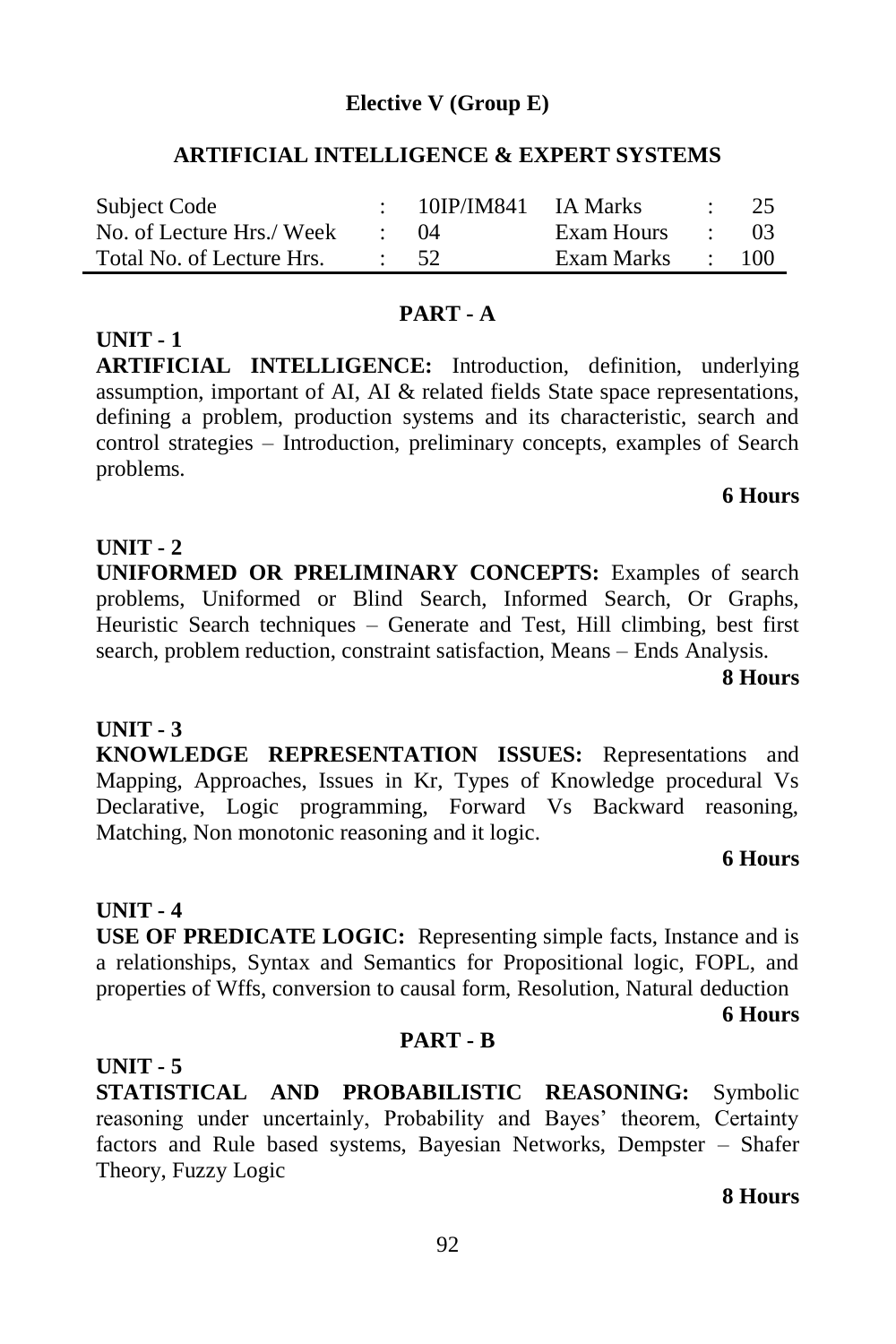#### **TEXT BOOKS:**

- 1. **Artificial intelligence** Elaine Rich & Kevin Knight M/H 1983.
- 2. **Artificial intelligence in business, Science & Industry** Wendry B.Ranch, Vol - II application - Ph 1985.
- 3. **A.guide to expert systems** waterman, D.A., Addison wesley inc.- 1986.
- 4. **Building expert systems** Hayes, Roth, Waterman, D.A (ed) AW 1983.
- 5. **Designing expert systems** weis, S.M. and Kulliknowske, London Champion Hull - 1984.

93

#### **UNIT - 6**

**EXPERT SYSTEMS**: Introduction, Structure and uses, Representing and using domain knowledge, Expert system shells. Pattern recognition, Introduction, Recognition and classification process, Learning classification Patterns, Recognizing and Understanding Speech.

**INTRODUCTION TO KNOWLEDGE ACUQISTION:** Types of

learning, General learning model, and performance measures.

**6 Hours**

**6 Hours**

# **UNIT - 8**

**UNIT - 7**

**TYPICAL EXPERT SYSTEMS:** MYCIN, Variants of MYCIN, PROSPECTOR, DENDRAL, PUFF etc.

**INTRODUCTION TO MACHINE LEARNING:** Perceptons, Checker Playing examples, Learning, Automata, Genertic Algorithms, Intelligent Editors.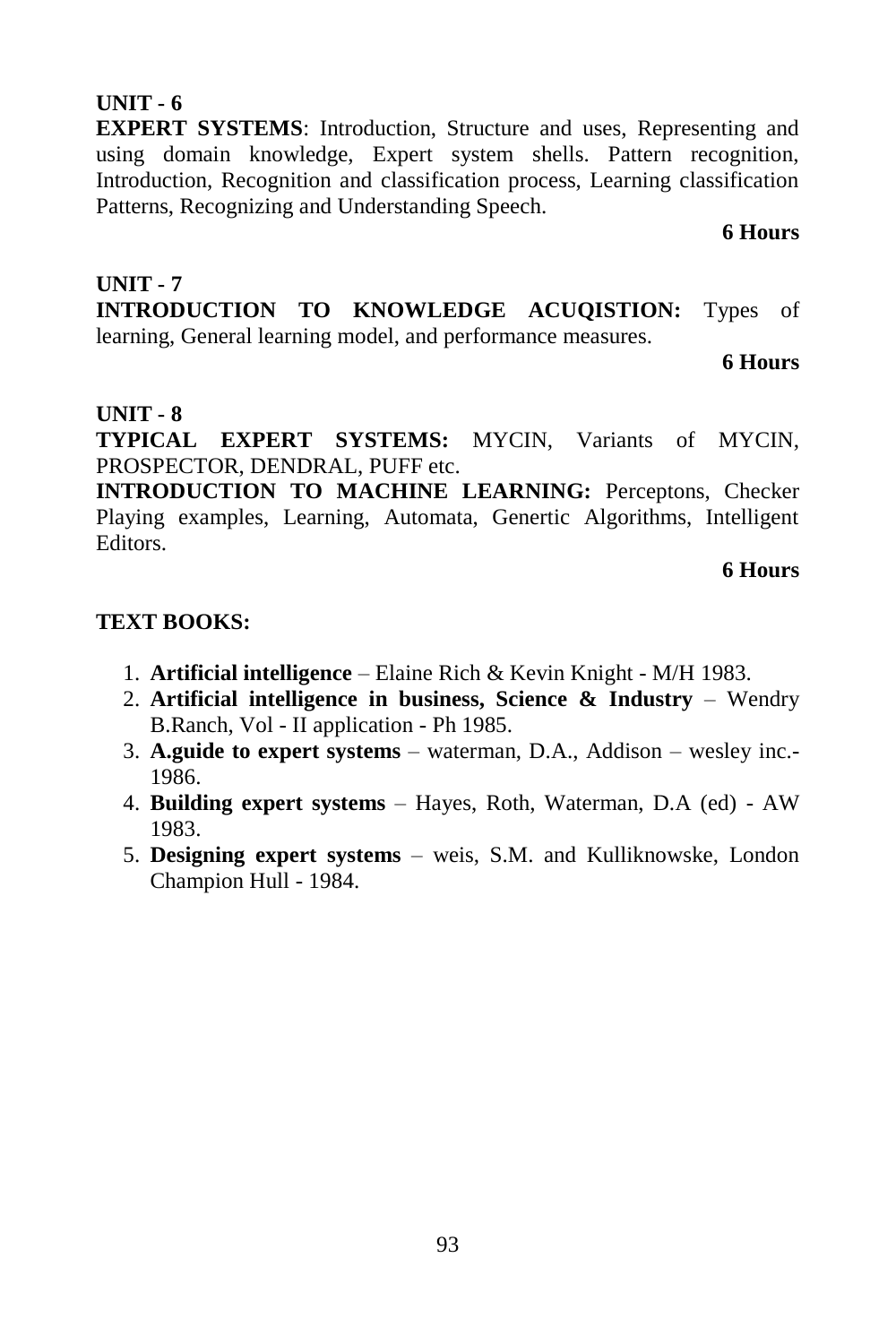# **JUST IN TIME MANUFACTURING**

| Subject Code              |             | 10IP/IM 842 | IA Marks         | $\therefore$ 25 |
|---------------------------|-------------|-------------|------------------|-----------------|
| No. of Lecture Hrs./ Week | $\cdot$ ()4 |             | Exam Hours : 03  |                 |
| Total No. of Lecture Hrs. | $\cdot$ 52  |             | Exam Marks : 100 |                 |

### **UNIT - 1**

**JIT-AN INTRODUCTION:** Speed of JIT movement, the new production system research association of Japan, some definitions of JIT, core Japanese practices of JIT, creating continuous manufacture, enabling JIT to occur, basic element of JIT, benefits of JIT.

**PART – A**

# **UNIT - 2**

**MODERN PRODUCTION SYSTEM:** Key feature of Toyota's production system, basic framework of Toyota production system. **KANBAN SYSTEM –** other types of kanban's, kanban rules, adapting to fluctuations in demand through kanban, whirligig, determining the number of kanban's in Toyota production system, detailed kanban system example, supplier kanban and the sequence schedule for use by suppliers.

# **UNIT - 3**

**PRODUCTION SMOOTHING IN TOYOTA PRODUCTION SYSTEM:** production planning, production smoothing, adaptability to demand fluctuations, sequencing method for the mixed model assembly line to realize smoothed production, Criticism of Toyota production system by the communist party of Japan. EDP system for support of the Toyota Production system. Shortening lead time in Toyota Production system – reducing the setup time. Automation in Toyota production system, some comparisons with other manufacturers.

**GLOBAL IMPLEMENTATION OF JIT:** JIT in automotive industry, JIT in electronics, computer, telecommunication and instrumentation, JIT in process type industry, JIT in seasonal demand industry, other manufacturing industries, JIT in service and administrative operations, conclusion.

**6 Hours**

# **UNIT - 5**

**UNIT - 4**

**JIT IMPLIMENTATION SURVEYS:** JIT implementation in US manufacturing firms-analysis of survey results, just in time manufacturing industries, just in time production in West Germany, just in time production in Hong Kong electronics indu8stry, conclusion.

**PART - B**

#### **6 Hours**

# **6 Hours**

# **6 Hours**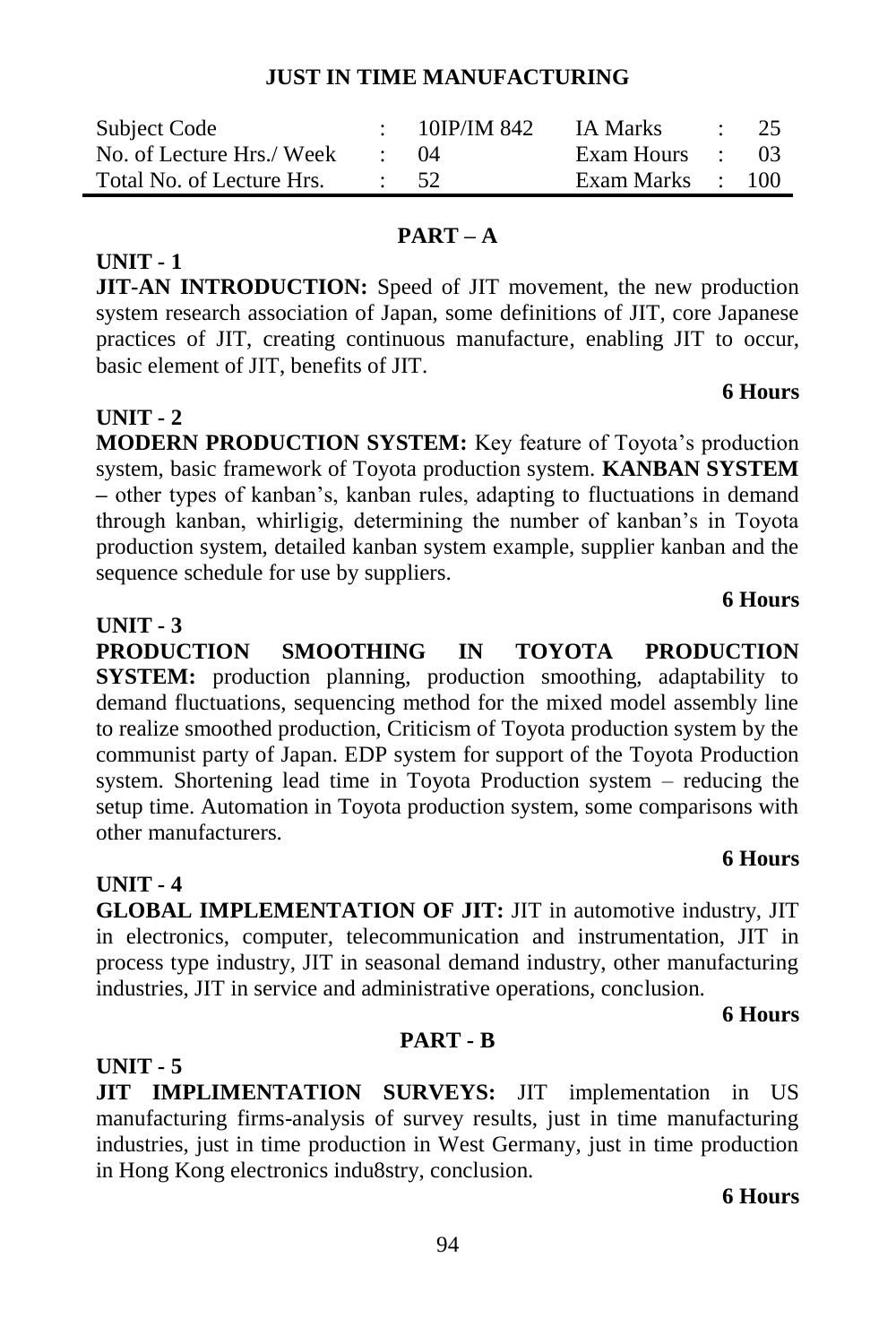#### **UNIT - 6**

**DESIGN, DEVELOPMENT AND MANAGEMENT OF JIT MANUFACTURING SYSTEMS:** plant configurations and flow analysis for JIT manufacturing, comparison of JIT's "demand pull" system with conventional "push type" planning and control systems, quality management system for JIT, product design for JIT human resource management in JIT, flexible workforce system at Toyota, creation and maintenance of teams for JIT, union organization and conduct of industrial relations in JIT, interface of JIT with advanced manufacturing technology, assessing performance in JIT manufacturing systems, product costing information systems in JIT manufacturing, an example of overhead allocation in JIT, potential for developing countries, potential for small manufacturing.

#### **9 Hours**

#### **UNIT - 7**

**SUPPLY MANAGEMENT FOR JIT:** JIT purchasing-the Japanese way, some studies in JIT purchasing, experience of implementation organizations, surveys of JIT purchasing, buyer-seller relationship in JIT purchasing, Quality certification of suppliers in JIT purchasing, some problems in implementation of JIT purchasing, reduction freight costs in JIT purchasing, monitoring supplier performance for JIT purchasing, audit in JIT purchasing, implementation of JIT to international sourcing, frequency of shipments, inventory policy, supplier reaction capability, quality, communication sole sourcing, delivery performance and supplier flexibility, conclusion.

#### **7 Hours**

#### **UNIT - 8**

**FRAMEWORK FOR IMPLEMENTATION OF JIT:** Implementation risk, risks Due to inappropriate understanding of JIT, risks due to technical, operational and people problems, risks associated with kanban system, some important activities to be performed during implementation, steps in implementation, a project work to approach to implementation, conclusion.

**6 Hours**

#### **TEXT BOOKS:**

- 1. **Just In Time Manufacturing** M.G. Korgaonker Macmillan India Ltd.- 1992,
- 2. **Japanese Manufacturing Techniques -** Richard J. Schonberger The Free Press – Macmillan Pub. Co., Inc. New York - 1988.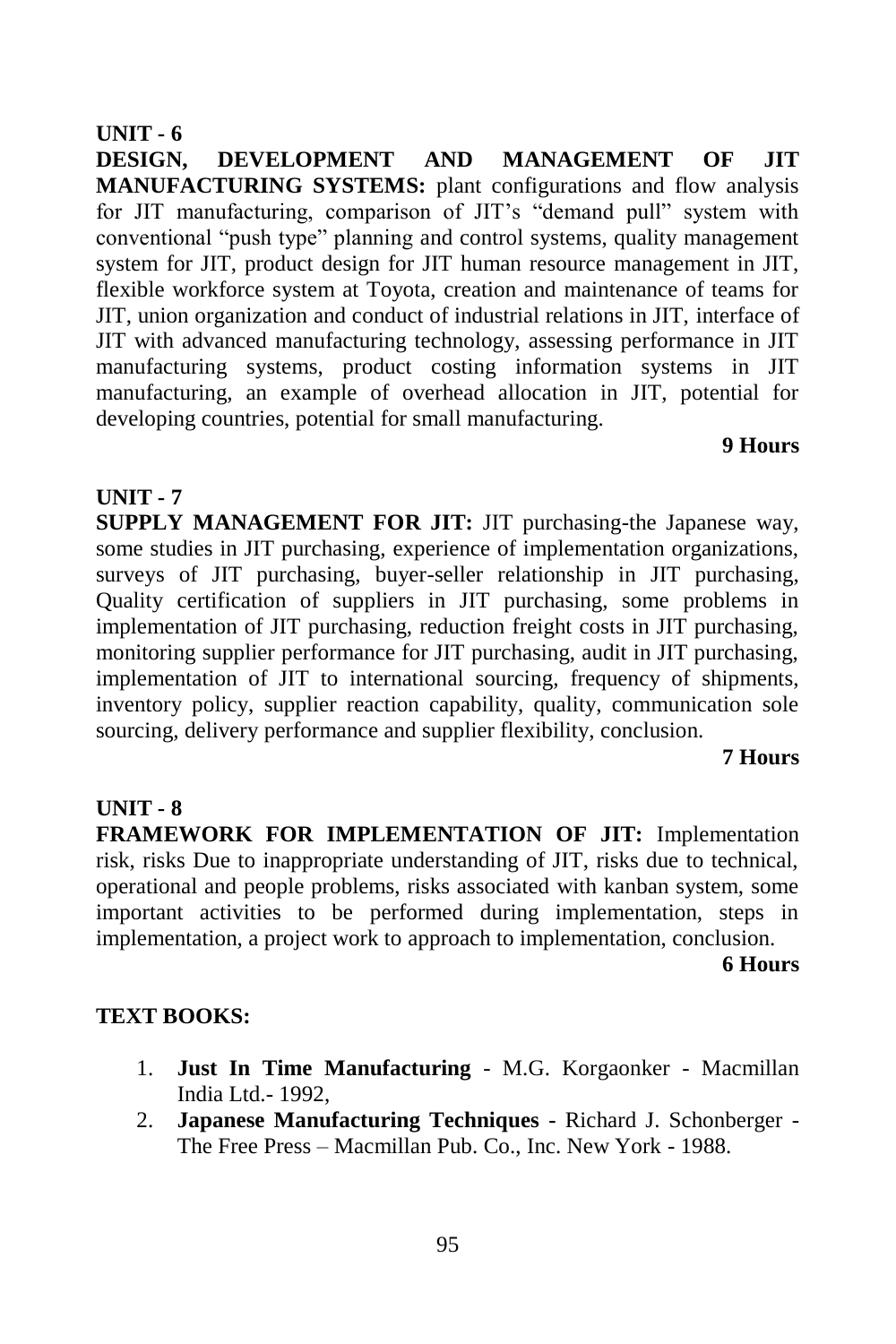#### **AUTOMATION IN MANUFACTURE**

| Subject Code              | 10IP/IM843 IA Marks |            |                          | $\therefore$ 25 |
|---------------------------|---------------------|------------|--------------------------|-----------------|
| No. of Lecture Hrs./ Week | $\cdot$ 04          | Exam Hours | and the company          | - 03            |
| Total No. of Lecture Hrs. | $\frac{1}{2}$ 52    | Exam Marks | <b>Contract Contract</b> | 100             |

#### **PART - A**

# **UNIT -1**

**INTRODUCTION**: Definition of Automation, Reasons for Automation, Arguments for and against Automation, Manufacturing industries, Types of Productions, Functions in Manufacturing, Organization & Information processing in Manufacturing.

### **UNIT -2**

**PRODUCTION CONCEPTS & MATHEMATICAL MODELS**: Manufacturing Load Time (MLT), Components of operation time, Capacity, Utilization, Availability, Work in Process(WIP), Automation Strategies. (Numerical treats). **7 Hours**

#### **UNIT - 3**

**PRODUCTION COST ANALYSIS METHODS OF EVALUATING INVESTMENT ALTERNATIVES**: Costs in Manufacturing, Break-even Analysis, Unit Cost of Production, Cost of Manufacturing Lead Time & Work-in-process, Other Difficult-to-quantify Factors. **7 Hours**

### **UNIT - 4**

**UNIT -5** 

**DETROIT-TYPE OF AUTOMATION**: Automated Flow Lines, Methods of Work part Transport, Transfer Mechanism, Buffer Storage, Control Functions, Automation for Machining Operations, Design & Fabrication Considerations. **6 Hours**

#### **PART - B**

**ANALYSIS OF AUTOMATED FLOW LINES:** General Terminology & Analysis, Analysis of Transfer Lines without storage, Partial Automation, Automated Flow Lines with storage buffers, Computer simulation of Automated Flow Lines. (Including Numericals). **7 Hours**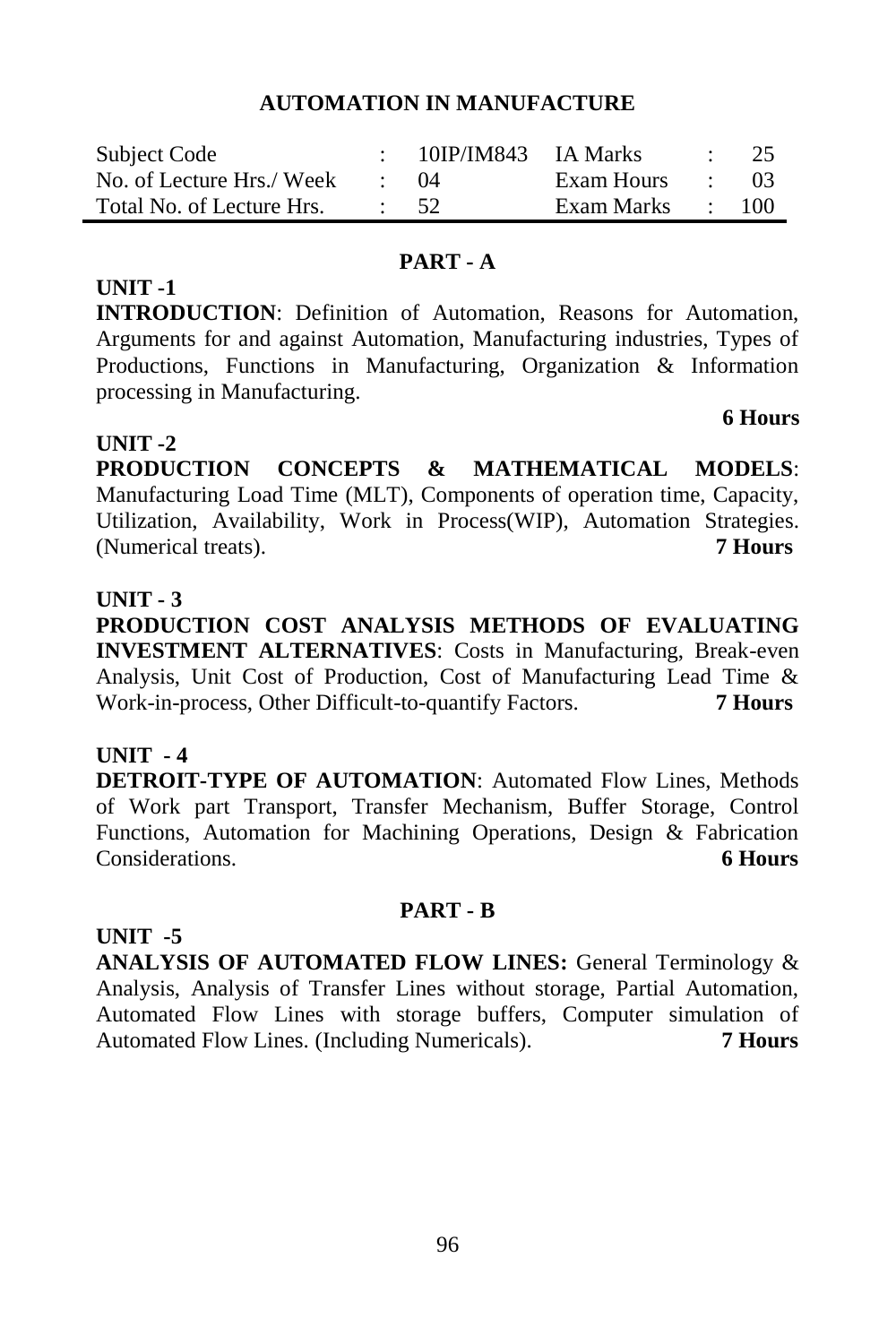#### 97

# **UNIT - 6**

**ANALYSIS OF ASSEMBLY SYSTEMS & LINE BALANCING**: The assembly process, Assembly Systems, Manual Assembly Lines, Line balancing problem, Methods of line balancing, Computerized Line Balancing Methods, Other ways to improve line balancing, Flexible Manual Assembly Lines, Design for automated assembly, Types of automated assembly systems, Parts feeding devices, Analysis of multi station assembly machines, Analysis of single station assembly machine. (Including Numericals).

### **UNIT - 7**

**AUTOMATED MATERIAL HANDLING AND STORAGE SYSTEMS**: The Materials Handling Function, Types of material handling equipments, Analysis for Material Handling Systems, Design of systems, Conveyor systems, Automated guided vehicle systems, Storage system performance, Automated storage & retrieval system, Carousal storage system, Work in process storage, Interfacing handling & storage with manufacturing.

**6 Hours**

**6 Hours**

**7Hours**

### **UNIT - 8**

**AUTOMATED INSPECTION AND TESTING**: Statistical quality control, Automated inspection principles & methods, Sensor technologies for automated inspection, Co-ordinate measuring machines, other contact inspection methods, Machine vision, Optical inspection methods, Non-Contact inspection methods.

# **TEXT BOOKS:**

1. **Automation Production Systems and Computer Integrated Manufacturing -** Mikell P. Groover – PHI, New Delhi - 2003.

### **REFERENCE BOOKS:**

- 1. **CAD/CAM** Mikell P. Groover and Emory W. Zimmers **-** PHI, New Delhi - 2003.
- 2. **Numerical Control and Computer aided Manufacture -** Pressman and Williams **-** PHI – 1991.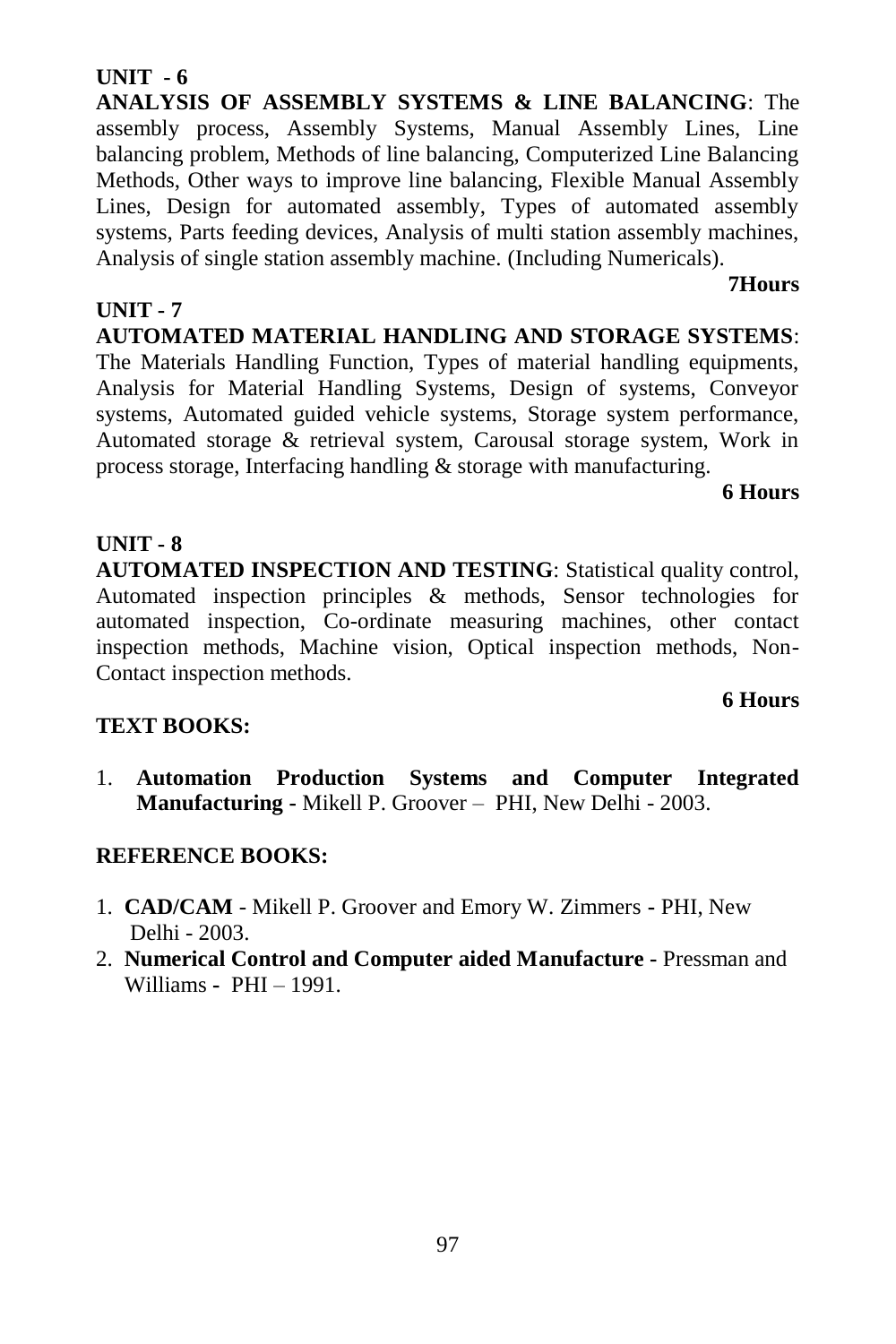**DECISION SUPPORT SYSTEMS:** The Model Management Subsystem, The Knowledge-Based Management Subsystem, The User Interface (Dialog) Subsystem, The User, DSS Hardware, Distinguishing DSS from Management Science and MIS, DSS Classifications.

#### **UNIT - 3**

**UNIT - 1**

**UNIT - 2**

Management Subsystem.

**DATA WAREHOUSING, ACCESS, ANALYSIS, MINING AND VISUALIZATION:** Opening Vignette: OBI Makes the best out of the Data Warehouse, Data Warehousing, Access, Analysis and Visualization, The Nature and Sources of Data, Data Collection, Problems and Quality, The Internet and Commercial Database Services.

#### **UNIT - 4**

**DATA WAREHOUSING, ACCESS, ANALYSIS, MINING AND VISUALIZATION:** Database management Systems in DSS, Database Organization and Structures, Data Warehousing, OLAP: Data Access, Querying and Analysis, Data Mining, Data Visualization and Multidimensionality, Geographic Information Systems and Virtual Reality, business Intelligence and the Web.

### **UNIT - 5**

**MODELING AND ANALYSIS:** Opening Vignette: Dupont Simulates Rail Transportation System and Avoids Costly Capital Expense, Modeling for MSS, Static and Dynamic Models, Treating Certainty, Uncertainty and Risk, Influence Diagrams, MSS Modeling in Spreadsheets.

**PART - B**

#### **6 Hours**

#### **DECISION SUPPORT SYSTEMS**

| Subject Code              | 10IM844     | IA Marks   | - 25 |
|---------------------------|-------------|------------|------|
| No. of Lecture Hrs./ Week | $\cdot$ ()4 | Exam Hours | 03   |
| Total No. of Lecture Hrs. | - 52        | Exam Marks | 100  |

#### **PART - A**

**DECISION SUPPORT SYSTEMS:** An Overview, Opening Vignette:

Evaluating the Quality of Journals in Hong Kong, DSS Configuration, What is a DSS? Characteristics and Capabilities, Components of DSS, The Data

#### **6 Hours**

**7 Hours**

### **6 Hours**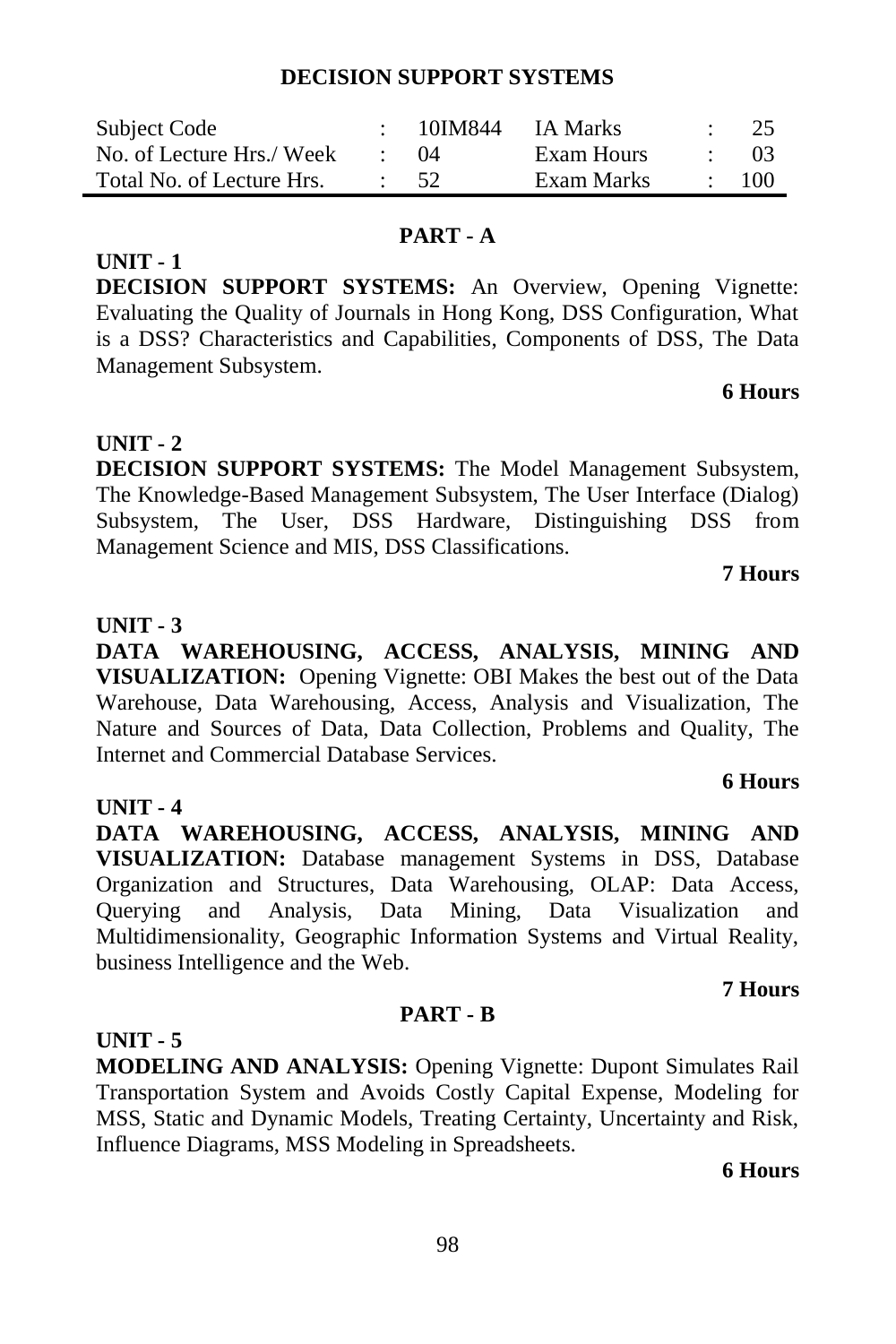#### 99

# **UNIT - 6**

**MODELING AND ANALYSIS***:* Decision analysis of a few alternatives (decision tables and decision trees), Optimization via Mathematical Programming, Heuristic Programming, Simulation, Multidimensional Modelling – OLAP, Visual Interactive Modeling And Visual Interactive Simulation, Quantitative Software Package – OLAP,. Model Base Management.

#### **7 Hours**

## **UNIT - 7**

**DECISION SUPPORT SYSTEM DEVELOPMENT**: Opening Vignette: Osram Sylvania Thinks Small, Strategizes Big Develops the Info Net HR Portal System, Introduction to DSS Development, The Traditional System Development Life Cycle, Alternate Development Methodologies, Prototyping:

#### **6 Hours**

### **UNIT - 8**

**DECISION SUPPORT SYSTEM DEVELOPMENT:** The DSS Development Methodology, DSS Technology Levels and Tools, DSS Development Platforms, DSS Development Tool Selection, Team – Developed DSS, End User-Developed DSS, Developing DSS: Putting the System Together, DSS Research Directions and the DSS of the Future.

**7 Hours**

# **TEXT BOOK:**

1. **Decision Support Systems and Artificial Intelligence -** Efraim Turban, Jay E Aronson - Pearson Education - 6<sup>th</sup> Edn - ISBN - 81-7808-367-1.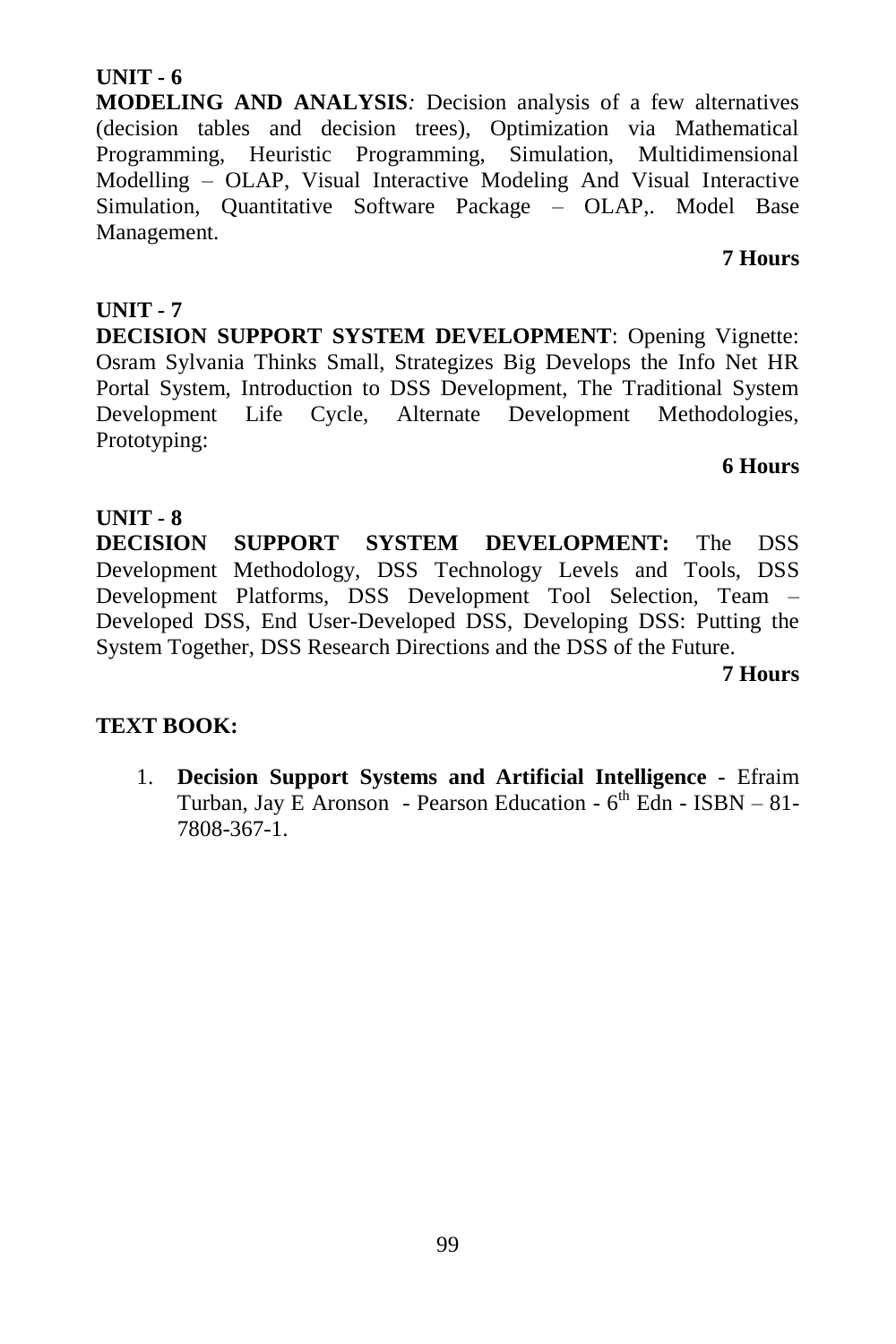#### **RELIABILITY ENGINEERING**

| Subject Code              | $\div$ 10IM845 | <b>IA Marks</b> |                          | $\therefore$ 25 |
|---------------------------|----------------|-----------------|--------------------------|-----------------|
| No. of Lecture Hrs./ Week | -04            | Exam Hours      | <b>Contract Contract</b> | - 03            |
| Total No. of Lecture Hrs. | $\cdot$ 52     | Exam Marks      |                          | 100             |

### **PART - A**

## **UNIT - 1**

**INTRODUCTION:** Concepts, terms, and definitions of reliability and related performance measure, Terminology in reliability, Failure rate, MTBF, Life test, importance of reliability, definition, meaning of adequate performance, reliability-engineering Programme and its scope, Typical applications. **6 Hours**

# **UNIT - 2**

**RELIABILITY MANAGEMENT:** Reliability goals & policies, economics of reliability, reliability data Collection.

**COMPONENT LIFE:** Failure distribution function, reliability function and hazard rate function, interrelationships, MTTF, MTBF, bath tub curve (Mortality curve), conditional reliability function, constant and time dependant failure models.

**PRACTICAL FAILURE PATTERNS:** Failure behaviour of mechanical, electrical, electronic parts, common failure distribution.

#### **7 Hours**

**UNIT - 3 COMBINATORIAL RELIABILITY (RELIABILITY OF SYSTEMS):**  Reliability analysis of systems: (Success-Failure models only) Analysis of Series, parallel, series parallel and parallel series configurations. R out of n configurations, redundancy improvement factor, stand by systems.

#### **7 Hours**

**UNIT - 4 TECHNIQUES FOR COMPLEX SYSTEMS RELIABILITY EVALUATION:** Inspection methods, event space methods, path tracing methods, decomposition methods, cut set methods, tie set methods.

**6 Hours**

### **PART - B**

**UNIT - 5 DESIGN FOR RELIABILITY:** System effectiveness measures and life cycle cost analysis, reliability allocation, methods for reliability in design, failure analysis, systems safety and fault tree analysis, multistate model. Failure mode effect and criticality analysis. 6 **Hours**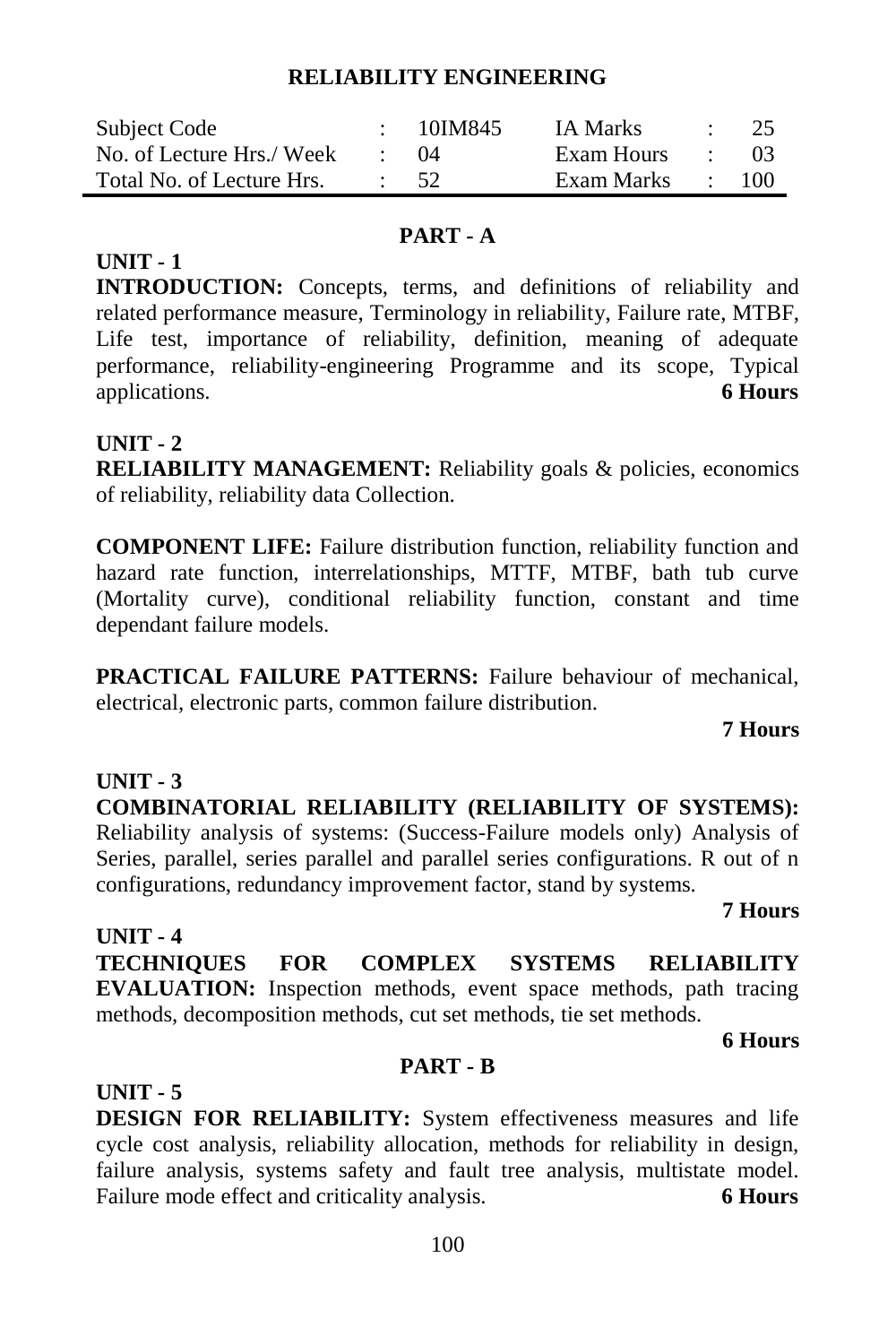# **UNIT - 6**

**MARKOV MODELS FOR SYSTEM RELIABILITY:** Reliability analysis of state dependent systems, Markov analysis, stand by system analysis, Load sharing systems.

# **UNIT - 7**

**MAINTENABILITY AND AVAILABILITY:** Analysis of Down time, Repair Time distributions, maintainability, Maintenance increment, Design for maintainability. Availability analysis, Different forms of availability, system availability analysis, mission availability, Availability of stand by system. **6 Hours**

# **UNIT - 8**

**ANALYSIS FAILURE DATA:** Types of life testing, data collection, Empirical methods, Estimation of Static life, types of life testing: Development of confidence intervals, acceptance test procedures for life estimation using exponential, weibull and Gamma distribution models. Sequential life tests and acceptance criteria.

**APPLICATION AND CASE STUDIES:** Case example involving redundancy, burning tests, preventive maintenance analysis. Repairable system analysis, Software reliability.

# **TEXT BOOKS:**

- 1. **Concepts of Reliability Engineering -**L. S. Srinath Affiliated East West Press Pvt. Ltd -2<sup>nd</sup> edn
- 2. **Reliability Engineering -**Dr. Balaguru Swamy –Tata McGraw Hilll Fourth Edition –2003
- 3. **An introduction to Reliability and Maintainability -**Charles E Ebeling TMH – Edition 2000, .ISBN 0-07-042138-2

# **REFERENCES BOOKS:**

- 1. **Reliability Hand Book** Ireson and Grant -1995
- 2. **Mathematical Theory of Reliability and Mathematics** Barlow and Proschan - 1<sup>st</sup> edition.
- 3. **Probability Reliability & Engineering approach**-Shooman-1976.
- 4. **Practical Reliability Engineering** Patrick D.T.O John Wiley and Sons  $-2002$ .
- 5. **Introduction to Reliability Engineering** E E Lewis John Wiley & Sons -  $2<sup>nd</sup>$  edition.
- 6. **Reliability Technology** -J S Gurjar- I K International Publishing house Pvt. Ltd -1991.

# **8 Hours**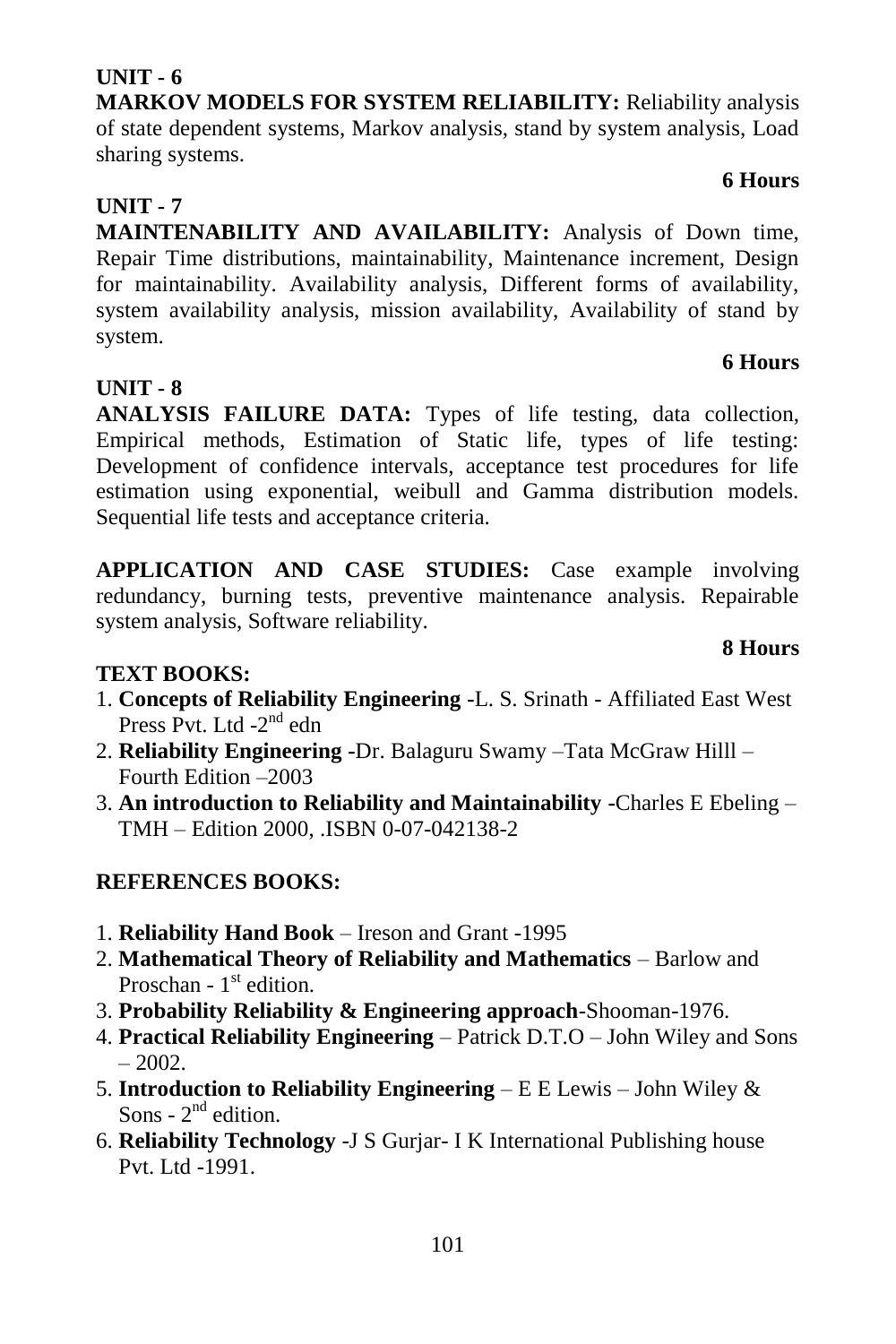#### **DATA WAREHOUSING AND MINING**

| Subject Code              | 10IM 846         | <b>IA Marks</b> | - 25 |
|---------------------------|------------------|-----------------|------|
| No. of Lecture Hrs./ Week | (1)4             | Exam Hours      | -03  |
| Total No. of Lecture Hrs. | $\frac{1}{2}$ 52 | Exam Marks      | 100  |

#### **PART - A**

#### **UNIT - 1**

**OVERVIEW AND CONCEPTS**: Need for Data Warehousing, Basic Elements of Data Warehousing, Trends in Data Warehousing**.**

#### **PLANNING AND REQUIREMENTS:**

Project planning and management, collecting the requirements.

#### **7 Hours**

#### **UNIT - 2 ARCHITECTURE AND INFRASTRUCTURE:** Architectural components, Infrastructure and metadata.

#### **6 Hours**

#### **UNIT - 3**

**DATA DESIGN AND DATA REPRESENTATION:** Principles of dimensional modeling. Dimensional modelling advanced topics, data extraction, transformation and loading, data quality.

#### **UNIT - 4**

**INFORMATION ACCESS AND DELIVERY:** Matching information to classes of users, OLAP in data warehouse, Data warehousing and web.

#### **IMPLEMENTATION AND MAINTENANCE**

Physical design process, data warehouse deployment, growth and maintenance.

#### **7 Hours**

### **DATA MINING**

### **PART - B**

### **UNIT - 5**

**INTRODUCTION:** Basics of data mining, related concepts, Data mining techniques.

**UNIT - 6 DATA MINING ALGORITHMS:** Classification, Clustering.

#### **6 Hours**

# **8 Hours**